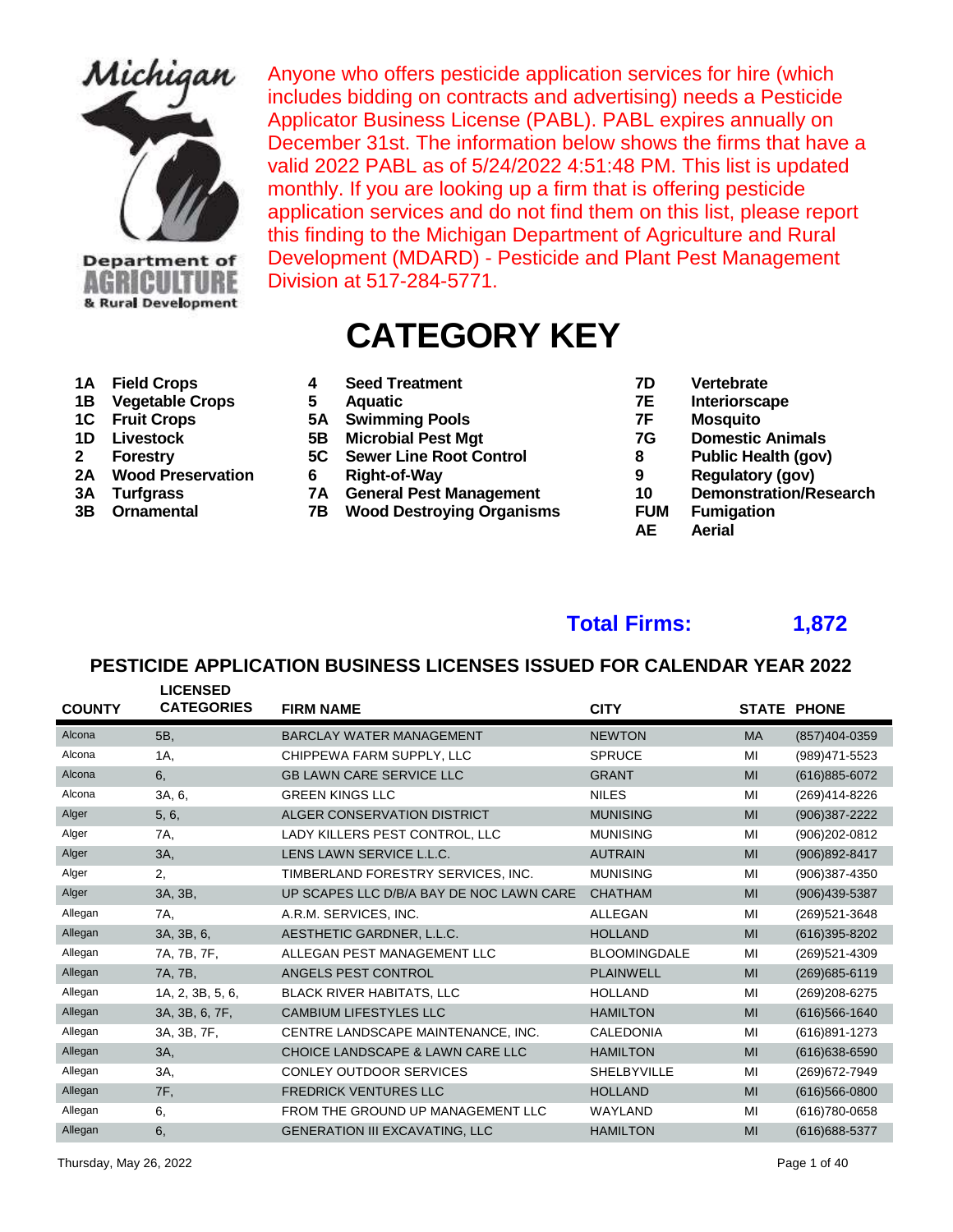| <b>COUNTY</b>          | <b>LICENSED</b><br><b>CATEGORIES</b> | <b>FIRM NAME</b>                                             | <b>CITY</b>                      |                | <b>STATE PHONE</b> |
|------------------------|--------------------------------------|--------------------------------------------------------------|----------------------------------|----------------|--------------------|
|                        |                                      |                                                              |                                  |                |                    |
| Allegan                | 3A, 3B, 6,                           | <b>GREEN LAKE LANDSCAPING</b>                                | <b>WAYLAND</b>                   | MI             | (616) 262-3730     |
| Allegan                | 1A, 1B, 3A, 3B, 6,                   | <b>GREEN SERVICES LLC</b>                                    | WAYLAND                          | MI             | (616) 293-3679     |
| Allegan                | 3A, 3B,                              | <b>GREENWAY TURF MANAGEMENT, LLC</b>                         | <b>ALLEGAN</b>                   | MI             | $(616)886 - 8908$  |
| Allegan                | 3A, 3B,                              | GROUNDS MANAGEMENT SOLUTIONS, L.L.C.                         | <b>FENNVILLE</b>                 | MI             | (269) 772-3134     |
| Allegan                | 1B,                                  | GUN VALLEY AG AND INDUSTRIAL SERVICES.<br>INC.               | <b>PLAINWELL</b>                 | MI             | (269) 207-6163     |
| Allegan                | 1A, 1B, 1C, 2, 3B,<br>5, 6, 7F, AE,  | HAMILTON HELICOPTERS, INC.                                   | <b>HAMILTON</b>                  | ΜI             | $(616)291 - 5808$  |
| Allegan                | 3A, 3B, 6,                           | HEYBOER LANDSCAPE MAINTENANCE, INC.                          | <b>CALEDONIA</b>                 | MI             | (616) 877-4077     |
| Allegan                | 2, 3B, 6,                            | <b>HONEYTREE NURSERY</b>                                     | <b>SHELBYVILLE</b>               | MI             | (269) 792-9317     |
| Allegan                | 3B,                                  | HUNTREE NURSERY, INC.                                        | <b>FENNVILLE</b>                 | MI             | (269) 543-3761     |
| Allegan                | 3A, 3B, 6,                           | JJJ TURF CARE LLC                                            | WAYLAND                          | MI             | (616)889-9184      |
| Allegan                | 3A, 3B, 6,                           | LENHARTS LAWN & LANDSCAPING LLC                              | <b>DORR</b>                      | MI             | (616)890-5130      |
| Allegan                | 2, 6,                                | MARK P JANKE CONSULTING FORESTER LLC                         | ALLEGAN                          | MI             | (269) 673-7367     |
| Allegan                | 3A, 3B, 6,                           | MATTS LANDSCAPE MANAGEMENT LLC                               | <b>DORR</b>                      | MI             | (616)914-2550      |
| Allegan                | 3A, 3B,                              | MJA LANDSCAPE LLC                                            | WAYLAND                          | MI             | (616)813-6331      |
| Allegan                | 1A,                                  | MOLINE CO-OPERATIVE MILLING COMPANY                          | <b>MOLINE</b>                    | MI             | (616) 877-4631     |
| Allegan                | 7A, 7B, 7F,                          | NORTH SHORE PEST CONTROL, INC.                               | <b>BLOOMINGDALE</b>              | MI             | (269) 521-6462     |
| Allegan                | 1A, 1B, 4,                           | NUTRIEN AG SOLUTIONS INC                                     | WAYLAND                          | MI             | $(616)891 - 0075$  |
| Allegan                | 1A, 1B,                              | NUTRIEN AG SOLUTIONS INC                                     | <b>WEST OLIVE</b>                | MI             | (616) 842-4184     |
| Allegan                | 2, 5, 6,                             | <b>ODC NETWORK</b>                                           | <b>HOLLAND</b>                   | MI             | (616)393-9453      |
| Allegan                | 3A, 3B, 6, 7A, 7B,<br>7F,            | PABCO SERVICES LLC / REALTORS HELPER LLC                     | ALLEGAN                          | MI             | (269) 355-1414     |
| Allegan                | 3A,                                  | PAULS PRETTY LAWN SERVICE                                    | <b>DORR</b>                      | MI             | (616) 681-2226     |
| Allegan                | 3A, 3B, 6, 7A, 7B,<br>7D, 7F,        | PEST, LAWN, AND PLOW LLC                                     | WAYLAND                          | ΜI             | (616) 291-6496     |
| Allegan                | 3A, 3B, 6,                           | POTTS LANDSCAPE MANAGEMENT LLC                               | WAYLAND                          | MI             | (616)916-5891      |
| Allegan                | 7A, 7B, 7D, 7F,<br>FUM,              | RENTOKIL NORTH AMERICA INC/ GRIFFIN PEST<br><b>SOLUTIONS</b> | <b>SHELBYVILLE</b>               | MI             | (800) 488-9495     |
| Allegan                | 6, 7A, 7B, 7F,                       | RENTOKIL NORTH AMERICA, INC. D/B/A<br>EHRLICH PEST CONTROL   | <b>SHELBYVILLE</b>               | MI             | (800) 488-9493     |
| Allegan                | 3A, 3B,                              | S. S. SERVICES, L.L.C.                                       | <b>HOLLAND</b>                   | ΜI             | (616) 335-8727     |
| Allegan                | 7A,                                  | TEK PEST CONTROL SOLUTIONS LLC                               | WAYLAND                          | MI             | (616) 723-1787     |
| Allegan                | 3A, 3B, 6,                           | THE GARDEN GATE LLC                                          | PLAINWELL                        | MI             | (269) 744-4304     |
| Allegan                | 3A, 3B, 6,                           | THE GENTLEMAN GARDNER LLC                                    | <b>PLAINWELL</b>                 | MI             | (269)929-6346      |
|                        |                                      |                                                              |                                  |                |                    |
| Allegan                | 7A, 7B, 7F,                          | VAN DEN BERGE PEST CONTROL, INC.                             | <b>HOLLAND</b><br><b>ALLEGAN</b> | MI             | (616)392-7367      |
| Allegan                | 7A, 7F,                              | WEST MICHIGAN MOSQUITO SERVICE LLC                           |                                  | MI             | $(269)769-0483$    |
| Allegan                | 3A,                                  | WOLFRAMS LAWN SERVICE, LLC                                   | <b>HAMILTON</b>                  | MI             | (269) 751-7013     |
| Alpena                 | 3A, 3B, 6, 7A, 7B,                   | COMPANY ONE SPRAY SERVICE                                    | <b>ALPENA</b>                    | MI             | $(989)595 - 5506$  |
| Alpena                 | 3A, 3B, 6,                           | JD MCCONNELL INC                                             | <b>ALPENA</b>                    | ΜI             | (989)354-8419      |
| Alpena                 | 7A, 7F,                              | NORTH WOODS PEST CONTROL LLC                                 | <b>SPRUCE</b>                    | MI             | (989) 884-1743     |
| Alpena                 | 3A, 5, 6,                            | THUNDER BAY TREE SERVICE, LLC                                | <b>ALPENA</b>                    | ΜI             | (989)356-9468      |
| Antrim                 | 7A, 7B, 7F,                          | ANTRIM AREA PEST CONTROL LLC                                 | <b>KEWADIN</b>                   | MI             | (231) 313-5646     |
| Antrim                 | 7A,                                  | L.T. KRITTER KATCHER, INC.                                   | <b>CENTRAL LAKE</b>              | MI             | (231) 350-0238     |
| Antrim                 | 3A, 3B,                              | TREES NORTH LLC                                              | <b>BELLAIRE</b>                  | MI             | (231) 533-8222     |
| Antrim                 | 3A, 3B, 6,                           | WILSON LANDSCAPE MANAGEMENT LLC                              | <b>EAST JORDAN</b>               | MI             | $(231)388 - 4855$  |
| Arenac                 | 7A, 7B,                              | ACCURATE PEST CONTROL- NORTH INC                             | <b>STANDISH</b>                  | MI             | (989)846-1229      |
| Arenac                 | 3A, 3B, 6,                           | PRO-SCAPE INC                                                | <b>STERLING</b>                  | ΜI             | (989) 836-2150     |
| Arenac                 | 7A, 7B,                              | TONYS PEST CONTROL                                           | <b>ALGER</b>                     | MI             | $(810)624 - 0024$  |
| Arenac                 | 1A, 4, FUM,                          | TURNER BEAN & GRAIN, INC.                                    | <b>TURNER</b>                    | ΜI             | (989)867-4253      |
| Barry                  | 1A, 4,                               | CALEDONIA FARMERS ELEVATOR COMPANY                           | <b>LAKE ODESSA</b>               | M <sub>l</sub> | (616) 374-7329     |
| Barry                  | 1A, 3A, 3B, 6, 7A,<br>7F,            | <b>GREEN GRASS FERTILIZATION AND PEST</b><br><b>CONTROL</b>  | MIDDLEVILLE                      | ΜI             | (616)889-0514      |
| <b>Barry</b>           | 3A, 3B, 6, 7A, 7F,                   | GREENBLADE ONE BY GREENSCAPE INC.                            | MIDDLEVILLE                      | MI             | $(269)795 - 8801$  |
| Thursday, May 26, 2022 |                                      |                                                              |                                  |                | Page 2 of 40       |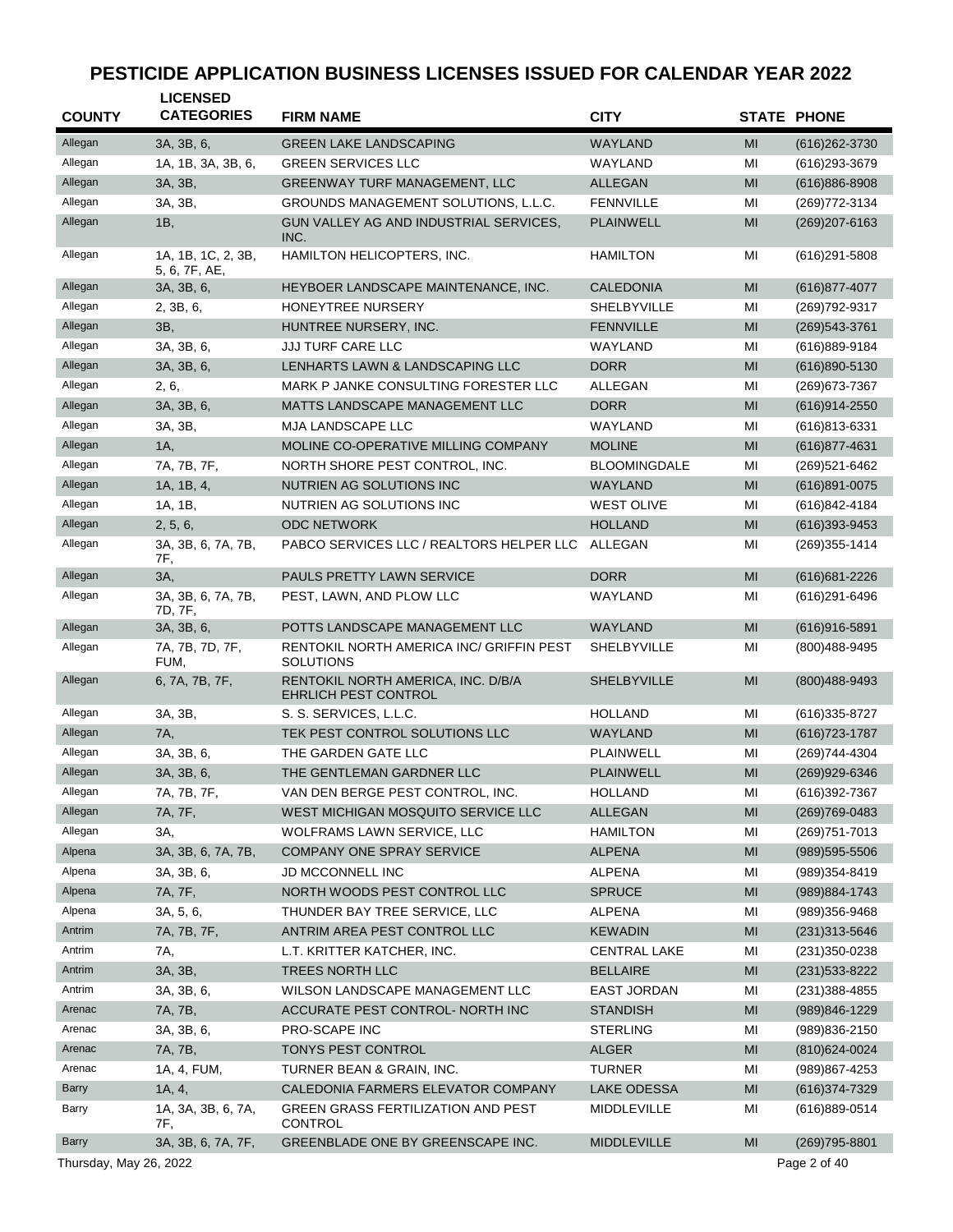| <b>COUNTY</b>  | <b>LICENSED</b><br><b>CATEGORIES</b> | <b>FIRM NAME</b>                                        | <b>CITY</b>          |    | <b>STATE PHONE</b> |
|----------------|--------------------------------------|---------------------------------------------------------|----------------------|----|--------------------|
| <b>Barry</b>   | 1A,                                  | <b>GRUESBECK AGRONOMY SERVICES, LLC</b>                 | <b>HASTINGS</b>      | MI | $(616)902 - 0641$  |
| Barry          | 3A, 3B, 6,                           | PDL PROPERTY MANAGEMENT LLC                             | <b>BATTLE CREEK</b>  | MI | (269)366-0299      |
| Barry          | 7A, 7F,                              | SKEETER BUSTERS MOSQUITO CONTROL LLC                    | <b>PLAINWELL</b>     | MI | $(269)303 - 6223$  |
| Barry          | 4.                                   | <b>WENGER AG SERVICES LLC</b>                           | <b>HASTINGS</b>      | MI | (616) 558-6969     |
| Bay            | 3A, 3B, 6, 7A,                       | ARTISANS LANDSCAPING & DESIGN, INC.                     | <b>AUBURN</b>        | MI | (989)662-0500      |
| Bay            | 3A, 3B, 6,                           | BAY LANDSCAPING, INC.                                   | <b>ESSEXVILLE</b>    | MI | (989)893-0000      |
| Bay            | 7A,                                  | BEST PEST AND ANIMAL CONTROL LLC                        | <b>BAY CITY</b>      | MI | (989) 529-5809     |
| Bay            | 3A, 3B,                              | BILLY GOAT LAWN CARE LLC                                | <b>BAY CITY</b>      | MI | (989)391-9328      |
| Bay            | 3A, 3B, 6,                           | DHERZBERG2 LLC                                          | <b>BAY CITY</b>      | MI | (989) 980-5516     |
| Bay            | 3A, 3B,                              | FELMLEE LANDSCAPE SERVICE, LLC                          | <b>BAY CITY</b>      | MI | (989) 684-2120     |
| Bay            | 7A, 7B, 7F,                          | FINAL STOP PEST CONTROL                                 | <b>FREELAND</b>      | MI | (989) 598-6583     |
| Bay            | 1A, 1B, 4,                           | HELENA AGRI ENTERPRISES LLC                             | <b>BAY CITY</b>      | MI | (989)667-0804      |
| Bay            | 3A, 6,                               | <b>LARRYS LAWN CARE</b>                                 | <b>AUBURN</b>        | MI | (989) 662-7006     |
| Bay            | 1A, 1B, 4,                           | NUTRIEN AG SOLUTIONS INC                                | <b>LINWOOD</b>       | MI | (989) 697-5941     |
| Bay            | 1A, 1B, 4,                           | NUTRIEN AG SOLUTIONS INC                                | <b>MUNGER</b>        | MI | (989) 892-8574     |
| Bay            | 3A, 3B, 6,                           | <b>ODONNELLS EARTHWORKS LLC</b>                         | <b>ESSEXVILLE</b>    | MI | (989)892-5333      |
| Bay            | 3A, 3B, 6,                           | REDER LANDSCAPING, INC.                                 | <b>MIDLAND</b>       | MI | (989) 835-8260     |
| Bay            | 2A,                                  | STRAITS WOOD TREATING, INC.                             | <b>BAY CITY</b>      | MI | (989) 684-3584     |
| <b>Bay</b>     | 3A, 3B, 6,                           | THE BEGICK NURSERY AND GARDEN CENTER,<br>INC.           | <b>BAY CITY</b>      | MI | (989) 684-4210     |
| Bay            | 3A, 3B, 6,                           | TJG LAWN SERVICE, LLC                                   | <b>PINCONNING</b>    | MI | (989)326-5530      |
| <b>Bay</b>     | 3A, 3B, 6, 7A, 7F,                   | TURF WORKZ, LLC                                         | <b>AUBURN</b>        | MI | (989) 667-8779     |
| Bay            | 3A, 3B, 6, 7A,                       | <b>VILLAGE GREEN</b>                                    | <b>BAY CITY</b>      | MI | (989)667-0023      |
| <b>Bay</b>     | 3A, 3B, 6,                           | <b>WEISS PROPERTY MANAGEMENT</b>                        | <b>BAY CITY</b>      | MI | (989)415-4412      |
| Benzie         | 3A, 3B, 6, 7A,                       | ADVANTAGE TURF SOLUTIONS, LLC                           | <b>BEULAH</b>        | MI | (231) 633-4205     |
| Benzie         | 7A, 7F,                              | BORDINE PEST MANAGEMENT                                 | <b>FRANKFORT</b>     | MI | (231) 360-8791     |
| Benzie         | 7A, 7B, 7F,                          | MI PEST LLC                                             | <b>BEULAH</b>        | MI | (231) 715-1830     |
| Benzie         | 7A, 7B,                              | TARGET PEST CONTROL, L.L.C.                             | <b>LAKE ANN</b>      | MI | $(231)275 - 5343$  |
| Berrien        | 3A, 3B, 6,                           | ARCADIA GARDENS, L.L.C.                                 | <b>BRIDGMAN</b>      | MI | (269) 429-2353     |
| <b>Berrien</b> | 7A, 7B,                              | <b>BOB THE BUG GUY</b>                                  | <b>NILES</b>         | MI | (574) 229-1716     |
| Berrien        | 7A, 7B,                              | CERTIFIED ELIMINATION SOLUTION LLC D/B/A<br>CE SOLUTION | <b>NILES</b>         | MI | (269) 262-1980     |
| <b>Berrien</b> | 7A, 7B, 7F,                          | COACH PEST SOLUTIONS, L.L.C.                            | <b>BENTON HARBOR</b> | MI | $(269)223 - 4801$  |
| Berrien        | 1A, 4,                               | DALE SEYFRED                                            | <b>GALIEN</b>        | MI | (269) 545-8358     |
| <b>Berrien</b> | 3A, 3B, 6,                           | <b>DOUGS FERTILIZING</b>                                | ST JOSEPH            | MI | (269) 876-8560     |
| Berrien        | 3A,                                  | <b>EMERALD LAWN CARE</b>                                | <b>BUCHANAN</b>      | MI | (269) 695-1210     |
| Berrien        | 3A,                                  | EVERGREEN LAWN CARE AND LANDSCAPING,<br><b>LLC</b>      | <b>BENTON HARBOR</b> | MI | (269) 876-2483     |
| Berrien        | 3A,                                  | HAZEN LAWN CARE & SNOW PLOWING, INC.                    | <b>STEVENSVILLE</b>  | MI | (269) 252-4399     |
| Berrien        | 3A,                                  | INTEGRITY TURF & LANDSCAPING L.L.C.                     | <b>NILES</b>         | MI | (574)340-7949      |
| Berrien        | 7A, 7B,                              | K & K PEST CONTROL SERVICES                             | <b>NILES</b>         | MI | (269)845-5253      |
| <b>Berrien</b> | 7A, 7B,                              | K.A.L. PEST SOLUTIONS                                   | <b>BENTON HARBOR</b> | MI | (269)369-3458      |
| Berrien        | 7A, 7B,                              | LEONARDS TERMITE AND PEST CONTROL                       | <b>NILES</b>         | MI | (269)470-4656      |
| Berrien        | 3A,                                  | MASTER GARDENER LAWN CARE OF BERRIEN<br>LLC             | <b>ST JOSEPH</b>     | MI | (269) 930-2323     |
| Berrien        | 7A, 7F,                              | MOSQUITO BEATERS LLC DBA MOSQUITO MOB                   | <b>COLOMA</b>        | MI | (833)880-9759      |
| Berrien        | 7A, 7B,                              | NILES EXTERMINATION CO., L.L.C.                         | <b>NILES</b>         | MI | $(269)683 - 2266$  |
| Berrien        | 5, 6,                                | PINECREST INDUSTRIES                                    | <b>GALIEN</b>        | MI | (269) 545-8125     |
| Berrien        | 3A,                                  | PRECISION CUTZ LLC                                      | <b>COLOMA</b>        | MI | (269) 757-3697     |
| Berrien        | 7A,                                  | PRECISION PEST MANAGEMENT                               | <b>EAU CLAIRE</b>    | MI | (269)944-1636      |
| Berrien        | 7A, 7F,                              | R2D2-5 INC DBA MOSQUITO SQUAD OF SW<br><b>MICHIGAN</b>  | <b>BENTON HARBOR</b> | MI | (269) 932-1444     |
| Berrien        | 6, 7A, 7B, 7F, FUM,                  | ROSE PEST SOLUTIONS                                     | <b>NILES</b>         | MI | (269) 683-9129     |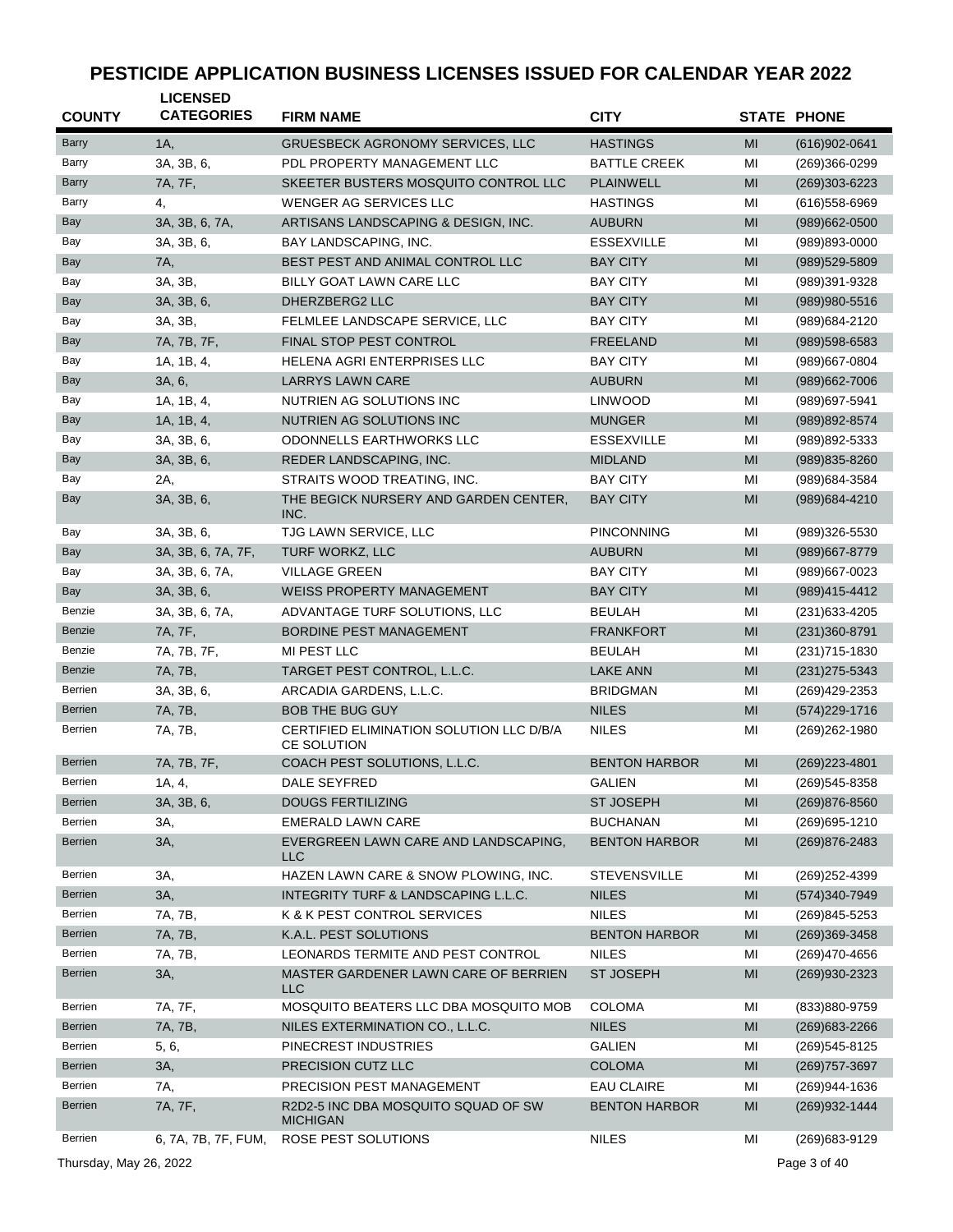| <b>COUNTY</b>  | <b>LICENSED</b><br><b>CATEGORIES</b> | <b>FIRM NAME</b>                                                  | <b>CITY</b>            |    | <b>STATE PHONE</b> |
|----------------|--------------------------------------|-------------------------------------------------------------------|------------------------|----|--------------------|
| Berrien        | 3A.                                  | SHEARSCAPE LLC                                                    | <b>GALIEN</b>          | МI | (269)332-4058      |
| <b>Berrien</b> | 1A,                                  | <b>SNOW GARDEN FARMS LLC</b>                                      | <b>BARODA</b>          | MI | (269) 422-1389     |
| Berrien        | 7A.                                  | SOUTHWEST PEST CONTROL                                            | <b>BERRIEN SPRINGS</b> | MI | (269) 471-9750     |
| <b>Berrien</b> | 3A, 3B, 6, 7F,                       | SPRING-GREEN LAWN AND TREE CARE                                   | <b>NILES</b>           | MI | $(269)683 - 7533$  |
| Berrien        | 3A, 3B, 5, 6, 7F,                    | TILLER LAWN CARE, INC.                                            | SODUS                  | MI | (269) 281-0492     |
| <b>Branch</b>  | 3A, 3B, 6,                           | <b>BACKYARD KREATIONS, LLC</b>                                    | <b>BRONSON</b>         | МI | $(517)369-1585$    |
| <b>Branch</b>  | 1A, 4,                               | BRACY AG. SERVICES, LLC                                           | <b>QUINCY</b>          | MI | $(517)278 - 4606$  |
| <b>Branch</b>  | 5B,                                  | CLEAN-N-RESTORE PRESSURE WASHING LLC                              | <b>BRONSON</b>         | MI | (517) 317-3350     |
| Branch         | 1A, 1B,                              | DOVE AG SERVICES, INC.                                            | UNION CITY             | MI | (517) 741-8200     |
| <b>Branch</b>  | 7A, 7B, 7F,                          | <b>EXTREME EXTERMINATING LLC</b>                                  | <b>COLDWATER</b>       | MI | (517) 278-9922     |
| <b>Branch</b>  | 1A, 3A,                              | HAWLEY ENTERPRISES, LLC                                           | <b>COLDWATER</b>       | MI | (517) 278-2969     |
| <b>Branch</b>  | 3A,                                  | <b>HIGH PERFORMANCE LAWN CARE</b>                                 | <b>COLDWATER</b>       | MI | $(517)617 - 7858$  |
| <b>Branch</b>  | 3A, 3B, 6, 7F,                       | <b>HIGH PERFORMANCE LAWNS LLC</b>                                 | <b>COLDWATER</b>       | MI | (517) 462-8789     |
| <b>Branch</b>  | 1A, 1B,                              | <b>MAYER CUSTOM AG LLC</b>                                        | <b>BRONSON</b>         | МI | (574) 320-6864     |
| <b>Branch</b>  | 7A, 7B, 7F,                          | ORKIN, LLC                                                        | <b>COLDWATER</b>       | MI | (517) 279-1214     |
| <b>Branch</b>  | 3A, 3B, FUM,                         | PINE KNOLL LAWN PEST CONTROL                                      | <b>COLDWATER</b>       | MI | (517) 278-8144     |
| <b>Branch</b>  | 4,                                   | PINE RIDGE FARM SERVICES, INC.                                    | <b>ATHENS</b>          | MI | (269) 579-3431     |
| <b>Branch</b>  | 7F,                                  | <b>PROPERTY MASTERS</b>                                           | <b>QUINCY</b>          | МI | (517) 736-4688     |
| <b>Branch</b>  | 7A, 7B, 7F,                          | THE BUG LADY LLC                                                  | <b>QUINCY</b>          | MI | (517) 227-4145     |
| <b>Branch</b>  | 3A, 3B, 6,                           | TRUE TRIM LAWN CARE, LLC                                          | <b>COLDWATER</b>       | MI | (517) 639-5000     |
| Calhoun        | 1A, 1B,                              | ABS SPRAYING, LLC                                                 | <b>CLIMAX</b>          | MI | (269) 760 - 3132   |
| Calhoun        | 7A, 7B, 7F,                          | ADVANCED PEST SOLUTIONS PLUS                                      | <b>BATTLE CREEK</b>    | MI | (269)419-5809      |
| Calhoun        | 3A, 3B, 6,                           | BATTLE CREEK LAWN SERVICE                                         | <b>BATTLE CREEK</b>    | MI | $(269)965 - 9000$  |
| Calhoun        | 7A, 7B,                              | BOWERS PEST CONTROL, LLC                                          | <b>ATHENS</b>          | MI | $(269)964 - 3160$  |
| Calhoun        | 3A, 3B, 6,                           | <b>GREEN ACRES LAWN &amp; TREE SERVICE</b>                        | <b>MARSHALL</b>        | MI | (269) 781-5337     |
| Calhoun        | 3A, 3B, 6,                           | GUTTERS R US, LLC D/B/A NEW HORIZON<br><b>PROPERTY MANAGEMENT</b> | <b>MARSHALL</b>        | MI | (269) 781-5935     |
| Calhoun        | 1A, 4,                               | HOFFMAN AG SERVICE, LTD.                                          | <b>MARSHALL</b>        | MI | (269) 781-2245     |
| Calhoun        | 3A,                                  | MARSHALL CUTTING EDGE, INC.                                       | <b>BATTLE CREEK</b>    | MI | $(269)963 - 7699$  |
| Calhoun        | 3A, 3B, 6,                           | MASON-LUDLOW LANDSCAPING & IRRIGATION,<br>INC.                    | <b>SPRINGFIELD</b>     | MI | (269)968-4977      |
| Calhoun        | 3A, 3B,                              | MDB TREE & LAWN CARE L.L.C.                                       | <b>TEKONSHA</b>        | MI | (517) 917-3242     |
| Calhoun        | 7A, 7F,                              | MICHIGAN BED BUG SPECIALISTS LLC                                  | <b>MARSHALL</b>        | MI | (269) 275-8219     |
| Calhoun        | 7A, 7F,                              | MOSQUITO SHIELD OF WEST MICHIGAN                                  | <b>KALAMAZOO</b>       | МI | (269) 763-9248     |
| Calhoun        | 3A, 3B, 6,                           | NAVIGATIONS, INCORPORATED                                         | <b>BATTLE CREEK</b>    | МI | (269) 788-6500     |
| Calhoun        | 7A, 7B,                              | <b>NIGHTHAWK PEST SERVICE</b>                                     | <b>BATTLE CREEK</b>    | MI | (269) 962-7748     |
| Calhoun        | 7A, 7B,                              | PEST BUSTERS LLC                                                  | <b>BATTLE CREEK</b>    | MI | (269) 832-8545     |
| Calhoun        | 7A,                                  | PLATINUM PEST CONTROL                                             | SPRINGFIELD            | MI | (269) 274-6157     |
| Calhoun        | 3A, 3B, 6,                           | TURF TAMER LAWNS LLC                                              | <b>BATTLE CREEK</b>    | MI | $(269)965 - 5653$  |
| Calhoun        | 7A, 7F,                              | YOUTH MATTERS INC                                                 | <b>HOMER</b>           | MI | $(517)212 - 4125$  |
| Cass           | 7A, 7B, 7F,                          | ARMOR PEST CONTROL, INC.                                          | <b>DOWAGIAC</b>        | MI | (269)424-3458      |
| Cass           | 1A,                                  | <b>BROOKSIDE FARM LLC</b>                                         | <b>DOWAGIAC</b>        | MI | (269) 782-9296     |
| Cass           | 1A, 4,                               | CADE KLEIN FARMS AND SEED SALES LLC                               | MARCELLUS              | MI | (269) 506-3643     |
| Cass           | 1A,                                  | COMMUNITY MILLS, INC.                                             | <b>CASSOPOLIS</b>      | MI | (269) 445-2401     |
| Cass           | 1A, 1B,                              | HIGH QUALITY FARMS PARTNERSHIP                                    | <b>DECATUR</b>         | MI | (269) 423-9398     |
| Cass           | 7A, 7F,                              | KSA CONTROL LLC DBA MOSQUITO JOE OF<br><b>SOUTH BEND</b>          | EDWARDSBURG            | МI | (574)699-9581      |
| Cass           | 3A, 3B, 6,                           | LAWN TECHS LLC                                                    | EDWARDSBURG            | MI | (269) 655-4008     |
| Cass           | 3A, 3B, 5, 6,                        | M.A.A.C PROPERTY SERVICES                                         | <b>NILES</b>           | MI | (269) 687-8845     |
| Cass           | 4,                                   | MEADOW-LARK FARMS, INC.                                           | <b>UNION</b>           | MI | (574) 320-3190     |
| Cass           | 3A, 3B, 6,                           | NORTH STAR LANDSCAPE GROUP LLC                                    | <b>CASSOPOLIS</b>      | MI | (269)445-9100      |
| Cass           | 4,                                   | NUTRIEN AG SOLUTIONS INC.                                         | <b>DOWAGIAC</b>        | МI | (269) 944-1411     |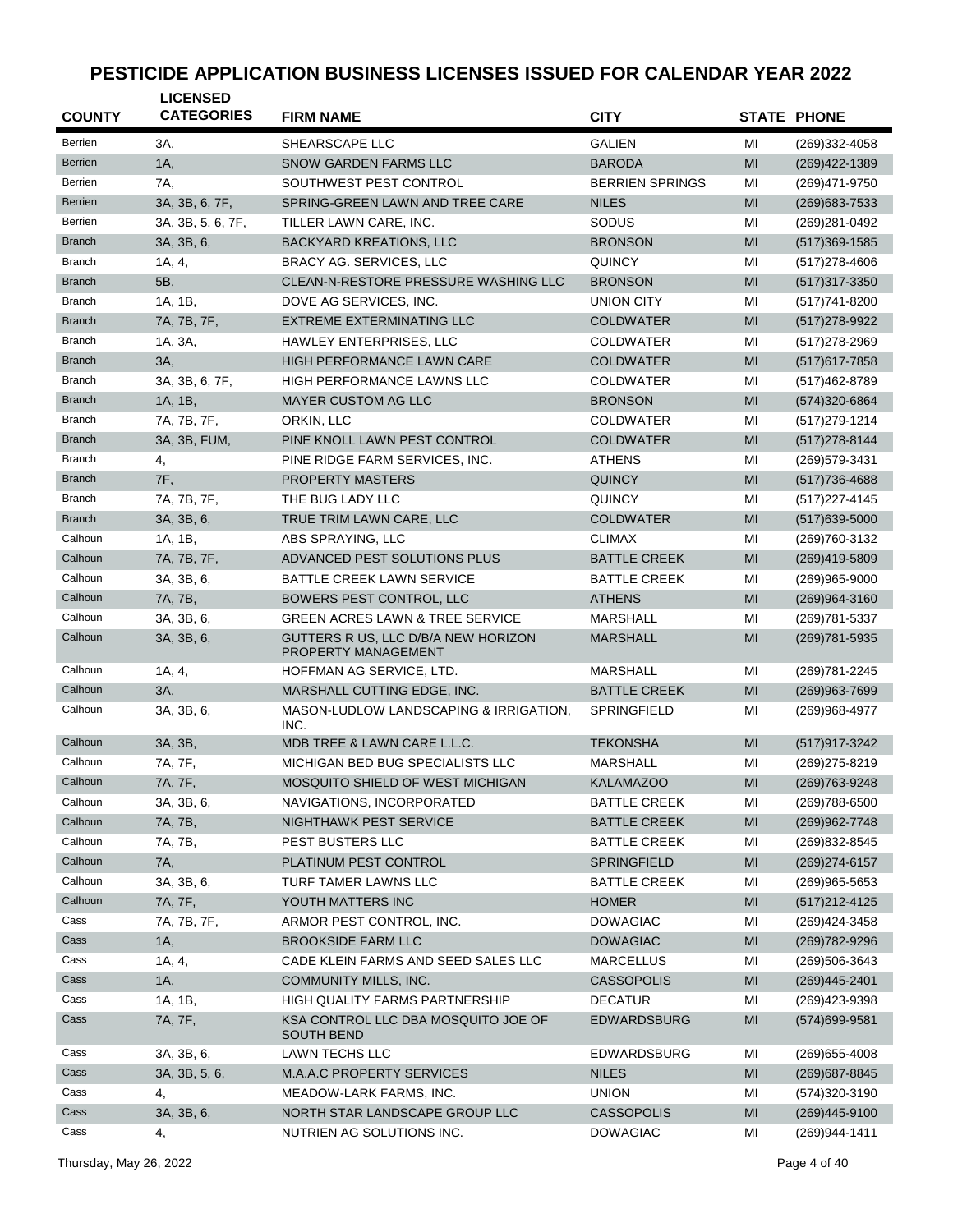| <b>COUNTY</b> | <b>LICENSED</b><br><b>CATEGORIES</b>    | <b>FIRM NAME</b>                                                 | <b>CITY</b>            |    | <b>STATE PHONE</b> |
|---------------|-----------------------------------------|------------------------------------------------------------------|------------------------|----|--------------------|
| Cass          | 3B, 6,                                  | PLANT GROWTH MANAGEMENT SYSTEMS INC.                             | <b>NILES</b>           | MI | (269) 663-7467     |
| Cass          | 2,                                      | STEINKRAUS FOREST MANAGEMENT LLC                                 | <b>MARCELLUS</b>       | MI | (269) 646-7306     |
| Cass          | 7A, 7B,                                 | T. A. ROBERTS                                                    | <b>NILES</b>           | MI | (269) 684-5888     |
| Cass          | 3A, 3B, 6,                              | <b>TOBIN LANDSCAPE INC</b>                                       | <b>NILES</b>           | MI | (269) 262-0257     |
| Cass          | 3A, 6,                                  | WRIGHT WAY LAWN SERVICE, LLC                                     | <b>CASSOPOLIS</b>      | MI | (616) 445-3302     |
| Charlevoix    | 7A,                                     | CHARLEVOIX PEST CONTROL INC                                      | <b>CHARLEVOIX</b>      | MI | $(231)675 - 7990$  |
| Charlevoix    | 3A, 3B,                                 | CURRIER LAWN MAINTENANCE INC.                                    | <b>CHARLEVOIX</b>      | MI | (231) 547-2290     |
| Charlevoix    | 7A, 7B,                                 | JEB PEST CONTROL, LLC                                            | <b>BOYNE CITY</b>      | MI | $(231)582 - 0170$  |
| Charlevoix    | 3A, 3B, 6,                              | LAWN LOGIC INC.                                                  | <b>CHARLEVOIX</b>      | MI | (231) 547-3472     |
| Charlevoix    | 3A, 3B, 7A,                             | MACNAUGHTONS PEST CONTROL, INC.                                  | <b>BOYNE CITY</b>      | MI | $(231)582 - 6804$  |
| Charlevoix    | 3A, 3B, 6,                              | OSTRUM OUTDOOR & COTTAGE MGT LLC                                 | <b>CHARLEVOIX</b>      | MI | (231) 330-3551     |
| Charlevoix    | 3A, 7A, 7F,                             | PEARCE SALES INC DBA PINE LAKE LAWN AND                          | <b>BOYNE CITY</b>      | MI | $(517)575-8022$    |
|               |                                         | <b>PEST</b>                                                      |                        |    |                    |
| Charlevoix    | 3B,                                     | ROBINSONS LANDSCAPING & NURSERY INC                              | <b>BOYNE CITY</b>      | MI | (231) 582-9484     |
| Charlevoix    | 3A, 3B,                                 | SITE PLANNING DEVELOPMENT, INC.                                  | <b>CHARLEVOIX</b>      | MI | $(231)547 - 4429$  |
| Charlevoix    | 7A.                                     | TRUE PEST CONTROL, INC.                                          | <b>BOYNE CITY</b>      | MI | (231) 675-0550     |
| Charlevoix    | 3A, 3B, 6,                              | VIDOSH NORTH, L.L.C.                                             | <b>PETOSKEY</b>        | MI | $(231)347 - 6851$  |
| Cheboygan     | 7A, 7B, 7F,                             | OSTLUND PEST CONTROL NORTH INC.                                  | <b>CHEBOYGAN</b>       | MI | (231) 238-0899     |
| Cheboygan     | 3A,                                     | <b>SPRAY TODAY</b>                                               | <b>ONAWAY</b>          | MI | (989)306-4401      |
| Cheboygan     | 7A, 7B,                                 | STRAITS AREA PEST CONTROL                                        | <b>CHEBOYGAN</b>       | MI | (231) 625-9316     |
| Chippewa      | 3A, 3B, 6, 7A,                          | A & M VEGETATION AND PEST CONTROL                                | <b>SAULT STE MARIE</b> | MI | $(906)635 - 3083$  |
| Chippewa      | 3B, 5, 6,                               | CHIPPEWA LUCE MACKINAC CONSERVATION<br><b>DISTRICT</b>           | <b>SAULT ST MARIE</b>  | MI | (906) 635-1278     |
| Chippewa      | 7A,                                     | <b>E.U.P. PEST CONTROL</b>                                       | <b>DRUMMOND ISLAND</b> | MI | $(906)322 - 0069$  |
| Chippewa      | 7A, 7B,                                 | END OF THE TRAIL PEST CONTROL                                    | DRUMMOND ISLAND        | MI | (906)493-5291      |
| Chippewa      | 3A, 3B, 6, 7A, 7B,<br>7F.               | OJIBWE HAZARDOUS ABATEMENT LLC                                   | <b>SAULT ST MARIE</b>  | MI | (906) 786-3001     |
| Chippewa      | 3B, 5, 6,                               | UPPER PENINSULA RESOURCE CONSERVATION<br>AND DEVELOPMENT COUNCIL | <b>SAULT ST MARIE</b>  | MI | $(906)225 - 0215$  |
| Chippewa      | 7A, 7B, 7D, 7F,                         | WILLIS PEST CONTROL LLC                                          | <b>SAULT ST MARIE</b>  | MI | (906) 322-7445     |
| Chippewa      | 7A.                                     | YOOPER PESTICIDE APPLICATION LLC                                 | <b>DAFTER</b>          | MI | (906)440-2670      |
| Clinton       | 5B, 7A, 7B, 7D,                         | ACCURATE INSPECTIONS, L.L.C. / ACCURATE<br>PEST CONTROL          | <b>DEWITT</b>          | MI | (517) 669-0521     |
| Clinton       | 1A, 1B, 1C, 2, 3A,<br>3B, 5, 6, 7F, AE, | ALS AERIAL SPRAYING, LLC                                         | <b>OVID</b>            | MI | (989)834-5067      |
| Clinton       | 1A, 1B, 1C, 2, 7F,<br>AE,               | <b>AURA LLC</b>                                                  | <b>ELSIE</b>           | MI | (517) 575-5588     |
| Clinton       | 3A, 3B, 6,                              | DUKES SPRAYING SERVICE, INC.                                     | <b>EAGLE</b>           | MI | (517) 627-8283     |
| Clinton       | 1A,                                     | <b>JACOB CLARK</b>                                               | <b>EAGLE</b>           | MI | (517)449-5320      |
| Clinton       | 3A,                                     | LANDMARK LANDSCAPE INCORPORATED                                  | <b>HASLETT</b>         | MI | (517) 339-7577     |
| Clinton       | 3A, 3B, 6, 7A, 7F,                      | LAWN TECH OF MICHIGAN, INC.                                      | EAGLE                  | MI | (517) 627-9669     |
| Clinton       | 3B,                                     | MAJESTIC TREE CARE SPECIALISTS, LLC                              | <b>DEWITT</b>          | MI | (517) 669-7311     |
| Clinton       | 3A,                                     | MAXIMUM PRIDE LAWN CARE                                          | <b>OVID</b>            | MI | $(517)749-1622$    |
| Clinton       | 5,                                      | MID-MICHIGAN PONDS LLC                                           | <b>BATH</b>            | MI | (517)927-4830      |
| Clinton       | 7A, 7B,                                 | <b>OLIVER SERVICES</b>                                           | LANSING                | MI | (517) 285-0499     |
| Clinton       | 7A, 7B, 7D, 7F,                         | ORKIN, LLC                                                       | <b>DEWITT</b>          | MI | (517) 657-4874     |
| Clinton       | 3A, 3B, 6, 7A, 7F,                      | OUTDOOR SPECIALTY, LLC                                           | <b>LANSING</b>         | MI | $(517)886 - 5296$  |
| Clinton       | 1A, 4,                                  | PAT FELDPAUSCH FARMS                                             | <b>FOWLER</b>          | MI | (989) 593-3464     |
| Clinton       | 7A, 7B,                                 | PEST PROS, LLC                                                   | <b>ST JOHNS</b>        | MI | $(517)242 - 1321$  |
| Clinton       | 3A, 3B, 6, 7A, 7F,                      | PURE GREEN LAWN & TREE PROFESSIONALS                             | LANSING                | MI | $(517)321 - 3553$  |
| Clinton       | 4,                                      | <b>QUALITY AG SERVICE, LLC</b>                                   | <b>ST JOHNS</b>        | MI | (989)314-3018      |
| Clinton       | 4,                                      | RINCKER AG SOLUTIONS, LLC                                        | <b>ST JOHNS</b>        | MI | (517) 775-1102     |
| Clinton       | 1A, 1B, 1C, 2, 3A,<br>3B, 7F, AE,       | <b>SCHIFFER SPRAYING</b>                                         | OVID                   | MI | (989) 834-5067     |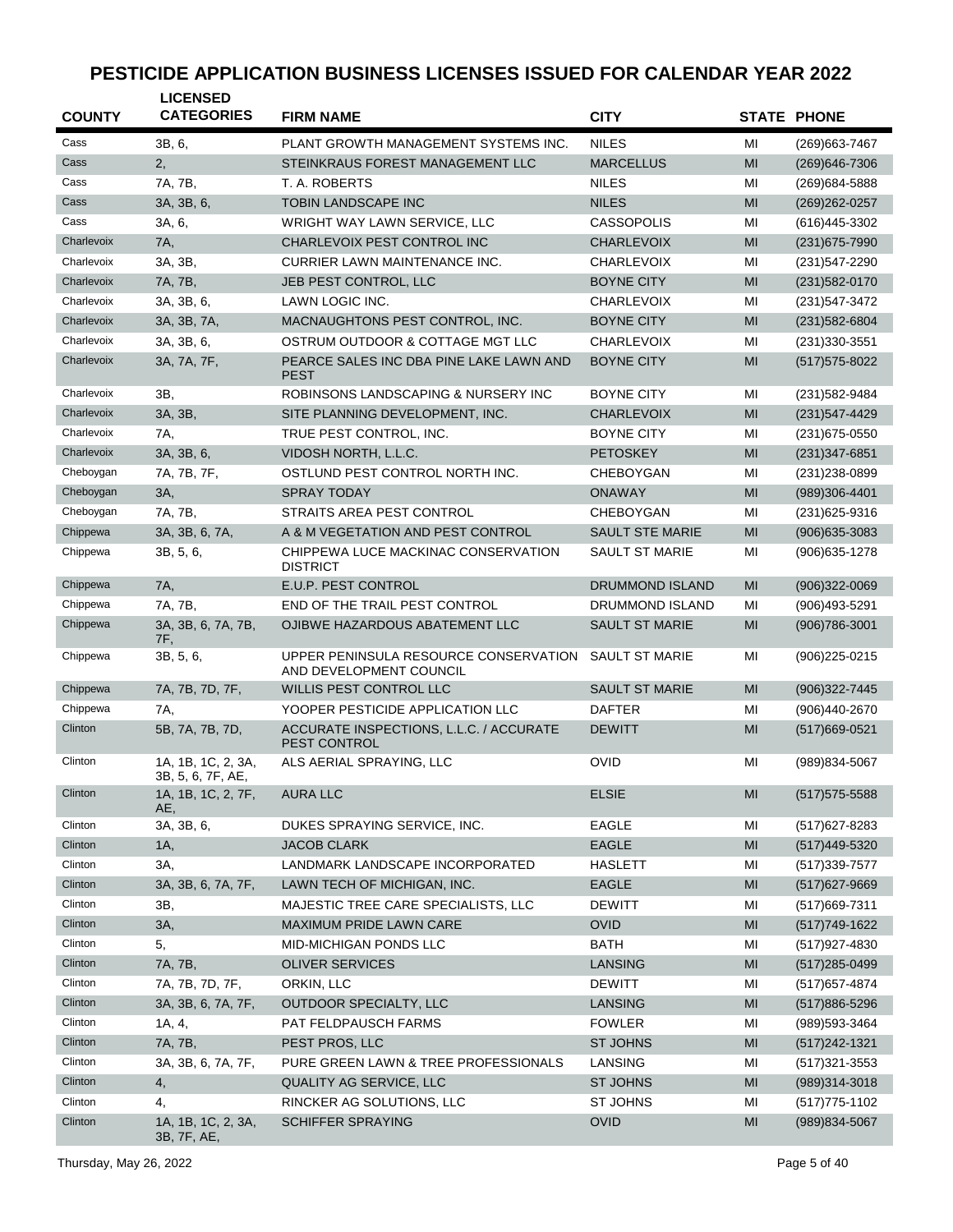| <b>COUNTY</b> | <b>LICENSED</b><br><b>CATEGORIES</b> |                                                          | <b>CITY</b>           |                                                                                                                                                                 |                    |
|---------------|--------------------------------------|----------------------------------------------------------|-----------------------|-----------------------------------------------------------------------------------------------------------------------------------------------------------------|--------------------|
|               |                                      | <b>FIRM NAME</b>                                         |                       |                                                                                                                                                                 | <b>STATE PHONE</b> |
| Clinton       | 3A, 3B, 6,                           | SMITH LAWNSCAPES, LLC                                    | <b>ST JOHNS</b>       | MI                                                                                                                                                              | (989) 224-9211     |
| Clinton       | 7A, 7F,                              | TBIRD ENTERPRISES LLC DBA MOSQUITO<br>SHIELD OF LANSING  | <b>DEWITT</b>         | MI                                                                                                                                                              | $(517)826 - 3056$  |
| Clinton       | 3A, 3B, 6, 7E,                       | THE PLANT PROFESSIONALS, INC.                            | <b>LANSING</b>        | MI                                                                                                                                                              | $(517)327 - 1059$  |
| Clinton       | 4,                                   | <b>WASHBURN SEED LLC</b>                                 | <b>ELSIE</b>          | MI                                                                                                                                                              | (989)620-0456      |
| Crawford      | 3A, 3B, 6,                           | A+ LAWN CARE LLC                                         | <b>GRAYLING</b>       | MI                                                                                                                                                              | (989)390-5880      |
| Crawford      | 7A, 7B, 7F,                          | ENVIRONMENTAL PEST CONTROL, INC.                         | <b>GRAYLING</b>       | MI                                                                                                                                                              | (989)348-4500      |
| Delta         | 6,                                   | 4 HARTS, INC.                                            | <b>RAPID RIVER</b>    | MI                                                                                                                                                              | $(906)280-1959$    |
| Delta         | 3B, 5, 6,                            | COMMON COAST RESEARCH & CONSERVATION                     | <b>BARK RIVER</b>     | MI                                                                                                                                                              | (906)369-4088      |
| Delta         | 6,                                   | DKS CONTRACTING, INC. D/B/A BUGLE<br><b>CONTRACTING</b>  | <b>CORNELL</b>        | MI                                                                                                                                                              | (906) 789-1507     |
| Delta         | 3A, 3B,                              | FLINNS FLOWERS & GARDEN CENTER, INC.                     | <b>ESCANABA</b>       | MI                                                                                                                                                              | $(906)786 - 5000$  |
| Delta         | 3A,                                  | NAULTS GREEN LAWN LIQUID FERTILIZER, INC.                | <b>GLADSTONE</b>      | MI                                                                                                                                                              | (906)399-0941      |
| Delta         | 3A, 7A, 7B, 7F,                      | NORTHERN PEST LLC                                        | <b>RAPID RIVER</b>    | MI                                                                                                                                                              | (734) 645-1711     |
| Delta         | 1A, 1B,                              | NUTRIEN AG SOLUTIONS INC                                 | <b>GLADSTONE</b>      | MI                                                                                                                                                              | (906) 789-9957     |
| Delta         | 7A,                                  | PENOZA PEST CONTROL, INC.                                | <b>ESCANABA</b>       | MI                                                                                                                                                              | (906) 789-6168     |
| Dickinson     | 2, 3A, 3B, 5, 6,                     | BECKS ORNAMENTAL & TURF MANAGEMENT,<br>INC.              | <b>NORWAY</b>         | MI                                                                                                                                                              | (906) 563-8604     |
| Dickinson     | 3A, 3B, 6, 7A, 7B,                   | <b>CLEAN KILL NORTH LLC</b>                              | <b>NORWAY</b>         | MI                                                                                                                                                              | $(906)774 - 7030$  |
| Dickinson     | 2, 5, 6,                             | DICKINSON CONSERVATION DISTRICT                          | <b>KINGSFORD</b>      | MI                                                                                                                                                              | $(906)774 - 8441$  |
| Dickinson     | 7A,                                  | LAKESHORE EXTERMINATING COMPANY                          | <b>IRON MOUNTAIN</b>  | MI                                                                                                                                                              | (906) 774-1071     |
| Dickinson     | 3B, 6,                               | <b>TREE REMEDY</b>                                       | <b>KINGSFORD</b>      | MI                                                                                                                                                              | (906)396-3728      |
| Eaton         | 3A, 3B, 5, 6, 7A,<br>7B, 7D, 7F,     | <b>BULLSEYE PEST SOLUTIONS, LLC</b>                      | <b>VERMONTVILLE</b>   | MI                                                                                                                                                              | (888) 898-8229     |
| Eaton         | 1A, 1B,                              | CALEDONIA FARMERS ELEVATOR COMPANY                       | <b>CHARLOTTE</b>      | MI                                                                                                                                                              | $(517)$ 543-1160   |
| Eaton         | 7A, 7B,                              | <b>CITY PEST CONTROL</b>                                 | <b>POTTERVILLE</b>    | MI                                                                                                                                                              | $(517)645 - 8005$  |
| Eaton         | 1A,                                  | <b>EATON ACRES FARMS SPRAY SERVICES</b>                  | <b>EATON RAPIDS</b>   | MI                                                                                                                                                              | $(517)663 - 3651$  |
| Eaton         | 5B,                                  | <b>ENERCO CORPORATION</b>                                | <b>GRAND LEDGE</b>    | MI                                                                                                                                                              | (517) 627-8444     |
| Eaton         | 3A, 3B, 6,                           | GARDENSCAPES LAWN AND LANDSCAPE LLC                      | <b>CHARLOTTE</b>      | MI                                                                                                                                                              | $(517)204 - 6564$  |
| Eaton         | 10, 3A, 3B, 5, 6,<br>7A, 7F,         | H T A COMPANIES, INC.                                    | <b>DIMONDALE</b>      | MI                                                                                                                                                              | (517) 482-2007     |
| Eaton         | 3A, 3B, 6,                           | <b>HEIN &amp; SONS INC</b>                               | <b>GRAND LEDGE</b>    | MI                                                                                                                                                              | (517) 622-5296     |
| Eaton         | 7A, 7B, 7F,                          | HORTONS PEST LLC                                         | <b>OLIVET</b>         | MI                                                                                                                                                              | (517) 652-2632     |
| Eaton         | 7A, 7B,                              | INDUSTRIAL PEST MANAGEMENT AND<br>CONSULTING L.L.C.      | <b>EATON RAPIDS</b>   | MI                                                                                                                                                              | (517) 663-8492     |
| Eaton         | 3A, 3B, 6,                           | LAKE STATE LANDSCAPING & SNOW, LLC                       | <b>EATON RAPIDS</b>   | $\mathsf{MI}% _{T}=\mathsf{M}_{T}\!\left( a,b\right) ,\ \mathsf{M}_{T}=\mathsf{M}_{T}\!\left( a,b\right) ,\ \mathsf{M}_{T}=\mathsf{M}_{T}\!\left( a,b\right) ,$ | (517) 322-2646     |
| Eaton         | 1A, 1B, 4,                           | NUTRIEN AG SOLUTIONS INC                                 | LAKE ODESSA           | MI                                                                                                                                                              | $(616)374 - 8859$  |
| Eaton         | 3A,                                  | RARE EARTH LANDSCAPING, INC.                             | <b>GRAND LEDGE</b>    | MI                                                                                                                                                              | (517) 627-3336     |
| Eaton         | 3A, 3B, 7A, 7B, 7D,<br>7F,           | RENTOKIL NORTH AMERICA INC DBA GRIFFIN<br>PEST SOLUTIONS | <b>LANSING</b>        | MI                                                                                                                                                              | (800)488-9495      |
| Eaton         | 3A,                                  | RESPECKI LAWN CARE LLC                                   | <b>LANSING</b>        | MI                                                                                                                                                              | (517) 886-3475     |
| Eaton         | 6, 7A, 7B, 7F, FUM,                  | ROSE PEST SOLUTIONS                                      | <b>LANSING</b>        | MI                                                                                                                                                              | (517) 322-9422     |
| Eaton         | 7A, 7D,                              | SIMONANNE ENTERPRISES                                    | <b>OLIVET</b>         | MI                                                                                                                                                              | (269) 224-2346     |
| Eaton         | 1A,                                  | STAR OF THE WEST MILLING CO                              | <b>CHARLOTTE</b>      | MI                                                                                                                                                              | (989) 652-7028     |
| Eaton         | 1A, 1B, 4,                           | STAR OF THE WEST MILLING CO                              | VERMONTVILLE          | MI                                                                                                                                                              | (989) 652-7028     |
| Eaton         | 3A, 3B, 6,                           | TREES, INC.                                              | LANSING               | MI                                                                                                                                                              | $(517)327 - 3300$  |
| Eaton         | 3A, 3B,                              | WILLOW OUTDOOR PROFESSIONALS LLC                         | LANSING               | MI                                                                                                                                                              | (517) 657-7977     |
| Eaton         | 7A, 7F,                              | WOLVERINE PEST SERVICES INC                              | <b>EATON RAPIDS</b>   | MI                                                                                                                                                              | $(517)999 - 5008$  |
| Eaton         | 2, 3A, 3B,                           | WOODS LLC                                                | <b>GRAND LEDGE</b>    | MI                                                                                                                                                              | (517) 204-6170     |
| Eaton         | 6,                                   | WRIGHT TREE SERVICE, INC.                                | <b>WILLIAMSTON</b>    | MI                                                                                                                                                              | (515) 277-6291     |
| Eaton         | 3A, 3B, 6,                           | YARDS-N-MORE LLC                                         | <b>CHARLOTTE</b>      | MI                                                                                                                                                              | (517) 543-2090     |
| Emmet         | 3A, 3B, 6,                           | A-1 OUTDOOR SERVICES                                     | <b>PETOSKEY</b>       | MI                                                                                                                                                              | $(231)838 - 1672$  |
| Emmet         | 3A, 3B, 7A, 7B, 7F,                  | ABENT PEST CONTROL NORTH                                 | <b>HARBOR SPRINGS</b> | MI                                                                                                                                                              | (231) 526-2847     |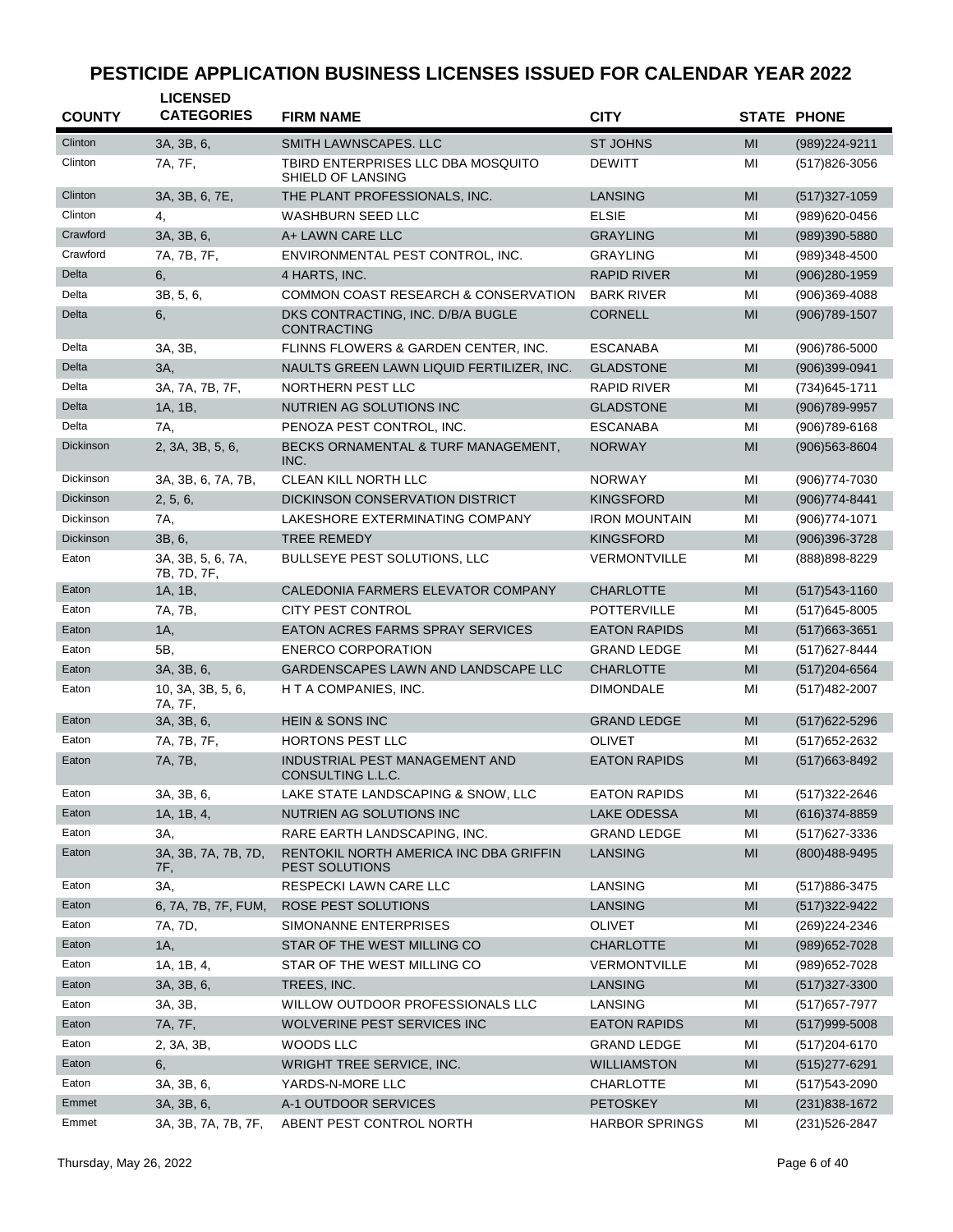| <b>COUNTY</b>  | <b>LICENSED</b><br><b>CATEGORIES</b> | <b>FIRM NAME</b>                                           | <b>CITY</b>           |    | <b>STATE PHONE</b> |
|----------------|--------------------------------------|------------------------------------------------------------|-----------------------|----|--------------------|
|                |                                      |                                                            |                       |    |                    |
| Emmet          | 3A, 3B, 6,                           | ALL PRO LAWN & SNOW LLC                                    | <b>ALANSON</b>        | MI | (231) 203-1863     |
| Emmet<br>Emmet | 3A,                                  | ALL SEASONS MAINTENANCE INC.                               | <b>PETOSKEY</b>       | MI | $(231)347 - 9699$  |
| Emmet          | 3A, 3B, 6,                           | BAY AREA TURF CARE, LLC                                    | <b>PETOSKEY</b>       | MI | (231)920-0657      |
| Emmet          | 3A, 3B,                              | <b>CJS CUSTOM CREATIONS LLC</b>                            | <b>PETOSKEY</b>       | MI | $(231)445 - 1818$  |
| Emmet          | 3A.                                  | CUTTING EDGE CARETAKING, INC.                              | <b>HARBOR SPRINGS</b> | MI | (231) 526-4078     |
| Emmet          | 3A, 3B, 6, 7F,                       | DROST LANDSCAPE, INC.                                      | <b>PETOSKEY</b>       | MI | $(231)348 - 2624$  |
|                | 3B,                                  | FIRMAN IRRIGATION & LANDSCAPE LIGHTING.<br><b>LLC</b>      | <b>PETOSKEY</b>       | MI | (231) 347-7499     |
| Emmet          | 3A, 3B, 7A,                          | KELLER CARETAKING, LLC                                     | <b>HARBOR SPRINGS</b> | MI | (231) 526-8420     |
| Emmet          | 3A, 3B, 5, 7A, 7B,<br>7F,            | LAUER PEST CONTROL, INC.                                   | <b>HARBOR SPRINGS</b> | MI | (231)348-9116      |
| Emmet          | 3A, 3B, 6,                           | MARCO, LLC                                                 | <b>PETOSKEY</b>       | MI | $(231)348-2919$    |
| Emmet          | 3A, 3B, 6,                           | NORTHERN GREENLAWN NORTH, INC.                             | <b>HARBOR SPRINGS</b> | MI | (231) 347-5282     |
| Emmet          | 3A, 3B, 5,                           | NORTHERN HYDROSEED AND LANDSCAPE<br><b>MAINTENANCE LLC</b> | <b>HARBOR SPRINGS</b> | MI | $(231)838 - 8766$  |
| Emmet          | 3A,                                  | P C LAWN CARE                                              | <b>BOYNE FALLS</b>    | MI | (231)838-6004      |
| Emmet          | 3A, 3B, 6,                           | PEACOCKS HEALTHY LAWNS                                     | <b>HARBOR SPRINGS</b> | MI | $(231)373 - 7998$  |
| Emmet          | 3B,                                  | PEGGYS GARDENING. INC.                                     | <b>PETOSKEY</b>       | MI | (231) 348-1229     |
| Emmet          | 3B,                                  | POLLYS PLANTING & PLUCKING, INC.                           | <b>HARBOR SPRINGS</b> | MI | (231)439-9000      |
| Emmet          | 3A, 3B,                              | RICHARD HOFFMAN LANDSCAPING, INC.                          | <b>PETOSKEY</b>       | MI | (231) 347-0630     |
| Emmet          | 3A, 3B, 6,                           | SILVA & SONS LANDSCAPING LLC                               | <b>HARBOR SPRINGS</b> | MI | (231) 838-9524     |
| Genesee        | 3A, 3B, 6,                           | ACE OUTDOOR SERVICES LLC                                   | <b>FLINT</b>          | MI | (810) 820-8313     |
| Genesee        | 3B, 5, 6, 7F,                        | ADVANCED TREE CARE SERVICE, INC.                           | <b>SWARTZ CREEK</b>   | MI | (810) 208-0554     |
| Genesee        | 7A,                                  | AFFORDABLE CONSTRUCTION AND INTERIORS<br><b>LLC</b>        | <b>FLUSHING</b>       | MI | (810)908-6569      |
| Genesee        | 7A, 7B, 7F,                          | ALL-N-ONE PEST CONTROL INC.                                | <b>FLINT</b>          | MI | (810) 736-9513     |
| Genesee        | 3A, 3B, 6,                           | ALPINE LANDSCAPE & LAWNCARE LLC                            | <b>FENTON</b>         | MI | (810)908-1003      |
| Genesee        | 7A, 7D,                              | ANYTIME ANIMAL CONTROL LLC                                 | <b>LINDEN</b>         | MI | (248) 895-2687     |
| Genesee        | 7F,                                  | APM MOSQUITO CONTROL                                       | <b>FLINT</b>          | MI | (810) 766-9423     |
| Genesee        | 7A, 7B,                              | AREA PEST CONTROL                                          | <b>CLIO</b>           | MI | (810)691-5211      |
| Genesee        | 3A, 3B, 6,                           | ATLAS OUTDOOR LLC                                          | <b>FLINT</b>          | MI | (810) 877-5296     |
| Genesee        | 7F,                                  | BADER MOSQUITO MANAGEMENT, LLC                             | <b>FENTON</b>         | MI | (810) 293-0502     |
| Genesee        | 3A, 3B,                              | BARKMAN LANDSCAPING, INC.                                  | <b>DAVISON</b>        | MI | (810) 653-6588     |
| Genesee        | 7F,                                  | <b>BB ADVANCED SERVICES</b>                                | <b>DAVISON</b>        | MI | (810)660-1764      |
| Genesee        | 7A, 7B,                              | <b>BECKS PEST CONTROL</b>                                  | <b>FLUSHING</b>       | MI | (810) 744-6520     |
| Genesee        | 7A, 7B,                              | BEHR PEST CONTROL                                          | <b>LINDEN</b>         | MI | $(810)735 - 6050$  |
| Genesee        | 7A, 7B, 7F,                          | BEST CHOICE PEST CONTROL LLC                               | <b>FENTON</b>         | MI | (810)399-8776      |
| Genesee        | 3A, 3B, 6, 7A, 7F,                   | BLOSS LAWN & SNOW SERVICES, LLC                            | <b>SWARTZ CREEK</b>   | MI | $(810)955 - 1560$  |
| Genesee        | 7A,                                  | BLOUNTS PEST CONTROL, INC.                                 | <b>FLINT</b>          | MI | (810) 789-8483     |
| Genesee        | 7A, 7F,                              | <b>BUG BUSTERS OF MICHIGAN LLC</b>                         | <b>MOUNT MORRIS</b>   | MI | (810) 348-1916     |
| Genesee        | 3A, 7F,                              | CARDINAL LAWN CARE LLC                                     | <b>DAVISON</b>        | MI | $(810)569 - 6569$  |
| Genesee        | 3A, 3B, 6,                           | CURBCO, INC.                                               | <b>FLINT</b>          | MI | (810) 232-2121     |
| Genesee        | 3A, 3B, 6, 7A, 7F,<br>FUM,           | <b>CUSTOM PERSONALIZED LAWN CARE</b><br><b>CORPORATION</b> | <b>FLINT</b>          | MI | (810) 736-3214     |
| Genesee        | 3A, 3B, 6, 7A, 7F,                   | DAVEYS PEST CONTROL                                        | <b>BURTON</b>         | MI | (810) 922-5272     |
| Genesee        | 7A, 7B, 7F,                          | DEANS PEST SOLUTIONS                                       | <b>CLIO</b>           | MI | (810) 813-4301     |
| Genesee        | 3A, 3B, 6, 7F,                       | DITCH THE ITCH LLC                                         | <b>GOODRICH</b>       | MI | (833) 366-4824     |
| Genesee        | 3A, 3B, 6, 7A,                       | DOING IT RIGHT PROPERTY MANAGEMENT LLC                     | <b>CLIO</b>           | MI | (810)919-2431      |
| Genesee        | 3A, 3B, 6, 7A, 7F,                   | ELITE LAWN AND LANDSCAPE LLC                               | <b>FLUSHING</b>       | MI | (810) 639-8712     |
| Genesee        | 5A,                                  | FAST POOL SERVICES, INC.                                   | <b>FLUSHING</b>       | MI | (810) 659-5102     |
| Genesee        | 7A, 7F,                              | FIRST CHOICE PEST CONTROL INC.                             | <b>SWARTZ CREEK</b>   | MI | (810)308-1934      |
| Genesee        | 3A, 3B, 6,                           | FRANK D. HAW L.L.C.                                        | <b>DAVISON</b>        | MI | (810) 654-2836     |
| Genesee        | 3A, 3B, 6,                           | GOOD-N-GREEN LAWN CARE, LLC.                               | <b>MONTROSE</b>       | MI | (810) 639-5767     |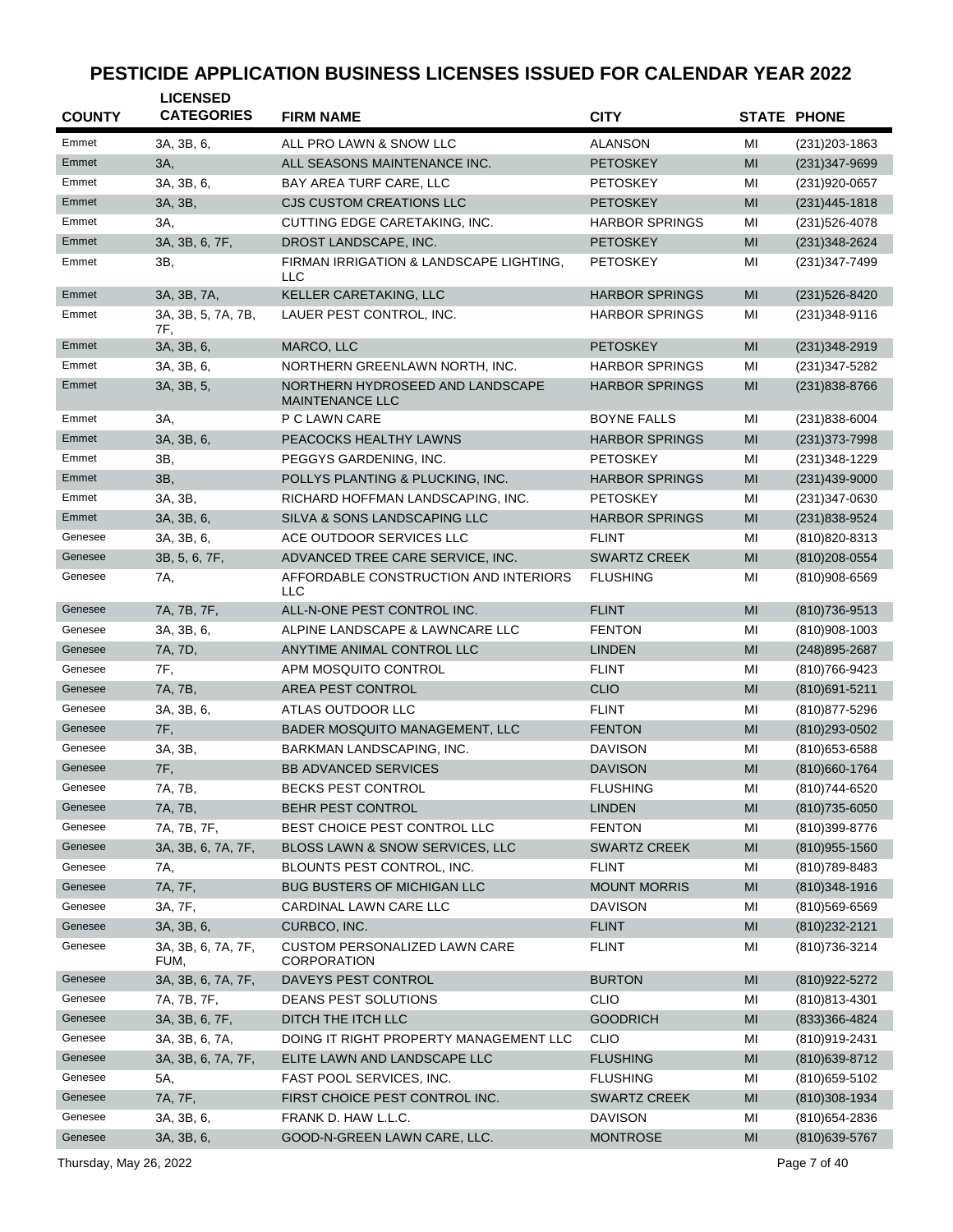| <b>COUNTY</b>         | <b>LICENSED</b><br><b>CATEGORIES</b> | <b>FIRM NAME</b>                                         | <b>CITY</b>          |    | <b>STATE PHONE</b> |
|-----------------------|--------------------------------------|----------------------------------------------------------|----------------------|----|--------------------|
| Genesee               | 3A, 3B, 6, 7A, 7F,<br>FUM,           | <b>GREAT LAKES LANDCARE, INC.</b>                        | <b>FLINT</b>         | MI | $(810)$ 232-1133   |
| Genesee               | 7A, 7F,                              | <b>GREEN HORNET PEST CONTROL</b>                         | <b>FLINT</b>         | MI | (810) 245-1998     |
| Genesee               | 3A, 3B, 6, 7A, 7F,                   | GREEN PLANET LAWN & TREE CARE, LLC                       | <b>BURTON</b>        | MI | (810) 742-5555     |
| Genesee               | 7A, 7F,                              | <b>INSECT ASSASSIN AGENCY LLC</b>                        | <b>FLINT</b>         | MI | (810)399-8034      |
| Genesee               | 3A, 3B, 6, 7F,                       | JACK & THE BEANSTALK LAWN CARE, INC.                     | <b>BURTON</b>        | MI | (810) 736-1904     |
| Genesee               | 7A, 7F,                              | <b>JENKS PEST SOLUTIONS</b>                              | <b>SWARTZ CREEK</b>  | MI | (810)922-0303      |
| Genesee               | 5, 6,                                | LAKEPRO, INC.                                            | <b>SWARTZ CREEK</b>  | MI | $(810)635 - 4400$  |
| Genesee               | 3A, 6,                               | LL&S SERVICES                                            | SWARTZ CREEK         | MI | (810) 394-2775     |
| Genesee               | 3A, 3B, 6, 7A, 7D,<br>7F,            | <b>LUSH LAWN</b>                                         | <b>GRAND BLANC</b>   | MI | (810) 695 - 7828   |
| Genesee               | 3A, 3B, 6,                           | <b>MAC LAWN CARE</b>                                     | <b>BURTON</b>        | MI | (810) 744-1100     |
| Genesee               | 3A, 3B, 6, 7A, 7F,                   | MANTIS PEST MANAGEMENT SERVICES LLC                      | <b>FLUSHING</b>      | MI | $(734)754 - 3131$  |
| Genesee               | 3A, 3B,                              | MOE SALES & SERVICE INC                                  | <b>BURTON</b>        | MI | (810) 744-3520     |
| Genesee               | 3A, 7F,                              | MOJOS MOSQUITO AND LAWN CARE LLC                         | <b>CLIO</b>          | MI | (810) 644-5225     |
| Genesee               | 3A, 3B, 6, 7A, 7F,                   | <b>MOSQUITO PRO LLC</b>                                  | <b>FLINT</b>         | MI | (800)215-0319      |
| Genesee               | 6, 7A, 7B, 7D, 7F,                   | PHOENIX PEST SERVICES                                    | <b>FENTON</b>        | MI | (810)691-5962      |
| Genesee               | 7A.                                  | PIPE PIPER PEST CONTROL CRITTER REMOVAL                  | <b>MOUNT MORRIS</b>  | MI | (810)394-6060      |
| Genesee               | 3A, 3B, 6,                           | PRESTIGE LAWN AND LANDSCAPE LLC                          | <b>CLIO</b>          | MI | (810) 275-8499     |
| Genesee               | 7A, 7B, 7F,                          | PRUDENTIAL PEST MANAGEMENT LLC                           | <b>BURTON</b>        | MI | (810)410-8563      |
| Genesee               | 5B,                                  | ROBERT B RHOADS INC DBA ENZO WATER<br><b>SERVICE</b>     | <b>FLUSHING</b>      | MI | (586) 703-1512     |
| Genesee               | 3A, 3B, 6, 7A, 7F,                   | <b>TRUGREEN</b>                                          | <b>FLINT</b>         | MI | $(810)$ 235-1600   |
| Genesee               | 3A, 3B,                              | ULTIMATE TURF, INC.                                      | <b>FLINT</b>         | MI | (810) 233-0995     |
| Gladwin               | 3A, 3B, 6, 7A, 7F,                   | <b>HAPPY LAWN</b>                                        | <b>GLADWIN</b>       | MI | (989) 721-0433     |
| Gladwin               | 1A, 6,                               | MARK KING D/B/A MICHIGAN FOOD PLOT<br><b>SPECIALISTS</b> | <b>GLADWIN</b>       | MI | (810)923-0601      |
| Gladwin               | 1A,                                  | MCKIMMY AG SERVICES LLC                                  | <b>GLADWIN</b>       | MI | (989)426-1816      |
| Gogebic               | 1C, 2, 3A, 3B, 5, 6,                 | <b>GRAND TRAVERSE CONSERVATION DISTRICT</b>              | <b>TRAVERSE CITY</b> | MI | $(231)941 - 0960$  |
| Gogebic               | 7A, 7F,                              | NORTHLAND MOSQUITO CONTROL                               | <b>IRONWOOD</b>      | MI | $(906)285 - 4848$  |
| <b>Grand Traverse</b> | 3A, 3B,                              | A.M.O. INC.                                              | <b>TRAVERSE CITY</b> | MI | (231) 932-7379     |
| <b>Grand Traverse</b> | 3A, 3B, 6,                           | ACME TURFCARE, INC.                                      | <b>TRAVERSE CITY</b> | MI | (231) 938-1990     |
| <b>Grand Traverse</b> | 7A,                                  | <b>AEWIN LLC</b>                                         | <b>TRAVERSE CITY</b> | MI | (231) 929-9321     |
| <b>Grand Traverse</b> | 1C,                                  | AGRIVINE, INC.                                           | <b>TRAVERSE CITY</b> | MI | (231) 223-7900     |
| <b>Grand Traverse</b> | 3A, 3B, 6,                           | ALL SEASON OUTDOORS, LLC                                 | <b>TRAVERSE CITY</b> | MI | (231) 392-6469     |
| <b>Grand Traverse</b> | 7A, 7B, 7F,                          | CHEMICAL CONTROL COMPANY, INC.                           | <b>WILLIAMSBURG</b>  | MI | (231) 946-5771     |
| <b>Grand Traverse</b> | 7A, 7F,                              | COBBS PEST CONTROL, INC.                                 | <b>TRAVERSE CITY</b> | MI | (231) 929-1879     |
| <b>Grand Traverse</b> | 3A,                                  | <b>CUTTING EDGE LAWN MANAGEMENT LLC</b>                  | <b>KALKASKA</b>      | MI | (231) 947-5617     |
| <b>Grand Traverse</b> | 1C,                                  | D & W FARMS LLC                                          | <b>TRAVERSE CITY</b> | MI | $(231)620-0345$    |
| <b>Grand Traverse</b> | 3A, 3B, 6,                           | <b>DLB OUTDOOR SERVICES</b>                              | <b>INTERLOCHEN</b>   | MI | (231) 421-5189     |
| <b>Grand Traverse</b> | 3A,                                  | EARTH FRIENDLY LAWN CARE                                 | <b>TRAVERSE CITY</b> | MI | (231)409-7192      |
| <b>Grand Traverse</b> | 1C, FUM,                             | ENDEAVOR AG AND ENERGY LLP                               | <b>TRAVERSE CITY</b> | MI | (231)946-5836      |
| <b>Grand Traverse</b> | <b>7A</b> ,                          | <b>EVERGREEN SERVICES</b>                                | <b>TRAVERSE CITY</b> | MI | (231)409-9405      |
| <b>Grand Traverse</b> | 3A, 3B, 6,                           | <b>GREAT LAKES LAWN &amp; LANDSCAPES</b>                 | <b>TRAVERSE CITY</b> | MI | (231) 938-7003     |
| <b>Grand Traverse</b> | 3A, 7F,                              | <b>GREEN TEAM LAWN CARE, LLC</b>                         | <b>TRAVERSE CITY</b> | MI | $(231)866 - 1860$  |
| <b>Grand Traverse</b> | 7A, 7B, 7F,                          | HOGARTHS PEST CONTROL, INC.                              | WILLIAMSBURG         | MI | $(231)264 - 6060$  |
| <b>Grand Traverse</b> | 3A, 3B,                              | HOMETOWN LAWN SERVICE                                    | <b>TRAVERSE CITY</b> | MI | $(231)633 - 5418$  |
| <b>Grand Traverse</b> | 3A, 3B,                              | J.P. MAINTENANCE, INC.                                   | GRAWN                | MI | (231) 922-0659     |
| <b>Grand Traverse</b> | 3A, 3B, 6,                           | JETTS LAWN CARE, LLC                                     | <b>BUCKLEY</b>       | MI | $(231)631 - 1284$  |
| <b>Grand Traverse</b> | 1C, 3B,                              | L & S TREE SERVICE AND NURSERY, LLC                      | <b>TRAVERSE CITY</b> | MI | (231) 715-6022     |
| <b>Grand Traverse</b> | 3A, 3B, 6,                           | LANDGREEN LAWNCARE, L.L.C.                               | <b>TRAVERSE CITY</b> | MI | $(231)357 - 9968$  |
| <b>Grand Traverse</b> | 3A,                                  | LANDSCAPE MANAGEMENT OF NORTHERN<br><b>MICHIGAN</b>      | GRAWN                | MI | (231) 276-9210     |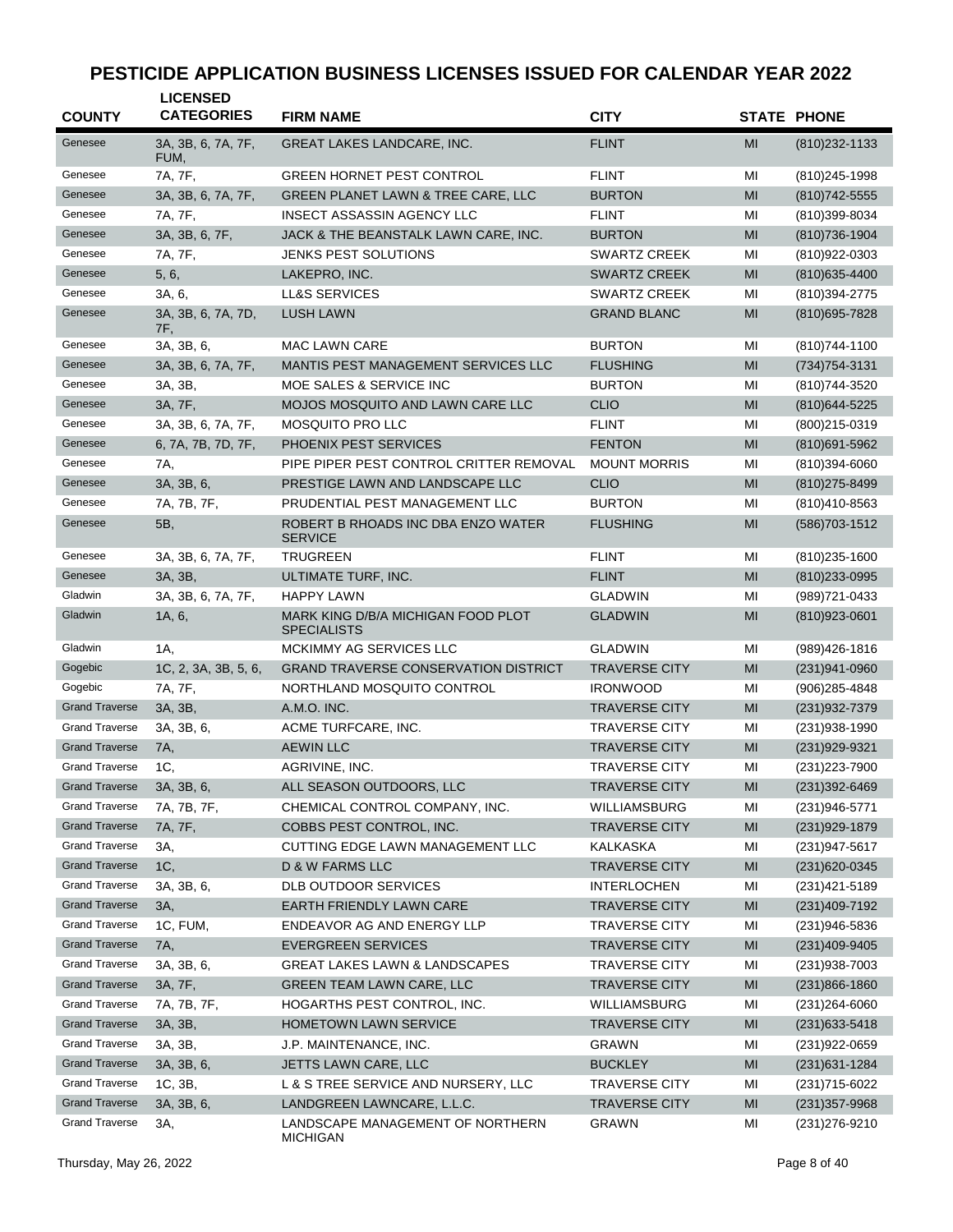| <b>COUNTY</b>         | <b>LICENSED</b><br><b>CATEGORIES</b> | <b>FIRM NAME</b>                                    | <b>CITY</b>          |    | <b>STATE PHONE</b> |
|-----------------------|--------------------------------------|-----------------------------------------------------|----------------------|----|--------------------|
|                       |                                      |                                                     |                      |    |                    |
| <b>Grand Traverse</b> | 3A, 6,                               | LEWIS LAWN SERVICE LLC                              | <b>TRAVERSE CITY</b> | MI | (231) 632-1502     |
| <b>Grand Traverse</b> | 3A,                                  | MM2 LIMITED                                         | <b>TRAVERSE CITY</b> | MI | (231) 929-3293     |
| <b>Grand Traverse</b> | 1C,                                  | MUTUAL FARM MANAGEMENT COMPANY, L.L.C.              | <b>TRAVERSE CITY</b> | MI | (231) 933-7190     |
| <b>Grand Traverse</b> | 7A, 7F,                              | NIX PEST SOLUTIONS LLC                              | <b>TRAVERSE CITY</b> | MI | (231)486-5058      |
| <b>Grand Traverse</b> | 6, 7A, 7B, 7F,                       | NORTH SHORE SERVICES, INC.                          | <b>KINGSLEY</b>      | MI | (231) 943-5125     |
| <b>Grand Traverse</b> | 3A, 3B, 5, 6,                        | NORTHERN GREENLAWN INC.                             | <b>TRAVERSE CITY</b> | МI | (231) 941-3450     |
| <b>Grand Traverse</b> | 7A, 7B, 7F,                          | OHEARN PEST CONTROL LLC                             | <b>TRAVERSE CITY</b> | MI | (231) 421-3855     |
| <b>Grand Traverse</b> | 3A,                                  | RAINBOW LAWN MAINTENANCE, INC.                      | <b>TRAVERSE CITY</b> | MI | (231) 947-3073     |
| <b>Grand Traverse</b> | 6, 7A, 7B, 7F, FUM,                  | ROSE PEST SOLUTIONS                                 | <b>TRAVERSE CITY</b> | MI | (231) 947-3262     |
| <b>Grand Traverse</b> | 2, 3B,                               | SCHILLINGER FORESTRY LLC                            | <b>TRAVERSE CITY</b> | MI | $(231)633 - 8733$  |
| <b>Grand Traverse</b> | 7A, 7B, 7F,                          | SHULERS PEST CONTROL, LLC                           | <b>TRAVERSE CITY</b> | MI | $(231)357 - 4611$  |
| <b>Grand Traverse</b> | 3A,                                  | SILERS LAWN MAINTENANCE, INC.                       | <b>GRAWN</b>         | MI | (231) 933-9444     |
| <b>Grand Traverse</b> | 3A, 3B,                              | SUSTAINABLE LANDSCAPE DESIGN LLC                    | <b>TRAVERSE CITY</b> | MI | (231) 735-6972     |
| <b>Grand Traverse</b> | 7A, 7F,                              | SWATTERS LLC / SWATTERS PEST SOLUTIONS              | <b>WILLIAMSBURG</b>  | MI | (231) 633-4868     |
| <b>Grand Traverse</b> | 2, 3A, 3B, 5, 6, 7A,<br>7F,          | <b>TAYLOR TREE HEALTH CARE</b>                      | <b>KINGSLEY</b>      | MI | (810)336-4140      |
| <b>Grand Traverse</b> | 3A,                                  | <b>TENDER TOUCH LAWN CARE</b>                       | <b>TRAVERSE CITY</b> | MI | (231) 947-7377     |
| <b>Grand Traverse</b> | 3A,                                  | THE LAWN KING, LLC                                  | <b>TRAVERSE CITY</b> | MI | (231) 933-7078     |
| <b>Grand Traverse</b> | 3B,                                  | THE MOSSY TREE, LLC                                 | <b>TRAVERSE CITY</b> | MI | (231)499-5369      |
| <b>Grand Traverse</b> | 3A, 3B, 6, 7A,                       | <b>TRAVERSE OUTDOOR</b>                             | <b>TRAVERSE CITY</b> | MI | (231)947-4496      |
| <b>Grand Traverse</b> | 3A, 3B, 6, 7A, 7F,                   | <b>TRUGREEN</b>                                     | <b>WILLIAMSBURG</b>  | MI | (231) 267-5200     |
| <b>Grand Traverse</b> | 3A, 3B, 6,                           | VISION LANDSCAPING LLC                              | <b>TRAVERSE CITY</b> | MI | (231) 590-3862     |
| <b>Grand Traverse</b> | 7A, 7F,                              | WHEELOCKS NORTHWEST SERVICE                         | <b>TRAVERSE CITY</b> | MI | $(231)228 - 4669$  |
| <b>Grand Traverse</b> | 3B,                                  | ZIMMERMAN LANDSCAPING, INC.                         | <b>TRAVERSE CITY</b> | MI | (231) 947-1170     |
| Gratiot               | 7A, 7B,                              | ALL AMERICAN PEST CONTROL LLC                       | <b>ALMA</b>          | MI | (989)466-2673      |
| Gratiot               | 1A, 4,                               | COUNTRYWIDE AGRICULTURAL SERVICES, LLC              | <b>MIDDLETON</b>     | MI | (989)289-2462      |
| Gratiot               | 3A, 3B, 6,                           | CUTTING EDGE LAWN CARE & SNOW REMOVAL<br><b>LLC</b> | <b>CARSON CITY</b>   | MI | (989)388-7537      |
| Gratiot               | 3B,                                  | FERRALLS TREE TRIMMING AND REMOVAL, INC.            | <b>BANNISTER</b>     | MI | (989)862-4453      |
| Gratiot               | 1A, 4,                               | <b>GAPS FS LLC</b>                                  | <b>MIDDLETON</b>     | MI | (989) 875-7661     |
| Gratiot               | 3A, 3B, 6,                           | GREEN SIDE UP, LLC                                  | ALMA                 | MI | (989)463-3995      |
| Gratiot               | 1A, 1B, 3A, 6, 7D,<br>FUM,           | MICHIGAN AGRICULTURAL COMMODITIES, INC.             | <b>MIDDLETON</b>     | MI | (989) 236-7263     |
| Gratiot               | 4,                                   | MOBILE SEED SERVICE, INC.                           | <b>SUMNER</b>        | MI | (989) 875-4367     |
| Gratiot               | 1A, 1B, 4,                           | NUTRIEN AG SOLUTIONS INC                            | <b>BRECKENRIDGE</b>  | MI | (989)842-1185      |
| Gratiot               | 3A, 7F,                              | PREMIER PROPERTY MAINTENANCE                        | ST LOUIS             | MI | (989) 681-8445     |
| Gratiot               | 1A, 1B, AE,                          | SLF AIR LLC                                         | <b>BANNISTER</b>     | MI | (989) 292-1362     |
| Gratiot               | 4,                                   | STONE PRO SERVICES LLC                              | <b>BRECKENRIDGE</b>  | MI | (989)842-3736      |
| Gratiot               | 1A, 1B, 4, FUM,                      | TIMAC AGRO USA, INC.                                | <b>ST LOUIS</b>      | MI | (989) 681-3080     |
| Gratiot               | 3A, 3B, 6,                           | TWIN CITY LANDSCAPE, INC.                           | ST LOUIS             | MI | (989) 681-4317     |
| Hillsdale             | 7A, 7B,                              | <b>BLOOMS BUG BUSTERS, LLC</b>                      | <b>JEROME</b>        | MI | (517) 688-3345     |
| Hillsdale             | 1D, 7A, 7D, 7F,                      | <b>BUENTELLO FARM SERVICE</b>                       | <b>PITTSFORD</b>     | MI | (517) 523-3662     |
| Hillsdale             | 3A, 3B, 6, 7A, 7F,                   | GREENBLADE ONE BY GREENSCAPE INC.                   | <b>ADDISON</b>       | MI | (517) 547-3274     |
| Hillsdale             | 3A, 6, 7A, 7F,                       | HOOP LAWN & SNOW LLC                                | <b>HILLSDALE</b>     | MI | $(517)357 - 4211$  |
| Hillsdale             | 1A,                                  | KIES FARMS, L.L.C.                                  | <b>ALLEN</b>         | MI | $(517)869 - 2158$  |
| Hillsdale             | 7A, 7B, 7F,                          | LA RUES PEST CONTROL LLC                            | NORTH ADAMS          | MI | (517) 701-9899     |
| Hillsdale             | 7A, FUM,                             | LITCHFIELD GRAIN CO.                                | <b>LITCHFIELD</b>    | MI | (517) 542-2328     |
| Hillsdale             | 1A, 4,                               | NUTRIEN AG SOLUTIONS INC.                           | <b>READING</b>       | MI | (517) 283-6207     |
| Hillsdale             | 1A, 1B, 1C, 4,                       | PRATTVILLE FERTILIZER & GRAIN, INC.                 | <b>PRATTVILLE</b>    | MI | (517) 383-2244     |
| Hillsdale             | 1A,                                  | SCHOENBERGER RODNEY L FARMS                         | NORTH ADAMS          | MI | (517) 287-5818     |
| Hillsdale             | 1A, 4,                               | THE ANDERSONS INC                                   | <b>LITCHFIELD</b>    | MI | (517) 542-2996     |
| Houghton              | 6, 7A, 7B, 7F,                       | A+ PROPERTY SERVICES, LLC                           | DOLLAR BAY           | MI | (906)281-4975      |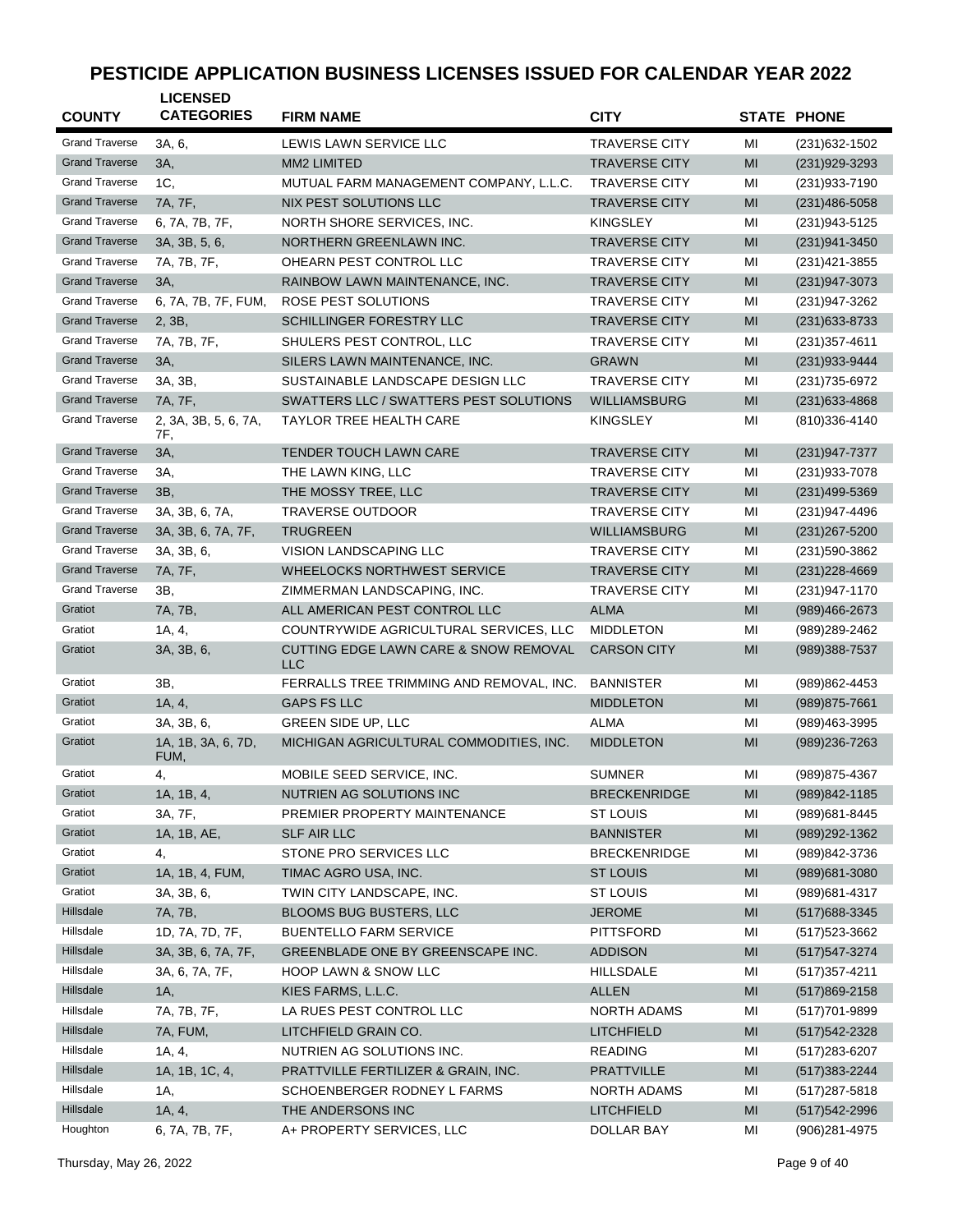| <b>COUNTY</b>   | <b>LICENSED</b><br><b>CATEGORIES</b> | <b>FIRM NAME</b>                                           | <b>CITY</b>            |     | <b>STATE PHONE</b> |
|-----------------|--------------------------------------|------------------------------------------------------------|------------------------|-----|--------------------|
| Houghton        | 3A, 3B,                              | HALONEN LANDSCAPING, INC.                                  | <b>ATLANTIC MINE</b>   | MI  | (906)482-5296      |
| Huron           | 7A,                                  | BAD AXE PEST CONTROL, INC.                                 | <b>FILION</b>          | MI  | $(989)269-6640$    |
| Huron           | 7A, 7B,                              | BAY POINTE PEST CONTROL LLC                                | <b>BAD AXE</b>         | MI  | (989)269-9618      |
| Huron           | 7A, 7B,                              | BEE LINE PEST CONTROL, LLC                                 | <b>CASEVILLE</b>       | MI  | (989)375-2350      |
| Huron           | 1A,                                  | COOPERATIVE ELEVATOR CO.                                   | <b>BAD AXE</b>         | MI  | (989)269-9929      |
| Huron           | 1A, 4,                               | COOPERATIVE ELEVATOR CO.                                   | <b>PIGEON</b>          | MI  | (989) 550-7869     |
| Huron           | 1A,                                  | COOPERATIVE ELEVATOR CO.                                   | <b>RUTH</b>            | MI  | (989)864-3391      |
| Huron           | 6,                                   | EAST COAST LAND MANAGEMENT LLC                             | <b>PIGEON</b>          | MI  | $(361)219-6844$    |
| Huron           | 3A. 3B. 6.                           | ESCH LANDSCAPING, L.L.C.                                   | <b>PIGEON</b>          | MI  | (989) 453-2211     |
| Huron           | 3A, 6,                               | <b>GREEN ACRE LANDSCAPING CO.</b>                          | <b>BAD AXE</b>         | MI  | (989)479-9074      |
| Huron           | 3A, 3B, 6,                           | LEES PREMIUM GREENS, INC.                                  | <b>BAY PORT</b>        | MI  | (989)453-3919      |
| Huron           | 3A, 6,                               | LORENS LAWN CARE LLC                                       | <b>BAY PORT</b>        | MI  | (989) 550-1836     |
| Huron           | 3A, 3B, 6,                           | MARKS LAWN & LANDSCAPE LLC                                 | <b>UBLY</b>            | MI  | (989) 658-8821     |
| Huron           | 3A, 3B, 6,                           | <b>MIKES LANDSCAPING</b>                                   | <b>BAD AXE</b>         | MI  | (989)269-7505      |
| Huron           | 1A, 4,                               | NUTRIEN AG SOLUTIONS INC                                   | <b>OWENDALE</b>        | MI  | (989) 678-0120     |
| Huron           | 1A, 4,                               | NUTRIEN AG SOLUTIONS INC                                   | <b>UBLY</b>            | MI  | (989) 658-2551     |
| Huron           | 1B, 1C, 3A, 3B, 7A,<br>7D, 7F, FUM,  | RANDYS PEST CONTROL, LLC                                   | <b>SEBEWAING</b>       | MI  | (989)883-9560      |
| Huron           | 1A,                                  | RICHMOND BROTHERS SPRAY CO LLC                             | <b>BAY PORT</b>        | MI  | (989) 453-7097     |
| Huron           | 3A,                                  | SHORELINE LAWN SERVICE, LLC                                | <b>CASEVILLE</b>       | MI  | (989) 375-4904     |
| Huron           | $1A$ ,                               | STAR OF THE WEST MILLING COMPANY                           | <b>BAD AXE</b>         | MI  | $(989)269 - 7957$  |
| Huron           | 4,                                   | SZYMANSKI FARMS, INC.                                      | PORT AUSTIN            | MI  | (989) 738-7518     |
| Huron           | <b>7A</b> ,                          | THUMB AREA PEST CONTROL                                    | <b>HARBOR BEACH</b>    | MI  | $(989)712 - 8318$  |
| Illinois        | 5,                                   | CLARKE AQUATIC SERVICES, INC.                              | <b>ROSELLE</b>         | IL. | $(630)894 - 2000$  |
| <b>Illinois</b> | 6,                                   | LANRACORP, INC.                                            | <b>BROWNSTOWN</b>      | IL. | (618) 427-3242     |
| Illinois        | 7F,                                  | <b>OPERATION FACILITY MANAGEMENT LLC</b>                   | <b>ELMHURST</b>        | IL. | $(906)364 - 9090$  |
| Illinois        | 3B,                                  | ROBERT KINNUCAN TREE EXPERTS AND<br>LANDSCAPING COMANY INC | <b>LAKE BLUFF</b>      | IL. | $(847)$ 234-5327   |
| Illinois        | 7A,                                  | SMITHEREEN PEST MANAGEMENT                                 | <b>NEW LENOX</b>       | IL. | $(847)$ 647-0010   |
| Indiana         | 7A, 7B,                              | 5 STAR PEST SOLUTIONS LLC                                  | <b>INDIANAPOLIS</b>    | IN  | $(317)767 - 1299$  |
| Indiana         | 7A, 7B,                              | AARDVARK PEST CONTROL<br>INC/AARDVARKINSPECT.COM           | <b>MISHAWAKA</b>       | IN  | (574) 255-8824     |
| Indiana         | 3A, 3B, 7A, 7B,                      | ACE PEST CONTROL INC.                                      | <b>NORTH WEBSTER</b>   | IN  | (574) 834-2834     |
| Indiana         | 7A,                                  | AFFORDABLE BIO CONTROL PEST<br>MANAGEMENT                  | <b>LAPORTE</b>         | IN  | (219)608-4286      |
| Indiana         | 1A, 1B, 1C, 2, 7F,<br>AE             | AGRIFLITE SERVICES, INC.                                   | <b>WAKARUSA</b>        | IN  | (574) 862-4392     |
| Indiana         | 5,                                   | AQUATIC CONTROL INC                                        | VALPARAISO             | IN  | (219) 476-7663     |
| Indiana         | 5,                                   | AQUATIC CONTROL INC.                                       | <b>SEYMOUR</b>         | IN  | (812) 497-2410     |
| Indiana         | 5,                                   | AQUATIC ENHANCEMENT & SURVEY,<br><b>INCORPORATED</b>       | ANGOLA                 | IN  | (260) 665-8226     |
| Indiana         | 7A, 7B,                              | ARROW SERVICES, INC.                                       | FORT WAYNE             | IN  | (260) 483-8034     |
| Indiana         | 7A, 7B,                              | ARROW SERVICES, INC.                                       | <b>PLYMOUTH</b>        | IN  | (574) 936-9955     |
| Indiana         | 7A, 7B,                              | ARROW SERVICES, INC.                                       | <b>SOUTH BEND</b>      | IN  | $(574)936-9955$    |
| Indiana         | 6,                                   | ASPLUNDH TREE EXPERT LLC                                   | FT WAYNE               | IN  | (260) 423-9634     |
| Indiana         | 5, 6,                                | BLUE HERON MINISTRIES, INC.                                | ANGOLA                 | IN  | (260)316-2498      |
| Indiana         | 1A, AE,                              | <b>BLUEBIRD AG LLC</b>                                     | <b>KNOX</b>            | IN  | (219)863-4242      |
| Indiana         | 7A, 7B,                              | BUG SOUP INC DBA HATFIELD PEST CONTROL                     | <b>LA PORTE</b>        | IN  | (219) 362-7444     |
| Indiana         | 7A, 7B,                              | BUGSYS ELKHART EXTERMINATING COMPANY,<br>INC.              | <b>ELKHART</b>         | IN  | (574) 293-3724     |
| Indiana         | 1A,                                  | <b>CO-ALLIANCE LLP</b>                                     | <b>ROLLING PRAIRIE</b> | IN  | $(219)778-2015$    |
| Indiana         | 7A,                                  | E & D PEST CONTROL LLC                                     | ANGOLA                 | IN  | (260) 833-3273     |
| Indiana         | 7A, FUM,                             | ECOLAB, INC                                                | WESTFIELD              | IN  | $(800)352 - 5376$  |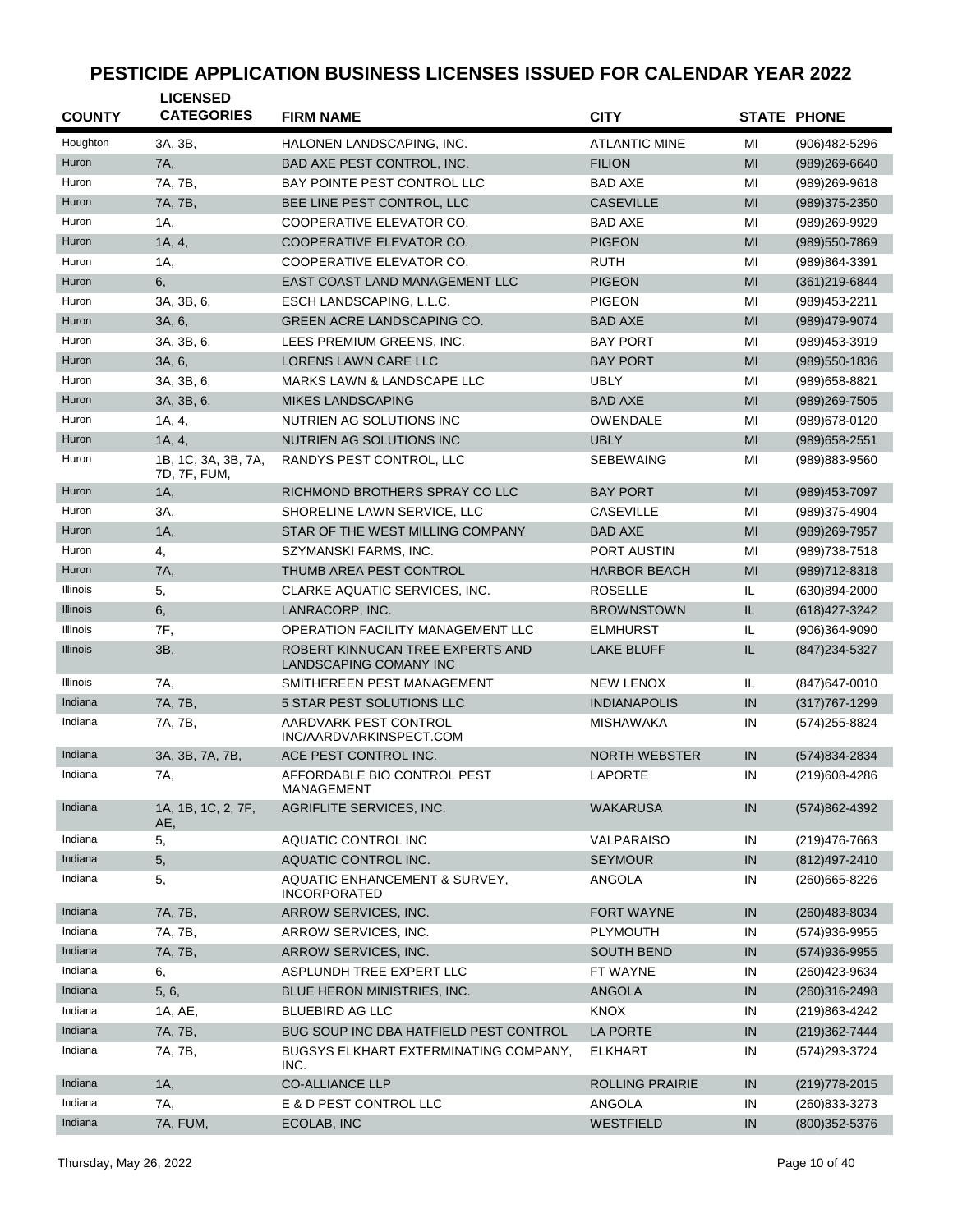| <b>COUNTY</b> | <b>LICENSED</b><br><b>CATEGORIES</b> | <b>FIRM NAME</b>                                            | <b>CITY</b>          |                | <b>STATE PHONE</b> |
|---------------|--------------------------------------|-------------------------------------------------------------|----------------------|----------------|--------------------|
| Indiana       | 7A, 7B,                              | <b>FRANKLIN PEST CONTROL</b>                                | <b>MICHIGAN CITY</b> | IN             | $(269)469-1900$    |
| Indiana       | 7A, 7B, 7F,                          | <b>GREAT LAKES PEST SOLUTIONS, INC.</b>                     | <b>SOUTH BEND</b>    | IN             | $(574)288 - 1301$  |
| Indiana       | 3A, 3B, 7F,                          | <b>GROW PROS LAWN CARE LLC</b>                              | <b>ELKHART</b>       | IN             | (574) 326-3526     |
| Indiana       | 1A,                                  | HELENA AGRI-ENTERPRISES LLC                                 | <b>GOSHEN</b>        | IN             | (574) 642-4963     |
| Indiana       | 1A,                                  | HELENA AGRI-ENTERPRISES LLC                                 | <b>NEW CARLISLE</b>  | IN             | $(574)654 - 0180$  |
| Indiana       | 3A,                                  | HYDROSEED, INCORPORATED                                     | <b>OSCEOLA</b>       | IN             | (574) 674-5296     |
| Indiana       | 5B,                                  | <b>KML INC</b>                                              | <b>LAOTTO</b>        | IN             | $(260)897 - 3723$  |
| Indiana       | 3A,                                  | KUBIAKS LAWN SERVICE, INC.                                  | <b>SOUTH BEND</b>    | IN             | $(574)855 - 1850$  |
| Indiana       | 5,                                   | LAKE & POND BIOLOGISTS LLC                                  | <b>CHESTERTON</b>    | IN             | $(219)508 - 1187$  |
| Indiana       | 3A,                                  | LAWN MEDIC, INC.                                            | <b>SOUTH BEND</b>    | IN             | $(574)251 - 9000$  |
| Indiana       | 1A, 1B, 1C,                          | LIMA ELEVATOR COMPANY, INC.                                 | HOWE.                | IN             | $(260)562 - 2113$  |
| Indiana       | 1A, 1B, 1C, 2, 7F,<br>AE,            | LUTES FLYING SERVICE INC.                                   | <b>SHIPSHEWANA</b>   | IN             | (260) 768-4058     |
| Indiana       | 3A, 3B,                              | <b>MARTINS GREEN GREEN LAWN SERVICE</b>                     | <b>ELKHART</b>       | IN             | (574) 522-5296     |
| Indiana       | 7A,                                  | MILLER SPRAY SERVICE, INC.                                  | <b>SHIPSHEWANA</b>   | IN             | (574) 825-9776     |
| Indiana       | 3A, 3B,                              | NATURESCAPE SERVICES LLC                                    | <b>ELKHART</b>       | IN             | (574) 294-2010     |
| Indiana       | 1A, 1B, 1C, 2, 7F,<br>AE,            | NICKS FLYING SERVICE INC                                    | LAGRANGE             | IN             | (260)499-4710      |
| Indiana       | 1A,                                  | ORLAND COMMUNITY ELEVATOR                                   | <b>ORLAND</b>        | IN             | (260)829-6521      |
| Indiana       | 7A, 7D,                              | PORTIA R HALL LLC                                           | ANGOLA               | IN             | (260)495-9127      |
| Indiana       | 7A, 7B,                              | R S PEST, INC.                                              | <b>GOSHEN</b>        | IN             | (574) 534-7378     |
| Indiana       | 5, 6,                                | RIGHT OF WAY MANAGEMENT CO                                  | <b>SAINT JOE</b>     | IN             | (260) 337-5778     |
| Indiana       | 3A, 3B,                              | ROBERT FOEGLEY LANDSCAPE DESIGN &<br>CONTRACTING INC.       | <b>SOUTH BEND</b>    | IN             | (574) 277-2424     |
| Indiana       | 5, 6,                                | SCHUYLER INC. OF SYRACUSE                                   | <b>GOSHEN</b>        | IN             | (574) 533-2597     |
| Indiana       | 7A,                                  | SHIPES SPRAYING SERVICE LLC                                 | <b>ASHLEY</b>        | IN             | $(260)316 - 5092$  |
| Indiana       | 7A, 7B,                              | SIEGE PEST MANAGEMENT LLC                                   | <b>CROWN POINT</b>   | IN             | (219) 775-9101     |
| Indiana       | 3A,                                  | STADIUM LAWN CARE                                           | <b>SOUTH BEND</b>    | IN             | (574)251-0084      |
| Indiana       | 7A, FUM,                             | STRATEGIC INDUSTRIES (DBA)                                  | <b>NOBLESVILLE</b>   | IN             | (608)449-2906      |
| Indiana       | 3A, 6,                               | <b>SUNRISE LAWN CARE</b>                                    | <b>ELKHART</b>       | IN             | (574) 340-4770     |
| Indiana       | 5, 6,                                | THE DALTONS INC.                                            | <b>SYRACUSE</b>      | IN             | (574) 267-7511     |
| Indiana       | 7F,                                  | THE MOSQUITO DOCTOR, LLC                                    | <b>FORT WAYNE</b>    | IN             | $(260)489 - 1000$  |
| Indiana       | 3A, 3B, 6, 7A, 7F,                   | <b>TRUGREEN</b>                                             | <b>SOUTH BEND</b>    | IN             | (574) 233-9700     |
| Indiana       | 7A, 7B, 7F, FUM,                     | TRUGREEN D/B/A ACTION PEST CONTROL                          | <b>EVANSVILLE</b>    | IN             | (812) 477-5546     |
| Indiana       | 3A, 3B,                              | TUSCAN VALLEY LANDSCAPING LTD                               | ROLLING PRAIRIE      | IN             | (219)861-3459      |
| Ingham        | 3A, 3B, 6, 7A, 7F,                   | ARBORLAWN, INC.                                             | <b>LANSING</b>       | MI             | (517) 882-1941     |
| Ingham        | 5,                                   | ATI/AQUATIC TECHNOLOGIES, INC.                              | <b>MASON</b>         | MI             | (517) 676-9890     |
| Ingham        | 3A, 3B,                              | <b>BARKHAM &amp; CO. LLC</b>                                | <b>WILLIAMSTON</b>   | MI             | $(517)339-9939$    |
| Ingham        | 3A, 3B, 6,                           | BESONS MOW & SNOW LLC                                       | <b>MASON</b>         | MI             | (517) 899-4877     |
| Ingham        | 7A, 7B, 7F,                          | <b>BRENTS BUGS LLC</b>                                      | <b>STOCKBRIDGE</b>   | M <sub>l</sub> | $(517)740-1258$    |
| Ingham        | 3A, 3B, 6, 7F,                       | CHERITHBROOK FARM LLC                                       | <b>OKEMOS</b>        | MI             | (517) 381-8733     |
| Ingham        | 3A,                                  | C-MORE GREEN, INC.                                          | <b>WILLIAMSTON</b>   | MI             | $(517)655-9135$    |
| Ingham        | 1A,                                  | CREMER FARM CENTER, INC.                                    | <b>WILLIAMSTON</b>   | MI             | $(517)655 - 1566$  |
| Ingham        | 3A, 7A, 7F,                          | <b>CUSTOM PERSONALIZED LAWN CARE</b><br><b>CORPORATION</b>  | <b>LANSING</b>       | MI             | $(517)485 - 1500$  |
| Ingham        | 7A,                                  | DANNY C KATHERINE M ENTERPRISES LLC                         | EAST LANSING         | MI             | (517) 643-7368     |
| Ingham        | 1A,                                  | <b>GRAF FARMS LLC</b>                                       | <b>DANSVILLE</b>     | MI             | (517) 862-6284     |
| Ingham        | 7A, 7B,                              | HAMILTONS PEST CONTROL                                      | <b>EAST LANSING</b>  | MI             | (269)908-8864      |
| Ingham        | 3A, 3B, 6, 7A, 7F,                   | HOMETOWN PEST & LAWN LLC                                    | <b>HOLT</b>          | MI             | $(810)355 - 7100$  |
| Ingham        | 7A, 7B,                              | HULLS PEST CONTROL                                          | LANSING              | MI             | (517)896-0693      |
| Ingham        | 3A, 3B, 6,                           | HUNDRED ACRE WOODS, INC.                                    | <b>WILLIAMSTON</b>   | MI             | $(517)655 - 5600$  |
| Ingham        | 3A, 3B, 6, 7F,                       | JEMS TYLER ENTERPRISES, INC. DBA SPARTAN<br>LAWN CARE, INC. | <b>DEWITT</b>        | MI             | $(517)333 - 4538$  |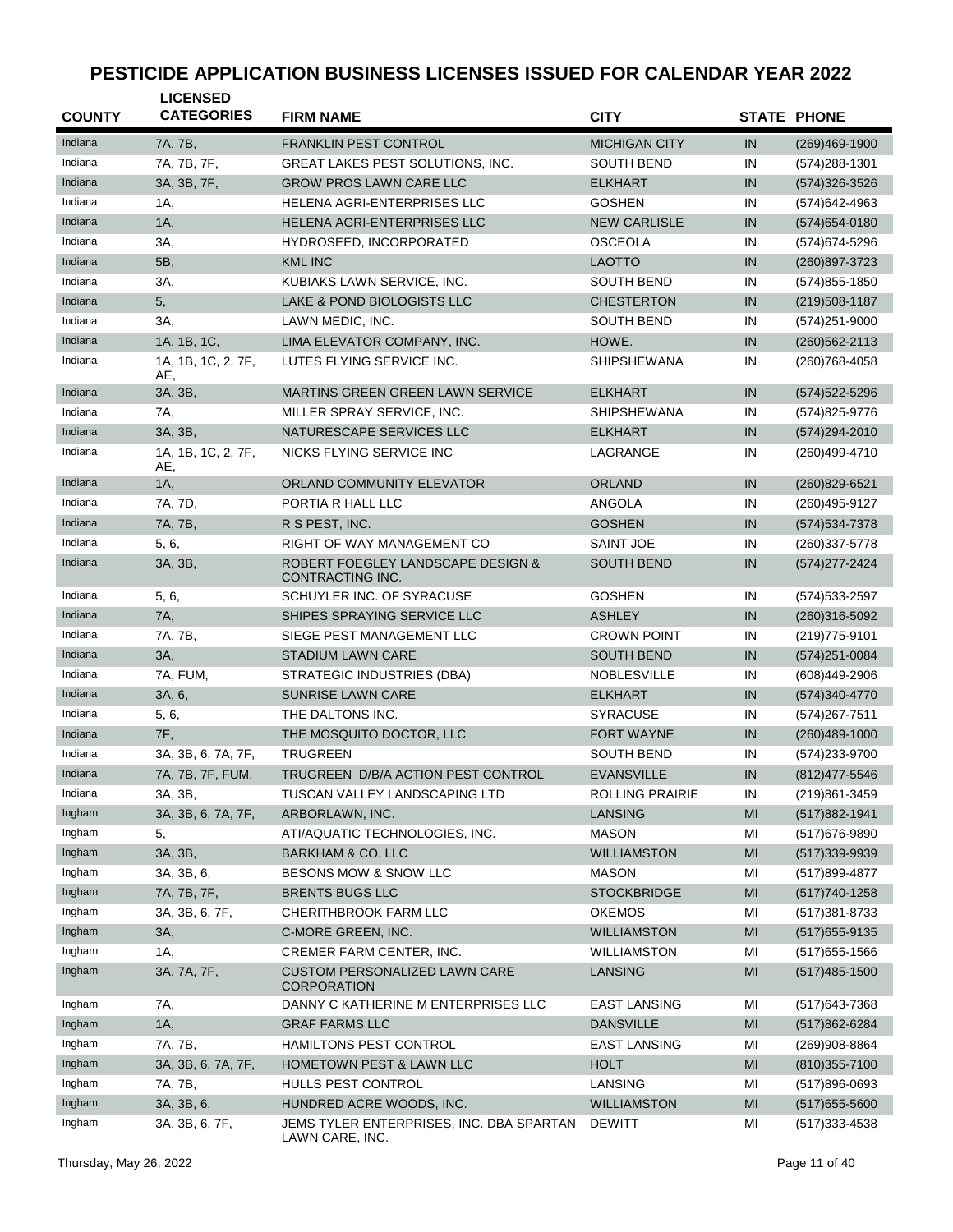| <b>COUNTY</b> | <b>LICENSED</b><br><b>CATEGORIES</b> | <b>FIRM NAME</b>                                              | <b>CITY</b>          |                | <b>STATE PHONE</b> |
|---------------|--------------------------------------|---------------------------------------------------------------|----------------------|----------------|--------------------|
| Ingham        | 1A,                                  | JORGENSEN FARM ELEVATOR, INC.                                 | <b>WILLIAMSTON</b>   | МI             | (517) 655-2121     |
| Ingham        | 7A, 7B,                              | <b>KC PEST CONTROL</b>                                        | <b>DANSVILLE</b>     | MI             | $(571)206 - 2630$  |
| Ingham        | 3A, 6,                               | LAND VISIONS, INC.                                            | LANSING              | MI             | (517) 853-8725     |
| Ingham        | 3A, 3B, 6, 7A, 7F,                   | <b>LAWN STARS GROUP LLC</b>                                   | <b>WILLIAMSTON</b>   | MI             | (517)420-0710      |
| Ingham        | 3A,                                  | LAWNS AND MORE, INC.                                          | <b>OKEMOS</b>        | MI             | (517) 347-0003     |
| Ingham        | 1A, 4, FUM,                          | MICHIGAN CROP IMPROVEMENT ASSOCIATION                         | <b>OKEMOS</b>        | MI             | $(517)332 - 3546$  |
| Ingham        | 7A, 7B, 7D,                          | NATIONAL WILDLIFE CONTROL LLC                                 | LANSING              | MI             | (517) 525-4753     |
| Ingham        | 7A, 7B, 7F,                          | PEST CONTROL SPECIALISTS, LLC                                 | <b>EAST LANSING</b>  | MI             | $(517)643-0513$    |
| Ingham        | 3A,                                  | PROFESSIONAL TURF AND LANDSCAPE, LLC                          | <b>EAST LANSING</b>  | MI             | (517) 351-1884     |
| Ingham        | 7A, 7F,                              | PROOF PEST CONTROL X, LLC                                     | <b>OKEMOS</b>        | MI             | $(517)507 - 5307$  |
| Ingham        | 3A, 3B, 6, 7A, 7F,                   | R & D LANDSCAPE LLC                                           | <b>EATON RAPIDS</b>  | MI             | (517) 202-5543     |
| Ingham        | 3A, 3B, 6, 7F,                       | ROYAL LAWN SERVICES, INC DBA WEED MAN<br>LANSING              | <b>HOLT</b>          | MI             | (517) 694-5296     |
| Ingham        | 7A, 7B,                              | SAWYER PEST SERVICES, LLC                                     | <b>LESLIE</b>        | MI             | (517) 388-2094     |
| Ingham        | 3A, 3B, 6,                           | STILES LAWN, LANDSCAPING & SNOW<br>REMOVAL, INC.              | <b>LANSING</b>       | MI             | (517) 322-2671     |
| Ingham        | 7A, 7B, 7D, 7F,                      | TERMINIX INTERNATIONAL COMPANY LIMITED<br><b>PARTNERSHIP</b>  | LANSING              | ΜI             | (517) 694-2662     |
| Ingham        | 7A, 7B, 7F,                          | THE BUG MAN, INC.                                             | <b>MASON</b>         | MI             | (517) 676-6669     |
| Ingham        | 3B,                                  | TOP NOTCH TREE CARE LLC                                       | <b>LESLIE</b>        | MI             | (517) 712-3721     |
| Ingham        | 3A, 3B, 6, 7A, 7F,                   | <b>TRUGREEN</b>                                               | LANSING              | MI             | (517) 887-5700     |
| Ingham        | 7D,                                  | USDA APHIS WILDLIFE SERVICES                                  | <b>OKEMOS</b>        | MI             | (517) 336-1928     |
| Ingham        | 3A, 3B, 6, 7F,                       | <b>WAYNE LAWN CARE LLC</b>                                    | LANSING              | MI             | $(517)388 - 4099$  |
| Ingham        | 5, 6,                                | WILDTYPE DESIGN, NATIVE PLANTS & SEED,<br>LTD.                | <b>MASON</b>         | MI             | (517) 244-1140     |
| Ingham        | 7A, 7B,                              | WILLIAMS PRECISION PEST CONTROL                               | <b>LANSING</b>       | MI             | (517) 449-2883     |
| Ionia         | 3A, 3B, 6, 7A, 7F,                   | <b>BLUEGRASS LAWNS, LLC</b>                                   | <b>BELDING</b>       | MI             | (616) 794-2000     |
| Ionia         | 3A,                                  | C & C LAWN AND LANDSCAPE LLC                                  | <b>IONIA</b>         | MI             | (989) 855-3000     |
| Ionia         | 5, 6,                                | FARM ENTERPRISES INC D/B/A MICHIGAN<br><b>WILDFLOWER FARM</b> | <b>PORTLAND</b>      | MI             | $(517)647 - 6010$  |
| Ionia         | 1A, 4,                               | <b>HASKIN FARMS, LLC</b>                                      | <b>LAKE ODESSA</b>   | MI             | (616) 374-7027     |
| Ionia         | 1A, 1B, 4,                           | <b>J &amp; J GALLAGHER FARM SERVICES LLC</b>                  | <b>BELDING</b>       | MI             | (616) 761 - 3243   |
| Ionia         | 3A,                                  | K-13 LAWN CARE                                                | <b>PORTLAND</b>      | MI             | (517) 647-6237     |
| Ionia         | 3A, 3B,                              | SOUTHSIDE PROPERTY MAINTENANCE, LLC                           | <b>IONIA</b>         | MI             | (616)813-6952      |
| Ionia         | 3A, 3B,                              | <b>THOMAS LAWN CARE LLC</b>                                   | <b>IONIA</b>         | MI             | (616) 430-3717     |
| Ionia         | 1A, 1B,                              | WILBUR-ELLIS COMPANY LLC                                      | <b>PEWAMO</b>        | MI             | (989) 593-2317     |
| losco         | 3A, 3B, 6, 7A, 7B,<br>7F,            | A & G NORTHERN MICHIGAN SERVICES, LLC                         | <b>WHITTEMORE</b>    | MI             | (989) 728-5412     |
| losco         | 3A, 3B, 6, 7A,                       | HONEST LAWN, L.L.C.                                           | <b>EAST TAWAS</b>    | MI             | (989)362-2800      |
| losco         | 5, 6,                                | SAVIN LAKE SERVICES, INC.                                     | <b>HALE</b>          | M <sub>l</sub> | (989) 728-2200     |
| losco         | 3A, 3B, 6, 7A, 7F,                   | <b>TRUGREEN</b>                                               | <b>OSCODA</b>        | MI             | (989) 202-1908     |
| Iron          | 2, 3A, 5, 6,                         | <b>IRON BARAGA CONSERVATION DISTRICT</b>                      | <b>CRYSTAL FALLS</b> | MI             | (906) 875-3765     |
| Iron          | 2, 3A, 5, 6,                         | SUPERIOR INVASIVE PLANT SOLUTIONS LLC                         | CRYSTAL              | MI             | (906) 284-2757     |
| Iron          | 6,                                   | SWENSKI TREE SERVICE, INC.                                    | <b>IRON RIVER</b>    | MI             | (906)367-0385      |
| Isabella      | 6,                                   | ASPLUNDH TREE EXPERT LLC                                      | MT PLEASANT          | MI             | (989) 772-4454     |
| Isabella      | 7A, 7F,                              | <b>BACKWOODS MOSQUITO CONTROL</b>                             | <b>FARWELL</b>       | MI             | (989)330-0331      |
| Isabella      | 3A, 3B, 5, 6, 7F,                    | BE GREEN LAWN SERVICE COMPANY                                 | SHEPHERD             | MI             | $(989)866 - 6188$  |
| Isabella      | 3B,                                  | BOHN TREE & LAWN CARE, INC.                                   | WEIDMAN              | MI             | $(517)644 - 5441$  |
| Isabella      | 7A, 7B, 7D,                          | CENTRAL MICHIGAN PEST & WILDLIFE<br>MANAGEMENT, LLC           | COLEMAN              | MI             | (989)506-5272      |
| Isabella      | 7A, 7B,                              | <b>CENTRAL PEST CONTROL</b>                                   | MOUNT PLEASANT       | MI             | (989) 259-2282     |
| Isabella      | 2, 6,                                | COMPLETE DEER MANAGEMENT LLC                                  | <b>CLARE</b>         | MI             | (231) 598-3200     |
| Isabella      | 3A, 3B, 6, 7F,                       | CUTLER TURF SERVICES LLC                                      | <b>FARWELL</b>       | M <sub>l</sub> | (989)506-1222      |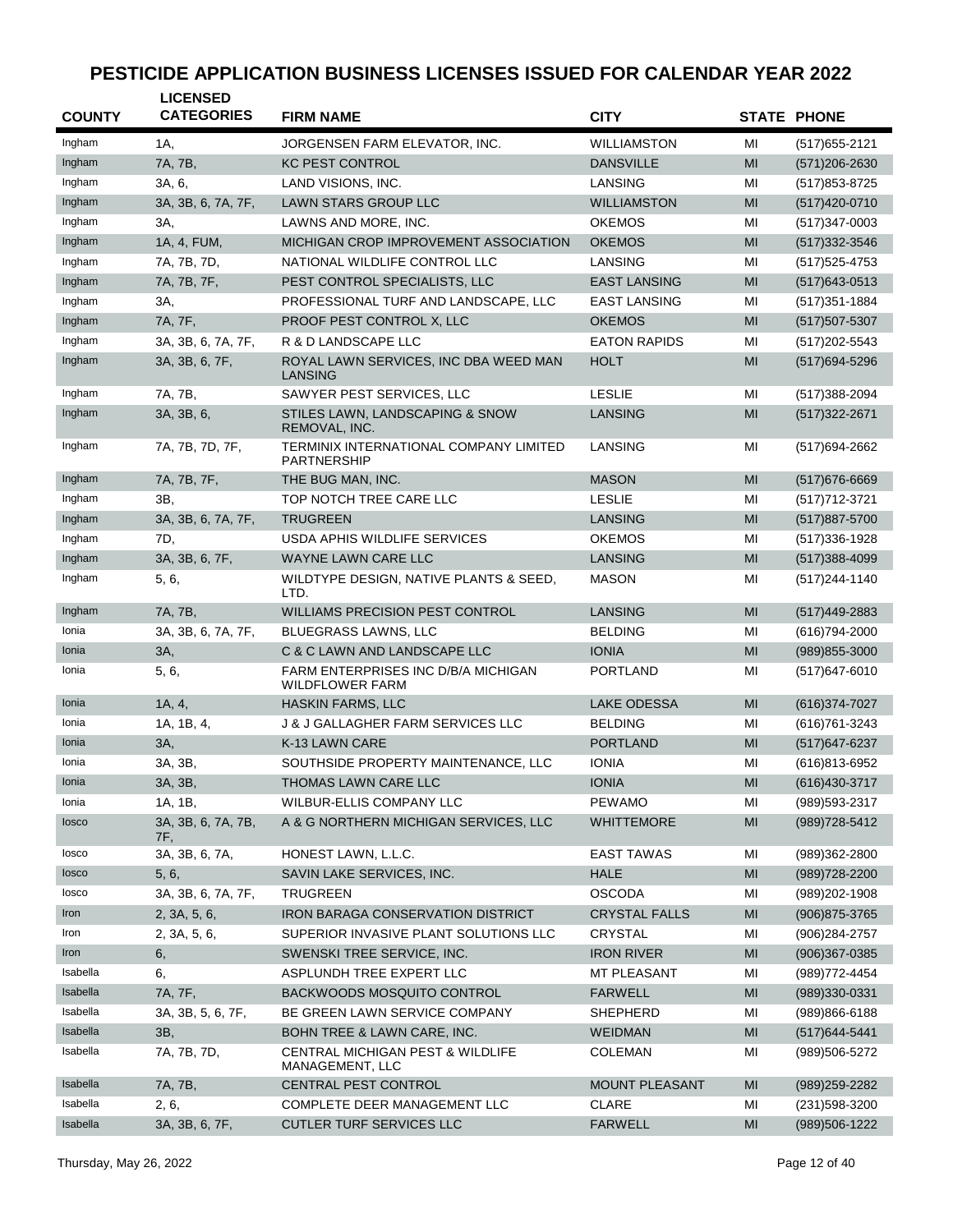| <b>COUNTY</b> | <b>LICENSED</b><br><b>CATEGORIES</b> | <b>FIRM NAME</b>                                    | <b>CITY</b>            |    | <b>STATE PHONE</b> |
|---------------|--------------------------------------|-----------------------------------------------------|------------------------|----|--------------------|
| Isabella      | 7A,                                  | <b>ESSENTIAL PEST CONTROL LLC</b>                   | <b>CLARE</b>           | MI | (386) 793-0169     |
| Isabella      | 3A, 3B, 6,                           | <b>GREEN SCENE LANDSCAPING, INC.</b>                | MT. PLEASANT           | MI | (989) 772-0430     |
| Isabella      | 7A. 7B.                              | MID MICHIGAN PEST MANAGEMENT, INC.                  | <b>CLARE</b>           | MI | (989)386-9622      |
| Isabella      | 3A, 3B, 6, 7F,                       | NEAT & GREEN LAWN CARE, INC.                        | <b>MT PLEASANT</b>     | MI | (989) 772-5139     |
| Isabella      | 1A, 1B, 2, 7F, AE,                   | <b>SKY TO LAND, LLC</b>                             | <b>CLARE</b>           | MI | (989) 205-7039     |
| Isabella      | 3A, 6,                               | SOD-BUSTERS LAWN & LANDSCAPE, LLC                   | <b>CLARE</b>           | MI | (989)802-0709      |
| Isabella      | 1A, 1B, 6,                           | STAR OF THE WEST MILLING-DELWIN                     | MT. PLEASANT           | MI | $(989)652 - 7028$  |
| Isabella      | 1A, 1B,                              | STAR OF THE WEST MILLING-SHEPHERD                   | SHEPHERD               | MI | (989) 652-7028     |
| Isabella      | 4,                                   | STAR OF THE WEST MILLING-SUPERIOR                   | ROSEBUSH               | MI | (989) 652-7028     |
| Isabella      | 3B, 7A, 7B, 7F,                      | <b>WARRIOR PEST SOLUTIONS LLC</b>                   | MT. PLEASANT           | MI | (989)992-1199      |
| Jackson       | 7A, 7F,                              | AARDVARK PEST CONTROL LLC                           | <b>JACKSON</b>         | MI | $(517)782 - 0422$  |
| Jackson       | 3A,                                  | ALL SEASONS LAWN & LANDSCAPE, LLC                   | <b>MICHIGAN CENTER</b> | MI | (517) 206-2376     |
| Jackson       | 7A, 7B,                              | ASSASSIN PEST CONTROL LLC                           | <b>JACKSON</b>         | MI | $(517)745 - 0066$  |
| Jackson       | 7A, 7B,                              | AVERAGE JOES PEST CONTROL LLC                       | <b>JACKSON</b>         | MI | (517) 262-6972     |
| Jackson       | 3A, 3B, 6,                           | BROTHERS OUTDOOR WORLD, LLC                         | <b>JACKSON</b>         | MI | $(517)768 - 7400$  |
| Jackson       | 3A, 3B, 6, 7F,                       | CARLSON LAWN CARE LLC                               | <b>JACKSON</b>         | MI | (517) 750-7513     |
| Jackson       | 10, 3A, 3B, 6, 7F,                   | COUNTRY CLUB TURF, INC.                             | <b>JACKSON</b>         | MI | $(517)750 - 7513$  |
| Jackson       | 3A,                                  | COUNTRYSIDE LAWN, INC.                              | <b>PARMA</b>           | MI | (517) 787-2847     |
| Jackson       | 7A, 7B,                              | <b>DURITE EXTERMINATORS</b>                         | <b>JACKSON</b>         | MI | $(517)789-6777$    |
| Jackson       | 3A. 3B. 6.                           | EMERALD OUTDOOR, LLC                                | <b>SPRING ARBOR</b>    | MI | (517) 750-5296     |
| Jackson       | 3A, 3B, 6,                           | EXECUTIVE PROPERTY MANAGEMENT OF                    | <b>JACKSON</b>         | MI | (517)990-0110      |
| Jackson       |                                      | MICHIGAN, LLC                                       |                        |    |                    |
| Jackson       | 3A,                                  | <b>GUERNSEYS GROW GREEN LLC</b>                     | <b>CLARK LAKE</b>      | MI | (517) 206-5963     |
| Jackson       | 3A, 3B, 6, 7F,                       | <b>LGLV INVESTMENTS LLC</b>                         | JACKSON                | MI | (517) 937-3644     |
|               | 3A,                                  | MICHIGAN LAWN & LANDSCAPE                           | <b>HANOVER</b>         | MI | (517) 474-2231     |
| Jackson       | 1A, 4,                               | NAPOLEON FEED MILL, INC.                            | <b>NAPOLEON</b>        | MI | $(517)536-8311$    |
| Jackson       | 6,                                   | NATURAL ENVIRONMENTAL RECLAMATION<br>CONCEPTS, INC. | <b>HANOVER</b>         | MI | (517) 563-2898     |
| Jackson       | 3A, 7A,                              | PICTURE PERFECT LAWN CARE LLC                       | CONCORD                | MI | (517) 392-1044     |
| Jackson       | 5A,                                  | POOL PRODUCTIONS, INC.                              | <b>JACKSON</b>         | MI | (517) 783-3067     |
| Jackson       | <b>7A</b> ,                          | PREVSOL LLC                                         | <b>JACKSON</b>         | MI | (855) 928-4771     |
| Jackson       | 3A, 7A, 7B, 7D, 7F,                  | RENEGADE PEST CONTROL LLC                           | <b>BROOKLYN</b>        | MI | (517) 740-2642     |
| Jackson       | 3A, 3B, 6,                           | <b>SCOTTLAND YARD</b>                               | <b>MICHIGAN CENTER</b> | MI | (517) 937-1044     |
| Jackson       | 6,                                   | THE DAVEY TREE EXPERT COMPANY                       | <b>JACKSON</b>         | MI | (810) 824-0058     |
| Jackson       | 7A,                                  | THE HOUSE MOUSE LLC                                 | <b>HILLSDALE</b>       | MI | $(517)414 - 3815$  |
| Jackson       | 7A,                                  | VICTORY PEST SOLUTIONS LLC                          | <b>ONONDAGA</b>        | MI | (517) 888-4586     |
| Jackson       | 7A, 7B,                              | WOOD PEST PROS LLC                                  | <b>JACKSON</b>         | MI | $(517)937 - 5605$  |
| Kalamazoo     | 3A, 3B, 7A, 7F,                      | ALL GREEN LAWN CORPORATION                          | <b>KALAMAZOO</b>       | MI | (269) 679-5870     |
| Kalamazoo     | 3B, 6, 7E,                           | ARBOR CARE TLC, LLC                                 | <b>MATTAWAN</b>        | MI | $(269)353-0642$    |
| Kalamazoo     | 3B,                                  | ARBORIST SERVICES OF KALAMAZOO, LLC                 | <b>KALAMAZOO</b>       | MI | (269)381-5412      |
| Kalamazoo     | 7A, 7B,                              | ARCHER PEST CONTROL SOLUTIONS LLC                   | <b>PORTAGE</b>         | MI | (269)324-2847      |
| Kalamazoo     | 1A, 1B, 4,                           | BATTLE CREEK FARM BUREAU ASSOCIATION,<br>INC.       | CLIMAX                 | MI | (269)746-4286      |
| Kalamazoo     | 3A, 3B, 6,                           | BRIGHTVIEW LANDSCAPES, LLC                          | <b>PORTAGE</b>         | MI | $(269)323-3093$    |
| Kalamazoo     | 7A, 7B, 7D,                          | <b>BUG BUSTER</b>                                   | <b>KALAMAZOO</b>       | MI | (269) 544-1957     |
| Kalamazoo     | 3A, 3B, 6,                           | BUTLER LAWN & LANDSCAPE MAINTENANCE,<br><b>LLC</b>  | <b>KALAMAZOO</b>       | MI | (269)341-4070      |
| Kalamazoo     | 1A, 1B,                              | CO-ALLIANCE COOPERATIVE INC                         | <b>SCHOOLCRAFT</b>     | MI | (269) 679-5226     |
| Kalamazoo     | 5C,                                  | DALE W. HUBBARD, INC. D/B/A CLEAN EARTH             | <b>KALAMAZOO</b>       | MI | $(269)381 - 2400$  |
|               |                                      | ENVIRONMENTAL SERVICES                              |                        |    |                    |
| Kalamazoo     | 3A, 7F,                              | DEVISSER LANDSCAPE, INC.                            | <b>KALAMAZOO</b>       | MI | (269) 372-3400     |
| Kalamazoo     | 3A, 3B, 6,                           | DEYOUNG LANDSCAPE SERVICE, INC.                     | <b>KALAMAZOO</b>       | MI | $(269)349-2601$    |
| Kalamazoo     | 3A,                                  | DIXON LAWN CARE, LLC                                | <b>KALAMAZOO</b>       | MI | (269)344-3354      |

Thursday, May 26, 2022 Page 13 of 40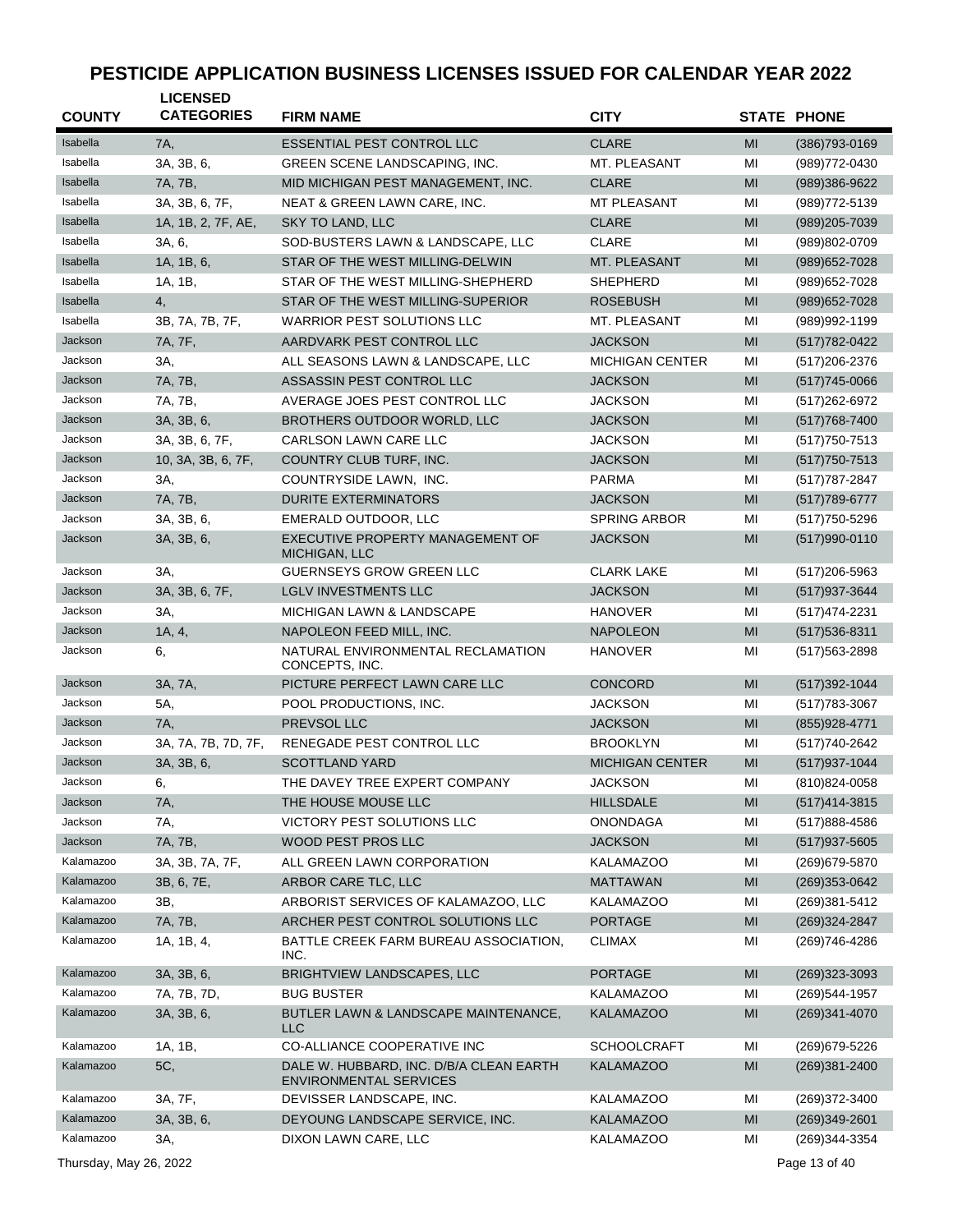| <b>COUNTY</b> | <b>LICENSED</b><br><b>CATEGORIES</b> | <b>FIRM NAME</b>                                                | <b>CITY</b>          |    | <b>STATE PHONE</b> |
|---------------|--------------------------------------|-----------------------------------------------------------------|----------------------|----|--------------------|
|               |                                      |                                                                 |                      |    |                    |
| Kalamazoo     | 7A, 7B, 7F,                          | <b>EXACT PEST CONTROL SOLUTIONS LLC</b>                         | <b>GALESBURG</b>     | MI | (269) 552-8561     |
| Kalamazoo     | 3A, 3B, 6,                           | <b>FRANCOS LAWN AND TREE SERVICES</b>                           | <b>PORTAGE</b>       | MI | $(269)254 - 3366$  |
| Kalamazoo     | 3A, 3B, 6,                           | IRISH AYRES ENTERPRISES, L.L.C.                                 | <b>PORTAGE</b>       | MI | (269)382-5296      |
| Kalamazoo     | 7A, 7B, 7F,                          | <b>KELLER PEST CONTROL</b>                                      | <b>PORTAGE</b>       | MI | (269)329-2698      |
| Kalamazoo     | 3A, 3B, 6, 7F,                       | LAWN DOCTOR OF KALAMAZOO / PORTAGE                              | <b>PORTAGE</b>       | MI | (269)321-1731      |
| Kalamazoo     | 3A,                                  | MICHIGAN LAWN SERVICES, INC.                                    | <b>RICHLAND</b>      | MI | $(269)629 - 1500$  |
| Kalamazoo     | 3A, 3B, 7F,                          | NATURESCAPE, INC.                                               | <b>GALESBURG</b>     | MI | (269)358-8677      |
| Kalamazoo     | 3A, 3B, 6,                           | NAYLOR LANDSCAPE MANAGEMENT, INC.                               | <b>KALAMAZOO</b>     | MI | (269) 375-0084     |
| Kalamazoo     | 7A, 7B, 7D, 7F,                      | ORKIN, LLC                                                      | <b>PORTAGE</b>       | MI | (269)327-0007      |
| Kalamazoo     | 3B,                                  | PENNING LANDSCAPE MAINTENANCE L.L.C.                            | <b>LAWTON</b>        | MI | $(269)624 - 1489$  |
| Kalamazoo     | 7A, 7B, 7D, 7F,                      | PEST PROS OF MICHIGAN LLC                                       | <b>PORTAGE</b>       | MI | (269)993-0051      |
| Kalamazoo     | 3A, 3B, 6,                           | PURE GREEN LAWN & TREE PROFESSIONALS<br>OF KALAMAZOO, INC       | <b>KALAMAZOO</b>     | MI | (269)342-5055      |
| Kalamazoo     | 7A, 7B, 7D, 7F,<br>FUM.              | RENTOKIL NORTH AMERICA INC. DBA GRIFFIN<br>PEST SOLUTIONS       | KALAMAZOO            | MI | (800)488-9495      |
| Kalamazoo     | 6, 7A, 7B, 7F, FUM,                  | ROSE PEST SOLUTIONS                                             | <b>KALAMAZOO</b>     | MI | (269) 343-5767     |
| Kalamazoo     | 1A,                                  | <b>STAFFORD FARMS</b>                                           | <b>RICHLAND</b>      | MI | (269) 629-4420     |
| Kalamazoo     | 1A, 1B,                              | STIENBARGER SPRAY SERVICE                                       | <b>VICKSBURG</b>     | MI | (269) 217-4967     |
| Kalamazoo     | 7A. 7B. 7F.                          | THE GETTIG GROUP LLC                                            | <b>PORTAGE</b>       | MI | (269)329-2698      |
| Kalamazoo     | 3A, 3B, 6, 7A, 7F,                   | <b>TRUGREEN</b>                                                 | <b>PORTAGE</b>       | MI | $(269)323 - 2900$  |
| Kalamazoo     | 7A, 7B,                              | WHITES PEST CONTROL, INC.                                       | <b>PORTAGE</b>       | MI | (269)420-5781      |
| Kalamazoo     | 7A, 7D,                              | WILDLIFE WRANGLERS, L.L.C.                                      | <b>KALAMAZOO</b>     | MI | (269) 544-8727     |
| Kalamazoo     | 3A, 3B, 6,                           | WOLVERINE LAWN SERVICES, INC.                                   | <b>KALAMAZOO</b>     | MI | (269)342-4008      |
| Kalkaska      | 7A, 7F,                              | HORTON LIMITED, LLC                                             | <b>KALKASKA</b>      | MI | (231) 645-4337     |
| Kalkaska      | 6.                                   | MAINTENANCE CONTRACTING, LLC                                    | <b>FIFE LAKE</b>     | MI | (231) 590-0770     |
| Kent          | 7A, 7B, 7F,                          | AARDVARK PEST MANAGEMENT, INC.                                  | <b>GRANDVILLE</b>    | MI | $(616)530 - 9800$  |
| Kent          | 3A, 3B, 6, 7A, 7F,                   | ADVANCED LANDSCAPE HEALTH SPECIALISTS,<br>INC.                  | <b>GRAND RAPIDS</b>  | MI | (616) 530-9210     |
| Kent          | 7A, 7F,                              | ADVANCED PEST SOLUTIONS, LLC                                    | <b>SAND LAKE</b>     | MI | $(616)696 - 2986$  |
| Kent          | 3A, 3B, 7A,                          | ALL GREEN LAWN CORPORATION                                      | <b>JENISON</b>       | MI | (616) 662-5100     |
| Kent          | 3A, 3B, 6, 7F,                       | ALL SEASON LAWN CARE, INC.                                      | <b>COMSTOCK PARK</b> | MI | $(616)617 - 6916$  |
| Kent          | 3A, 3B, 6,                           | ALTERNATIVE LAWN CARE                                           | <b>SPARTA</b>        | MI | $(616)530-0011$    |
| Kent          | 3A, 7A,                              | AMERICAN PEST SOLUTIONS INC.                                    | <b>WYOMING</b>       | MI | (616)430-7062      |
| Kent          | 3B, 7A, 7F,                          | APTIVE ENVIRONMENTAL LLC                                        | <b>COMSTOCK PARK</b> | MI | (616) 260-0982     |
| Kent          | 5,                                   | AQUATIC DOCTORS LAKE MANAGEMENT, INC.                           | <b>GRAND RAPIDS</b>  | MI | $(616)365 - 1698$  |
| Kent          | 3A, 3B, 7A, 7F,                      | AWESOME LAWNS & PEST CONTROL                                    | <b>SPARTA</b>        | MI | (616) 205-3014     |
| Kent          | 5,                                   | AWM WATER FEATURES LLC                                          | <b>GRAND RAPIDS</b>  | MI | $(616)460-3966$    |
| Kent          | 3A, 3B, 6,                           | <b>B V D OUTDOOR SERVICES LLC</b>                               | <b>ALTO</b>          | MI | (616) 826-1220     |
| Kent          | 3A, 3B, 6,                           | BAKHUYZEN LANDSCAPE MANAGEMENT, LLC                             | <b>BYRON CENTER</b>  | MI | $(616)896 - 1200$  |
| Kent          | 5, 6,                                | <b>BARR ENGINEERING CO</b>                                      | <b>GRAND RAPIDS</b>  | MI | (616)512-7000      |
| Kent          | 3A, 3B, 6,                           | BLACK CREEK LANDSCAPING, L.L.C.                                 | <b>GRANDVILLE</b>    | MI | (616)901-6323      |
| Kent          | 5, 6,                                | <b>BLUESTEM ECOLOGY</b>                                         | <b>GRAND RAPIDS</b>  | MI | (616)916-9860      |
| Kent          | 7A,                                  | BOCIAN ENTERPRISES, LLC D/B/A STEALTH<br><b>PEST MANAGEMENT</b> | <b>GRAND RAPIDS</b>  | MI | (616) 644-2009     |
| Kent          | 7A, 7B,                              | <b>BODELL PEST CONTROL</b>                                      | <b>COMSTOCK PARK</b> | MI | (616) 784-1410     |
| Kent          | 3A, 3B,                              | <b>BOSTWICK LANDSCAPING LLC</b>                                 | <b>ROCKFORD</b>      | MI | $(616)340 - 8080$  |
| Kent          | 3A, 3B, 6,                           | BOUMA BROTHERS LANDSCAPE MAINTENANCE,<br>INC.                   | <b>BYRON CENTER</b>  | MI | (616)878-9524      |
| Kent          | 3A, 3B,                              | <b>BUDS TURF, LLC</b>                                           | <b>CEDAR SPRINGS</b> | MI | $(616)835 - 0263$  |
| Kent          | 7A, 7B, 7D, 7F,                      | <b>BUG ASSASSIN</b>                                             | <b>WYOMING</b>       | MI | $(616)366 - 5968$  |
| Kent          | 7B,                                  | BUG OFF PEST CONTROL INC.                                       | <b>KENTWOOD</b>      | MI | $(616)656 - 5000$  |
| Kent          | 3A, 3B, 6,                           | BYKERK LANDSCAPE MANAGEMENT INC.                                | CALEDONIA            | MI | (616) 698-7263     |
| Kent          | 3A,                                  | BYRON CENTER LAWN AND SNOW                                      | <b>BYRON CENTER</b>  | MI | $(616)406 - 1661$  |
|               |                                      |                                                                 |                      |    |                    |

Thursday, May 26, 2022 Page 14 of 40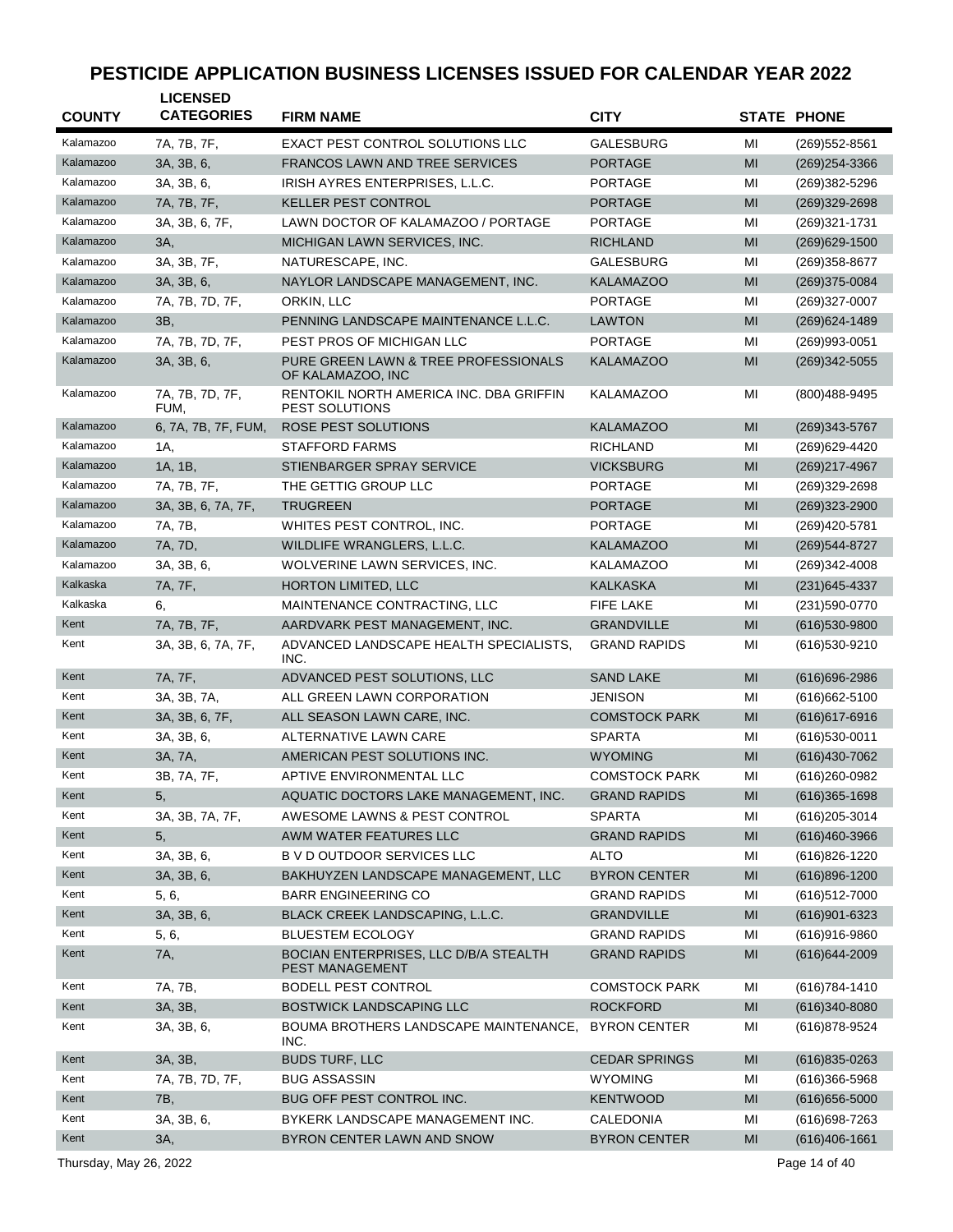| <b>COUNTY</b> | <b>LICENSED</b><br><b>CATEGORIES</b> | <b>FIRM NAME</b>                                                    | <b>CITY</b>              |    | <b>STATE PHONE</b> |
|---------------|--------------------------------------|---------------------------------------------------------------------|--------------------------|----|--------------------|
| Kent          | 1A, 4,                               | CALEDONIA FARMERS ELEVATOR COMPANY                                  | <b>CALEDONIA</b>         | MI | $(616)891 - 8108$  |
| Kent          | 3A, 3B, 6,                           | CAREFREE LAWN SERVICE / CAREFREE<br>SERVICES, INC.                  | <b>GRAND RAPIDS</b>      | MI | (616) 453-4047     |
| Kent          | 3A, 3B, 6,                           | CHUCKS LANDSCAPE MANAGEMENT, INC.                                   | <b>BYRON CENTER</b>      | MI | (616) 878-9042     |
| Kent          | 3A, 3B, 6,                           | CLEAN CUT LANDSCAPE MAINTENANCE LLC                                 | <b>ROCKFORD</b>          | MI | (616) 633-3414     |
| Kent          | 5,                                   | CLEAR WATER LAKE MANAGEMENT INC                                     | <b>ROCKFORD</b>          | MI | $(616)874 - 1569$  |
| Kent          | 3A,                                  | <b>COMSTOCK TURF LLC</b>                                            | <b>KENT CITY</b>         | MI | $(616)$ 299-4699   |
| Kent          | 3A, 3B, 6,                           | <b>CORPORATE LANDSCAPE MAINTENANCE &amp;</b><br>SNOWPLOWING, L.L.C. | <b>CALEDONIA</b>         | MI | (616) 891-0777     |
| Kent          | 3A, 3B, 6,                           | CUTTER LAWNCARE & SNOWPLOWING, LLC                                  | <b>GRAND RAPIDS</b>      | MI | (616) 735-1194     |
| Kent          | 3A, 3B, 6,                           | DJS LANDSCAPE MANAGEMENT                                            | <b>GRAND RAPIDS</b>      | MI | $(616)698 - 2700$  |
| Kent          | 3A, 3B, 6,                           | EARTH SERVICE, INC.                                                 | <b>GOWEN</b>             | MI | (616) 984-6212     |
| Kent          | 3A, 3B, 6, 7F,                       | ELITE LANDSCAPE MAINTENANCE                                         | <b>SPARTA</b>            | MI | $(616)887 - 8556$  |
| Kent          | 3A, 3B, 6, 7A, 7B,<br>7F,            | ENVIROSAFE, INC.                                                    | <b>WYOMING</b>           | MI | $(616)364 - 1890$  |
| Kent          | 3A, 3B, 5, 6,                        | EVERETTS LANDSCAPE MANAGEMENT, INC.                                 | <b>GRAND RAPIDS</b>      | MI | (616) 698-8064     |
| Kent          | 7A, 7B, 7D, 7F,                      | <b>EXECUTIVE PEST SOLUTIONS LLC</b>                                 | <b>BYRON CENTER</b>      | MI | $(616)$ 238-2593   |
| Kent          | 3A, 3B, 6,                           | FARMERS GROUP, INC.                                                 | <b>CALEDONIA</b>         | MI | $(616)956 - 4103$  |
| Kent          | 3B,                                  | FOREVER GREEN TRANSPLANTING, LLC                                    | <b>BYRON CENTER</b>      | MI | (616)813-5346      |
| Kent          | 7A, 7F,                              | FOUR SCORE PEST CONTROL LLC                                         | <b>GRAND RAPIDS</b>      | MI | $(616)$ 236-3050   |
| Kent          | 3A, 3B, 7A, 7B, 7F,                  | <b>FROGREENS OUTDOOR SERVICES LLC</b>                               | <b>COMSTOCK PARK</b>     | MI | (616) 520-1978     |
| Kent          | 3A, 3B, 6,                           | FRONTIER LAWN & LANDSCAPE, LLC                                      | <b>ADA</b>               | MI | $(616)868 - 6247$  |
| Kent          | 3A, 3B,                              | GOOTJES ASSOCIATES, INC.                                            | <b>KENTWOOD</b>          | MI | (616) 698-7300     |
| Kent          | 2, 3B, 5, 6, 7F,                     | GRAND ARBOR GROUP, INC. D/B/A WEST<br><b>MICHIGAN TREE SERVICES</b> | <b>GRAND RAPIDS</b>      | MI | $(616)364 - 4558$  |
| Kent          | 3A, 3B, 6,                           | GRAND RAPIDS LANDSCAPE MANAGEMENT, INC. GRAND RAPIDS                |                          | MI | (616) 245 - 7180   |
| Kent          | 7A, 7F,                              | GRAND RAPIDS PEST CONTROL, INC.                                     | <b>GRAND RAPIDS</b>      | MI | $(616)784 - 2888$  |
| Kent          | 3A, 3B, 6,                           | <b>GREEN VIEW LAWN CARE, INC.</b>                                   | <b>WYOMING</b>           | MI | (616) 452-8084     |
| Kent          | 7A, 7B, 7F,                          | <b>GREENIX HOLDINGS LLC</b>                                         | <b>KENTWOOD</b>          | MI | $(616)915 - 7869$  |
| Kent          | 2A,                                  | HAGER WOOD PRESERVING, LLC                                          | <b>WYOMING</b>           | MI | (616) 248-0905     |
| Kent          | 3A,                                  | HEALTHY LAWN CARE, CO.                                              | <b>BELDING</b>           | MI | $(616)691 - 8517$  |
| Kent          | 3B, 6,                               | HEARTWOOD TREE CARE                                                 | <b>GRAND RAPIDS</b>      | MI | (616)490-9322      |
| Kent          | 3A, 3B, 6,                           | HEKMAN LANDSCAPE MANAGEMENT, L.L.C.                                 | <b>GRAND RAPIDS</b>      | MI | $(616)361 - 6407$  |
| Kent          | 3A, 3B, 6,                           | HILBRANDS LANDSCAPE MANAGEMENT                                      | ADA                      | MI | (616) 942-9591     |
| Kent          | 3A, 3B, 6,                           | HOFFMAN LAWN CARE LLC                                               | <b>GRAND RAPIDS</b>      | MI | $(616)893 - 3503$  |
| Kent          | 3A, 7F,                              | HUNTER BUG LAWNCARE & SNOW REMOVAL<br>LLC                           | <b>ROCKFORD</b>          | MI | (616) 745-4280     |
| Kent          | 3A, 3B, 6,                           | INTEGRATED LANDSCAPES & GARDENING<br>SERVICES, LLC                  | <b>EAST GRAND RAPIDS</b> | MI | $(616)719-8849$    |
| Kent          | 7E,                                  | <b>INTEGRATED PLANTSCAPES LLC</b>                                   | <b>BYRON CENTER</b>      | MI | (616) 878-3200     |
| Kent          | 3A, 7F,                              | JACKS LAWN SERVICE AND SNOWPLOWING,<br>INC.                         | <b>BYRON CENTER</b>      | MI | $(616)698-8616$    |
| Kent          | 3A, 3B, 6,                           | JAKES QUALITY LAWN CARE LLC                                         | <b>GRAND RAPIDS</b>      | MI | $(616)$ 294-0539   |
| Kent          | 3B, 6, 7A,                           | <b>JWF ENTERPRISES LLC</b>                                          | <b>LOWELL</b>            | MI | $(616)240-1890$    |
| Kent          | 3A, 3B,                              | KAPPES LANDSCAPES INC                                               | <b>GRAND RAPIDS</b>      | MI | $(616)363-6400$    |
| Kent          | 3A, 3B, 5, 6,                        | KATERBERG-VERHAGE, INC.                                             | <b>GRAND RAPIDS</b>      | MI | $(616)949-3030$    |
| Kent          | 2, 3B, 5, 6,                         | KENT COUNTY CONSERVATION DISTRICT                                   | <b>GRAND RAPIDS</b>      | MI | $(616)222 - 5801$  |
| Kent          | 3A, 3B, 6,                           | KLOOSTERMAN LANDSCAPING, INC.                                       | <b>CALEDONIA</b>         | MI | $(616)891 - 9380$  |
| Kent          | 3A, 3B, 6,                           | KNAPP VALLEY LANDSCAPING, INC.                                      | <b>GRAND RAPIDS</b>      | MI | $(616)363 - 8086$  |
| Kent          | 7A, 7B,                              | KNOCKOUT PEST SERVICES LLC                                          | <b>BYRON CENTER</b>      | MI | $(616)$ 550-8371   |
| Kent          | 3A, 3B, 6,                           | KREGEL ENTERPRISES LLC                                              | GRANDVILLE               | MI | $(616)$ 558-1911   |
| Kent          | 3A, 3B, 6,                           | KREGEL LANDSCAPE SERVICE, L.L.C.                                    | <b>BYRON CENTER</b>      | MI | (616) 531-9241     |
| Kent          | 3A,                                  | KWANTES LAWNCARE & LANDSCAPING LLC                                  | <b>BYRON CENTER</b>      | MI | (616) 583-4840     |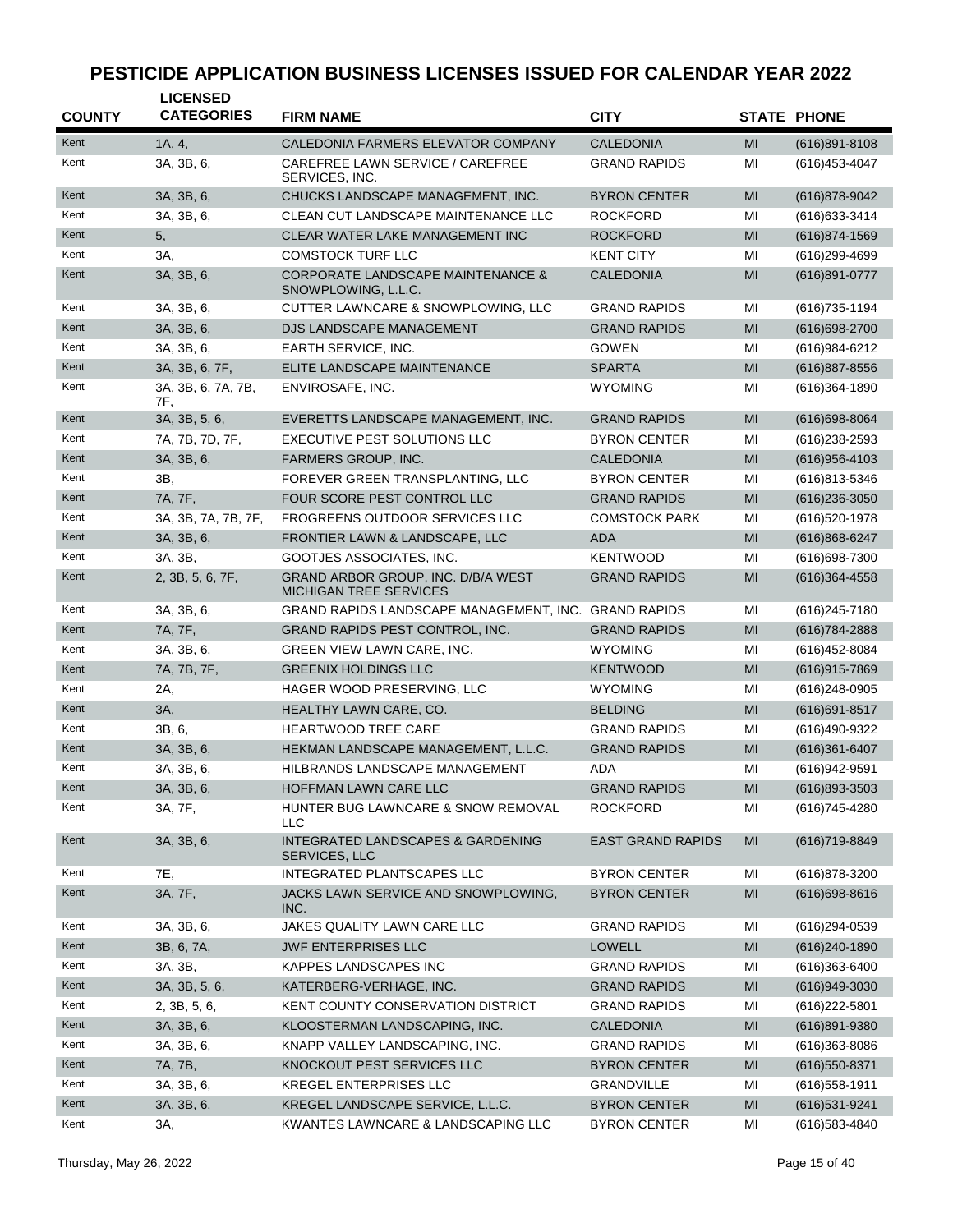| <b>COUNTY</b> | <b>LICENSED</b><br><b>CATEGORIES</b> | <b>FIRM NAME</b>                                         | <b>CITY</b>          |                | <b>STATE PHONE</b> |
|---------------|--------------------------------------|----------------------------------------------------------|----------------------|----------------|--------------------|
| Kent          | 3B, 6,                               | LANDSCAPE HOLDING LLC                                    | <b>CEDAR SPRINGS</b> | MI             | (616) 485-7276     |
| Kent          | 3A, 3B, 6,                           | LARRYS LAWN SERVICE AND SNOW PLOWING<br><b>LLC</b>       | <b>WYOMING</b>       | MI             | $(616)241 - 5203$  |
| Kent          | 3A, 3B, 6, 7A, 7F,                   | LAWN DOCTOR OF GR                                        | <b>KENTWOOD</b>      | MI             | (616) 281-7109     |
| Kent          | 3A, 3B, 6, 7A, 7F,                   | LAWN RX, INC.                                            | <b>GRAND RAPIDS</b>  | MI             | (616) 977-0500     |
| Kent          | 3A, 3B,                              | LAWNS OF DISTINCTION                                     | <b>GRAND RAPIDS</b>  | MI             | $(616)361 - 7987$  |
| Kent          | 3A, 6,                               | LUBBERS LANDSCAPE LLC                                    | <b>GRANDVILLE</b>    | MI             | (616) 531-0654     |
| Kent          | 7A, 7D,                              | <b>MADD HATTER CRITTERS LLC</b>                          | <b>SAND LAKE</b>     | MI             | (616) 250-3370     |
| Kent          | 7A, 7B, 7F,                          | MICHIGAN TERMITE SERVICE, INC.                           | <b>GRAND RAPIDS</b>  | MI             | $(616)735 - 1840$  |
| Kent          | 7F,                                  | MID-MITTEN MOSQUITO CONTROL                              | <b>ROCKFORD</b>      | MI             | (616)460-8823      |
| Kent          | 5B,                                  | MITCO, INC. A DIVISION OF DUBOIS CHEMICALS<br><b>INC</b> | <b>GRAND RAPIDS</b>  | MI             | $(513)956 - 2581$  |
| Kent          | 7A, 7F,                              | MITTEN MOSQUITO CONTROL LLC                              | <b>KENTWOOD</b>      | MI             | (616)889-1152      |
| Kent          | 3A, 3B, 6, 7A, 7F,                   | <b>MJR LANDSCAPE</b>                                     | <b>WYOMING</b>       | MI             | $(616)432-9876$    |
| Kent          | 3A, 3B, 6,                           | MONSMA LANDSCAPE & MAINTENANCE, INC.                     | <b>ADA</b>           | MI             | $(616)868 - 5767$  |
| Kent          | 3A, 3B, 6,                           | MR. BILLS LAND TREE SNOW, LLC                            | <b>GRAND RAPIDS</b>  | MI             | $(616)361 - 2883$  |
| Kent          | 3A, 3B, 6, 7A,                       | <b>MY TURF LLC</b>                                       | <b>BYRON CENTER</b>  | MI             | (616) 813-3135     |
| Kent          | 3A, 3B, 6,                           | NATURAL LANDSCAPES SERVICES                              | <b>ROCKFORD</b>      | MI             | $(616)437-0389$    |
| Kent          | 7D,                                  | NATURE SERVICES LLC                                      | <b>CALEDONIA</b>     | MI             | (616) 600-1200     |
| Kent          | 3A, 3B, 6,                           | NEW LIFE ARBORICULTURAL SERVICES INC                     | <b>GRAND RAPIDS</b>  | M <sub>l</sub> | $(616)287 - 2004$  |
| Kent          | 3A, 3B, 6,                           | ODOWD LLC                                                | <b>CEDAR SPRINGS</b> | MI             | (616) 696-3767     |
| Kent          | 3A, 3B, 6, 7F,                       | OOMKES LANDSCAPE MANAGEMENT, INC.                        | <b>GRAND RAPIDS</b>  | MI             | (616) 541-4445     |
| Kent          | 3A, 3B, 6,                           | PERFECTION LAWN AND PEST CONTROL LLC                     | <b>GRAND RAPIDS</b>  | MI             | (616) 295-6680     |
| Kent          | 3A, 3B, 6,                           | PERSONAL TOUCH LANDSCAPE SERVICES                        | <b>CALEDONIA</b>     | MI             | $(616)891 - 0040$  |
| Kent          | 2, 5, 6,                             | PLM LAKE & LAND MANAGEMENT CORP.                         | ALTO                 | MI             | (616)891-1294      |
| Kent          | 7A, 7B, 7F,                          | POLLYS PEST MANAGEMENT LLC                               | <b>WYOMING</b>       | MI             | $(616)406 - 6016$  |
| Kent          | 7A, 7B, 7F,                          | POSTMA PEST CONTROL LLC                                  | <b>BELMONT</b>       | MI             | $(616)262 - 1491$  |
| Kent          | 3A, 3B,                              | PREMIUM DESIGN, LLC                                      | <b>GRAND RAPIDS</b>  | MI             | (616) 446-7949     |
| Kent          | 3A, 3B, 6,                           | PROCARE LANDSCAPE MANAGEMENT, INC.                       | <b>GRAND RAPIDS</b>  | MI             | (616) 583-9820     |
| Kent          | 3A, 3B, 6,                           | PROCARE TREE SERVICE. LLC D/B/A CHOP                     | <b>GRAND RAPIDS</b>  | MI             | (616) 583-9821     |
| Kent          | 3A,                                  | PROFESSIONAL LAWN CARE & LANDSCAPING,<br>INC.            | <b>BYRON CENTER</b>  | MI             | (616) 878-0230     |
| Kent          | 7A, 7B, 7F,                          | PROOF PEST CONTROL LLC                                   | <b>GRAND RAPIDS</b>  | MI             | (248) 509-5151     |
| Kent          | 3A, 3B, 6, 7A, 7F,                   | PUREGREEN LAWN & TREE PROFESSIONALS<br>INC.              | <b>GRAND RAPIDS</b>  | MI             | (616) 284-8000     |
| Kent          | 7A, 7B, 7F,                          | R. ZIMMERMAN PEST CONTROL INC.                           | <b>ROCKFORD</b>      | MI             | $(616)893 - 1496$  |
| Kent          | 3A, 3B, 6,                           | RANDYS LAWN CARE, LLC                                    | <b>BELMONT</b>       | MI             | (616)447-0255      |
| Kent          | 1C,                                  | RIDGE QUEST, INC.                                        | <b>KENT CITY</b>     | MI             | $(616)$ 675-7474   |
| Kent          | 3A, 3B, 6,                           | RIVERS EDGE LANDSCAPE MANAGEMENT LLC                     | <b>COMSTOCK PARK</b> | MI             | (616) 785-8845     |
| Kent          | 3A, 3B, 7A,                          | ROCKWOOD SERVICES, INC.                                  | <b>SPARTA</b>        | M <sub>l</sub> | $(616)304 - 5262$  |
| Kent          | 6, 7A, 7B, 7F, FUM,                  | ROSE PEST SOLUTIONS                                      | GRANDVILLE           | MI             | $(616)$ 534-5493   |
| Kent          | 7A,                                  | ROYAL PEST MANAGEMENT LLC                                | <b>WYOMING</b>       | MI             | $(616)676 - 7378$  |
| Kent          | 5C,                                  | RYANS MUNICIPAL SERVICES INC.                            | <b>GRAND RAPIDS</b>  | MI             | $(616)458-3993$    |
| Kent          | 7A, 7B, 7F,                          | SCHULTZ PEST CONTROL, INC.                               | ADA                  | MI             | (616) 874-9925     |
| Kent          | 1A, 1B,                              | SCOTT MARSMAN AG, LLC                                    | <b>ROCKFORD</b>      | MI             | (616) 690-1986     |
| Kent          | 3A, 3B, 6,                           | SEIF LAWN CARE & SNOW PLOWING, INC.                      | <b>GRAND RAPIDS</b>  | MI             | $(616)363 - 1374$  |
| Kent          | ЗΑ,                                  | SHARPER IMAGE LAWN MAINTENANCE AND<br>SNOWPLOWING        | <b>WYOMING</b>       | MI             | (616) 329-3227     |
| Kent          | 3B, 6,                               | SIMPLY GARDENS LLC                                       | <b>GRANDVILLE</b>    | MI             | $(616)889-6651$    |
| Kent          | 7A, 7B,                              | SIMPLY PEST CONTROL SOLUTIONS LLC                        | <b>GRAND RAPIDS</b>  | MI             | (616) 291-3238     |
| Kent          | 7A, 7B,                              | SMITTER PEST CONTROL MANAGEMENT, LLC                     | <b>GRAND RAPIDS</b>  | MI             | $(616)245 - 7215$  |
| Kent          | 3A, 3B, 6,                           | SNELLERS LANDSCAPING, LLC                                | <b>BYRON CENTER</b>  | MI             | $(616)868 - 4900$  |
| Kent          | 1C, FUM,                             | STORAGE CONTROL SYSTEMS, INC.                            | <b>SPARTA</b>        | MI             | (616) 887-7994     |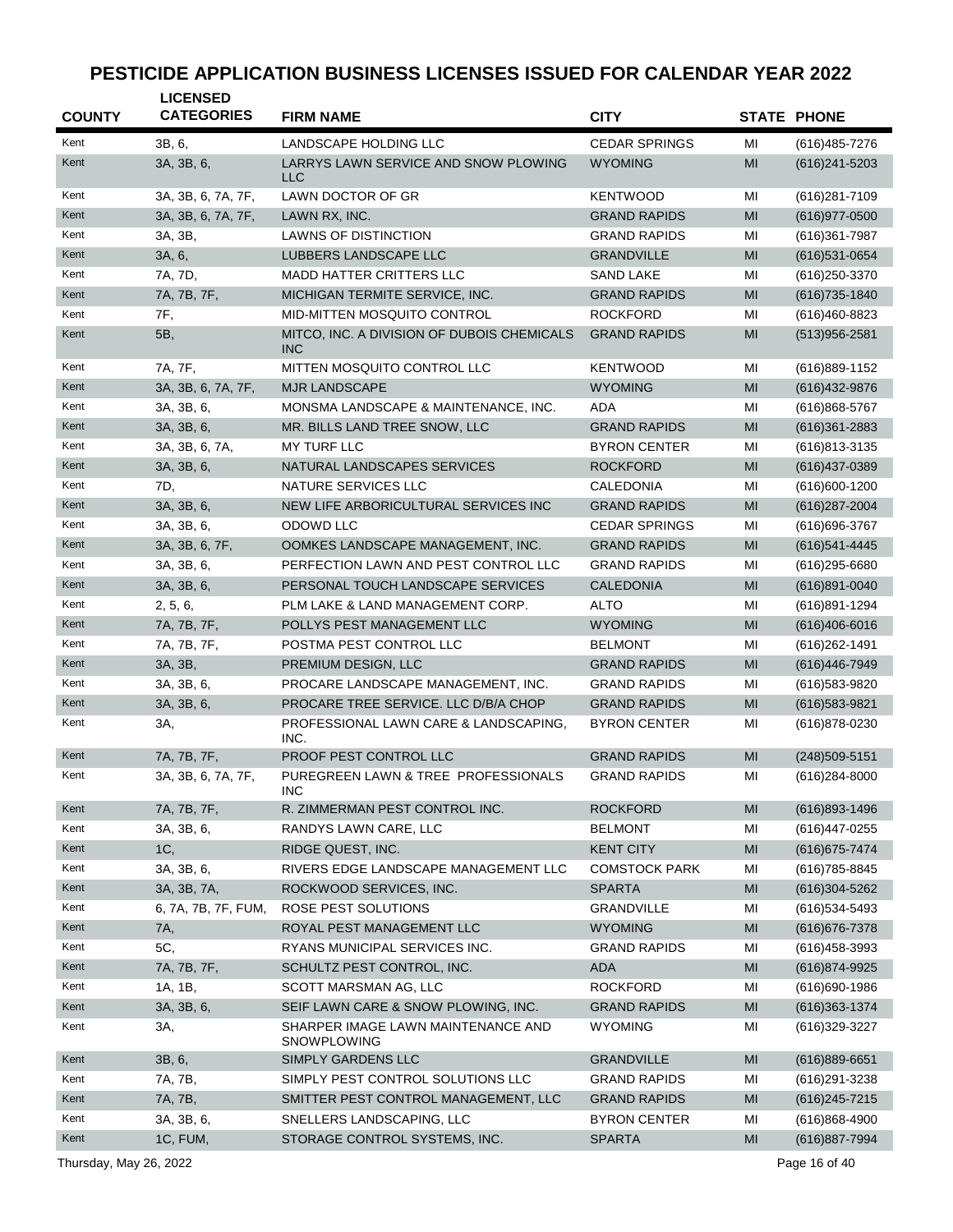| <b>COUNTY</b> | <b>LICENSED</b><br><b>CATEGORIES</b> | <b>FIRM NAME</b>                                               | <b>CITY</b>          |    | <b>STATE PHONE</b> |
|---------------|--------------------------------------|----------------------------------------------------------------|----------------------|----|--------------------|
| Kent          | 3A, 3B, 6,                           | STOUT CREEK LANDSCAPES, INC.                                   | <b>BELMONT</b>       | MI | $(616)774-8812$    |
| Kent          | 3A, 3B, 6,                           | SUBURBAN LANDSCAPES, LLC                                       | ADA                  | MI | $(616)868 - 6500$  |
| Kent          | 3A, 3B, 6, 7F,                       | SUPERIOR LAND CARE LLC                                         | <b>SPARTA</b>        | MI | $(616)383 - 1009$  |
| Kent          | 3A,                                  | SUPERIOR LANDSCAPE MANAGEMENT LLC                              | <b>BYRON CENTER</b>  | MI | (616) 589-2935     |
| Kent          | 3A, 7A, 7B,                          | SUPERIOR PEST CONTROL, INC.                                    | <b>WYOMING</b>       | MI | $(616)247 - 7500$  |
| Kent          | 3A, 3B, 6, 7F,                       | TENDER LAWN CARE, INC.                                         | <b>GRAND RAPIDS</b>  | MI | (616) 456-9942     |
| Kent          | 1C, 2, 3B, 6, 7A,<br>7F,             | THE F. A. BARTLETT TREE EXPERT COMPANY                         | <b>GRAND RAPIDS</b>  | MI | (616) 245-9449     |
| Kent          | 3A, 3B,                              | THE LAWN RANGER MICH, INC                                      | <b>GRAND RAPIDS</b>  | MI | (616)866-2731      |
| Kent          | 7A, 7B, 7D, 7F,                      | THE TERMINIX INTERNATIONAL COMPANY LP                          | <b>BYRON CENTER</b>  | MI | (616) 957-1212     |
| Kent          | 3B,                                  | THE TREE MD                                                    | LOWELL               | MI | (616) 285-9983     |
| Kent          | 3A, 3B, 6,                           | THORNAPPLE INC                                                 | LOWELL               | MI | (616)868-9770      |
| Kent          | 3A, 3B, 6,                           | THORNAPPLE RIVER NURSERY, INC.                                 | ADA                  | MI | (616) 676-0102     |
| Kent          | 3A,                                  | TIDY TURF, INC.                                                | <b>COMSTOCK PARK</b> | MI | $(616)318-3501$    |
| Kent          | 3A, 3B, 6,                           | TIMMER LAWN AND SNOW LLC                                       | <b>BYRON CENTER</b>  | MI | (616) 284-7421     |
| Kent          | 7A, 7B, 7F,                          | TRAVIS PEST CONTROL, INC.                                      | <b>CEDAR SPRINGS</b> | MI | $(616)866 - 1127$  |
| Kent          | 3A, 3B, 6, 7A, 7F,                   | <b>TRUGREEN</b>                                                | <b>GRANDVILLE</b>    | MI | $(616)534 - 1700$  |
| Kent          | 3A, 3B, 6, 7A, 7B,<br>7D, 7F,        | TUFF TURF MOLE BUSTERS                                         | <b>BYRON CENTER</b>  | MI | (616) 554-9499     |
| Kent          | 3A, 3B, 6,                           | TURF TECH FERTILIZATION LLC                                    | ADA                  | MI | (616) 425-7500     |
| Kent          | 3A, 3B, 6,                           | TURFS ARE US, INC.                                             | <b>CEDAR SPRINGS</b> | MI | (616) 696-4727     |
| Kent          | 3A, 3B, 6,                           | TWIN LAKES NURSERY, INC.                                       | <b>GRAND RAPIDS</b>  | MI | (616) 949-5230     |
| Kent          | 3A,                                  | VANDEN BOUT SNOWPLOWING & LAWN<br>MAINTENANCE, INC.            | <b>CALEDONIA</b>     | MI | (616) 432-5987     |
| Kent          | 3A, 3B, 6,                           | VANDERBENT SERVICES LLC                                        | <b>KENT CITY</b>     | MI | $(616)589 - 1135$  |
| Kent          | 3A, 3B,                              | VIGH LANDSCAPE MANAGEMENT, LLC                                 | <b>GRAND RAPIDS</b>  | MI | $(616)551 - 0598$  |
| Kent          | 3A, 3B, 6,                           | WATER WORKS IRRIGATION SERVICE, INC.                           | <b>KENT CITY</b>     | MI | (616) 262-7139     |
| Kent          | 3A, 3B, 6, 7A,                       | WEED AND FEED LAWN CARE LLC                                    | <b>BYRON CENTER</b>  | MI | (616) 698-8930     |
| Kent          | 3A, 3B, 6,                           | WITTE LAWN MAINTENANCE, INC.                                   | <b>WYOMING</b>       | MI | (616) 530-9775     |
| Kent          | 7A, 7B, 7F,                          | <b>WKB ENTERPRISES LLC</b>                                     | <b>ROCKFORD</b>      | MI | (616) 644-8579     |
| Kent          | 3A, 3B, 6,                           | WOODS LANDSACPE MAINTENANCE LLC                                | ADA                  | MI | $(616)868-6749$    |
| Lake          | 7A, 7B,                              | ABS PEST CONTROL, INC.                                         | <b>BRANCH</b>        | MI | $(231)266-6123$    |
| Lapeer        | 3A, 3B,                              | AMERICAN TREE, INC.                                            | <b>ALMONT</b>        | MI | (810) 798-2525     |
| Lapeer        | 3B,                                  | ARBOR TREE SERVICE, INC.                                       | <b>ATTICA</b>        | MI | (810) 724-3800     |
| Lapeer        | 3A, 3B,                              | BRENTZ TREE & LANDSCAPE INCORPORATED                           | LAPEER               | MI | (810) 245-2723     |
| Lapeer        | 7A, 7F,                              | C & S SERVICES                                                 | <b>ATTICA</b>        | MI | (810) 245-0599     |
| Lapeer        | 7A, 7F,                              | CATLIN ENTERPRISES LLC PESTMASTERS                             | LAPEER               | MI | (810)529-0316      |
| Lapeer        | 1A, 1B, 1C, 2, 3A,<br>7F, AE,        | EVANS AVIATION, INC.                                           | <b>IMLAY CITY</b>    | MI | (810) 441-4077     |
| Lapeer        | 3A, 6,                               | FINELINE LANDSCAPE CONSTRUCTION AND<br>MAINTENANCE CORPORATION | <b>IMLAY CITY</b>    | MI | (800)447-4250      |
| Lapeer        | 1A, 1B, 4,                           | HELENA AGRI-ENTERPRISES LLC                                    | <b>IMLAY CITY</b>    | MI | (810) 724-2204     |
| Lapeer        | 3A,                                  | KIRTLAND LANDSCAPE INC.                                        | <b>COLUMBIAVILLE</b> | MI | (810) 895-9540     |
| Lapeer        | 3A,                                  | LUCKY LAWN CARE                                                | <b>HADLEY</b>        | MI | (810) 877-0946     |
| Lapeer        | 3A, 3B, 6,                           | MICHIGAN MAINTENANCE MANAGEMENT, INC.                          | <b>ALMONT</b>        | MI | (810) 798-2215     |
| Lapeer        | 3A, 7F,                              | OAKRIDGE LAWN AND SNOW SERVICE                                 | LAPEER               | MI | (810) 667-1769     |
| Lapeer        | 2, 3A, 3B, 5, 6, 7F,                 | OWEN TREE SERVICE HERBICIDE DIVISION, INC.                     | <b>ATTICA</b>        | MI | (810) 724-6651     |
| Lapeer        | 2, 3A, 3B, 6, 7A, 7F,                | OWEN TREE SERVICE, INC.                                        | <b>ATTICA</b>        | MI | (810) 724-6651     |
| Lapeer        | 3A, 3B, 6,                           | POISON IVY CONTROL LLC                                         | <b>GOODRICH</b>      | MI | (248) 842-8095     |
| Lapeer        | 5,                                   | PRACTICAL POND MANAGEMENT L.L.C.                               | <b>NORTH BRANCH</b>  | MI | (810) 627-0605     |
| Lapeer        | 3A, 3B, 6, 7F,                       | T R W LANDSCAPES, LLC                                          | LAPEER               | MI | (810) 667-9313     |
| Lapeer        | 7A, 7B, 7D, 7F,                      | WELLS PEST CONTROL LLC                                         | <b>DRYDEN</b>        | MI | $(248)925 - 0366$  |
| Leelanau      | 3A,                                  | AUTHENTIC LAWN & TREE SERVICE                                  | CEDAR                | MI | (231) 313-4800     |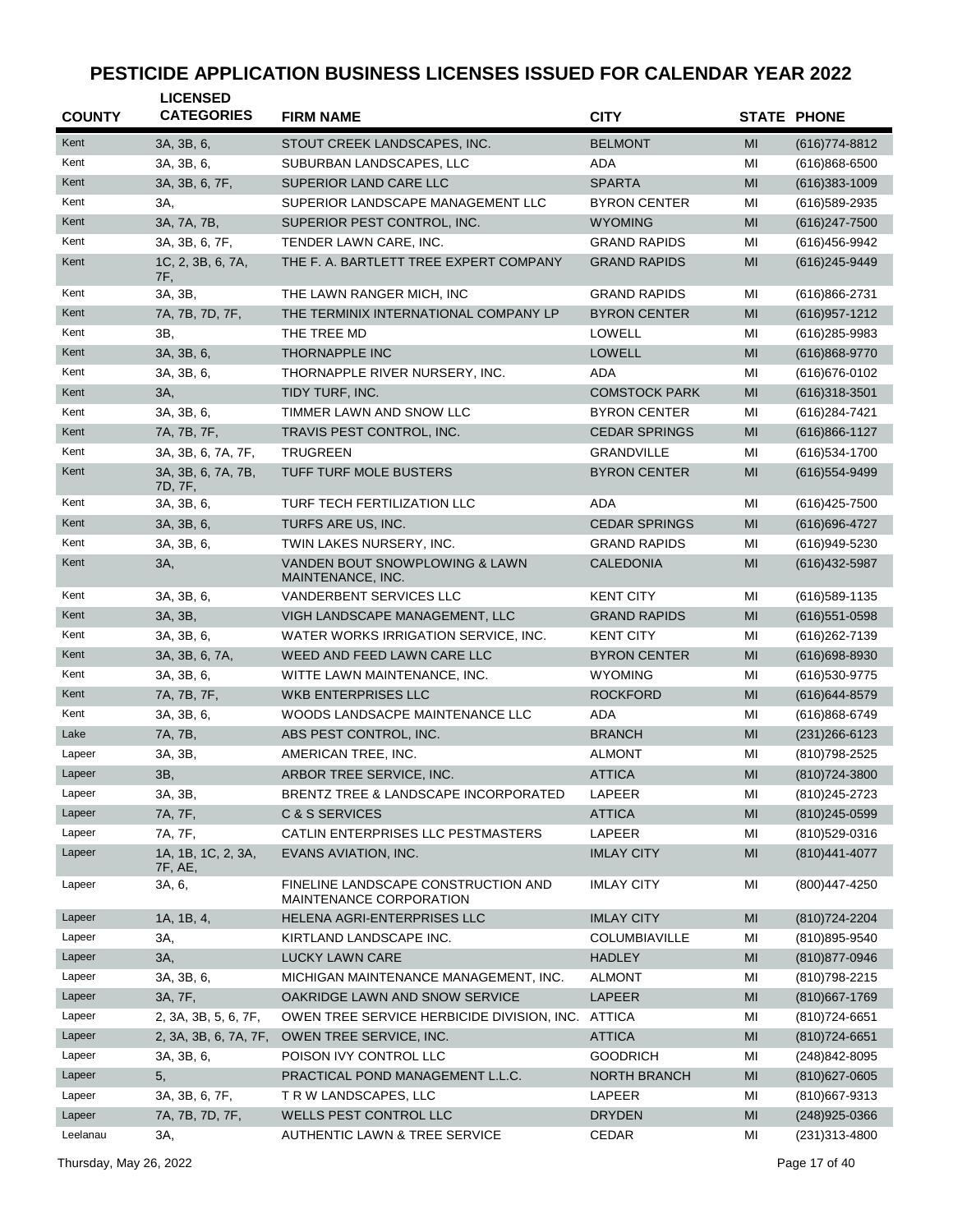| <b>COUNTY</b> | <b>LICENSED</b><br><b>CATEGORIES</b>             | <b>FIRM NAME</b>                                                     | <b>CITY</b>          |    | <b>STATE PHONE</b> |
|---------------|--------------------------------------------------|----------------------------------------------------------------------|----------------------|----|--------------------|
|               |                                                  |                                                                      |                      |    |                    |
| Leelanau      | 1C,                                              | BIG PAW VINEYARD SERVICES, L.L.C.                                    | <b>LAKE LEELANAU</b> | MI | (231)499-2638      |
| Leelanau      | 3B,                                              | <b>BO BURKE CONSULTING ARBORIST</b>                                  | <b>CEDAR</b>         | MI | $(231)835 - 1111$  |
| Leelanau      | 7A, 7B, 7F,                                      | CEDAR VALLEY PEST CONTROL, LLC                                       | <b>MAPLE CITY</b>    | MI | $(231)228 - 2215$  |
| Leelanau      | 3B,                                              | <b>DEERING TREE SERVICE</b>                                          | <b>MAPLE CITY</b>    | MI | (231) 228-6492     |
| Leelanau      | 3A, 7A,                                          | <b>GLEN ARBOR OUTDOOR</b>                                            | <b>GLENN ARBOR</b>   | MI | (231) 334-3650     |
| Leelanau      | 1C,                                              | LEGACY VINEYARD SERVICES LLC                                         | <b>TRAVERSE CITY</b> | MI | $(231)941 - 7181$  |
| Leelanau      | 7D,                                              | N W MI WILDLIFE PEST CONTROL LLC                                     | <b>SUTTONS BAY</b>   | MI | (231) 631-5210     |
| Leelanau      | 7D,                                              | <b>TRAPPER RONS HUMANE ANIMAL REMOVAL</b><br><b>SERVICES - NORTH</b> | <b>NORTHPORT</b>     | MI | (248)939-0314      |
| Leelanau      | 3A, 3B, 6,                                       | TRUNORTH LANDSCAPING, LLC                                            | <b>TRAVERSE CITY</b> | MI | (231) 922-0087     |
| Leelanau      | 3A, 3B,                                          | WIZARD PLANT NATURALS, LLC                                           | <b>LAKE LEELANAU</b> | MI | $(231)392 - 4151$  |
| Lenawee       | 3A,                                              | ADRIAN OUTDOOR SERVICES                                              | <b>ADRIAN</b>        | MI | (517) 265-1531     |
| Lenawee       | 3A,                                              | <b>BAXTER GREEN ENTERPRISE, LLC</b>                                  | <b>BROOKLYN</b>      | MI | $(517)403-6106$    |
| Lenawee       | 3A, 3B, 6,                                       | BEAUBIEN, INC.                                                       | <b>ADRIAN</b>        | MI | (517) 265-2430     |
| Lenawee       | 10, 1A, 1C, 3A, 3B,<br>5, 6, 7A, 7B, 7F,<br>FUM, | BY-THE-YARD, L.L.C.                                                  | <b>CLAYTON</b>       | MI | $(517)266 - 8383$  |
| Lenawee       | 3A, 3B, 6,                                       | COOPERS LAWNCARE, LLC                                                | <b>ADRIAN</b>        | MI | $(517)920 - 1080$  |
| Lenawee       | 3A, 3B, 6, 7A,                                   | DMP TURF MANAGEMENT LLC                                              | <b>TECUMSEH</b>      | MI | $(517)403 - 7142$  |
| Lenawee       | 1A, 4,                                           | FIKE FARM CORPORATION                                                | <b>JASPER</b>        | MI | (517)443-5448      |
| Lenawee       | 3A, 3B, 7A,                                      | <b>GREEN BORDERS, INC.</b>                                           | <b>ADRIAN</b>        | MI | (517) 467-2211     |
| Lenawee       | 3A, 3B, 6,                                       | KARLE LANDSCAPING & NURSERY, LLC                                     | <b>TIPTON</b>        | MI | (517)403-2911      |
| Lenawee       | 3A, 7A, 7F,                                      | <b>KAY AG SALES LLC</b>                                              | <b>PALMYRA</b>       | MI | (517) 673-9928     |
| Lenawee       | 3A, 3B, 6,                                       | LOPRESTI LAWNSCAPE LLC                                               | <b>CLINTON</b>       | MI | (734) 678-8212     |
| Lenawee       | 1A, 1B, 4,                                       | NUTRIEN AG SOLUTIONS INC                                             | <b>BLISSFIELD</b>    | MI | $(517)486-4391$    |
| Lenawee       | 1A, 1B,                                          | NUTRIEN AG SOLUTIONS INC                                             | <b>MORENCI</b>       | MI | $(517)458 - 2208$  |
| Lenawee       | 3A, 3B, 6,                                       | R.A.P. LAWN CARE LLC                                                 | <b>BLISSFIELD</b>    | MI | $(517)605 - 7228$  |
| Lenawee       | 7A, 7B,                                          | RID-A-WAY EXTERMINATION                                              | <b>MANITOU BEACH</b> | MI | (517)467-6622      |
| Lenawee       | 3A, 3B, 5, 6, 7A, 7F,                            | SMITHS NURSERY & LANDSCAPING SERVICE,<br>INC.                        | <b>ADRIAN</b>        | MI | $(517)265 - 7311$  |
| Lenawee       | 1A, 4,                                           | SQUIRES SEED ENTERPRISE                                              | <b>BRITTON</b>       | MI | (517)403-4515      |
| Lenawee       | 3A, 3B, 6,                                       | STRATTONS LANDSCAPE & MAINTENANCE CO                                 | <b>ADRIAN</b>        | MI | $(517)265 - 7267$  |
| Lenawee       | 3A, 3B, 6,                                       | T & R TOTAL LAWN CARE, LLC                                           | <b>MORENCI</b>       | MI | (517) 458-3232     |
| Lenawee       | 3A, 3B, 6, 7A, 7B,                               | UNDERWOOD NURSERY, L.L.C.                                            | <b>ADRIAN</b>        | MI | $(517)265 - 2481$  |
| Lenawee       | 1A,                                              | WAR-AG FARMS LLC                                                     | <b>TECUMSEH</b>      | MI | (517) 431-2878     |
| Lenawee       | 1A, 1B, 1C,                                      | WILBUR-ELLIS COMPANY LLC                                             | <b>MORENCI</b>       | MI | $(517)286 - 6811$  |
| Livingston    | 7A, 7D,                                          | A TO Z WILDLIFE CONTROL                                              | <b>MILFORD</b>       | MI | (248) 889-8459     |
| Livingston    | 3A, 3B, 6,                                       | AEROSCAPE LANDSCAPING, INC.                                          | PINCKNEY             | MI | (734) 878-0107     |
| Livingston    | 7A,                                              | ANIMAL PRO, INC.                                                     | <b>BRIGHTON</b>      | MI | (248) 676-8800     |
| Livingston    | 5,                                               | APPLIED SCIENCE & TECHNOLOGY, INC.                                   | <b>BRIGHTON</b>      | MI | (810) 225-2800     |
| Livingston    | 6,                                               | ASPLUNDH TREE EXPERT LLC                                             | <b>HOWELL</b>        | MI | (989)444-8916      |
| Livingston    | 7A,                                              | ASSURED PEST CONTROL                                                 | <b>BRIGHTON</b>      | MI | $(810)229-1988$    |
| Livingston    | 3A, 3B,                                          | BADER ACRES L.L.C.                                                   | <b>HOWELL</b>        | MI | $(517)546 - 0011$  |
| Livingston    | 7A,                                              | BEST PEST CONTROL, LLC / BED BUG MASTERS                             | <b>HOWELL</b>        | MI | $(517)545 - 1593$  |
| Livingston    | 3A, 3B,                                          | BOWMAN EXCAVATING, INC D/B/A BOWMAN<br>TURFGRASS PROFESSIONALS       | HOWELL               | MI | (517) 518-8846     |
| Livingston    | 2, 5, 6,                                         | CARDNO, INC.                                                         | <b>BRIGHTON</b>      | MI | $(517)862 - 6897$  |
| Livingston    | 3A,                                              | CHASE LAWN CARE & LANDSCAPE LLC                                      | <b>FENTON</b>        | MI | (810) 247-5082     |
| Livingston    | 7A,                                              | COMISKEYS PEST CONTROL CO                                            | <b>BRIGHTON</b>      | MI | (810) 231-1094     |
| Livingston    | 3A, 3B, 6,                                       | COOPERS TURF MANAGEMENT L.L.C.                                       | <b>LINDEN</b>        | MI | $(517)548-6653$    |
| Livingston    | 7A, 7D,                                          | CRITTER CONTROL OF ANN ARBOR                                         | <b>WHITMORE LAKE</b> | MI | (734)449-5858      |
| Livingston    | 7A, 7D,                                          | ECO-TECH PEST MANAGEMENT LLC                                         | <b>HARTLAND</b>      | MI | (248) 762-9594     |
| Livingston    | 3A, 3B, 6,                                       | EMERALD TREE CARE LLC                                                | <b>HOWELL</b>        | MI | (248) 939-0225     |
|               |                                                  |                                                                      |                      |    |                    |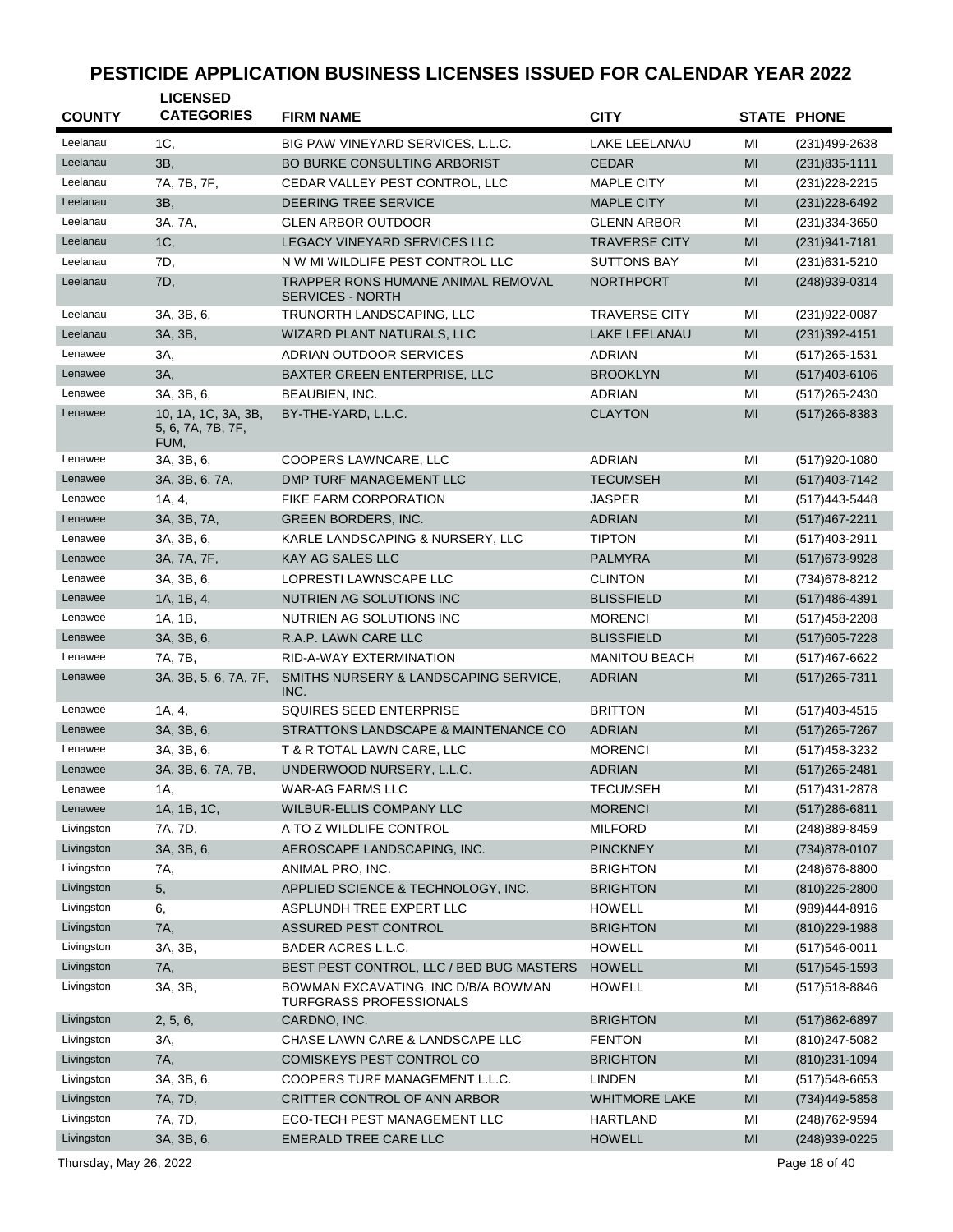| <b>COUNTY</b> | <b>LICENSED</b><br><b>CATEGORIES</b>  | <b>FIRM NAME</b>                                                 | <b>CITY</b>             |                                                                                                             | <b>STATE PHONE</b> |
|---------------|---------------------------------------|------------------------------------------------------------------|-------------------------|-------------------------------------------------------------------------------------------------------------|--------------------|
| Livingston    | 3A, 6,                                | <b>EVER SO GREEN LLC</b>                                         | <b>HOWELL</b>           | MI                                                                                                          | $(517)518 - 8523$  |
| Livingston    | 3A, 3B, 6,                            | EVERGREEN IRRIGATION, INC.                                       | <b>HOWELL</b>           | MI                                                                                                          | (810) 923-7070     |
| Livingston    | 3B,                                   | FAMILY TREE DOCTOR, LLC                                          | <b>HOWELL</b>           | MI                                                                                                          | (586) 839-5444     |
| Livingston    | 1A, 4,                                | FOWLERVILLE FARM SERVICES, LLC                                   | <b>FOWLERVILLE</b>      | MI                                                                                                          | $(517)223 - 9148$  |
| Livingston    | 3A, 3B, 6,                            | GREEN UP LAWN & SPRINKLERS, LLC                                  | <b>FOWLERVILLE</b>      | MI                                                                                                          | (517) 223-2070     |
| Livingston    | 3B,                                   | HANDS TO WORK L.L.C.                                             | <b>BRIGHTON</b>         | MI                                                                                                          | (810) 599-4055     |
| Livingston    | 5, 6,                                 | <b>HOLLAND ENGINEERING INC</b>                                   | <b>BRIGHTON</b>         | MI                                                                                                          | (616) 827-7322     |
| Livingston    | 3A, 3B, 6,                            | HORIZON LANDSCAPE, INC.                                          | <b>HARTLAND</b>         | MI                                                                                                          | (810) 632-9292     |
| Livingston    | 7A, 7B, 7F,                           | KNOCKEM OUT PEST CONTROL, LLC                                    | <b>HOWELL</b>           | MI                                                                                                          | (517) 548-7709     |
| Livingston    | 3A, 3B, 6, 7F,                        | LEPPEK NURSERY, INC.                                             | <b>BRIGHTON</b>         | MI                                                                                                          | (810) 227-2566     |
| Livingston    | 3A, 6,                                | LIVINGSTON LANDSCAPE, LLC                                        | <b>FOWLERVILLE</b>      | MI                                                                                                          | (517) 223 - 4726   |
| Livingston    | 3A, 3B, 6, 7A, 7D,                    | <b>LUSH LAWN</b>                                                 | <b>BRIGHTON</b>         | MI                                                                                                          | (810) 695-7828     |
| Livingston    | 7F,<br>3B, 6,                         | <b>MAYHEWS TREE FARM &amp; NURSERY</b>                           | <b>FOWLERVILLE</b>      | MI                                                                                                          | $(517)223 - 3373$  |
| Livingston    | 2, 3A, 3B, 5, 6, 7F,                  | MCFARLAND TREE SERVICE LLC                                       | <b>PINCKNEY</b>         | MI                                                                                                          | (734)904-8639      |
| Livingston    | 3A, 3B, 6,                            | MEADOWBROOK ACRES MAINTENANCE, INC.                              | <b>BRIGHTON</b>         | MI                                                                                                          | (248) 437-7199     |
| Livingston    | 3A, 3B, 6,                            | METRO WEST OUTDOOR SERVICES, LLC                                 | <b>PINCKNEY</b>         | MI                                                                                                          | (734)474-3512      |
| Livingston    | 3A, 3B, 6, 7F,                        | <b>MGR SERVICES LLC</b>                                          | <b>HOWELL</b>           | MI                                                                                                          | (734)890-2797      |
| Livingston    | 3A, 3B, 6, 7A, 7F,                    | MICHIGAN LAWN & SNOW SERVICE LLC                                 | <b>BRIGHTON</b>         | MI                                                                                                          | (810) 844-5200     |
| Livingston    | 3A, 3B, 6,                            | MODERN LAWN, TREE & SHRUB CARE LLC                               | <b>BRIGHTON</b>         | MI                                                                                                          | (248) 437-0496     |
| Livingston    | 3A,                                   | MORRISON PROPERTY MAINTENANCE, INC                               | <b>FOWLERVILLE</b>      | MI                                                                                                          | (517) 294-0473     |
| Livingston    | 3A, 3B, 5, 6,                         | NISWANDER ENVIRONMENTAL, LLC                                     | <b>BRIGHTON</b>         | MI                                                                                                          | (810) 225-0539     |
| Livingston    | 3A, 3B, 6,                            | NORTHLAND SERVICES, LLC                                          | <b>PINCKNEY</b>         | MI                                                                                                          | (734) 878-9889     |
| Livingston    | 3A, 3B, 6, 7A, 7F,                    | OUTDOOR EXPRESSIONS CUSTOM<br><b>LANDSCAPING LLC</b>             | LAINGSBURG              | MI                                                                                                          | (517) 333-7999     |
| Livingston    | 3A, 3B, 6,                            | <b>P5 IRRIGATION LLC</b>                                         | <b>HOWELL</b>           | MI                                                                                                          | (734) 674-0590     |
| Livingston    | 3A, 3B, 6,                            | PERFORMANCE SPORTS TURF LLC                                      | <b>HOWELL</b>           | MI                                                                                                          | (248) 640-3379     |
| Livingston    | 3A,                                   | PRESCRIPTION LAWNS, LLC                                          | <b>FENTON</b>           | MI                                                                                                          | (248) 877-2590     |
| Livingston    | 3A, 3B, 5, 6, 7A,<br>7B, 7D, 7F, FUM, | RAZOR PEST CONTROL LLC                                           | <b>HOWELL</b>           | MI                                                                                                          | (734) 634-9149     |
| Livingston    | 3A, 3B, 6,                            | RICKS OUTDOOR SERVICES LLC                                       | <b>FOWLERVILLE</b>      | MI                                                                                                          | (517) 223-2300     |
| Livingston    | 3B,                                   | RONALDS TREE SERVICE LLC                                         | <b>FENTON</b>           | MI                                                                                                          | (810)964-3483      |
| Livingston    | 3B, 6,                                | <b>SCHILBE TREE CARE</b>                                         | <b>HOWELL</b>           | MI                                                                                                          | $(313)565 - 5552$  |
| Livingston    | 3A, 3B, 6,                            | SPICHER SERVICES LLC                                             | <b>BRIGHTON</b>         | MI                                                                                                          | (810) 229-2691     |
| Livingston    | 3A,                                   | SUMMIT LAWN & LANDSCAPE, INC.                                    | <b>HOWELL</b>           | $\mathsf{MI}% _{T}=\mathsf{M}_{T}\!\left( a,b\right) ,\ \mathsf{M}_{T}=\mathsf{M}_{T}\!\left( a,b\right) ,$ | (517) 376-0707     |
| Livingston    | 3A, 3B, 6,                            | T & T PROPERTY MAINTENANCE, INC.                                 | <b>WESTLAND</b>         | MI                                                                                                          | (734) 320-4394     |
| Livingston    | ЗΑ,                                   | TEE TO GREEN LAWN CARE LLC                                       | <b>HOWELL</b>           | MI                                                                                                          | (810) 333-3311     |
| Livingston    | 5B,                                   | THE DIRT HUNTER LLC                                              | <b>HARTLAND</b>         | MI                                                                                                          | $(810)957 - 0000$  |
| Livingston    | 7A, 7F,                               | THE PEST DOCTOR, INC.                                            | <b>FENTON</b>           | ΜI                                                                                                          | (734) 331-5825     |
| Livingston    | 3A, 3B,                               | THE SUPERINTENDENT                                               | <b>BRIGHTON</b>         | MI                                                                                                          | (734) 637-4769     |
| Livingston    | 7A, 7B, 7F,                           | THE TERMINIX INTERNATIONAL COMPANY<br><b>LIMITED PARTNERSHIP</b> | <b>BRIGHTON</b>         | ΜI                                                                                                          | (248) 308-7581     |
| Livingston    | 7A,                                   | THERMWRIGHT LLC                                                  | <b>HOWELL</b>           | MI                                                                                                          | $(517)492 - 6095$  |
| Livingston    | 3B,                                   | TREEMASTER, INC.                                                 | <b>HOWELL</b>           | MI                                                                                                          | (517) 552-9623     |
| Livingston    | 7A, 7F,                               | WINGMAN PEST CONTROL, INC.                                       | <b>BRIGHTON</b>         | MI                                                                                                          | (810) 923-3364     |
| Luce          | 3A, 3B,                               | NORTHERN NURSERY, INC.                                           | <b>MCMILLAN</b>         | MI                                                                                                          | (906) 586-3357     |
| Mackinac      | 7A, 7B, 7F,                           | GREAT LAKES EXTERMINATING LLC                                    | <b>ST IGNACE</b>        | MI                                                                                                          | $(616)608 - 2405$  |
| Mackinac      | 7A, 7B, 7F,                           | PAINTER PEST CONTROL SERVICE, L.L.C.                             | <b>CURTIS</b>           | MI                                                                                                          | (906) 586-9737     |
| Mackinac      | 7A,                                   | THE SENTRY SPRAY SERVICE, L.L.C.                                 | <b>ST IGNACE</b>        | MI                                                                                                          | $(906)430-4753$    |
| Macomb        | 7A,                                   | 24 HOUR PEST CONTROL                                             | <b>EASTPOINTE</b>       | MI                                                                                                          | (586)489-2228      |
| Macomb        | 7A,                                   | AAPEX PEST CONTROL LLC                                           | <b>ROSEVILLE</b>        | MI                                                                                                          | (586) 855-2811     |
| Macomb        | 7A,                                   | AARON SERVICES                                                   | <b>STERLING HEIGHTS</b> | MI                                                                                                          | (586) 596-1117     |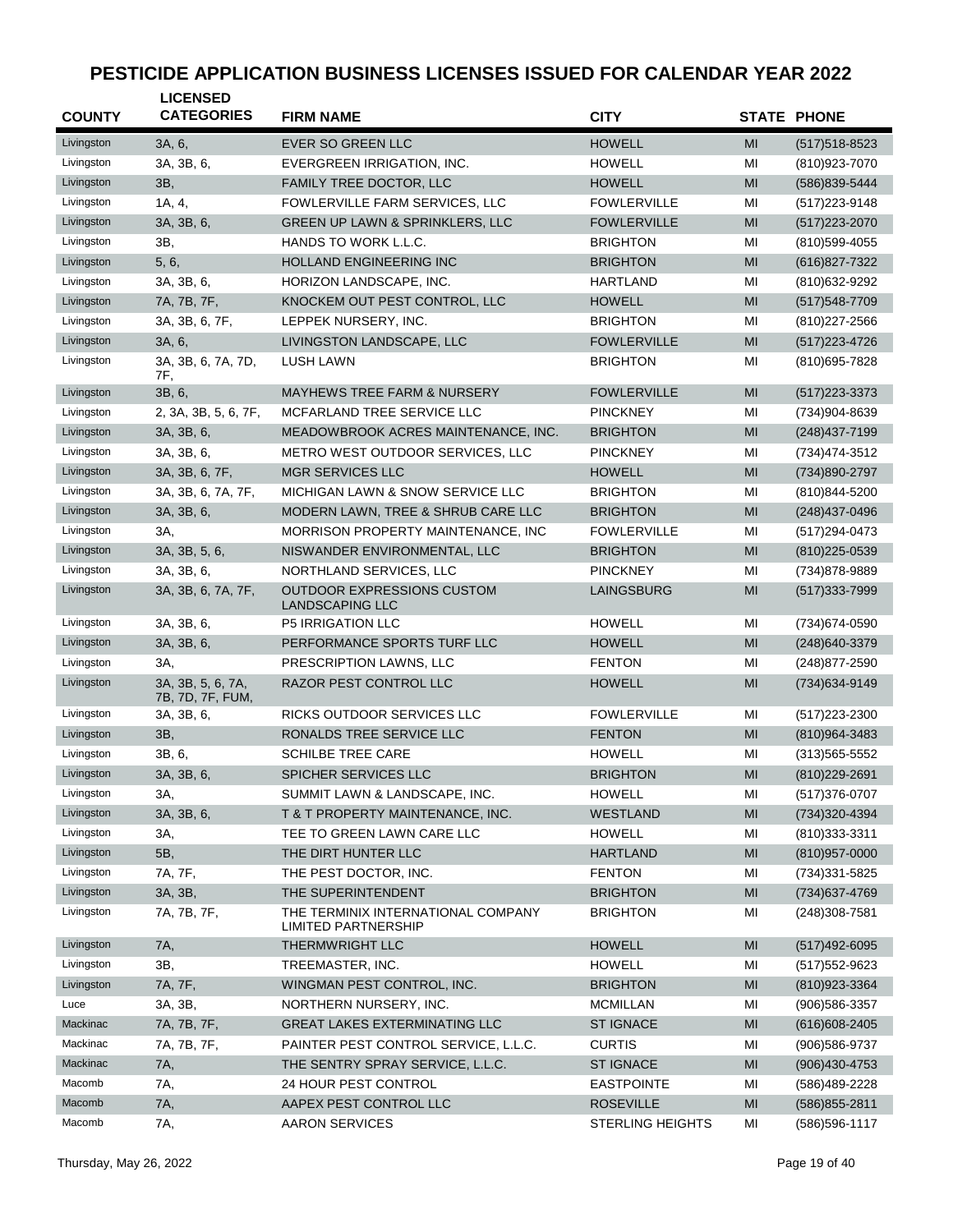| <b>COUNTY</b> | <b>LICENSED</b><br><b>CATEGORIES</b> | <b>FIRM NAME</b>                                      | <b>CITY</b>             |    | <b>STATE PHONE</b> |
|---------------|--------------------------------------|-------------------------------------------------------|-------------------------|----|--------------------|
| Macomb        | 5B,                                  | ADVANCED AIR CARE LLC                                 | <b>MACOMB</b>           | MI | (586)416-1900      |
| Macomb        | 3A, 3B, 6, 7A, 7F,                   | ADVANCED EXTERMINATOR COMPANY, LLC                    | <b>WARREN</b>           | MI | (586) 598-0183     |
| Macomb        | 7A,                                  | ADVANCED PEST CONTROL                                 | <b>MACOMB TWP</b>       | MI | (586)421-1200      |
| Macomb        | 3A, 3B, 7A,                          | ALPINE TREE CARE INCORPORATED                         | <b>STERLING HEIGHTS</b> | MI | (586) 739-8234     |
| Macomb        | 7A,                                  | <b>ALTO EXTERMINATORS</b>                             | <b>ROSEVILLE</b>        | MI | (586) 778-1333     |
| Macomb        | 3B, 6,                               | AVON TREE SERVICE L.L.C.                              | <b>STERLING HEIGHTS</b> | MI | (586) 215-2607     |
| Macomb        | 3A, 3B, 6,                           | BACKER LANDSCAPING, INC.                              | <b>ROSEVILLE</b>        | MI | (586) 774-0090     |
| Macomb        | 7A, 7F,                              | <b>BAYSIDE PEST CONTROL</b>                           | <b>HARRISON TWP</b>     | MI | (586) 596-2343     |
| Macomb        | 7A,                                  | BELCREST PEST CONTROL, LLC                            | <b>HARRISON TWP</b>     | MI | (586)465-0418      |
| Macomb        | 3A, 3B,                              | BEPPES LAWN CARE LLC                                  | <b>BRUCE TWP</b>        | MI | (586) 713-6202     |
| Macomb        | 3A, 3B, 6,                           | BERNS LANDSCAPING SERVICE INC.                        | WARREN                  | MI | (586) 756-1145     |
| Macomb        | 3A, 3B, 6,                           | <b>BEST LAWN CARE. LLC</b>                            | <b>SHELBY TWP</b>       | MI | (586) 453-4994     |
| Macomb        | 3A, 3B, 6, 7A, 7F,                   | <b>BIG LAKES LAWNCARE LLC</b>                         | <b>CHESTERFIELD TWP</b> | MI | (586) 474-5433     |
| Macomb        | 3A, 3B, 6,                           | <b>BIG LEAGUE TURF CARE, LLC</b>                      | <b>FRASER</b>           | MI | (586) 294-8873     |
| Macomb        | 3A,                                  | BLUE GRASS, INC.                                      | <b>CLINTON TWP</b>      | MI | (586)493-9619      |
| Macomb        | 3A, 6,                               | <b>BLUE SKY OUTDOOR CARE LLC</b>                      | <b>SHELBY TWP</b>       | MI | (586)419-2004      |
| Macomb        | 5A,                                  | <b>BODDINGTON INVESTMENTS INC</b>                     | <b>MACOMB</b>           | MI | (248) 765-0105     |
| Macomb        | 3A, 3B, 7F,                          | <b>BRANCH TREE SERVICE, INC.</b>                      | <b>WARREN</b>           | MI | (586) 756-7737     |
| Macomb        | 3A, 3B, 6, 7A, 7F,                   | CAMELOT TREE & SHRUB CO.                              | <b>ROSEVILLE</b>        | MI | (313)884-1699      |
| Macomb        | 3A, 3B, 6, 7A,                       | CAPITOL SERVICES GROUP, L.L.C.                        | <b>SHELBY TWP</b>       | MI | $(586)254 - 5900$  |
| Macomb        | 7A, 7F,                              | <b>CAROSH ENTERPRISES INC</b>                         | <b>SHELBY TWP</b>       | MI | (586) 651-1655     |
| Macomb        | 3A, 3B, 6,                           | CHRIS SHOCK TREE & LANDSCAPE CARE, LLC                | <b>STERLING HEIGHTS</b> | MI | (586) 254-1955     |
| Macomb        | 3A, 3B, 6, 7A, 7F,                   | CISCOS LANDSCAPING & DESIGN SERVICES,<br>INC.         | <b>CLINTON TWP</b>      | MI | (586)610-1731      |
| Macomb        | 3A, 3B, 5, 6, 7A, 7F,                | <b>CLASSIC TURF</b>                                   | <b>WARREN</b>           | MI | (586) 757-7700     |
| Macomb        | 7A,                                  | COMMERCIAL FOOD SERVICE INTEGRATED<br>PEST MGMT., INC | <b>MACOMB TWP</b>       | MI | (586) 292-8213     |
| Macomb        | 3A, 3B, 5, 6,                        | <b>COUNTRY CLUB LAWN LLC</b>                          | <b>NEW BALTIMORE</b>    | MI | (586) 725-6387     |
| Macomb        | 3A, 3B, 6,                           | CURTIS SOD AND LANDSCAPING INC                        | <b>CHESTERFIELD TWP</b> | MI | (586) 598-0270     |
| Macomb        | 3A, 6, 7A, 7F,                       | <b>CUSTOM TURF LAWN &amp; PEST LLC</b>                | <b>HARRISON TWP</b>     | MI | (248) 867-1329     |
| Macomb        | 3A, 3B, 6,                           | CUSTOM TURF SOLUTIONS, L.L.C.                         | <b>ST CLAIR SHORES</b>  | MI | (586) 596-6341     |
| Macomb        | 3A, 3B, 6, 7F,                       | DANA STEVENS ARBORIST INC                             | <b>SHELBY TWP</b>       | MI | (586) 481-3262     |
| Macomb        | 3A,                                  | DANS LAWN MAINTENANCE                                 | <b>CLINTON TWP</b>      | MI | (586)286-6220      |
| Macomb        | 3A, 3B, 6, 7A,                       | DECLARKS LANDSCAPING, INC.                            | <b>ROMEO</b>            | MI | (586) 752-7200     |
| Macomb        | 7A, 7D, 7F,                          | DETROIT HEAT TREATMENT LLC                            | ST CLAIR SHORES         | MI | (586) 431-1127     |
| Macomb        | 3A, 3B, 7A, 7F,                      | DMW OUTDOOR PEST SOLUTIONS L.L.C.                     | <b>CLINTON TWP</b>      | MI | (586) 612-2786     |
| Macomb        | 3A, 3B, 6, 7A, 7F,                   | DYNAMIC LAWN SERVICE, INC.                            | <b>STERLING HEIGHTS</b> | MI | (586) 731-1108     |
| Macomb        | 3A,                                  | <b>EARLY BIRD EARLS</b>                               | <b>LENOX</b>            | MI | (586) 727-0377     |
| Macomb        | 3A,                                  | <b>EASTSIDE LANDSCAPING</b>                           | <b>ROSEVILLE</b>        | MI | (586) 772-6311     |
| Macomb        | 3A, 7A,                              | ECOTURF LAWN CARE, LLC                                | STERLING HEIGHTS        | MI | (586) 275-8406     |
| Macomb        | 3A, 3B, 6, 7F,                       | ELC, INC. D/B/A SPRING-GREEN LAWN CARE                | <b>CLINTON TWP</b>      | MI | (586)948-1525      |
| Macomb        | 7A, 7B, 7F,                          | ELITE PEST MANAGEMENT                                 | <b>CLINTON TWP</b>      | MI | (586) 294-7055     |
| Macomb        | 7A, 7B,                              | ENVIRONMENTAL SYSTEMS PEST CONTROL,<br>LLC            | <b>WASHINGTON TWP</b>   | MI | (586) 731-2120     |
| Macomb        | 3A,                                  | ESTATE LAWN CARE LLC                                  | <b>BRUCE TWP</b>        | MI | (586) 202-9008     |
| Macomb        | 3A,                                  | EXTERIOR CONCEPTS, INC.                               | SHELBY TWP              | MI | (586) 323-3500     |
| Macomb        | 3A, 3B, 6, 7A,                       | FERTILIZER PLUS INC                                   | <b>WARREN</b>           | MI | (586) 978-7087     |
| Macomb        | 3A, 3B, 6,                           | FERT-SCAPE, INCORPORATED                              | <b>STERLING HEIGHTS</b> | MI | (586)344-9012      |
| Macomb        | 3A,                                  | <b>GRANULE FEED</b>                                   | <b>WARREN</b>           | MI | (586) 778-1459     |
| Macomb        | 3A, 3B, 6,                           | GREAT LAKES GROUNDS KEEPER, INC.                      | SHELBY TWP              | MI | (586) 531-0721     |
| Macomb        | 3A,                                  | GREAT LAKES LANDSCAPING INC.                          | <b>CHESTERFIELD TWP</b> | MI | (586) 756-5347     |
| Macomb        | 7A, 7B, 7F,                          | GREAT LAKES PEST CONTROL COMPANY, INC.                | WARREN                  | MI | (586) 772-7248     |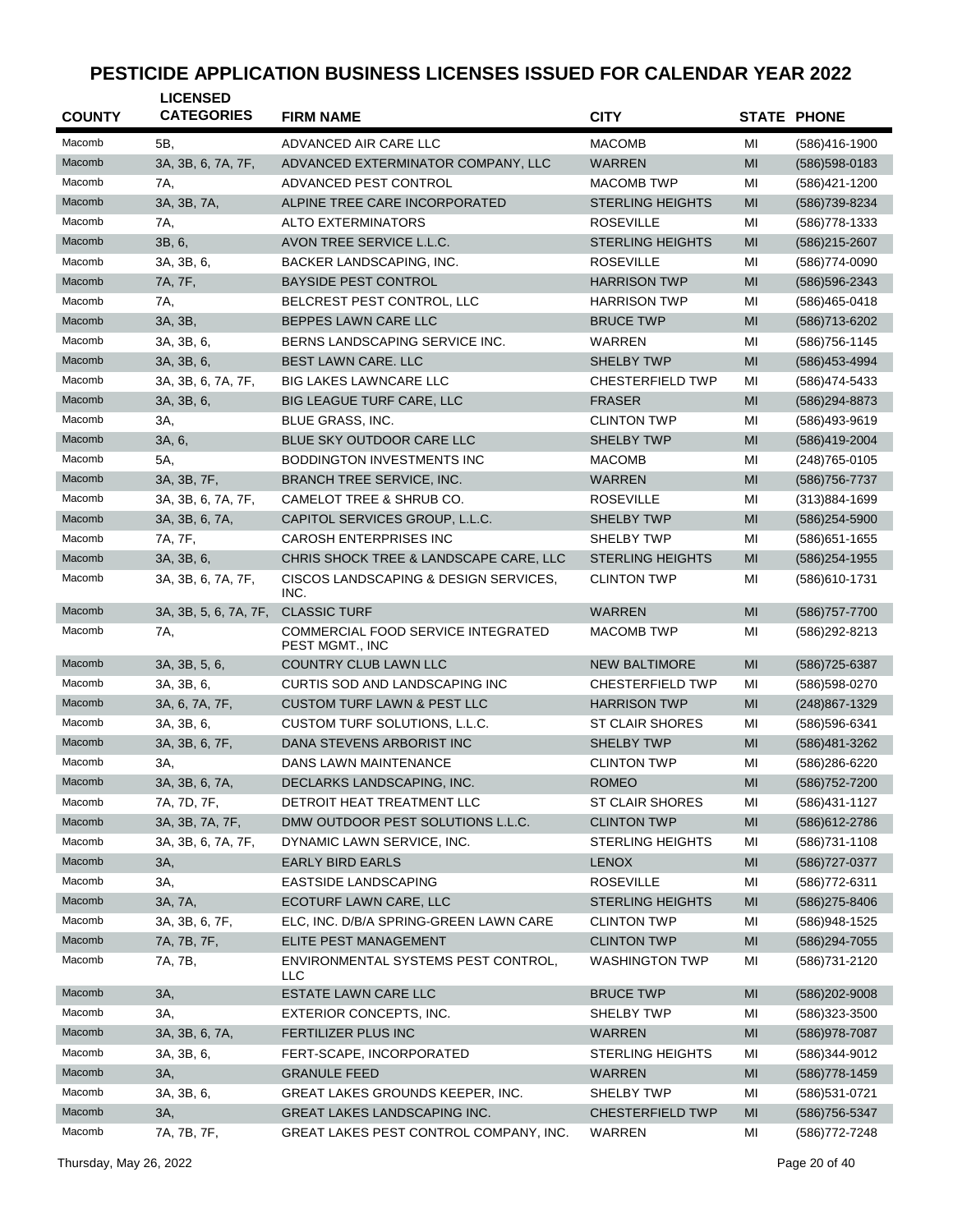| <b>COUNTY</b> | <b>LICENSED</b><br><b>CATEGORIES</b> | <b>FIRM NAME</b>                                              | <b>CITY</b>             |    | <b>STATE PHONE</b> |
|---------------|--------------------------------------|---------------------------------------------------------------|-------------------------|----|--------------------|
| Macomb        | 3A, 3B,                              | <b>GREATER DETROIT LANDSCAPE CO.</b>                          | WARREN                  | MI | (586) 777-2000     |
| Macomb        | 2,                                   | <b>GREEN LEAF TREE CARE, LLC</b>                              | <b>RICHMOND</b>         | MI | (810) 841-2442     |
| Macomb        | 3A, 3B, 6, 7A, 7F,                   | GREEN X, LLC D/B/A GREEN X LAWN & TREE<br><b>CARE EXPERTS</b> | <b>SHELBY TWP</b>       | MI | (586)323-9300      |
| Macomb        | 3A, 6,                               | <b>GRIZZLY GROUNDS LLC</b>                                    | <b>NEW BALTIMORE</b>    | MI | (586) 372-5303     |
| Macomb        | 3A,                                  | GROSSE POINTE LANDSCAPING, INC.                               | <b>HARRISON TWP</b>     | MI | (586)469-7590      |
| Macomb        | 3A, 3B,                              | <b>HARRISON TREE SERVICE</b>                                  | <b>STERLING HEIGHTS</b> | MI | (248) 542-9749     |
| Macomb        | 3A,                                  | <b>HILL FERTILIZATION SERVICES</b>                            | <b>STERLING HEIGHTS</b> | MI | (586)209-8510      |
| Macomb        | 7A,                                  | HOMERUN PEST CONTROL LLC                                      | <b>ROSEVILLE</b>        | MI | $(313)779-0117$    |
| Macomb        | 7A, 7B, 7D, FUM,                     | HUNTER PEST CONTROL INC.                                      | <b>EASTPOINTE</b>       | MI | (586) 772-4687     |
| Macomb        | 3A, 3B, 6, 7A,                       | KING GREEN, LLC                                               | <b>EASTPOINTE</b>       | MI | (586)293-6700      |
| Macomb        | 3A,                                  | KRISS LAWN CARE AND SNOW REMOVAL                              | <b>STERLING HEIGHTS</b> | MI | (586)864-6260      |
| Macomb        | 3A,                                  | <b>KUT LLC</b>                                                | <b>EAST POINTE</b>      | MI | (586) 774-0020     |
| Macomb        | 3A, 3B, 6,                           | LAKESHORE TURF SERVICES LLC                                   | <b>ST CLAIR SHORES</b>  | MI | (586)899-5428      |
| Macomb        | 3A, 3B, 6, 7A, 7D,<br>7F,            | LANDSCAPE SERVICES, INC.                                      | <b>CLINTON TWP</b>      | MI | (586) 741-5296     |
| Macomb        | 7A, 7B,                              | <b>LEOS PEST CONTROL</b>                                      | <b>RILEY</b>            | MI | (810) 523-9295     |
| Macomb        | 3A,                                  | LONE STAR, INC.                                               | <b>SHELBY TWP</b>       | MI | (586)991-0210      |
| Macomb        | 3A,                                  | LUXURY LAWN CARE SERVICES LLC                                 | <b>CLINTON TWP</b>      | MI | (586)412-2109      |
| Macomb        | 3B,                                  | <b>MP TREE SERVICE</b>                                        | <b>EAST POINTE</b>      | MI | (586) 771-3558     |
| Macomb        | 7A, 7B, 7D, 7F,                      | MAPLE LANE PEST CONTROL, INC.                                 | WARREN                  | MI | (586)939-6810      |
| Macomb        | 3A, 7A, 7F,                          | <b>MARINOS LANDSCAPE</b>                                      | <b>SHELBY TWP</b>       | MI | (586)803-3860      |
| Macomb        | 3A, 3B, 6, 7A,                       | MARSHALL LANDSCAPE, INC.                                      | WARREN                  | MI | (313) 885-7272     |
| Macomb        | 3A,                                  | MASTER GARDENER LAWN CARE OF MACOMB,<br>LLC                   | <b>WASHINGTON TWP</b>   | MI | (586)801-0497      |
| Macomb        | 3A,                                  | MASTER GARDENER LAWN CARE OF<br><b>ROCHESTER</b>              | <b>WASHINGTON TWP</b>   | MI | (586) 604-5186     |
| Macomb        | 7A, 7B,                              | MCINERNEY PEST CONTROL INCORPORATED                           | <b>ST CLAIR SHORES</b>  | MI | (586) 773-7217     |
| Macomb        | 7A, 7F,                              | MI MOSQUITO AUTHORITY LLC                                     | <b>SHELBY TWP</b>       | MI | (856) 256-5262     |
| Macomb        | 3A, 6, 7A, 7F,                       | MICHIGAN FINEST LAWN AND PEST CARE INC                        | <b>ROSEVILLE</b>        | MI | (586) 668-9383     |
| Macomb        | 3B,                                  | MOUNT VERNON TREE AND LANDSCAPE<br>SERVICE, INC.              | <b>ROMEO</b>            | MI | (586) 752-7561     |
| Macomb        | 3A, 3B, 6, 7A, 7F,                   | NATURAL WAY, INC.                                             | <b>ROSEVILLE</b>        | MI | $(248)$ 239-4000   |
| Macomb        | 3A, 3B, 6, 7A, 7F,                   | <b>NEXGREEN LLC</b>                                           | <b>STERLING HEIGHTS</b> | MI | (248)918-5160      |
| Macomb        | 7A, 7B,                              | OAKLAND PEST CONTROL, L.L.C.                                  | <b>MACOMB</b>           | MI | (586) 751-1110     |
| Macomb        | 3A, 6,                               | OLIVERS LAWN FERTILIZING                                      | <b>HARRISON</b>         | MI | (586)899-3509      |
| Macomb        | 3A, 3B, 6, 7A, 7F,                   | ORGANIC MATTERS LLC                                           | <b>CLINTON TWP</b>      | MI | (586)216-6170      |
| Macomb        | 7A, 7B, 7D, 7F,                      | ORKIN, LLC                                                    | <b>CHESTERFIELD TWP</b> | MI | (586)949-6691      |
| Macomb        | 7A, 7B,                              | PALLADIN PEST CONTROL LLC                                     | <b>RAY</b>              | MI | (586) 651-0577     |
| Macomb        | 3A, 7A, 7F,                          | PATS BLUE GRASS INC                                           | <b>MOUNT CLEMENS</b>    | MI | (586)415-1573      |
| Macomb        | 7A, 7B,                              | PEAC CONSULTANTS LLC                                          | <b>WARREN</b>           | MI | (866) 432-7322     |
| Macomb        | 7A, 7B,                              | PERFECTING PEST ELIMINATION                                   | <b>EASTPOINTE</b>       | MI | $(313)477 - 9693$  |
| Macomb        | 7A,                                  | PEST CORPS PLUS HOME SERVICE LLC                              | <b>FRASER</b>           | MI | (586) 823-3777     |
| Macomb        | 7A, 7F,                              | PEST MANAGEMENT BY T & J                                      | <b>CLINTON TWP</b>      | MI | (586) 790-3145     |
| Macomb        | 7A, 7B,                              | <b>PEST POUNDERS</b>                                          | <b>ST CLAIR SHORES</b>  | MI | (586) 563-0152     |
| Macomb        | 7A, 7B, 7D, 7F,                      | PESTX LLC                                                     | SHELBY TWP              | MI | (586) 799-7555     |
| Macomb        | 3A, 3B, 6,                           | PHOENIX LANDSCAPE SERVICES LLC                                | <b>STERLING HEIGHTS</b> | MI | (586)899-0727      |
| Macomb        | 3A, 3B, 6, 7F,                       | POTTER & POTTER HORTICULTURAL SERVICES<br>LLC                 | SHELBY TWP              | MI | (586) 991-5175     |
| Macomb        | 7A,                                  | PRIVATE PEST CONTROL INC.                                     | <b>CLINTON TWP</b>      | MI | (586) 201-5537     |
| Macomb        | 3A, 6, 7A,                           | PRO TURF LAWN MAINTENANCE                                     | <b>WASHINGTON TWP</b>   | MI | (586)864-5630      |
| Macomb        | 3A, 3B, 6,                           | PROFESSIONAL GROUNDS SERVICES, L.L.C.                         | <b>ROSEVILLE</b>        | MI | $(313)496 - 3500$  |
| Macomb        | 7A, 7B,                              | PROGRESSIVE PEST CONTROL                                      | <b>HARRISON TWP</b>     | MI | (844) 268-7767     |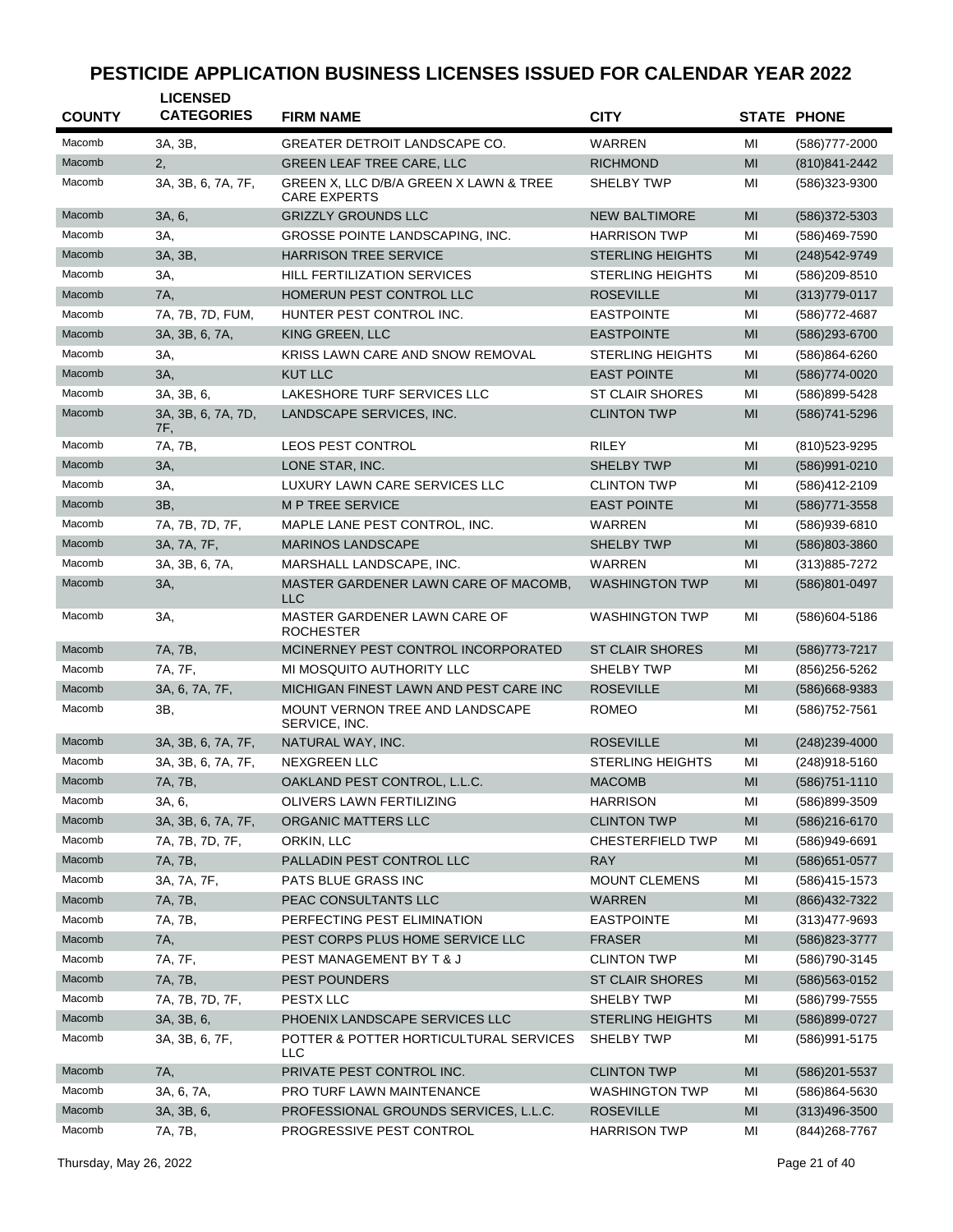| <b>COUNTY</b> | <b>LICENSED</b><br><b>CATEGORIES</b> | <b>FIRM NAME</b>                                        | <b>CITY</b>             |    | <b>STATE PHONE</b> |
|---------------|--------------------------------------|---------------------------------------------------------|-------------------------|----|--------------------|
| Macomb        | 3A, 3B, 6,                           | RAYS NURSERY & LANDSCAPING. INC.                        | <b>RAY</b>              | MI | (586) 752-3434     |
| Macomb        | 3A, 3B, 6, 7A, 7F,                   | RICHTERS BEAUTIFICATION, INC.                           | <b>SHELPY TWP</b>       | MI | (586)997-6800      |
| Macomb        | 7A, 7B, 7F,                          | ROB CHURCH PEST CONTROL LLC                             | SHELBY TWP              | MI | (586) 431-7172     |
| Macomb        | 6,                                   | ROLAR PROPERTY SERVICES INC                             | <b>WARREN</b>           | MI | $(248)589-1800$    |
| Macomb        | 3A, 3B, 6, 7A, 7F,                   | <b>SAFETY LAWN CARE</b>                                 | <b>STERLING HEIGHTS</b> | MI | (586) 268-5296     |
| Macomb        | 3A,                                  | SAMSCAPE, INC.                                          | WARREN                  | MI | (586) 757-7333     |
| Macomb        | 3A, 3B, 6,                           | SAND RIVER LANDSCAPING, INC.                            | <b>ROSEVILLE</b>        | MI | (586)291-7080      |
| Macomb        | 5B,                                  | SANI-VAC SERVICE, INC.                                  | <b>WARREN</b>           | MI | (586) 558-9200     |
| Macomb        | 3A, 3B, 6, 7A, 7F,                   | SCREAMN GREEN, INC.                                     | <b>WASHINGTON</b>       | MI | (248)807-9328      |
| Macomb        | 3A, 3B, 6,                           | SHAMO LANDSCAPING & SERVICES INC                        | <b>STERLING HEIGHTS</b> | MI | (586) 822-2181     |
| Macomb        | 3A, 3B, 6, 7F,                       | SINACORI LANDSCAPING INC                                | SHELBY TWP              | MI | (586) 262-4221     |
| Macomb        | 3A,                                  | SNAPPY SERVICES, INC.                                   | <b>CHESTERFIELD</b>     | MI | (586) 939-3171     |
| Macomb        | 3A, 3B, 6,                           | SOULLIERE LANDSCAPING, INC.                             | <b>ST CLAIR SHORES</b>  | MI | (586) 776-2811     |
| Macomb        | 3A, 3B, 6,                           | SPARKMAN LANDSCAPING, INC.                              | <b>ROSEVILLE</b>        | MI | (586) 779-9200     |
| Macomb        | 3B, 7A, 7F,                          | SPIDER CONTROL, INC.                                    | <b>MT CLEMENS</b>       | MI | (586) 783-1577     |
| Macomb        | 7A,                                  | STATEFAIR EXTERMINATORS, LLC                            | <b>STERLING HEIGHTS</b> | MI | $(313)457 - 3184$  |
| Macomb        | 3A, 3B, 6, 7A, 7F,                   | SUBURBAN LANDSCAPE MANAGEMENT INC.                      | <b>UTICA</b>            | MI | (586)726-8873      |
| Macomb        | 3A, 3B, 6,                           | SUNRISE LANDSCAPING & OUTDOOR SERVICES                  | <b>ROMEO</b>            | MI | (248) 693-7170     |
| Macomb        | 3A, 7A,                              | <b>SUPERIOR GREEN LAWN CARE</b>                         | <b>ST CLAIR SHORES</b>  | MI | (586)285-0035      |
| Macomb        | 3A,                                  | T & J LANDSCAPING & SNOW REMOVAL, INC.                  | <b>CLINTON TWP</b>      | MI | (586) 790-3145     |
| Macomb        | 5, 6,                                | THE POND GUY, INC.                                      | <b>ARMADA</b>           | MI | (888) 766-3520     |
| Macomb        | 3A, 3B, 7F,                          | THE TREE SURGEON PHC, INC.                              | <b>MACOMB</b>           | MI | (586) 263-7818     |
| Macomb        | 3A, 3B, 6,                           | THOMS BROS. LANDSCAPING, INC.                           | <b>RAY</b>              | MI | (586)749-9332      |
| Macomb        | 3A, 3B, 6,                           | THREE CS LANDSCAPING, INC.                              | <b>FRASER</b>           | MI | (586)415-4850      |
| Macomb        | 3A,                                  | THREE TS LAWN CARE, LLC                                 | <b>RICHMOND</b>         | MI | (586)445-9454      |
| Macomb        | 3A, 3B,                              | TOCCO & MANNINO LANDSCAPING INC                         | <b>ROSEVILLE</b>        | MI | $(313)884 - 1101$  |
| Macomb        | 3A, 3B, 6, 7A,                       | TODDS LAWN CARE, INC.                                   | <b>MACOMB</b>           | MI | (586) 598-9921     |
| Macomb        | 3A,                                  | <b>TRANQUILITY SPRINGS LLC</b>                          | <b>WASHINGTON</b>       | MI | (586) 677-2890     |
| Macomb        | 3A, 3B,                              | TRI COUNTY TREE EXPERT CO., INC.                        | <b>STERLING HEIGHTS</b> | MI | (586) 884-4986     |
| Macomb        | 3A, 3B, 5, 6, 7F,                    | TRI-COUNTY AQUATICS, INC.                               | <b>STERLING HEIGHTS</b> | MI | (586) 786-6234     |
| Macomb        | 3A,                                  | TRUE NORTH CONTRACTING, INC.                            | SHELBY TWP              | MI | (586) 726-1933     |
| Macomb        | 3A, 3B, 6, 7A, 7F,                   | <b>TRUGREEN</b>                                         | <b>MACOMB TWP</b>       | MI | (586)412-9800      |
| Macomb        | 3A, 3B, 6,                           | ULTIMATE LAWN SERVICE LLC                               | <b>CHESTERFIELD TWP</b> | MI | (586)716-6552      |
| Macomb        | 3A, 3B, 6,                           | UNIQUE CLIPS LLC                                        | <b>RAY</b>              | MI | (586)863-8649      |
| Macomb        | 3A, 3B, 5, 6, 7A, 7F,                | UNITED LAWNSCAPE, LLC.                                  | <b>ALMONT</b>           | MI | (586) 752-5000     |
| Macomb        | 3A, 3B, 6,                           | <b>URBAN TREE PEOPLE</b>                                | <b>STERLING HEIGHTS</b> | MI | (586) 675-6520     |
| Macomb        | 3A, 3B, 6, 7A, 7F,                   | UTICA HOME SERVICES INC.                                | SHELBY TWP              | MI | (586) 737-7246     |
| Macomb        | 1A, 3A, 6,                           | VASHCO LAWN CARE, LLC                                   | <b>MACOMB TWP</b>       | MI | (586) 263-4220     |
| Macomb        | 3A, 3B, 7A, 7F,                      | VISIONARY LANDSCAPING AND FERTILIZATION.<br>LLC         | <b>SHELBY TWP</b>       | MI | (586)784-6100      |
| Macomb        | 3A,                                  | WARNER LANDSCAPE & SOD SERVICE, INC.                    | <b>CLINTON TWP</b>      | MI | (586) 792-6061     |
| Macomb        | 3A,                                  | WAYSIDE LAWN SERVICE, L.L.C.                            | <b>CLINTON TWP</b>      | MI | (586) 791-3339     |
| Macomb        | 7A, 7B, 7F,                          | <b>WDI-INSPECTOR LLC</b>                                | <b>SHELBY TWP</b>       | MI | (800) 484-6494     |
| Macomb        | 3A, 6,                               | WHITE BIRCH                                             | <b>MACOMB</b>           | MI | (586)469-8131      |
| Macomb        | 3A, 3B, 6,                           | WINTER GREEN II LAWN & LANDSCAPE, INC.                  | <b>SHELBY TWP</b>       | MI | (586) 254-5654     |
| Macomb        | 3A, 6,                               | YARD GUARD FERTILIZING AND LANDSCAPE<br>MAINTENANCE LLC | <b>CLINTON TWP</b>      | MI | (586)709-3668      |
| Manistee      | 2, 3B, 5, 6,                         | JAMES SCARLATA CONSULTING FORESTER, LLC                 | <b>MANISTEE</b>         | MI | $(231)723 - 6996$  |
| Manistee      | 3A, 7A, 7F,                          | <b>JUS GREEN LAWN SOLUTIONS</b>                         | <b>MANISTEE</b>         | MI | (231) 510-5148     |
| Manistee      | 3A, 3B,                              | S & L TURFCARE, L.L.C.                                  | <b>BEAR LAKE</b>        | MI | (231)690-5339      |
| Marquette     | 3A, 3B, 6,                           | BOHRERS LAWN SERVICES LLC                               | MARQUETTE               | MI | (906)869-1145      |
| Marquette     | 3A, 3B, 6, 7A,                       | FULLERS OUTDOOR MAINTENANCE LLC                         | <b>MARQUETTE</b>        | MI | $(906)869-7080$    |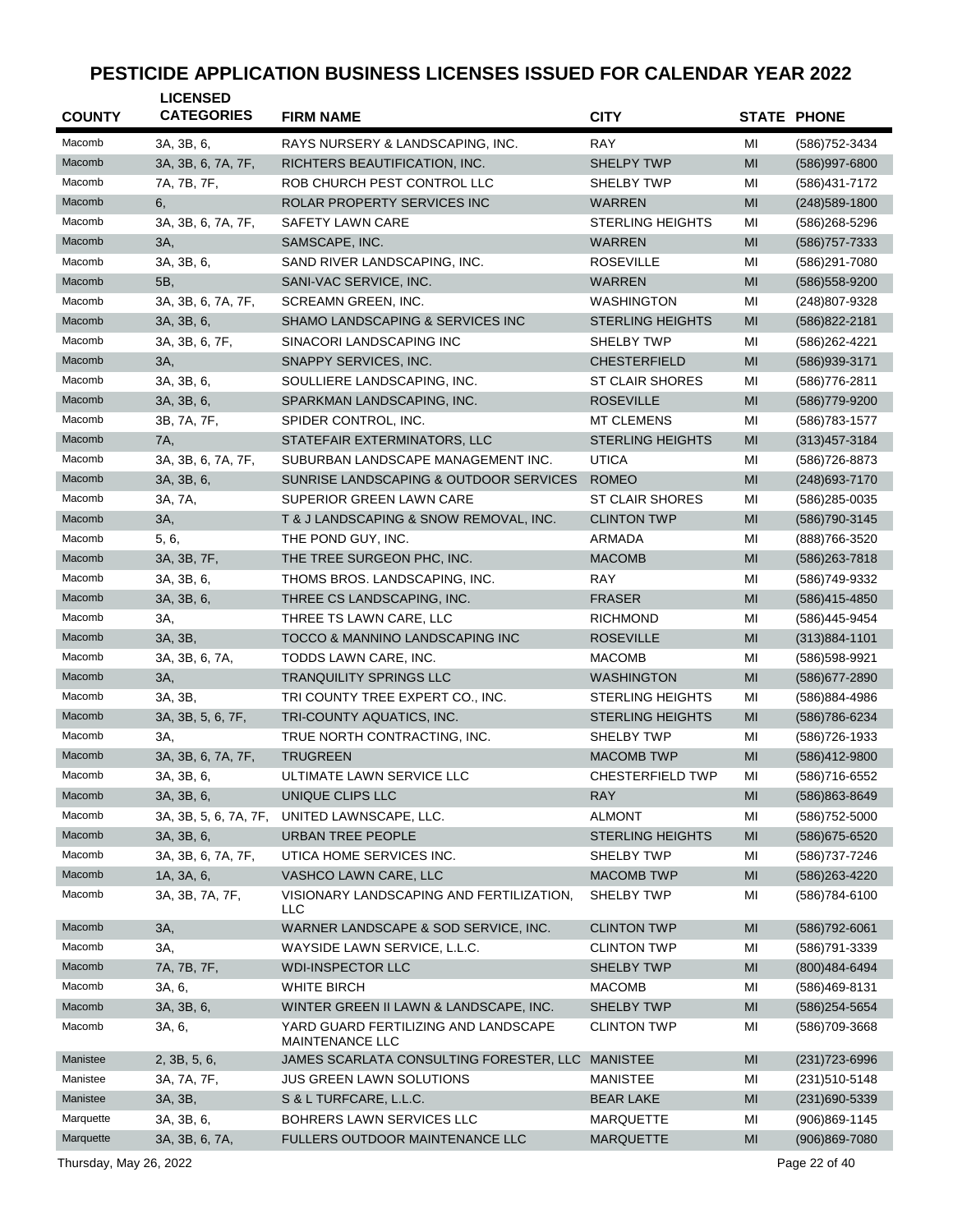| <b>COUNTY</b> | <b>LICENSED</b><br><b>CATEGORIES</b> | <b>FIRM NAME</b>                                              | <b>CITY</b>         |                | <b>STATE PHONE</b> |
|---------------|--------------------------------------|---------------------------------------------------------------|---------------------|----------------|--------------------|
| Marquette     | 5, 6,                                | MARQUETTE COUNTY CONSERVATION DISTRICT MARQUETTE              |                     | MI             | $(906)226 - 8871$  |
| Marquette     | 7A, 7B,                              | MISSION ONE EXTERMINATING CO.                                 | <b>GWINN</b>        | MI             | (906)346-7753      |
| Marquette     | 3A,                                  | SPODECK CONTRACTING                                           | <b>SKANDIA</b>      | MI             | $(906)249-1546$    |
| Marquette     | 2, 3B, 6,                            | STEIGERWALDT LAND SERVICES, INC.                              | <b>NEGAUNEE</b>     | MI             | $(906)$ 273-0661   |
| Mason         | 1A, 1B,                              | AARONS SPRAY SERVICE, LLC                                     | <b>SCOTTVILLE</b>   | MI             | (231) 425-7348     |
| Mason         | 7A, 7B, 7F,                          | <b>ACTION TERMITE &amp; PEST CONTROL</b>                      | <b>FREE SOIL</b>    | MI             | (231) 723-6888     |
| Mason         | 3A, 3B, 6, 7A, 7F,                   | C AND D TURF CARE, LLC                                        | <b>LUDINGTON</b>    | MI             | (231)843-9785      |
| Mason         | 3A, 3B,                              | CARTIER LANDSCAPING, LLC                                      | <b>LUDINGTON</b>    | MI             | (231)843-6669      |
| Mason         | 7A, 7F,                              | HANSENS TRI COUNTY PEST CONTROL                               | <b>FREE SOIL</b>    | MI             | $(231)464 - 5020$  |
| Mason         | 3A, 3B, 7A, 7F,                      | LARSENS LANDSCAPING, LLC                                      | <b>SCOTTVILLE</b>   | MI             | (231) 757-3850     |
| Mason         | 2, 3B, 5, 6,                         | <b>MASON-LAKE CONSERVATION DISTRICT</b>                       | <b>SCOTTVILLE</b>   | MI             | $(231)757 - 3708$  |
| Mason         | 3B,                                  | R BOGNER TREE FARMS SERVICE LLC                               | <b>LUDINGTON</b>    | MI             | (231)843-3652      |
| Mecosta       | 5, 6,                                | DIANE DUKES, INC.                                             | <b>BIG RAPIDS</b>   | MI             | $(231)796 - 2115$  |
| Mecosta       | 3A, 3B,                              | GREEN THUMB LAWN & TURF SPECIALISTS, LLC                      | <b>BIG RAPIDS</b>   | MI             | (231) 796-4271     |
| Mecosta       | 3A, 3B, 6,                           | M & M LAWN CARE AND SNOWPLOWING, LLC                          | <b>PARIS</b>        | MI             | $(231)796-4956$    |
| Mecosta       | 3A, 3B, 6,                           | NEW HORIZONS LANDSCAPE LLC                                    | <b>BIG RAPIDS</b>   | MI             | (231) 796-0925     |
| Mecosta       | 3A, 3B, 6, 7F,                       | PRO TURF OUTDOOR SERVICES LLC                                 | <b>BIG RAPIDS</b>   | MI             | $(231)629 - 8310$  |
| Menominee     | ЗΑ,                                  | ANDERSON LANDSCAPING                                          | STEPHENSON          | MI             | $(906)295 - 0871$  |
| Menominee     | 7A, 7F,                              | <b>ERDYES PEST CONTROL LLC</b>                                | <b>MENOMINEE</b>    | MI             | $(920)455 - 0373$  |
| Menominee     | 2A,                                  | GREAT LAKES WOOD PRESERVATIVES, LLC                           | <b>NADEAU</b>       | MI             | $(906)639-2106$    |
| Menominee     | 3A, 3B, 7F,                          | HAPPY HEN LAWN SERVICE LLC                                    | <b>MENOMINEE</b>    | MI             | (715)504-9330      |
| Menominee     | 1A, 1B,                              | STEPHENSON MARKETING COOPERATIVE INC                          | <b>STEPHENSON</b>   | MI             | (906) 753-2207     |
| Menominee     | 6,                                   | UP FOREST INNOVATIONS                                         | <b>POWERS</b>       | MI             | $(906)$ 235-2462   |
| Midland       | 3B,                                  | ADVANCED ARBORIST LLC                                         | <b>SANFORD</b>      | MI             | (989)486-1924      |
| Midland       | 3A, 6,                               | AMERICAN LAWN CARE, INC.                                      | <b>SANFORD</b>      | MI             | (989) 689-3878     |
| Midland       | 3A, 3B, 6,                           | <b>B &amp; B LAWNCARE</b>                                     | <b>MIDLAND</b>      | MI             | (989) 750-7019     |
| Midland       | 7D,                                  | BAKER NUISANCE WILDLIFE OF MIDLAND LLC                        | <b>MIDLAND</b>      | MI             | (989) 513-4357     |
| Midland       | 7A,                                  | <b>BUG BUSTERS</b>                                            | <b>HEMLOCK</b>      | MI             | $(989)835 - 9008$  |
| Midland       | 2, 5, 6,                             | CHIPPEWA NATURE CENTER INC                                    | <b>MIDLAND</b>      | MI             | (989) 631-0830     |
| Midland       | 1A, FUM,                             | E R SIMONS CO.                                                | <b>COLEMAN</b>      | MI             | (989)465-1581      |
| Midland       | 1A, 1B, 1C, 2, 3B,<br>5, 6, 7F, AE,  | EARLS SPRAY SERVICE, INC.                                     | <b>BRECKENRIDGE</b> | MI             | (989)842-5916      |
| Midland       | 3A, 3B, 6, 7A,                       | J A LEWIS INVESTMENTS LLC DBA EARTHS WAY MIDLAND<br>LAWN CARE |                     | MI             | (989)600-9238      |
| Midland       | 3A,                                  | LANDSCAPE CRAFTSMEN, LLC                                      | <b>MIDLAND</b>      | M <sub>l</sub> | (989)839-0058      |
| Midland       | 3A, 3B, 6, 7F,                       | M & K LAWN CARE, INC. DBA WEED MAN MID<br><b>MICHIGAN</b>     | <b>MIDLAND</b>      | ΜI             | (989) 832-5051     |
| Midland       | 3A, 3B, 6,                           | MAINSCAPE INC.                                                | <b>MIDLAND</b>      | MI             | (989) 297-5149     |
| Midland       | 1A,                                  | MAXWELL SEED FARMS                                            | <b>HOPE</b>         | MI             | (989)689-4060      |
| Midland       | 5, 6,                                | MICHIGAN LAKEFRONT SOLUTIONS LLC                              | <b>MIDLAND</b>      | MI             | (989)967-3600      |
| Midland       | 7A, 7B,                              | MIDLAND PEST CONTROL                                          | <b>MIDLAND</b>      | ΜI             | (989) 631-3574     |
| Midland       | 1A, 5, 6,                            | R. L. LAURENZ, INC.                                           | WHEELER             | MI             | (989)444-8382      |
| Midland       | 3A, 3B,                              | RON KUTCHEY LANDSCAPING INC.                                  | <b>MIDLAND</b>      | ΜI             | (989)832-3500      |
| Midland       | 3A, 6, 7A,                           | SAVING GRACE LAWN CARE LLC                                    | <b>RHODES</b>       | MI             | $(989)207 - 1167$  |
| Midland       | 3A, 3B, 6,                           | SERVINSKI SOD SERVICE, INC.                                   | MIDLAND             | ΜI             | (989) 835-4810     |
| Minnesota     | 5B,                                  | KURITA AMERICA INC                                            | <b>MINNEAPOLIS</b>  | MN             | (866) 663-7633     |
| Missaukee     | 2,                                   | <b>BISBALLE FOREST PRODUCTS INC</b>                           | <b>LAKE CITY</b>    | ΜI             | (231) 590-3415     |
| Missaukee     | 2A,                                  | HYDROLAKE, INC.                                               | <b>MCBAIN</b>       | MI             | $(231)825 - 2233$  |
| Missaukee     | 3A,                                  | NEWELLS EVERGREEN NURSERY, LLC                                | <b>LAKE CITY</b>    | ΜI             | $(231)510-1030$    |
| Missaukee     | 2,                                   | ROGER BAZUIN & SONS INC                                       | <b>MCBAIN</b>       | MI             | (231) 825-2889     |
| Monroe        | ЗΑ,                                  | CUSTOM SERVICES TOTAL LAWN AND<br>LANDSCAPE, LLC              | OTTAWA LAKE         | MI             | (419)509-3661      |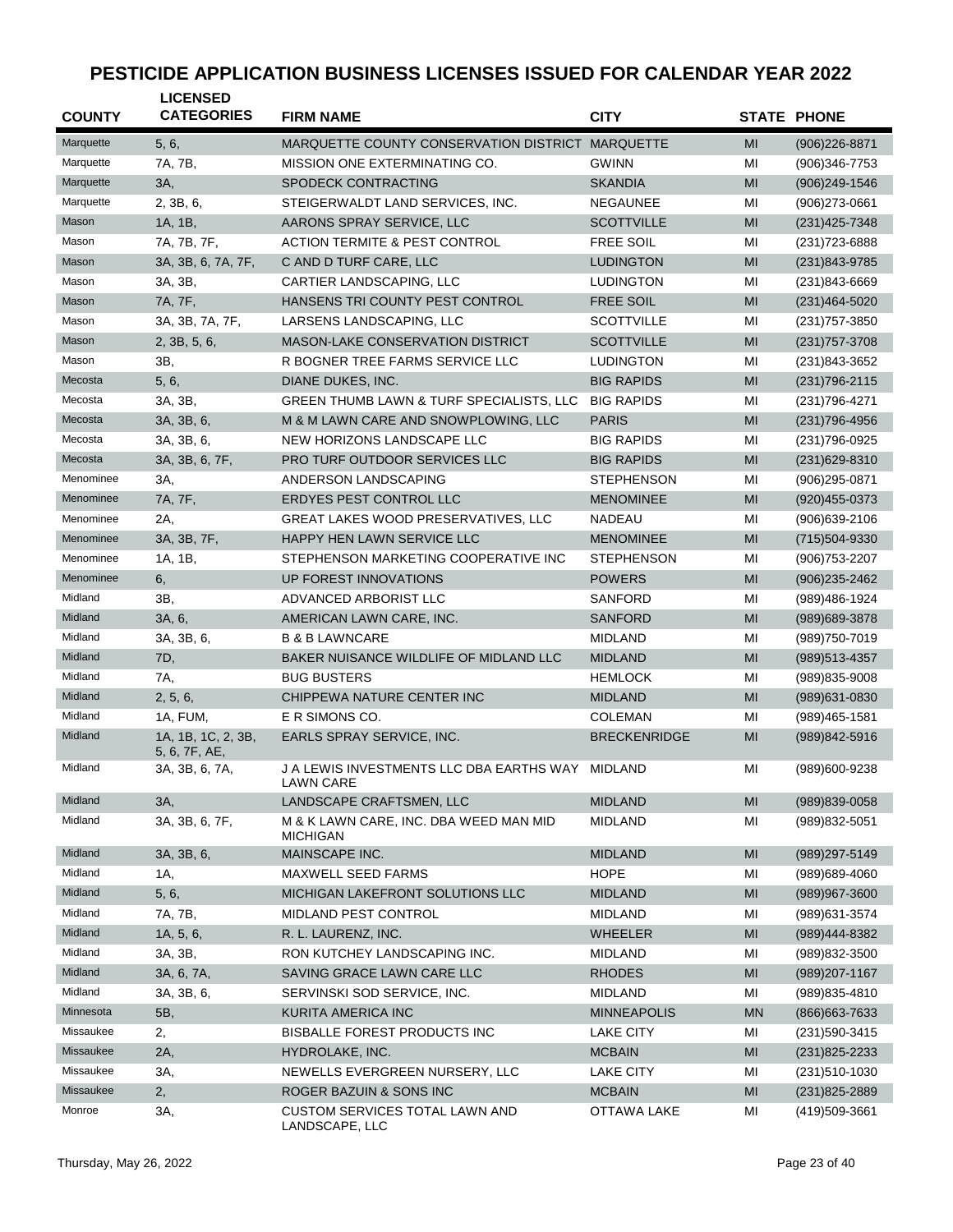| <b>COUNTY</b> | <b>LICENSED</b><br><b>CATEGORIES</b> | <b>FIRM NAME</b>                                     | <b>CITY</b>          |    | <b>STATE PHONE</b> |
|---------------|--------------------------------------|------------------------------------------------------|----------------------|----|--------------------|
| Monroe        | 3A, 6,                               | DAVES COMPLETE LAWN CARE                             | <b>MONROE</b>        | МI | (734) 289-2057     |
| Monroe        | 3A, 3B, 5, 6,                        | DRM MAINTENANCE & MANAGEMENT COMPANY                 | <b>DUNDEE</b>        | MI | (734) 529-5640     |
| Monroe        | 3B, 7A, 7F,                          | FLORAL CITY TREE SERVICE. INC.                       | <b>MONROE</b>        | MI | (734) 241-7510     |
| Monroe        | 3A, 7F,                              | <b>GREENPROLAWN LLC</b>                              | <b>CARLETON</b>      | MI | (734) 709-8679     |
| Monroe        | 3A, 3B, 6,                           | <b>HEATH LAWN CARE</b>                               | MILAN                | MI | (734) 368-5410     |
| Monroe        | 3A, 6,                               | HINKLEYS OUTDOOR SERVICES                            | <b>MONROE</b>        | MI | (734) 915-7162     |
| Monroe        | 1A, 1B,                              | IDA FARMERS CO-OPERATIVE COMPANY                     | <b>IDA</b>           | MI | (734) 269-3325     |
| Monroe        | 3A, 6,                               | JACKS LAWN SERVICE, INC.                             | <b>MONROE</b>        | MI | (734) 243-3382     |
| Monroe        | 4,                                   | <b>KREPS FARMS</b>                                   | <b>TEMPERANCE</b>    | MI | (734) 777-8159     |
| Monroe        | 3A, 6,                               | KYLES LAWN & LANDSCAPING, INC.                       | <b>LUNA PIER</b>     | MI | (734)848-3253      |
| Monroe        | 3A, 3B, 6,                           | OLD TOWN LANDSCAPE AND LAWN SERVICE,                 | <b>MONROE</b>        | MI | (734) 242-2525     |
|               |                                      | INC.                                                 |                      |    |                    |
| Monroe        | 1A, 1B, 4,                           | OTTAWA LAKE COOPERATIVE ELEVATOR<br>COMPANY          | <b>OTTAWA LAKE</b>   | MI | (734) 856-2909     |
| Monroe        | 3A, 3B, 6,                           | OTTER CREEK LANDSCAPING                              | LASALLE              | MI | (734) 625-3593     |
| Monroe        | 7A, 7F,                              | SKEETER FREE LLC                                     | <b>NEWPORT</b>       | MI | $(734)263 - 1300$  |
| Monroe        | 1A, 1B,                              | <b>WILBUR-ELLIS COMPANY LLC</b>                      | <b>DUNDEE</b>        | MI | (800) 866-2194     |
| Montcalm      | 6, 7A, 7B,                           | ECO PEST LLC                                         | <b>SIX LAKES</b>     | MI | $(734)522 - 6565$  |
| Montcalm      | 7A, 7B, FUM,                         | FOUR SEASONS EXTERMINATING                           | <b>LAKEVIEW</b>      | MI | (989) 352-7777     |
| Montcalm      | 1A, 4,                               | HELENA AGRI-ENTERPRISES LLC                          | <b>VESTABURG</b>     | MI | (989)268-3001      |
| Montcalm      | 1A, 1B, 1C, AE,                      | HERITAGE AG. L.L.C.                                  | LAKEVIEW             | MI | (989) 352-6731     |
| Montcalm      | 3A, 3B, 6, 7F,                       | JENSENS LAWN CARE AND GARDEN CENTER                  | <b>GREENVILLE</b>    | MI | $(616)754 - 5340$  |
| Montcalm      | 4,                                   | KIPP FARM SERVICES LLC                               | <b>EDMORE</b>        | MI | $(989)506 - 0669$  |
| Montcalm      | 7A, 7B,                              | MICHIGAN PEST CONTROL SERVICES INC.                  | <b>SIDNEY</b>        | MI | (989)328-2234      |
| Montcalm      | 1A, 1B, 1C, 2, 3B,<br>5, 6, 7F, AE,  | MID-MICHIGAN HELICOPTER INC.                         | <b>GREENVILLE</b>    | MI | (616) 754-5184     |
| Montcalm      | 1A,                                  | NUTRIEN AG SOLUTIONS INC                             | <b>GREENVILLE</b>    | MI | $(616)754 - 4609$  |
| Montcalm      | 7A, 7F,                              | SLATER PEST MANAGEMENT                               | <b>HOWARD CITY</b>   | MI | (616) 225-2874     |
| Montcalm      | 4.                                   | <b>SPRINGBROOK FARMS</b>                             | <b>CARSON CITY</b>   | MI | (989)330-3139      |
| Montcalm      | 7A, 7B, 7F,                          | SURESHOT PEST CONTROL. LLC                           | <b>GREENVILLE</b>    | MI | (616) 225-8779     |
| Montcalm      | 7A, 7F,                              | WEST MICHIGAN PEST CONTROL LLC                       | <b>NEWAYGO</b>       | MI | (231) 937-9333     |
| Montcalm      | 1A, 1B,                              | WILBUR-ELLIS COMPANY LLC                             | <b>EDMORE</b>        | MI | (989)427-1311      |
| Montmorency   | 7A, 7B, 7F,                          | ALPINE PEST CONTROL                                  | <b>ATLANTA</b>       | MI | (989) 785-2346     |
| Muskegon      | 5, 6,                                | AQUATIC NUISANCE PLANT CONTROL, INC.                 | <b>RAVENNA</b>       | MI | (231) 853-1187     |
| Muskegon      | 7A, 7B,                              | BASKINS TERMITE CONTROL, INC.                        | <b>MUSKEGON</b>      | MI | (231) 744-9626     |
| Muskegon      | 7A, 7F,                              | BATTLE BUGS PEST CONTROL                             | <b>RAVENNA</b>       | MI | (616)340-1603      |
| Muskegon      | 3A, 3B,                              | COUNTRY CLUB QUALITY LAWNS, LLC                      | <b>MUSKEGON</b>      | MI | $(231)740-0505$    |
| Muskegon      | 7A, 7B, 7F,                          | ELITE TURF & PEST MANAGEMENT, LLC                    | <b>MUSKEGON</b>      | MI | (231) 737-7378     |
| Muskegon      | 3A, 3B,                              | <b>GRANULAWN LAWN CARE LLC</b>                       | <b>NORTON SHORES</b> | MI | (231) 733-3045     |
| Muskegon      | 7A, 7D, 7F,                          | GREAT LAKES NUISANCE ANIMAL CONTROL LLC              | N MUSKEGON           | MI | (231)830-6538      |
| Muskegon      | 3A,                                  | GREENSCAPE LAWNS LLC                                 | <b>MOTAGUE</b>       | MI | (231) 638-2589     |
| Muskegon      | 7A, 7B,                              | HANES EXTERMINATING, INC.                            | <b>MUSKEGON</b>      | MI | (231) 773-2847     |
| Muskegon      | 3A, 3B, 6,                           | LAKE HARBOR GARDENS, LLC                             | <b>NORTON SHORES</b> | MI | (231) 206-3028     |
| Muskegon      | ЗΑ,                                  | LAKESHORE LAWN PRO                                   | <b>FRUITPORT</b>     | MI | (231) 670-0190     |
| Muskegon      | 3A,                                  | <b>LAWN BARBER</b>                                   | NORTH MUSKEGON       | MI | $(231)766 - 0863$  |
| Muskegon      | 3A, 3B, 6,                           | MONTAGUE TREE FARMS, LTD                             | <b>MONTAGUE</b>      | MI | (231)894-2020      |
| Muskegon      | 2, 3B, 5, 6,                         | MUSKEGON COUNTY SOIL CONSERVATION<br><b>DISTRICT</b> | <b>TWIN LAKE</b>     | MI | (231) 828-5097     |
| Muskegon      | 7A, 7B,                              | OMALLEYS PEST CONTROL, INC.                          | <b>MUSKEGON</b>      | MI | (231) 722-4686     |
| Muskegon      | 7A,                                  | ON GUARD PEST CONTROL LLC                            | <b>MUSKEGON</b>      | MI | $(231)563 - 3968$  |
| Muskegon      | 7A, 7B,                              | PORT CITY PEST CONTROL                               | <b>MUSKEGON</b>      | MI | (231) 788-6241     |
| Muskegon      | 3A, 3B, 6, 7F,                       | PREFERRED LAWN CARE & SNOWPLOWING, LLC MUSKEGON      |                      | MI | (231) 766-0006     |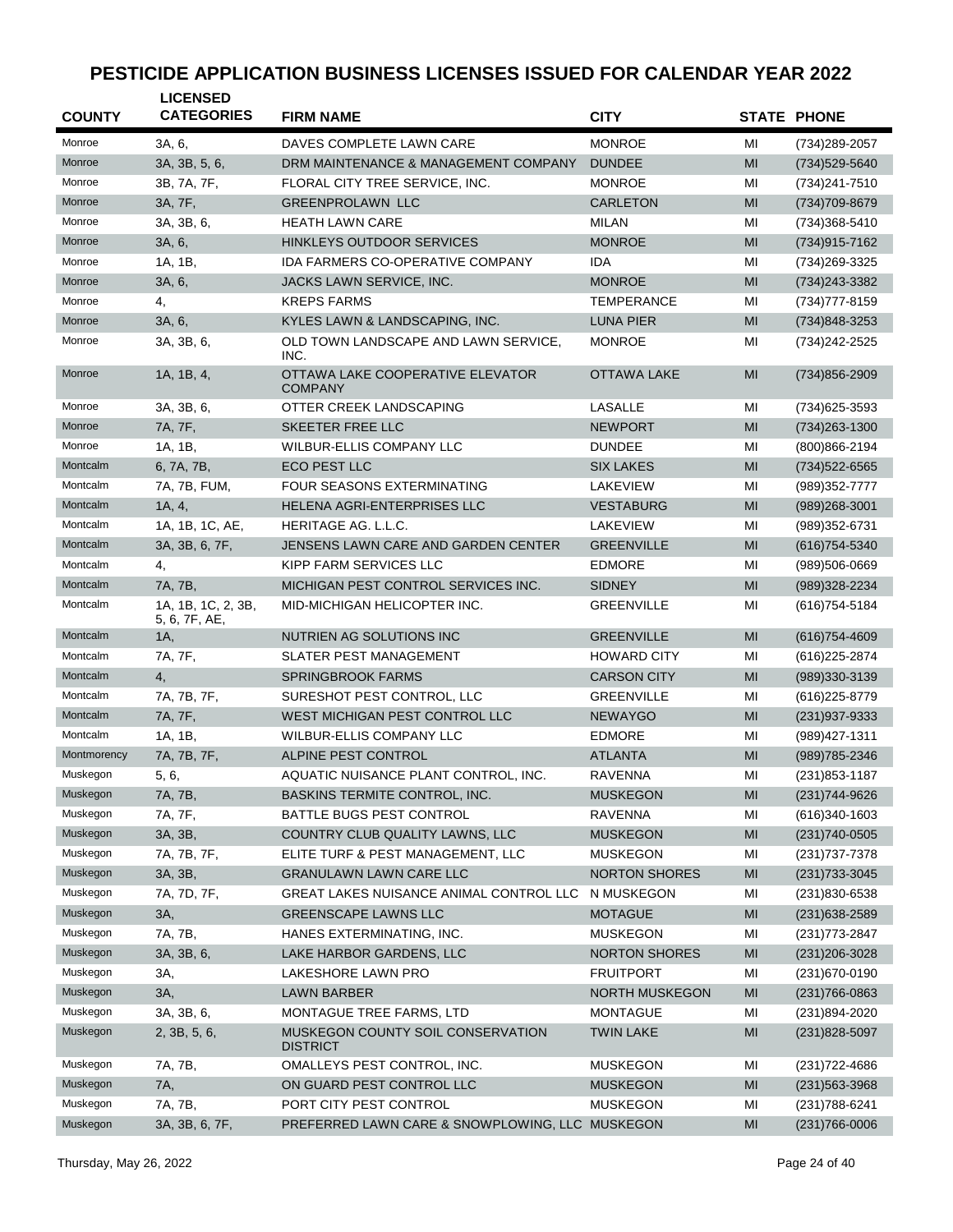| <b>COUNTY</b> | <b>LICENSED</b><br><b>CATEGORIES</b> | <b>FIRM NAME</b>                                                         | <b>CITY</b>             |    | <b>STATE PHONE</b> |
|---------------|--------------------------------------|--------------------------------------------------------------------------|-------------------------|----|--------------------|
| Muskegon      | 3A, 3B, 6,                           | PRIME SEASONS, INC.                                                      | <b>WHITEHALL</b>        | MI | $(231)$ 557-0937   |
| Muskegon      | 3A, 3B, 6,                           | ROGERS LANDSCAPING, INC.                                                 | <b>FRUITPORT</b>        | MI | (231) 578-4028     |
| Muskegon      | 3A, 3B, 6,                           | S AND S LAWN SERVICE LLC                                                 | <b>MONTAGUE</b>         | MI | (231) 670-5162     |
| Muskegon      | 7A, 7B, 7F,                          | SAFEGUARD PEST SOLUTIONS LLC                                             | <b>NORTON SHORES</b>    | MI | (231) 638-6174     |
| Muskegon      | 3A, 3B, 6, 7F,                       | <b>WEED MAN MUSKEGON</b>                                                 | <b>MONTAGUE</b>         | MI | (231)894-5988      |
| Muskegon      | 3A, 3B, 6,                           | WEESIES BROTHERS FARMS, INC.                                             | <b>MONTAGUE</b>         | MI | (231)894-4742      |
| Muskegon      | 3A, 3B, 6,                           | WESTSHORE LAWN CARE AND SNOW PLOWING                                     | <b>MUSKEGON</b>         | MI | (231) 557-2077     |
| Muskegon      | 3A, 3B, 6,                           | WHITE LAKE NURSERY, INC.                                                 | <b>WHITEHALL</b>        | MI | (231)894-8574      |
| Newago        | 6,                                   | ALPINE TREE SERVICE LLC                                                  | <b>NEWAYGO</b>          | MI | (231)414-1743      |
| Newago        | 1A, 1B, 4,                           | CERES SOLUTIONS COOPERATIVE, INC.                                        | <b>FREMONT</b>          | MI | (231) 924-4674     |
| Newago        | 3A, 3B, 7F,                          | <b>CHRISTIAN BROTHERS LANDSCAPE &amp;</b><br><b>OUTDOOR SERVICES INC</b> | <b>FREMONT</b>          | MI | (231) 301-2672     |
| Newago        | 3A, 3B,                              | NORTHWOODS GREENSCAPES LLC                                               | <b>GRANT</b>            | MI | (616)299-5994      |
| Newago        | 7A, 7B, 7F,                          | PEST PROFESSOR LLC                                                       | <b>WHITE CLOUD</b>      | MI | (734) 612-7208     |
| Newago        | 7A, 7F,                              | <b>PEST X MICHIGAN</b>                                                   | <b>NEWAYGO</b>          | MI | (231) 245-2406     |
| Newago        | 5, 6,                                | QUALITY TREE SERVICE OF WEST MICHIGAN,<br>INC.                           | <b>WHITE CLOUD</b>      | MI | (231) 689-1029     |
| Newago        | 3B, 6,                               | <b>SCOTTS SCAPING</b>                                                    | <b>NEWAYGO</b>          | MI | (231) 652-5146     |
| Newago        | 1A, 1B,                              | <b>WILBUR-ELLIS COMPANY LLC</b>                                          | <b>GRANT</b>            | MI | (231)834-5689      |
| Oakland       | 3B, 6,                               | A WOMANS TOUCH IN<br>LANDSCAPE/MAINTENANCE                               | ROCHESTER HILLS         | MI | (248)379-4440      |
| Oakland       | 3A,                                  | A.N.S. LAWN FERTILIZING COMPANY                                          | <b>MILFORD</b>          | MI | (810)360-9065      |
| Oakland       | 7A,                                  | A-1 BEE SPECIALISTS                                                      | <b>SOUTHFIELD</b>       | MI | (248)467-4849      |
| Oakland       | <b>7A</b> ,                          | AAA BEES ONE LLC                                                         | <b>WEST BLOOMFIELD</b>  | MI | (248) 796-1124     |
| Oakland       | 7A, 7B, 7F,                          | ABELL PEST CONTROL INC.                                                  | WATERFORD               | MI | (248) 623-7191     |
| Oakland       | 3A, 3B, 6,                           | ABM INDUSTRY GROUPS LLC                                                  | <b>TROY</b>             | MI | (248) 588-1555     |
| Oakland       | 3A, 3B,                              | ABSOLUTE GREEN CORPORATION                                               | <b>CLARKSTON</b>        | MI | (248) 625-4048     |
| Oakland       | <b>7A</b> ,                          | ABSOLUTE PEST CONTROL, INC.                                              | <b>TROY</b>             | MI | (248) 515-9158     |
| Oakland       | 3A, 3B, 6,                           | ACE LAWN CARE & SNOW REMOVAL, INC.                                       | <b>FERNDALE</b>         | MI | (248) 548-5570     |
| Oakland       | 7A, 7B,                              | ADVANCED PEST CONTROL                                                    | <b>WEST BLOOMFIELD</b>  | MI | (313)909-4569      |
| Oakland       | 7A, 7B, 7F,                          | AFFORDABLE PEST CONTROL, INC.                                            | <b>MADISON HEIGHTS</b>  | MI | (248) 544-6399     |
| Oakland       | 7A, 7B, 7F,                          | ALCORN PEST SERVICES, LLC                                                | <b>WATERFORD</b>        | MI | (248) 623-9053     |
| Oakland       | 3A, 3B, 6, 7A, 7F,                   | ALL-STATE TREE SERVICE, INC.                                             | ROYAL OAK               | MI | (248) 689-5750     |
| Oakland       | 3A, 3B, 7A, 7B,                      | AMERICAN PEST CONTROL, INC.                                              | <b>TROY</b>             | MI | (248) 585-2600     |
| Oakland       | 7A,                                  | AMERICAS CHOICE ELIMINATION                                              | SOUTHFIELD              | МI | (313)961-1330      |
| Oakland       | 5B,                                  | AMISTEE AIR DUCT CLEANING AND<br>INSULATION, INC.                        | <b>NOVI</b>             | MI | (248) 349-8877     |
| Oakland       | 7A, 7F,                              | ANT DOCTOR PEST CONTROL L.L.C.                                           | WATERFORD               | MI | (248) 886-8664     |
| Oakland       | 3B, 7A, 7F,                          | APTIVE ENVIRONMENTAL, LLC                                                | <b>FARMINGTON HILLS</b> | MI | $(913)894 - 2847$  |
| Oakland       | 5, 6,                                | AQUA-WEED CONTROL, INC.                                                  | <b>HOLLY</b>            | MI | (248) 634-8388     |
| Oakland       | 3A, 3B, 6,                           | ARBOR MEDIX LLC                                                          | <b>WHITE LAKE</b>       | MI | (810)406-3349      |
| Oakland       | 3A, 3B, 6, 7A, 7F,                   | ASHLAWNS GREEN LAWNS LLC                                                 | <b>HOLLY</b>            | MI | (248) 820-1498     |
| Oakland       | 7D,                                  | <b>B &amp; B WILDLIFE REMOVAL INC.</b>                                   | <b>HIGHLAND</b>         | MI | (248) 935-6848     |
| Oakland       | 3A, 6,                               | <b>B &amp; M MAINTENANCE INCORPORATED</b>                                | <b>ORTONVILLE</b>       | MI | (248) 627-7382     |
| Oakland       | 3A, 3B, 6,                           | BARE SNOW & LANDSCAPING, INC.                                            | <b>BEVERLY HILLS</b>    | MI | $(248)644 - 8161$  |
| Oakland       | 7A,                                  | BC PEST CONTROL LLC                                                      | OAK PARK                | MI | (248) 762-6669     |
| Oakland       | 3B,                                  | BEDARD SHADE TREE CO INC                                                 | <b>NEW HUDSON</b>       | MI | (248) 437-9320     |
| Oakland       | 3A, 3B, 6,                           | BEDELL PROPERTY MANAGEMENT LLC                                           | <b>MILFORD</b>          | MI | (248) 787-6734     |
| Oakland       | 3A, 3B,                              | BELBOT SERVICES, INC.                                                    | <b>TROY</b>             | MI | $(248)506 - 2098$  |
| Oakland       | 3A, 3B, 6,                           | BELLS LANDSCAPE SERVICES, INC.                                           | <b>WIXOM</b>            | MI | (248)486-0960      |
| Oakland       | 6, 7A, 7B, 7F, FUM,                  | <b>BIO SERV CORPORATION</b>                                              | <b>TROY</b>             | MI | $(248)$ 588-1005   |
| Oakland       | 5, 6,                                | BLUE WATER AQUATICS LLC                                                  | WHITE LAKE              | MI | (248) 363-0205     |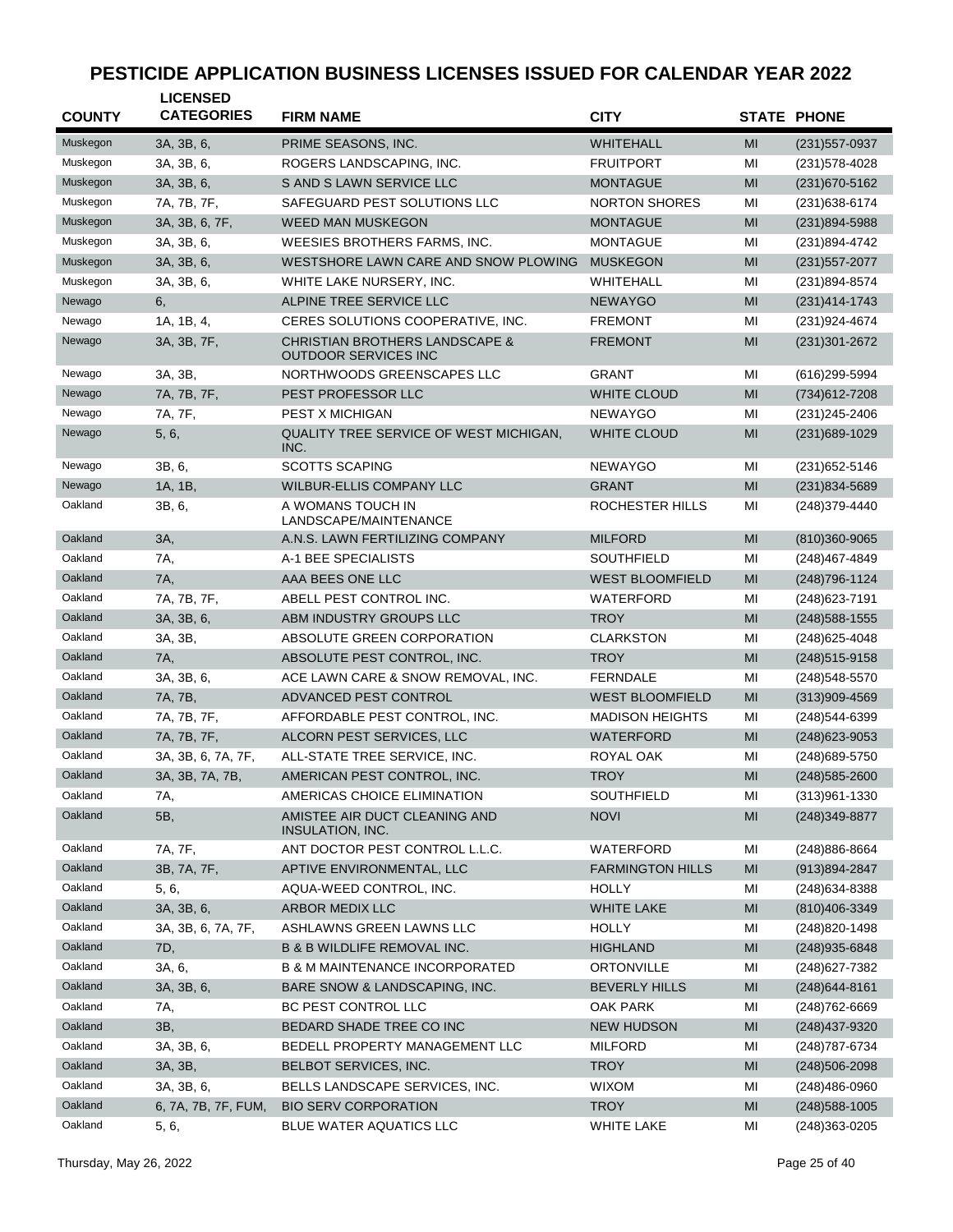| <b>COUNTY</b> | <b>LICENSED</b><br><b>CATEGORIES</b> | <b>FIRM NAME</b>                                                | <b>CITY</b>              |    | <b>STATE PHONE</b> |
|---------------|--------------------------------------|-----------------------------------------------------------------|--------------------------|----|--------------------|
| Oakland       | 3A, 3B, 6,                           | <b>BRIENS SERVICES, INC.</b>                                    | <b>MILFORD</b>           | ΜI | (248) 685-7276     |
| Oakland       | 3A, 3B, 6,                           | <b>BRIGHTVIEW LANDSCAPES, LLC</b>                               | <b>PONTIAC</b>           | MI | (248) 836-3280     |
| Oakland       | 3A, 3B, 6,                           | BRILAR, L.L.C.                                                  | <b>FARMINGTON HILLS</b>  | ΜI | (248) 547-6439     |
| Oakland       | 7A, 7F,                              | <b>BUGS BEE GONE, LLC</b>                                       | <b>DAVISBURG</b>         | MI | (248) 625-0634     |
| Oakland       | 3A, 3B, 6,                           | CCLS INC DBA CEDAR CREEK LANDSCAPE AND                          | WATERFORD                | ΜI | (248) 674-4400     |
|               |                                      | <b>SUPPLY</b>                                                   |                          |    |                    |
| Oakland       | 3A, 3B, 6,                           | <b>CHADS LANDSCAPING INC</b>                                    | <b>WHITE LAKE</b>        | MI | (248) 363-1122     |
| Oakland       | 5B,                                  | CHEMICO LLC                                                     | <b>SOUTHFIELD</b>        | MI | (248) 723-3263     |
| Oakland       | 7A, 7D,                              | CMC ANIMAL CONTROL LLC                                          | <b>LEONARD</b>           | MI | (248)904-5162      |
| Oakland       | 3B,                                  | <b>COLOMBO MARK</b>                                             | LEONARD                  | MI | (248) 628-3522     |
| Oakland       | 3A, 3B, 6,                           | COMMUNITY ARBORIST, INC.                                        | <b>FERNDALE</b>          | MI | (248) 752-6630     |
| Oakland       | 3A, 3B, 6, 7A, 7D,<br>7F.            | CONTENDERS TREE & LAWN SPECIALISTS, INC.                        | WATERFORD                | MI | (248) 698-4470     |
| Oakland       | 7A, 7B, 7F,                          | CORE THERMAL CORP D/B/A PRESIDIO PEST<br><b>MANAGEMENT</b>      | <b>ORION</b>             | MI | $(248)457 - 5233$  |
| Oakland       | 7A,                                  | CRITTER CATCHERS, INC.                                          | <b>METAMORA</b>          | MI | (248) 432-2712     |
| Oakland       | 3A,                                  | CUSTOM LAWN CARE SERVICES, INC.                                 | <b>ORTONVILLE</b>        | MI | (248) 462-4404     |
| Oakland       | 3A, 7A, 7F,                          | <b>CUSTOM PERSONALIZED LAWN CARE</b><br><b>CORPORATION</b>      | <b>NOVI</b>              | MI | (810) 736-3214     |
| Oakland       | 5B,                                  | <b>CUSTOM SHINE LLC</b>                                         | <b>COMMERCE TOWNSHIP</b> | MI | (248) 363-1911     |
| Oakland       | 3A,                                  | <b>DENNYS LANDSCAPING</b>                                       | <b>NORTHVILLE</b>        | MI | (248) 446-3377     |
| Oakland       | 3A, 3B,                              | DEPENDABLE GARDENER, LLC                                        | <b>ROYAL OAK</b>         | MI | (248) 730-0403     |
| Oakland       | 3A, 3B, 6,                           | DIAMOND LAWN SERVICE                                            | <b>TROY</b>              | MI | (248) 588-1888     |
| Oakland       | 3A, 3B, 6,                           | DOUBLE H. SERVICES, LLC                                         | <b>TROY</b>              | MI | (248) 457-9445     |
| Oakland       | 3A, 3B, 6, 7F,                       | DOUGS TREE CARE SERVICE, INC.                                   | WATERFORD                | MI | (248) 623-1453     |
| Oakland       | 3A, 3B, 6,                           | DOWNPOUR SPRINKLERS, LLC                                        | ROCHESTER HILLS          | MI | $(248)852 - 7541$  |
| Oakland       | 7A, 7D,                              | DUNNS WILDLIFE CONTROL D/B/A A & D ANIMAL<br><b>CONTROL</b>     | <b>WHITE LAKE</b>        | MI | (248) 693-7966     |
| Oakland       | 3A, 6,                               | E & B MAINTENANCE SERVICES, INC.                                | <b>FARMINGTON HILLS</b>  | MI | $(248)427 - 0101$  |
| Oakland       | 2, 5,                                | ECOCHIC LANDSCAPE DESIGN INC.                                   | WHITE LAKE TWP           | MI | (248) 978-2300     |
| Oakland       | 7A, 7B, 7F,                          | ECOSHIELD PEST CONTROL DETROIT LLC                              | <b>TROY</b>              | MI | $(313)466 - 6041$  |
| Oakland       | 7A, 7B, 7F,                          | ECOSHIELD PEST CONTROL OF DETROIT LLC                           | <b>WIXOM</b>             | MI | $(313)466 - 6041$  |
| Oakland       | 7A, 7B,                              | ECO-SOUND PEST MANAGEMENT, LLC                                  | <b>BIRMINGHAM</b>        | MI | (248) 722-2081     |
| Oakland       | 7A.                                  | ECOTEC, INC.                                                    | <b>HUNTINGTON WOODS</b>  | MI | (248) 543-7251     |
| Oakland       | 7A, 7B, 7F,                          | EGANIX INC.                                                     | <b>AUBURN HILLS</b>      | MI | (248) 880-5046     |
| Oakland       | 3A, 3B, 6, 7A, 7F,                   | EISBRENNER LAWN CARE INC.                                       | ROYAL OAK                | ΜI | (248)439-0072      |
| Oakland       | 3A,                                  | ELOWSKY LAWN SERVICES LLC                                       | WATERFORD                | MI | (248) 802-6514     |
| Oakland       | 3A, 7A, 7B,                          | ENVIRONMENTAL EXTERMINATION, INC.                               | SOUTHFIELD               | MI | (248) 626-0332     |
| Oakland       | 7A, 7B, 7F,                          | ENVIRONMENTAL PEST CONTROL                                      | WATERFORD                | MI | $(248)$ 656-8888   |
| Oakland       | 3A, 3B, 7A, 7F,                      | <b>ENVIROTURF ENTERPRISES</b>                                   | LEONARD                  | MI | (586)224-2286      |
| Oakland       | 7A, 7F,                              | <b>EVRAFTER LLC</b>                                             | <b>LAKE ORION</b>        | MI | (248) 838-8074     |
| Oakland       | 3A, 3B, 6,                           | EXCELL SNOW & TURF MAINTENANCE, L.L.C.                          | OAK PARK                 | MI | (248) 544-1072     |
| Oakland       | 3A, 3B,                              | F. J. LA FONTAINE & SONS LANDSCAPING CO.                        | <b>FARMINGTON</b>        | MI | (248) 477-9695     |
| Oakland       | 3A, 3B, 6, 7A, 7F,                   | FOREST GREEN LAWN SERVICES, INC.                                | ORTONVILLE               | ΜI | (248)475-0989      |
| Oakland       | 3B,                                  | FOUR SEASONS GARDEN CENTER                                      | OAK PARK                 | MI | (248) 543-4400     |
| Oakland       | 3A, 3B, 6,                           | FOX TURF MANAGEMENT. LLC                                        | COMMERCE,                | MI | (248) 292-1871     |
| Oakland       | 3A, 3B, 6,                           | <b>GLC LANDSCAPING LLC</b>                                      | <b>HIGHLAND</b>          | MI | (248) 889-3003     |
| Oakland       | 3A, 3B, 7F,                          | GO GREEN PROFESSIONAL SERVICES, INC.                            | WALLED LAKE              | MI | (248) 387-6296     |
| Oakland       | 3A, 3B, 6, 7F,                       | <b>GRASS JEDI TURF SERVICES LLC</b>                             | <b>NOVI</b>              | MI | (734) 740-5422     |
| Oakland       | 3A, 3B, 6, 7F,                       | <b>GRATIOT LANDSCAPING &amp; HOME</b><br><b>IMPROVEMENT INC</b> | CLINTON TWP              | MI | (586) 859-7059     |
| Oakland       | 3A, 3B, 6, 7F,                       | GREAT LAKES LANDSCAPE CO., INC.                                 | WATERFORD                | MI | (248) 673-5741     |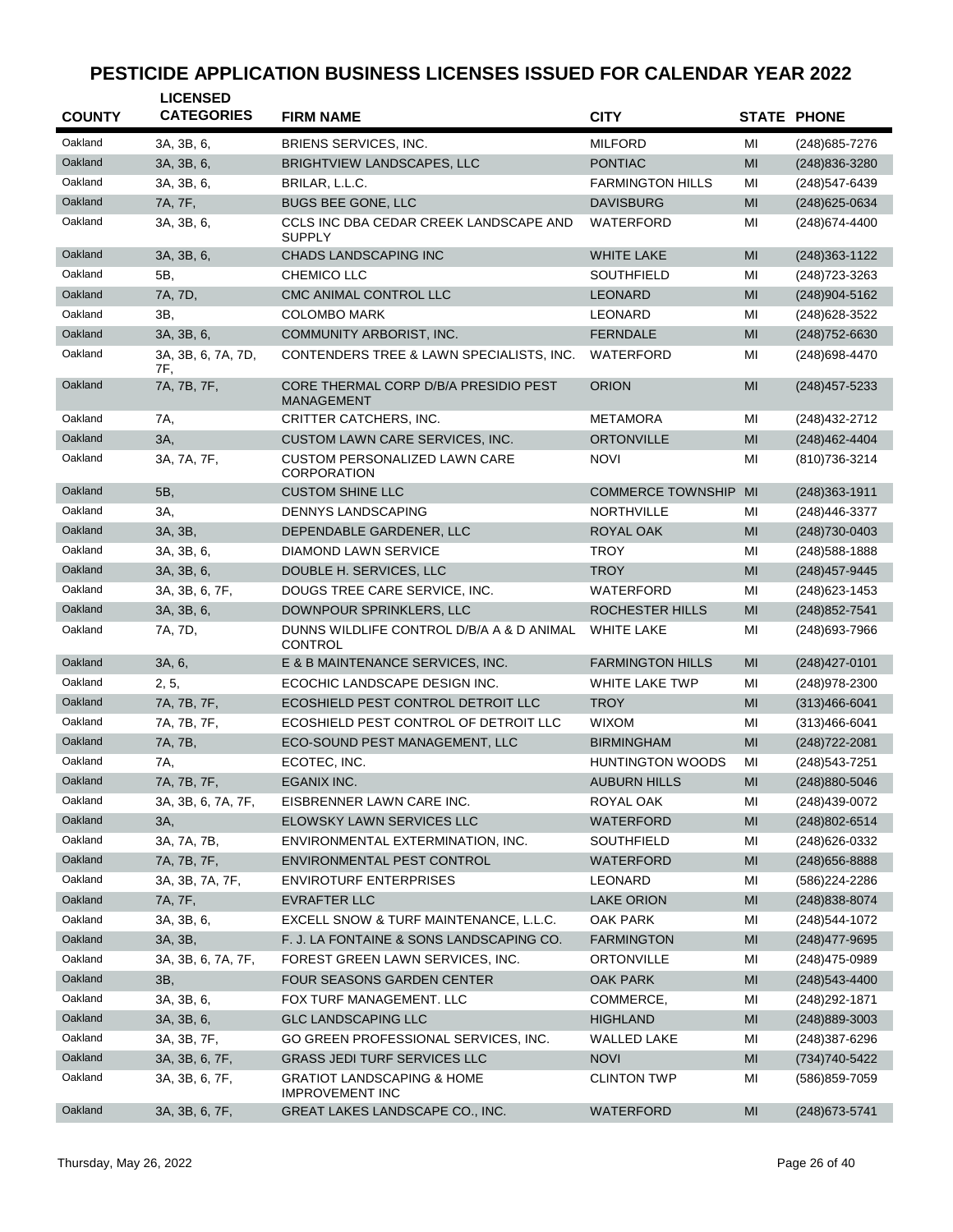| <b>COUNTY</b> | <b>LICENSED</b><br><b>CATEGORIES</b> | <b>FIRM NAME</b>                                                | <b>CITY</b>              |                | <b>STATE PHONE</b> |
|---------------|--------------------------------------|-----------------------------------------------------------------|--------------------------|----------------|--------------------|
| Oakland       | 3A, 3B, 5, 6,                        | GREAT OAKS MAINTENANCE & HORTICULTURAL NOVI<br>SERVICES, L.L.C. |                          | MI             | $(248)449-4223$    |
| Oakland       | 3A,                                  | <b>GREEN CUT LAWN</b>                                           | <b>BLOOMFIELD HILLS</b>  | MI             | (248) 977-5162     |
| Oakland       | 3A, 3B, 6, 7A, 7F,                   | GREEN ERA LAWN TREE AND PEST LLC                                | <b>COMMERCE TOWNSHIP</b> | MI             | (248) 242-3285     |
| Oakland       | 3A, 3B,                              | GREEN LAND LAWN CARE, INC.                                      | <b>MILFORD</b>           | MI             | (248) 684-0099     |
| Oakland       | 3A, 3B, 6, 7A, 7F,                   | GREEN MEADOWS LAWNSCAPE, INC.                                   | ROCHESTER HILLS          | MI             | (586) 254-7775     |
| Oakland       | 3A, 3B, 6,                           | <b>GREEN PARKS LLC</b>                                          | TROY                     | MI             | (248) 922-9712     |
| Oakland       | 3A, 3B, 6,                           | <b>GREEN STATE LANDSCAPING LLC</b>                              | <b>LAKE ORION</b>        | MI             | (810)499-2233      |
| Oakland       | 3A,                                  | GREENER TURF LAWN FERTILIZING, LLC                              | SOUTH LYON               | MI             | (248)446-8835      |
| Oakland       | 7A, 7B, 7D, 7F,                      | <b>GREENIX HOLDINGS LLC</b>                                     | ROCHESTER HILLS          | MI             | $(801)960 - 7852$  |
| Oakland       | 7A, 7B, 7F,                          | <b>GREENIX HOLDINGS LLC</b>                                     | <b>WIXOM</b>             | MI             | (801) 960 - 7852   |
| Oakland       | 3A, 3B, 6, 7A, 7F,                   | <b>GREENLAWN LANDSCAPING MAINTENANCE CO.</b>                    | <b>FARMINGTON</b>        | MI             | $(248)474-6167$    |
| Oakland       | 3A, 3B, 6, 7A, 7F,                   | GREENLINE LAWN SERVICE, L.L.C.                                  | TROY                     | MI             | (248) 765-1626     |
| Oakland       | 3A, 3B, 6, 7A, 7F,                   | <b>GREENSPACE OUTDOOR SERVICES LLC</b>                          | WATERFORD                | MI             | (248) 826-5296     |
| Oakland       | 3A, 3B, 6,                           | GREENTREES, INC.                                                | ROCHESTER HILLS          | MI             | (248) 852-1105     |
| Oakland       | 3A, 7A, 7B, 7F,                      | <b>GUARDIAN PEST CONTROL SERVICES LLC</b>                       | <b>COMMERCE TOWNSHIP</b> | MI             | $(248)444-8101$    |
| Oakland       | 7A, 7F,                              | <b>HARRCO HOLDINGS INC</b>                                      | <b>TROY</b>              | ΜI             | (248) 825-6267     |
| Oakland       | 3A, 3B, 6,                           | HDM LAWN & SNOW LLC DBA GREAT LAWNS                             | <b>TROY</b>              | MI             | (248) 797-1494     |
| Oakland       | 3A, 3B, 6, 7F,                       | HERITAGE AND COMPANY INC                                        | <b>OXFORD</b>            | MI             | (248) 393-1311     |
| Oakland       | 3A, 6, 7A, 7F,                       | HERSCHS LAWN SPRAY, INC.                                        | <b>OAK PARK</b>          | MI             | $(800)843 - 5296$  |
| Oakland       | 5B,                                  | H-O-H WATER TECHNOLOGY, INC.                                    | <b>WALLED LAKE</b>       | MI             | $(248)669-6667$    |
| Oakland       | <b>7A</b> ,                          | HOME DEFENSE PEST CONTROL, LLC                                  | FARMINGTON               | MI             | (734)968-3089      |
| Oakland       | 3A, 3B, 6,                           | HOMEGROWN LANDSCAPE LLC                                         | <b>ORTONVILLE</b>        | MI             | (248) 240-6960     |
| Oakland       | 5B,                                  | HONE ENGINEERING, INC.                                          | <b>FARMINGTON HILLS</b>  | MI             | (586) 854-0512     |
| Oakland       | 3A, 3B, 6,                           | HUNDICH LANDSCAPE SERVICES INC                                  | ROCHESTER HILLS          | MI             | (248) 289-6243     |
| Oakland       | 3A,                                  | J. GREATHOUSE LANDSCAPING, INC.                                 | <b>HUNTINGTON WOODS</b>  | MI             | $(586)615 - 3545$  |
| Oakland       | 3B, 5, 6, 7F,                        | JC LIVING WATERS, INC.                                          | <b>PONTIAC</b>           | MI             | (248) 431-7966     |
| Oakland       | 3B,                                  | K & S TREE SERVICE, INC.                                        | LEONARD                  | MI             | (248) 236-9299     |
| Oakland       | 7A, 7F,                              | <b>KELMAR LLC</b>                                               | <b>FARMINGTON HILLS</b>  | MI             | (248)494-8595      |
| Oakland       | 3A,                                  | KENTS LAWN CARE, LLC                                            | LEONARD                  | MI             | (248) 628-7972     |
| Oakland       | 3A, 6,                               | KIWI LANDSCAPING INC.                                           | <b>WALLED LAKE</b>       | MI             | (248) 685-1014     |
| Oakland       | 3A, 3B, 5, 6,                        | LAND AND LAKE MANAGEMENT, LLC                                   | OXFORD                   | MI             | (248) 202-4734     |
| Oakland       | 3A, 3B, 6,                           | LAPLANTES MAINTENANCE AND ARBORIST LLC                          | <b>TROY</b>              | MI             | (248) 528-1309     |
| Oakland       | 3B,                                  | LIGHTNING LAWN & LANDSCAPE, INC                                 | SOUTH LYON               | M <sub>l</sub> | (248) 446-8903     |
| Oakland       | 3A, 6, 7A, 7F,                       | LJ LANDSCAPE BEAUTIFICATION SERVICES LLC                        | <b>AUBURN HILLS</b>      | MI             | (248) 972-6063     |
| Oakland       | 3A, 3B, 6, 7A, 7D,                   | <b>LUSH LAWN</b>                                                | ROCHESTER HILLS          | MI             | (248) 299-5784     |
|               | 7F,                                  |                                                                 |                          |                |                    |
| Oakland       | 3A,                                  | MASTER CARE LAWNSCAPE INC DBA PRO-<br><b>SCAPE LANDSCAPING</b>  | ROCHESTER                | MI             | (248) 650-8860     |
| Oakland       | 3A, 3B, 6,                           | MEADOWBROOK SERVICES, LLC                                       | <b>FARMINGTON HILLS</b>  | MI             | (248) 474-9638     |
| Oakland       | 5B,                                  | MICHIGAN DEER TRACKN HOUNDS LLC DBA<br><b>MDTH SERVICES</b>     | WHITE LAKE               | MI             | (248) 200-9805     |
| Oakland       | 5B,                                  | MICHIGAN ELITE WINDOW CLEANING LLC                              | WATERFORD                | MI             | (248) 464-3887     |
| Oakland       | 3A, 3B,                              | MICHIGAN GREENSKEEPER, INC.                                     | <b>ORION</b>             | MI             | (248)393-0973      |
| Oakland       | 7A, 7F,                              | MICHIGAN JOE, LLC D/B/A MOSQUITO JOE                            | <b>WIXOM</b>             | MI             | (248) 507-4014     |
| Oakland       | 3A, 3B, 6,                           | MIDWEST LANDSCAPE, INC.                                         | <b>NOVI</b>              | MI             | (248) 426-9108     |
| Oakland       | 3A, 3B,                              | MILLER LANDSCAPE, INC.                                          | <b>ORION</b>             | MI             | $(248)391 - 2889$  |
| Oakland       | 7A, 7F,                              | MOSQUITO JOE NORTH OAKLAND COUNTY LLC                           | WATERFORD                | MI             | $(248)$ 257-2000   |
| Oakland       | 7A, 7F,                              | MOSQUITO JOE OF METRO DETROIT                                   | <b>BLOOMFIELD HILLS</b>  | MI             | (248) 379-1814     |
| Oakland       | 3A, 3B, 6, 7A, 7F,                   | MY FERTILIZING COMPANY, INC.                                    | COMMERCE,                | MI             | (248) 923-1000     |
| Oakland       | 5B,                                  | NALCO COMPANY LLC                                               | <b>FARMINGTON HILLS</b>  | MI             | $(810)265 - 0461$  |
| Oakland       | 5, 6,                                | NATURAL COMMUNITY SERVICES. LLC                                 | <b>WEST BLOOMFIELD</b>   | MI             | (248) 672-7611     |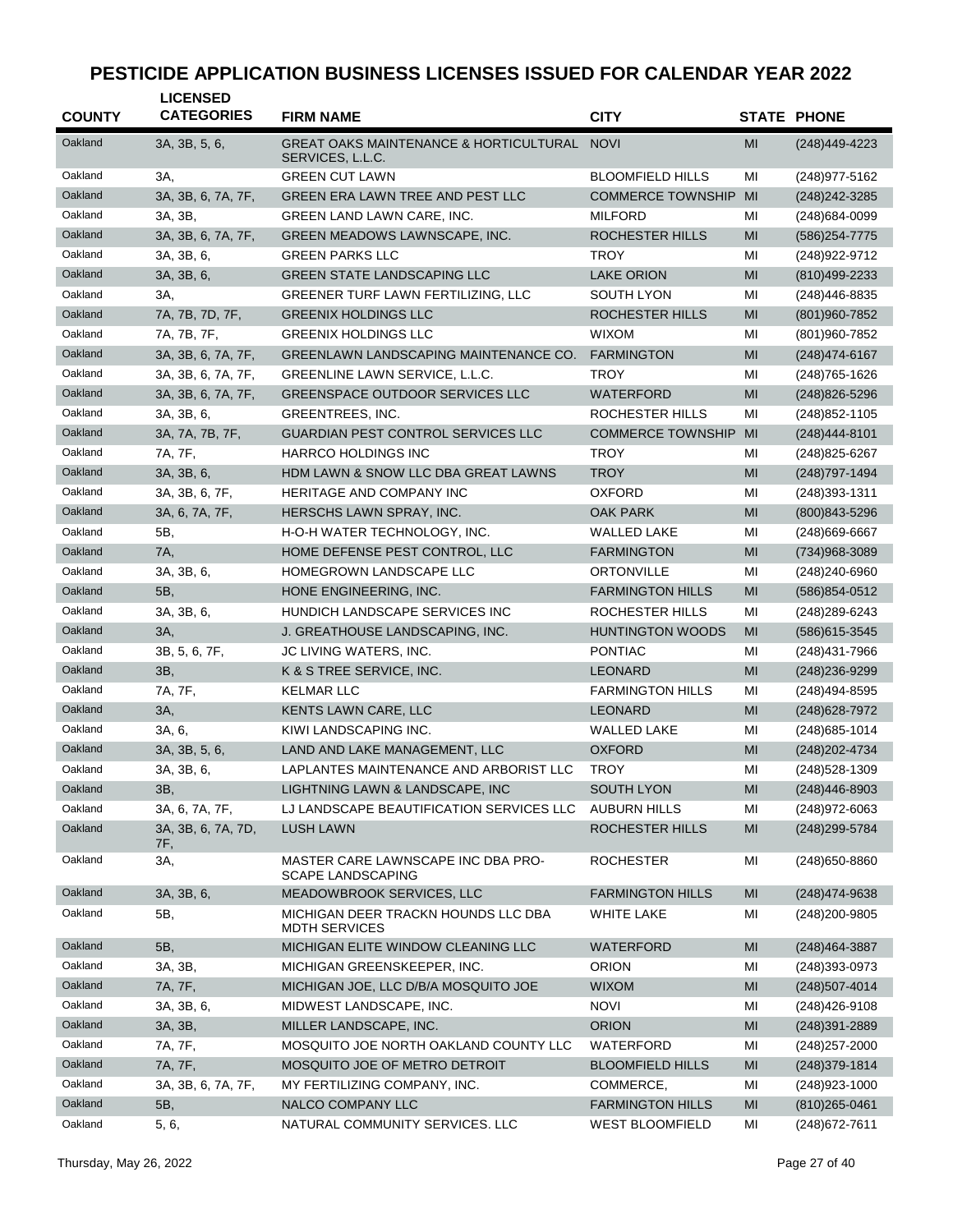| <b>COUNTY</b> | <b>LICENSED</b><br><b>CATEGORIES</b> | <b>FIRM NAME</b>                                                 | <b>CITY</b>             |                | <b>STATE PHONE</b> |
|---------------|--------------------------------------|------------------------------------------------------------------|-------------------------|----------------|--------------------|
| Oakland       | 3A, 3B, 6, 7A, 7F,                   | NATURAL WAY, INC.                                                | <b>FARMINGTON HILLS</b> | МI             | (248) 239-4000     |
| Oakland       | 3A, 3B, 6, 7A, 7F,                   | NATURAL WAY, INC.                                                | <b>LAKE ORION</b>       | MI             | $(248)$ 239-4000   |
| Oakland       | 3A, 3B, 6,                           | NATURE - SCAPE, INC.                                             | <b>SOUTHFIELD</b>       | MI             | (248) 423-4238     |
| Oakland       | 3A, 3B, 6, 7F,                       | NIELSEN PRO LLC                                                  | <b>ROCHESTER</b>        | MI             | $(248)495 - 4618$  |
| Oakland       | 3A, 7A, 7F,                          | NMB ENTERPRISES INC. D/B/A CJB PEST &<br><b>MOSQUITO CONTROL</b> | <b>FARMINGTON HILLS</b> | МI             | (248) 888-7727     |
| Oakland       | 3A, 3B, 6, 7A, 7F,                   | NOBLE CONTROL LLC                                                | ROYAL OAK               | MI             | (248) 376-7977     |
| Oakland       | 7A, 7B,                              | NOBLE PEST CONTROL LLC                                           | <b>TROY</b>             | MI             | (248) 953-5860     |
| Oakland       | 7A, 7F,                              | NOSQUITO PEST CONTROL                                            | <b>WATERFORD</b>        | MI             | (248) 979-0891     |
| Oakland       | 7A, 7B, 7F,                          | ORKIN LLC                                                        | <b>NEW HUDSON</b>       | MI             | $(248)305-0133$    |
| Oakland       | 7A, 7B, 7F,                          | ORKIN, LLC                                                       | <b>AUBURN HILLS</b>     | МI             | $(248)371 - 1800$  |
| Oakland       | 7A,                                  | ORKIN, LLC                                                       | <b>SOUTHFIELD</b>       | MI             | (248) 356-5082     |
| Oakland       | 3A, 3B, 6,                           | OUTDOOR ACCENTS, INC.                                            | <b>NOVI</b>             | MI             | $(248)366 - 3052$  |
| Oakland       | 3A, 3B, 6,                           | PARADISE GARDEN LANDSCAPING INC                                  | <b>HAZEL PARK</b>       | MI             | (586) 665-2260     |
| Oakland       | 3A, 3B, 6,                           | PARK PLACE LAWN CARE, L.L.C.                                     | <b>ORTONVILLE</b>       | MI             | (248) 793-7003     |
| Oakland       | 7A, 7F,                              | PEST EZ PEST CONTROL                                             | <b>MILFORD</b>          | MI             | (734)394-7593      |
| Oakland       | 7E,                                  | PLANTERRA CORPORATION                                            | <b>WEST BLOOMFIELD</b>  | MI             | $(248)661 - 1515$  |
| Oakland       | 3B,                                  | PRECISION TREE & SHRUB SERVICES, INC.                            | <b>HOLLY</b>            | MI             | (810) 750-1075     |
| Oakland       | 3A, 3B, 6,                           | PRO TURF MANAGEMENT LAWN                                         | <b>CLARKSTON</b>        | MI             | (248) 889-9067     |
| Oakland       | 7A,                                  | PRONTO PEST MANAGEMENT, INCORPORATED                             | <b>OAK PARK</b>         | MI             | (248)399-4298      |
| Oakland       | 7A, 7B, 7F,                          | PROOF PEST CONTROL, L.L.C.                                       | <b>WIXOM</b>            | MI             | $(248)509 - 5151$  |
| Oakland       | 3A, 3B, 6, 7F,                       | PURE TURF & TREE, L.L.C.                                         | <b>AUBURN HILLS</b>     | MI             | (248) 321-2991     |
| Oakland       | <b>7A,</b>                           | <b>QUALITY PEST CONTROL</b>                                      | <b>CLARKSTON</b>        | MI             | (248) 625-2336     |
| Oakland       | 3A, 3B, 6,                           | RAL PROPERTY SERVICES LLC                                        | <b>HAZEL PARK</b>       | MI             | (248) 584-3506     |
| Oakland       | 6, 7A, 7B, 7D, 7E,<br>7F, FUM,       | RENTOKIL NORTH AMERICA, INC.                                     | <b>NOVI</b>             | MI             | (800) 488-9495     |
| Oakland       | 7A, 7B,                              | RIDDER PEST CONTROL LLC                                          | <b>TROY</b>             | MI             | (248)362-0200      |
| Oakland       | 3A, 3B, 6,                           | ROBERT-THOMAS LANDSCAPE ENVIRONMENTS, OXFORD<br><b>LLC</b>       |                         | MI             | (248)340-9444      |
| Oakland       | 6, 7A, 7B, 7F, FUM,                  | ROSE PEST SOLUTIONS                                              | <b>TROY</b>             | MI             | (248) 680-0111     |
| Oakland       | 7A, 7D, 7F,                          | ROVE PEST CONTROL                                                | <b>NOVI</b>             | MI             | $(248)$ 671-6696   |
| Oakland       | 3A, 3B, 6, 7A, 7F,                   | SAVATREE LLC                                                     | <b>TROY</b>             | MI             | (248) 588-0202     |
| Oakland       | 7A, 7B, 7F,                          | <b>SERGIOS PEST PROS</b>                                         | <b>WEST BLOOMFIELD</b>  | MI             | $(248)932 - 0018$  |
| Oakland       | 3B, 6,                               | SHORELINE TREE PRESERVATION LLC                                  | ROYAL OAK               | MI             | (248) 797-5885     |
| Oakland       | 3A, 3B,                              | SIGNATURE LAWN CARE, L.L.C.                                      | <b>NOVI</b>             | MI             | (248)449-4949      |
| Oakland       | 5, 6,                                | SIX RIVERS LAND CONSERVANCY                                      | <b>ROCHESTER</b>        | MI             | (248) 601-2816     |
| Oakland       | 7A, 7F,                              | <b>SOLVEARY INC</b>                                              | <b>ORION</b>            | MI             | $(833)284 - 6333$  |
| Oakland       | 3A,                                  | <b>SRP LAWNCARE</b>                                              | <b>MADISON HEIGHTS</b>  | MI             | (586)244-7572      |
| Oakland       | 3A, 3B, 6, 7F,                       | SUNNYDALE LAWN CARE LLC                                          | <b>CLAWSON</b>          | MI             | (248) 376-8991     |
| Oakland       | 7A,                                  | THE BUGMEN L.L.C.                                                | <b>FARMINGTON HILLS</b> | MI             | (248) 763-7973     |
| Oakland       | 3A, 3B, 6,                           | THE DAVEY TREE EXPERT COMPANY                                    | <b>AUBURN HILLS</b>     | MI             | (248) 371-9007     |
| Oakland       | 3A, 3B, 5, 6,                        | THE DAVEY TREE EXPERT COMPANY                                    | <b>OXFORD</b>           | MI             | (248) 475-9155     |
| Oakland       | 3A, 3B, 6,                           | THE DAVEY TREE EXPERT COMPANY                                    | <b>PONTIAC</b>          | MI             | $(248)332 - 6690$  |
| Oakland       | 3A, 3B, 6, 7A, 7F,                   | THE NATURAL APPROACH LAWN AND TREE<br>CARE, INC.                 | ROCHESTER HILLS         | MI             | (248)990-5599      |
| Oakland       | 5, 6,                                | THE POND PLACE OF MICHIGAN LLC                                   | <b>MILFORD</b>          | M <sub>l</sub> | (248) 889-8400     |
| Oakland       | 7A, 7B, 7F,                          | THE TERMINIX INTERNATIONAL COMPANY<br><b>LIMITED PARTNERSHIP</b> | <b>MADISON HEIGHTS</b>  | MI             | (800)332-6765      |
| Oakland       | 7A, 7B, 7D, 7F,<br>FUM,              | THE TERMINIX INTERNATIONAL COMPANY<br><b>LIMITED PARTNERSHIP</b> | <b>MADISON HEIGHTS</b>  | MI             | $(248)736 - 4916$  |
| Oakland       | 3A, 3B, 6,                           | THELEN LANDSCAPE, INC.                                           | <b>NOVI</b>             | МI             | (248) 348-4464     |
| Oakland       | 3A, 3B, 6,                           | THREE CORGI INC                                                  | <b>HIGHLAND</b>         | MI             | $(248)$ 653-5940   |
| Oakland       | 3A,                                  | TIMBERLAND LANDSCAPE, INC.                                       | <b>AUBURN HILLS</b>     | MI             | (248) 891-5575     |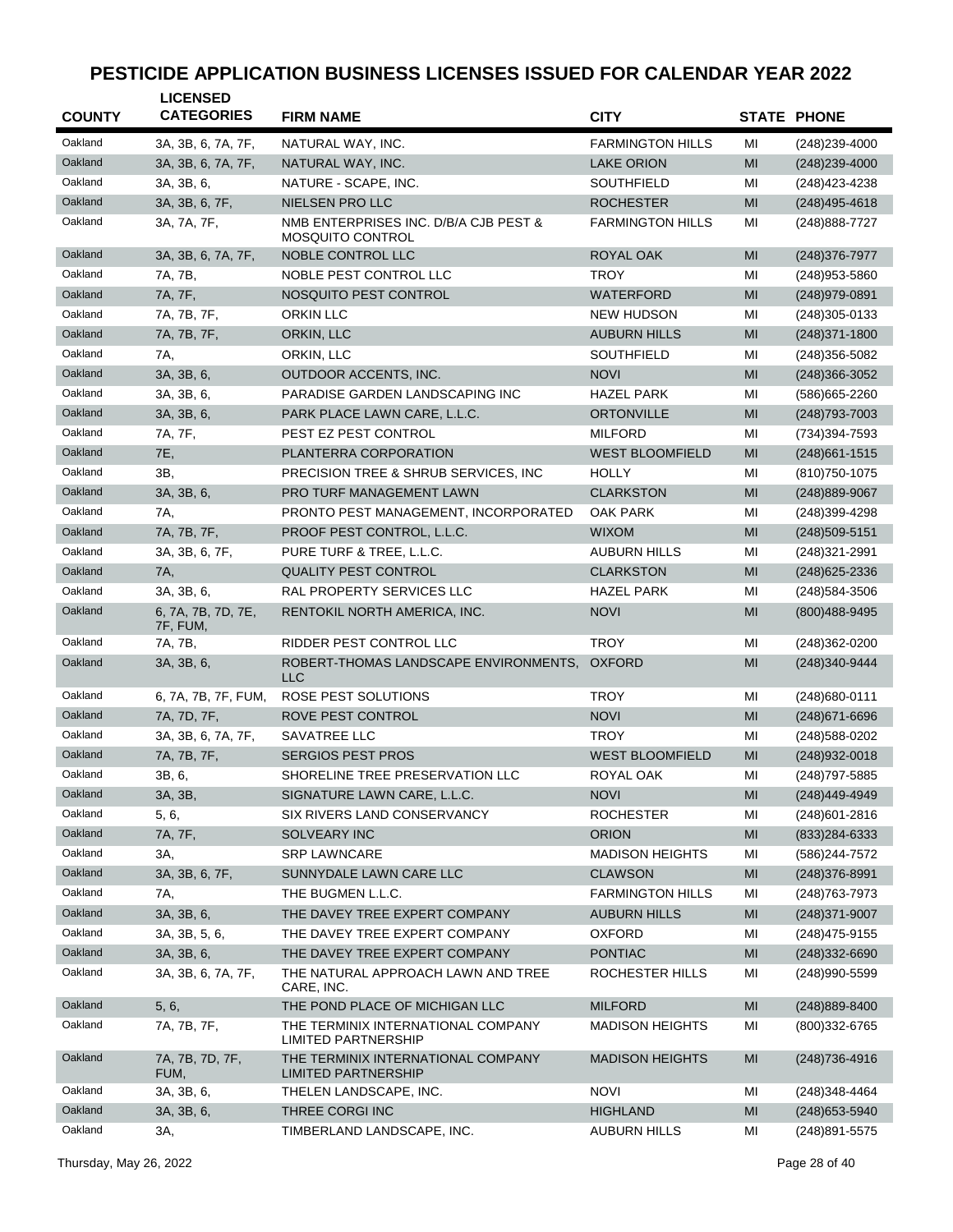| <b>COUNTY</b> | <b>LICENSED</b><br><b>CATEGORIES</b> | <b>FIRM NAME</b>                                           | <b>CITY</b>              |    | <b>STATE PHONE</b> |
|---------------|--------------------------------------|------------------------------------------------------------|--------------------------|----|--------------------|
| Oakland       | 3A, 3B, 6, 7A, 7F,                   | TOP LAWN, INC.                                             | <b>COMMERCE TWP</b>      | МI | (248) 560-4727     |
| Oakland       | 3A, 3B, 5, 6,                        | <b>TOTAL LAWN CARE INC</b>                                 | <b>TROY</b>              | MI | $(248)$ 588-1694   |
| Oakland       | 3B, 6,                               | TREE FIRST LLC                                             | <b>PONTIAC</b>           | MI | (248) 980-1637     |
| Oakland       | 3A, 3B, 6,                           | TROY CLOGG LANDSCAPE ASSOCIATES L.L.C.                     | <b>WIXOM</b>             | MI | $(248)685 - 0123$  |
| Oakland       | 3A, 3B, 7A, 7F,                      | TROY LANDSCAPE, LLC                                        | <b>TROY</b>              | MI | (248) 641-4782     |
| Oakland       | 3A, 3B, 6, 7A, 7F,                   | <b>TRUGREEN</b>                                            | ROCHESTER HILLS          | MI | $(248)852 - 0500$  |
| Oakland       | 3A, 3B, 6, 7A, 7F,                   | <b>TRUGREEN</b>                                            | WATERFORD                | MI | (248) 674-0941     |
| Oakland       | 3A, 3B, 6, 7A, 7F,                   | <b>TRUGREEN</b>                                            | <b>WIXOM</b>             | MI | (248) 960-1216     |
| Oakland       | 3A, 3B, 6, 7A, 7D,                   | TURF TENDERS LANDSCAPING AND                               | OAK PARK                 | MI | (248)541-5296      |
|               | 7F, FUM,                             | FERTILIZING, INC.                                          |                          |    |                    |
| Oakland       | 3A, 6,                               | TURF-ONE STERLING, INC.                                    | <b>ORION</b>             | MI | $(248)391 - 9800$  |
| Oakland       | 3A, 3B, 6,                           | UNIQUE PROPERTY MANAGEMENT INC                             | WATERFORD                | MI | $(586)625 - 6116$  |
| Oakland       | 1C, 3A, 3B, 5, 6,                    | URBAN ARBOR CARE LLC                                       | <b>COMMERCE TOWNSHIP</b> | MI | $(248)909-9090$    |
| Oakland       | 5B,                                  | USA PRO-VAC                                                | <b>TROY</b>              | MI | (888) 795-0888     |
| Oakland       | 7A, 7B, 7F,                          | <b>VANISH PEST CONTROL LLC</b>                             | <b>COMMERCE TOWNSHIP</b> | MI | (248) 909-7203     |
| Oakland       | 7A, 7B,                              | W4 PEST MANAGEMENT INC                                     | <b>TROY</b>              | MI | (248)930-0138      |
| Oakland       | 5, 6, 7F,                            | WATER LANDSCAPES. LLC                                      | <b>WATERFORD</b>         | MI | (248) 379-5351     |
| Oakland       | 3A, 3B, 6, 7A, 7F,                   | <b>WEED MAN FARMINGTON HILLS</b>                           | <b>WIXOM</b>             | MI | (248) 477-4880     |
| Oakland       | 3A, 3B, 7A, 7F,                      | <b>WELTON LAWN CARE</b>                                    | <b>HIGHLAND</b>          | MI | (248)310-5041      |
| Oakland       | 3A, 3B, 6,                           | WERNER LANDSCAPING INC.                                    | <b>NORTHVILLE</b>        | MI | (248)437-9333      |
| Oakland       | 3B, 7F,                              | WESTSIDE FORESTRY SERVICE, INC.                            | <b>NOVI</b>              | MI | (248) 349-4636     |
| Oakland       | 3B, 6,                               | WILLSON-SWYKERT LAWN/LANDSCAPE<br><b>MAINTENANCE LLC</b>   | <b>COMMERCE TOWNSHIP</b> | MI | (248) 640-8905     |
| Oakland       | 7A,                                  | WORLD CLASS PEST SOLUTIONS LLC                             | ROYAL OAK                | MI | (248) 733-4302     |
| Oakland       | 3A, 3B, 6,                           | YOUR WAY PROPERTY SERVICES, INC.                           | <b>MILFORD</b>           | MI | $(248)$ 676-8508   |
| Oceana        | 1A, 1B, 1C, 2, AE,                   | <b>CROP CARE COMPANY LLC</b>                               | <b>SHELBY</b>            | MI | $(231)861 - 2210$  |
| Oceana        | 7A, 7D,                              | <b>MYRAS PEST CONTROL</b>                                  | <b>HESPERIA</b>          | MI | $(231)854 - 2119$  |
| Oceana        | 7A, 7B, 7F,                          | TRAILS END PEST CONTROL INC.                               | <b>SHELBY</b>            | MI | (231)861-2974      |
| Oceana        | 1A, 1B, 1C, FUM,                     | WILBUR-ELLIS COMPANY LLC                                   | <b>HART</b>              | MI | (231) 873-3630     |
| Ogemaw        | 5, 6,                                | <b>AQUATIC NUISANCE PLANT</b><br>CONTROL/NORTHERN DIVISION | <b>WEST BRANCH</b>       | MI | (989)345-7574      |
| Ogemaw        | 7A, 7F,                              | BERGS ANIMAL AND BUG CONTROL                               | ROSE CITY                | MI | (989) 685-2340     |
| Ogemaw        | $1A$ ,                               | MILLER FEED, INC.                                          | <b>PRESCOTT</b>          | MI | $(989)345 - 1753$  |
| Ogemaw        | 1A,                                  | NORTH CENTRAL FEED & SUPPLY                                | <b>WEST BRANCH</b>       | MI | (989)345-0428      |
| Ogemaw        | 5,                                   | NORTHWOODS LAKE & POND MANAGEMENT,<br><b>LLC</b>           | <b>WEST BRANCH</b>       | MI | $(989)345 - 3519$  |
| Ogemaw        | 3A, 3B, 6,                           | TD SERVICE, LLC                                            | <b>WEST BRANCH</b>       | MI | (989)345-4594      |
| Ogemaw        | 2A,                                  | WEST BRANCH WOOD TREATING INC.                             | <b>WEST BRANCH</b>       | MI | $(989)343 - 0066$  |
| Ohio          | 3A,                                  | AB LAWN & LANDSCAPING LLC                                  | <b>TOLEDO</b>            | OH | (419) 474-9400     |
| Ohio          | 7A, 7B, 7D, 7F,                      | APEX PEST CONTROL SERVICE INC                              | OAKWOOD VILLIAGE         | OH | (440) 786-8520     |
| Ohio          | 3A,                                  | <b>BLANCHARD TREE &amp; LAWN</b>                           | <b>HOLLAND</b>           | OH | (419) 865-7071     |
| Ohio          | 6, 7A, 7B, 7D, 7F,<br>FUM,           | <b>BUCKEYE EXTERMINATING, INC</b>                          | <b>OTTOVILLE</b>         | OH | (419) 453-3931     |
| Ohio          | 5B,                                  | CHARDON LABORATORIES, INC.                                 | <b>REYNOLDSBURG</b>      | OH | $(614)860 - 1000$  |
| Ohio          | 7A, 7B, 7D, 7F,                      | DELROY PRODUCTS & PEST CONTROL, INC.                       | <b>TOLEDO</b>            | OH | (419) 244-6498     |
| Ohio          | 1A, 1B, 1C, 3A, 4,<br>6,             | EDON FARMERS COOPERATIVE ASSOCIATION                       | <b>EDON</b>              | OH | (419) 272-2415     |
| Ohio          | 1A,                                  | FALOR FARM CENTER INC.                                     | <b>DELTA</b>             | OH | (419) 822-4005     |
| Ohio          | 3B, 7A, 7B, 7D, 7F,                  | FRIENDS TERMITE & PEST CONTROL, LLC                        | <b>TOLEDO</b>            | OH | (419) 472-7378     |
| Ohio          | 3A, 3B, 5, 6, 7A,                    | GROUNDS SERVICES, INC.                                     | WATERVILLE               | OH | (419) 536-4344     |
| Ohio          | 7A, 7B, 7D,                          | H AND M EXTERMINATORS, INC.                                | <b>TOLEDO</b>            | OH | (419) 244-9556     |
| Ohio          | 1A, 4,                               | HELENA AGRI-ENTERPRISES                                    | <b>MARTIN</b>            | OH | (419) 855-7778     |
| Ohio          | 7A, 7B, 7D,                          | <b>JOURDAIN TERRY</b>                                      | <b>HOLLAND</b>           | OH | (419) 726-0483     |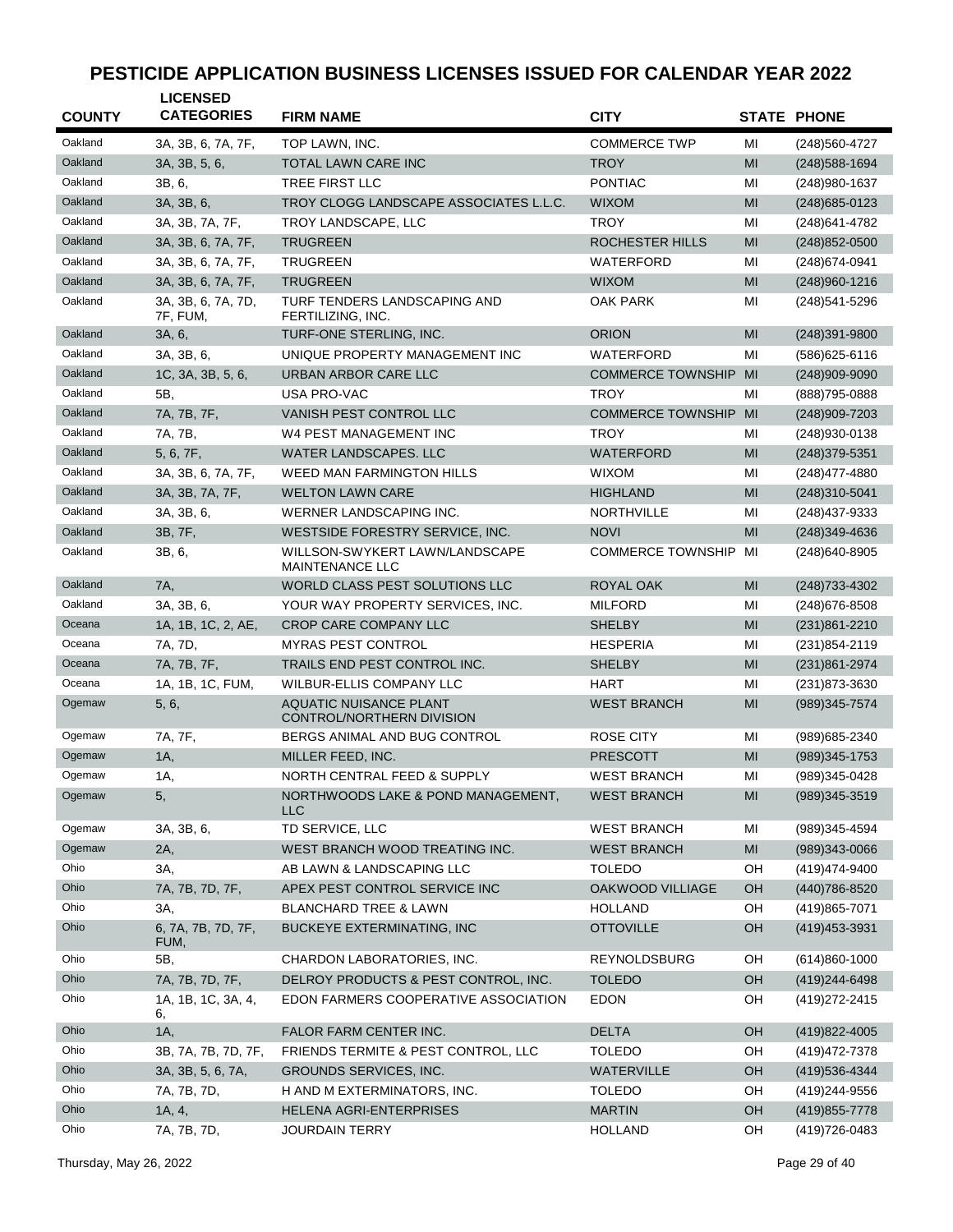| <b>COUNTY</b> | <b>LICENSED</b><br><b>CATEGORIES</b> | <b>FIRM NAME</b>                                                 | <b>CITY</b>          |           | <b>STATE PHONE</b> |
|---------------|--------------------------------------|------------------------------------------------------------------|----------------------|-----------|--------------------|
| Ohio          | 3A, 3B, 7F,                          | LAND ART, INC.                                                   | PERRYSBURG           | OH        | (419)666-5296      |
| Ohio          | 3A,                                  | <b>LAWN CREATIONS</b>                                            | <b>SYLVANIA</b>      | OН        | (419) 843-3867     |
| Ohio          | 1A, 1B, 1C,                          | LUCKEY FARMERS, INC.                                             | <b>BERKEY</b>        | OН        | (419) 829-2791     |
| Ohio          | 3A, 3B,                              | NEW CENTURY TREE & LAWN, INC.                                    | WAUSEON              | OН        | (419) 335-7337     |
| Ohio          | 1A, 3A, 3B, 5, 6,<br>7A, 7F,         | PERF-A-LAWN OF TOLEDO, INCORPORATED                              | TOLEDO               | OН        | (419) 729-0436     |
| Ohio          | 7A, 7B, 7D,                          | PILOT TERMITE & PEST CONTROL, LLC                                | <b>HOLLAND</b>       | OН        | (419) 865-8948     |
| Ohio          | 7A, 7B, 7D, 7F,                      | PROTEC TERMITE AND PEST CONTROL                                  | <b>TOLEDO</b>        | OН        | (419) 478-9520     |
| Ohio          | 6, 7A, 7B, 7D, 7F,<br>FUM,           | ROSE PEST SOLUTIONS                                              | <b>TOLEDO</b>        | OН        | (419)843-7673      |
| Ohio          | 6,                                   | RWC, INC.                                                        | WESTERVILLE          | OН        | $(614)890 - 0600$  |
| Ohio          | 7A, FUM,                             | THE INDUSTRIAL FUMIGANT COMPANY LLC                              | <b>BOWLING GREEN</b> | OН        | (419) 704-8409     |
| Ohio          | 7A, 7B, 7F,                          | THE TERMINIX INTERNATIONAL COMPANY<br><b>LIMITED PARTNERSHIP</b> | <b>MAUMEE</b>        | OН        | (419) 865-3551     |
| Ohio $(2)$    | 6.                                   | ASPLUNDH TREE EXPERT LLC - RAILROAD DIV                          | <b>IRONTON</b>       | OН        | (800) 826-3379     |
| Ohio $(2)$    | 1A, 1B, AE,                          | <b>BOB RUHE AG SERVICE LLC</b>                                   | <b>LEIPSIC</b>       | OН        | (419) 943-3352     |
| Ohio $(2)$    | 7A, 7B, 7D, 7F,                      | CENTRAL EXTERMINATING COMPANY                                    | <b>CLEVELAND</b>     | OН        | (216) 771-0555     |
| Ohio (2)      | 2, 3B, 5, 6, AE,                     | DAVEY RESOURCE GROUP INC                                         | <b>KENT</b>          | OН        | $(330)673 - 5685$  |
| Ohio $(2)$    | 5, 6,                                | DEANGELO CONTRACTING SERVICES LLC                                | <b>FREMONT</b>       | OН        | (567)280-9109      |
| Ohio (2)      | 6,                                   | DEANGELO CONTRACTING SERVICES LLC                                | <b>SOUTH POINT</b>   | OН        | (740)377-9914      |
| Ohio $(2)$    | 2, 5, 6,                             | <b>ENVIROSCIENCE INC</b>                                         | <b>STOW</b>          | OН        | $(330)688 - 0111$  |
| Ohio $(2)$    | 7A, 7B, 7F,                          | <b>GREENIX HOLDINGS LLC</b>                                      | <b>TOLEDO</b>        | OН        | (386) 867-8528     |
| Ohio $(2)$    | 7A, 7F,                              | <b>MOSQUITO TERMINATORS</b>                                      | <b>MAUMEE</b>        | OH        | (419) 285-9009     |
| Ohio $(2)$    | 6.                                   | NOXIOUS VEGETATION CONTROL, INC.                                 | <b>ASHVILLE</b>      | OН        | (740) 983-5101     |
| Ohio $(2)$    | 3A, 3B, 6, 7D,                       | PRECISION TURF MANAGEMENT                                        | <b>FINDLAY</b>       | OН        | (419) 423-2241     |
| Ohio (2)      | 1A, 1B, 1C,                          | <b>PRO-AG APPLICATION</b>                                        | <b>FAYETTE</b>       | OН        | (419)466-6592      |
| Ohio $(2)$    | 5,                                   | STAT INTEGRATED TECHNOLOGIES INC DBA<br>AQUA DOC                 | <b>CHARDON</b>       | OН        | (800) 689-5253     |
| Ohio (2)      | 6,                                   | THE DAVEY TREE EXPERT COMPANY                                    | <b>PROCTORVILLE</b>  | OН        | $(330)442-9138$    |
| Osceola       | 7A,                                  | <b>CROSSROADS PEST CONTROL</b>                                   | <b>REED CITY</b>     | MI        | (231) 832-1738     |
| Osceola       | 1A,                                  | <b>HIGHLAND RANCH LLC</b>                                        | <b>MARION</b>        | MI        | (231) 878-1570     |
| Osceola       | 2, 5, 6,                             | PLM LAKE & LAND MANAGEMENT CORP.                                 | <b>EVART</b>         | MI        | (800)382-4434      |
| Other         | 5B,                                  | CHEM-AQUA, INC.                                                  | <b>IRVING</b>        | ТX        | (972) 721-6753     |
| Other         | 5B,                                  | CHEMTREAT, INC.                                                  | <b>GLEN ALLEN</b>    | VA        | (804) 935-2156     |
| Other         | 7A,                                  | CRITTER CONTROL OPERATIONS INC                                   | MARIETTA             | GА        | (404) 670-3170     |
| Other         | 6,                                   | CUT ABOVE VEGETATION SERVICES LLC                                | <b>ALLENTOWN</b>     | PA        | $(610)395 - 3213$  |
| Other         | 5C,                                  | DUKES ROOT CONTROL, INC.                                         | <b>SYRACUSE</b>      | <b>NY</b> | (315) 472-4781     |
| Other         | 1A, 1B, 1C, 2, 5, 6,<br>AE,          | HAMMOCK FLYING SERVICE INC.                                      | <b>SMITHVILLE</b>    | AR        | (870) 878-6166     |
| Other         | 1B,                                  | HEIL CONTROL, LLC                                                | <b>MEADVILLE</b>     | PA        | (814) 671-1759     |
| Other         | 3A, 3B,                              | <b>INDIGO SPORTS LLC</b>                                         | <b>RESTON</b>        | VA        | (703) 761-1444     |
| Other         | 7F,                                  | <b>IVY OAKS ANALYTICS LLC</b>                                    | <b>SCRANTON</b>      | PA        | (844) 489-6257     |
| Other         | 5B,                                  | <b>NCH CORPORATION</b>                                           | <b>IRVING</b>        | <b>TX</b> | (972) 721-6753     |
| Other         | 2A,                                  | OSMOSE UTILITIES SERVICES, INC.                                  | PEACHTREE CITY       | GA        | (770) 632-6700     |
| Other         | 1A, 1B, 1C, AE,                      | <b>RANTIZO INC</b>                                               | <b>IOWA</b>          | $\sf IA$  | (319) 201-3020     |
| Other         | 7A, 7B, 7F,                          | RK ENVIRONMENTAL SERVICES LLC                                    | WESTWOOD             | ΝJ        | (201) 694-0247     |
| Other         | 5B,                                  | <b>SOLENIS LLC</b>                                               | <b>WILMINGTON</b>    | DE        | $(302)594 - 5000$  |
| Other         | 5B,                                  | SUEZ WTS USA INC                                                 | <b>TREVOSE</b>       | PA        | (215) 953-5779     |
| Other         | 7A, FUM,                             | THE INDUSTRIAL FUMIGANT COMPANY LLC                              | <b>LENEXA</b>        | KS        | $(913)782 - 7600$  |
| Other         | 7F, AE,                              | VECTOR DISEASE CONTROL INTERNATIONAL                             | <b>LITTLE ROCK</b>   | AR        | (800)413-4445      |
| Other         | 6,                                   | WEEDS NO MORE, INC.                                              | <b>SMOCK</b>         | PA        | (724) 677-2609     |
| Otsego        | 3A, 3B, 6, 7A, 7F,                   | 360 LANDSCAPING AND PROPERTY SERVICES<br>LLC                     | LEWISTON             | ΜI        | (989)370-3167      |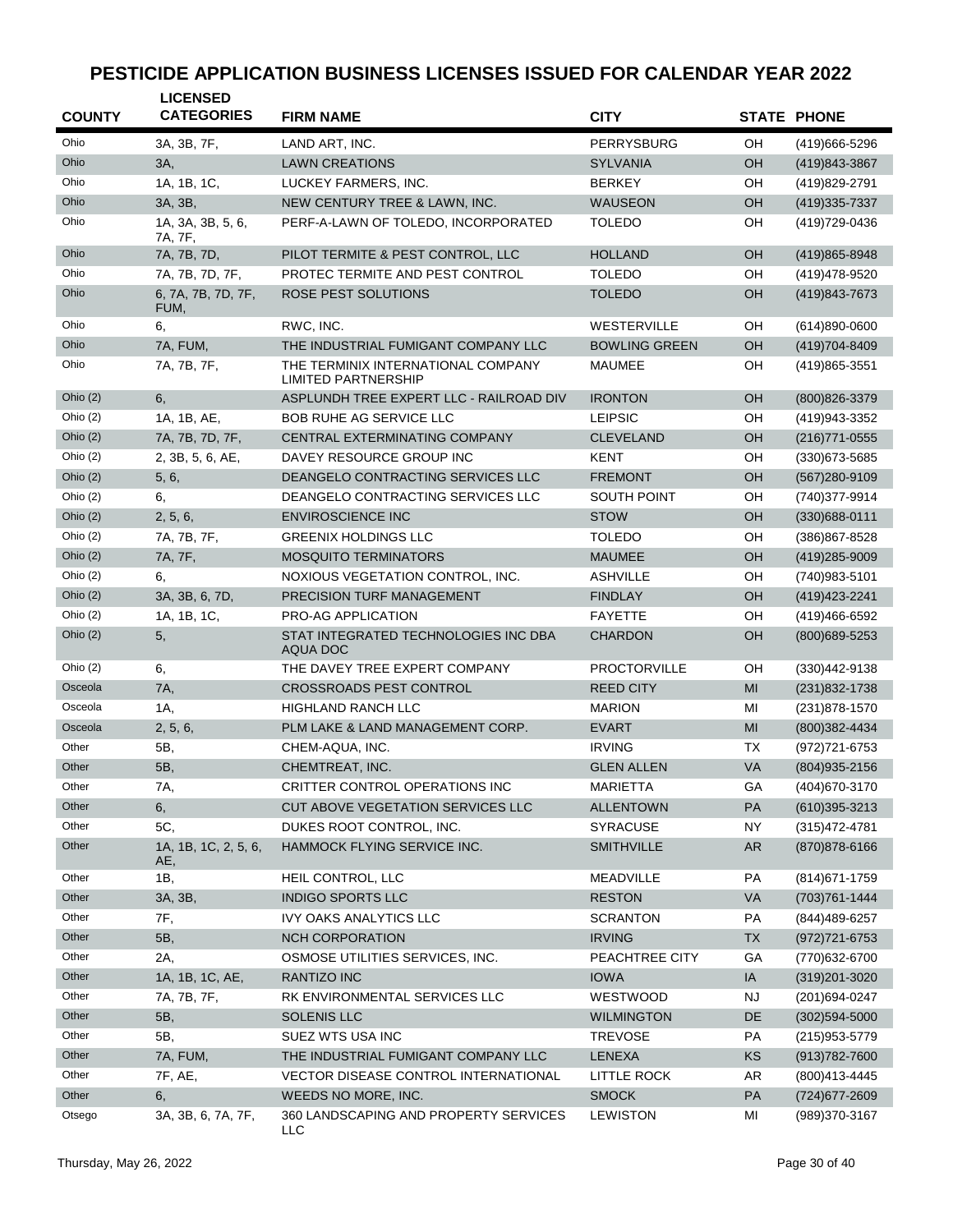| <b>COUNTY</b> | <b>LICENSED</b><br><b>CATEGORIES</b>  | <b>FIRM NAME</b>                                                   | <b>CITY</b>         |    | <b>STATE PHONE</b> |
|---------------|---------------------------------------|--------------------------------------------------------------------|---------------------|----|--------------------|
| Otsego        | 2, 5, 6,                              | HURON PINES RESOURCE CONSERVATION AND<br>DEVELOPMENT COUNCIL, INC. | GAYLORD             | MI | (989)448-2293      |
| Otsego        | 3A, 3B, 6,                            | MIKES LAWN SERVICES, L.L.C.                                        | <b>GAYLORD</b>      | MI | (989) 732-8336     |
| Otsego        | 3A, 3B, 6,                            | OTSEGO OUTDOOR MAINTENANCE LLC                                     | <b>JOHANNESBURG</b> | MI | (989) 732-7677     |
| Ottawa        | 3A, 3B, 6, 7A, 7F,                    | A A A LAWN CARE, INC.                                              | <b>GRAND RAPIDS</b> | MI | $(616)$ 677-5223   |
| Ottawa        | 7A, 7B, 7F,                           | A-1 PEST CONTROL, LLC                                              | <b>MARNE</b>        | MI | (616) 874-3324     |
| Ottawa        | 7A, 7B,                               | AAA TERMITE AND PEST CONTROL, INC.                                 | <b>SPRING LAKE</b>  | MI | $(616)798 - 7774$  |
| Ottawa        | 3A, 6,                                | ADVANTAGE LANDSCAPING & LAWNCARE, LLC                              | <b>HOLLAND</b>      | MI | (616)886-6734      |
| Ottawa        | 10, 1A, 1B, 1C, 3A,<br>3B, 5, 6, FUM, | <b>AGSEARCH COMPANY</b>                                            | <b>CONKLIN</b>      | MI | $(616)899-2908$    |
| Ottawa        | 7A,                                   | <b>BED BUG SPECIALISTS</b>                                         | JENISON             | MI | $(616)350-2007$    |
| Ottawa        | 3A, 3B, 6,                            | BIGELOW OUTDOOR SERVICES, LLC                                      | <b>COOPERSVILLE</b> | MI | $(616)540-6102$    |
| Ottawa        | 3A,                                   | BLACK RIVER LAWN & LANDSCAPE, L.L.C.                               | <b>HOLLAND</b>      | MI | $(616)748-9041$    |
| Ottawa        | 3A, 3B, 6,                            | BLUE RIDGE, INC.                                                   | <b>HOLLAND</b>      | MI | $(616)875 - 7779$  |
| Ottawa        | 3A, 3B, 6,                            | <b>BOSCHS LANDSCAPE &amp; LAWN SPECIALTIES,</b><br>INC.            | <b>HOLLAND</b>      | MI | (616)399-6861      |
| Ottawa        | 3A, 3B, 5B, 6,                        | <b>BROOKVIEW LAWNCARE LLC</b>                                      | <b>ZEELAND</b>      | MI | (616) 772-3262     |
| Ottawa        | 1A, 2, 5, 6,                          | CARDNO, INC.                                                       | <b>WEST OLIVE</b>   | MI | $(616)847 - 1680$  |
| Ottawa        | 3A, 3B, 6,                            | <b>CB PROPERTY SERVICES LLC</b>                                    | <b>GRAND HAVEN</b>  | MI | $(231)736 - 5100$  |
| Ottawa        | 2, 5, 6, 7F,                          | CLARKE AQUATIC SERVICES, INC.                                      | <b>NUNICA</b>       | MI | (616) 638-6794     |
| Ottawa        | 3A, 3B, 6,                            | <b>COMPLETE LAWN &amp; LANDSCAPING SERVICES</b><br><b>LLC</b>      | <b>WEST OLIVE</b>   | MI | $(616)510-3076$    |
| Ottawa        | 3A, 3B, 6,                            | CUTTING EDGE LAWN CARE, LLC                                        | <b>HOLLAND</b>      | MI | (616) 875-8777     |
| Ottawa        | 3A, 3B,                               | DONS LAWN CARE SERVICE, INC.                                       | <b>HOLLAND</b>      | MI | $(616)392 - 6308$  |
| Ottawa        | 7A,                                   | DRAKOS EXTERMINATING COMPANY INC.                                  | <b>SPRING LAKE</b>  | MI | $(616)846 - 4015$  |
| Ottawa        | 3A, 3B, 6, 7F,                        | DYKSTRA LANDSCAPE MANAGEMENT, INC.                                 | <b>GRAND HAVEN</b>  | MI | $(616)842 - 1331$  |
| Ottawa        | 7A,                                   | ED EDELMAYER TERMITE AND PEST CONTROL                              | <b>GRAND HAVEN</b>  | MI | (800) 294-7751     |
| Ottawa        | 7A, 7B, 7F,                           | <b>EMPIRE PEST CONTROL LLC</b>                                     | <b>HOLLAND</b>      | MI | $(616)796 - 8900$  |
| Ottawa        | 3A, 3B, 6,                            | EVERGREEN LANDSCAPING SERVICE, INC.                                | <b>HOLLAND</b>      | MI | (616)399-6876      |
| Ottawa        | 3A, 3B, 6, 7F,                        | EVERGREEN LAWN CARE & SNOWPLOWING INC. MARNE                       |                     | MI | $(616)677 - 2300$  |
| Ottawa        | 7A, 7B, 7F,                           | EXCEL TURF AND PEST LLC                                            | <b>HOLLAND</b>      | MI | $(616)610 - 7183$  |
| Ottawa        | 1A, 1B, 4,                            | <b>FARMERS COOPERATIVE ELEVATOR CO.</b>                            | <b>ZEELAND</b>      | MI | $(616)748-1323$    |
| Ottawa        | 3A, 3B, 6,                            | FOUR SEASONS COTTAGE AND HOME<br>SERVICES LLC                      | <b>NUNICA</b>       | MI | (616)384-3389      |
| Ottawa        | 5, 6,                                 | GEI CONSULTANTS OF MICHIGAN, P.C.                                  | <b>ALLENDALE</b>    | MI | (616) 384-2710     |
| Ottawa        | 3A, 3B,                               | GRAND HAVEN GARDEN HOUSE, INC.                                     | <b>GRAND HAVEN</b>  | MI | (616) 935-7427     |
| Ottawa        | 3A, 3B, 6,                            | <b>GREAT LAKES LANDSCAPES &amp; SNOW REMOVAL</b><br><b>LLC</b>     | <b>JENISON</b>      | MI | $(616)430-1037$    |
| Ottawa        | 5B, 7A,                               | GREEN HOME SOLUTIONS OF WEST MICHIGAN,<br>L.L.C.                   | ZEELAND             | MI | (616) 403-3752     |
| Ottawa        | 3A, 3B, 6,                            | <b>GREEN LEVEL PROPERTY CARE</b>                                   | <b>SPRING LAKE</b>  | MI | $(231)903 - 3101$  |
| Ottawa        | 3A, 6,                                | <b>GREEN PRO SOLUTIONS</b>                                         | ZEELAND             | MI | (616) 477-4317     |
| Ottawa        | 3A, 3B, 6,                            | GREENLINE, INC.                                                    | <b>HUDSONVILLE</b>  | MI | (616)896-0248      |
| Ottawa        | 3A, 6,                                | GREENQUEST PROFESSIONAL LAWN CARE, INC. NUNICA                     |                     | MI | (616) 837-8110     |
| Ottawa        | 3A, 3B, 6,                            | H & K LANDSCAPING, INC.                                            | <b>HUDSONVILLE</b>  | MI | $(616)291 - 4622$  |
| Ottawa        | 3A, 3B, 6, 7F,                        | HARKES LANDSCAPE MANAGEMENT, LLC                                   | <b>HUDSONVILLE</b>  | ΜI | $(616)$ 534-4013   |
| Ottawa        | 3A, 3B, 6,                            | HENRY KATERBERG LANDSCAPES                                         | <b>JENISON</b>      | MI | $(616)$ 293-7531   |
| Ottawa        | 3A, 3B,                               | INTEGRITY LANDSCAPE MANAGEMENT LLC                                 | ZEELAND             | MI | (616) 772-7600     |
| Ottawa        | 5, 6,                                 | INTEGRITY TREE SERVICES, LLC                                       | <b>GRANDVILLE</b>   | MI | $(616)301 - 1300$  |
| Ottawa        | 7A, 7B, 7F,                           | IPM SERVICES, INC.                                                 | JENISON             | MI | $(616)878-3059$    |
| Ottawa        | 3A, 3B, 6,                            | <b>ISRAELS PROPERTY SERVICES, LLC</b>                              | <b>HOLLAND</b>      | MI | $(616)399-4957$    |
| Ottawa        | 3A, 3B,                               | <b>JNK LAWN CARE</b>                                               | HUDSONVILLE         | MI | (616) 293-1642     |
| Ottawa        | 1A,                                   | K & H GRAIN, INC.                                                  | <b>MARNE</b>        | MI | $(616)785 - 9505$  |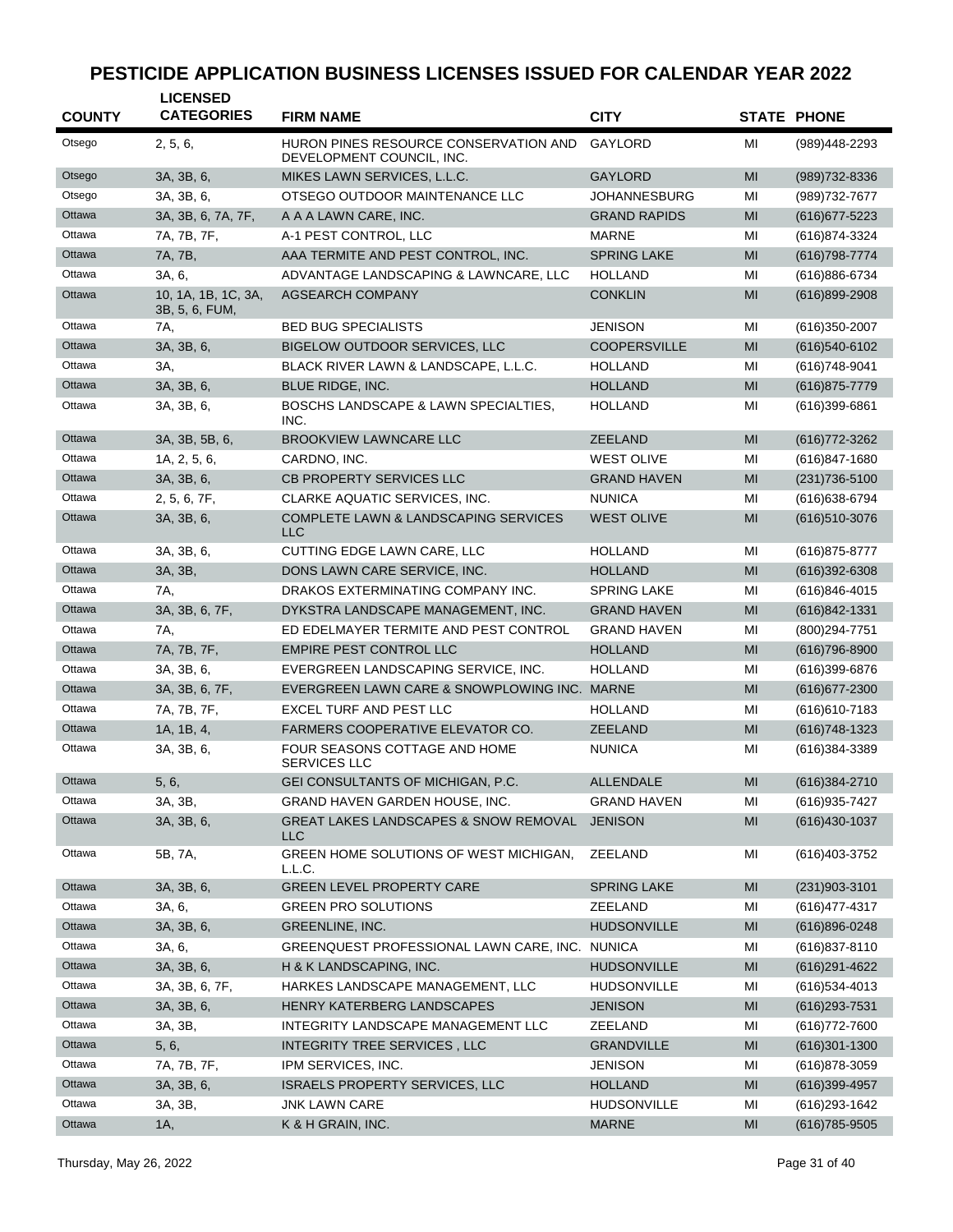| <b>COUNTY</b> | <b>LICENSED</b><br><b>CATEGORIES</b> | <b>FIRM NAME</b>                                                               | <b>CITY</b>         |    | <b>STATE PHONE</b> |
|---------------|--------------------------------------|--------------------------------------------------------------------------------|---------------------|----|--------------------|
| Ottawa        | 7A, 7F,                              | KAAMA SYSTEMS, INC.                                                            | <b>WYOMING</b>      | MI | $(616)$ 559-4288   |
| Ottawa        | 3A,                                  | <b>KAMER LAWN CARE</b>                                                         | <b>HUDSONVILLE</b>  | MI | (616) 669-9312     |
| Ottawa        | 3A, 3B, 6,                           | KONEWIN, INC.                                                                  | <b>GRAND RAPIDS</b> | MI | $(616)322 - 2986$  |
| Ottawa        | 3A, 3B, 6,                           | LAKESHORE PROPERTY SERVICES LLC                                                | <b>GRAND HAVEN</b>  | MI | (616)414-5353      |
| Ottawa        | 3A, 3B, 7F,                          | LANDSCAPE DESIGN SERVICES, INC.                                                | <b>HOLLAND</b>      | MI | (616)399-1734      |
| Ottawa        | 3A,                                  | LAWN WORKS OF WEST MICHIGAN, L.L.C.                                            | <b>HOLLAND</b>      | MI | (616)886-9836      |
| Ottawa        | 3A, 3B,                              | <b>LEGEND SERVICES INC</b>                                                     | <b>MARNE</b>        | MI | (616) 677-3305     |
| Ottawa        | 7A, 7B,                              | LIBERTY PEST CONTROL, LLC                                                      | <b>GRAND HAVEN</b>  | MI | (616)847-0253      |
| Ottawa        | 3A, 3B, 6,                           | MACATAWA LANDSCAPING AND LAWNCARE,<br>INC.                                     | <b>ZEELAND</b>      | MI | $(616)748-1965$    |
| Ottawa        | 7F,                                  | MAJIC MOSQUITO FORMULA LLC                                                     | <b>HOLLAND</b>      | MI | $(616)990-2061$    |
| Ottawa        | 3A,                                  | <b>MASTERPIECE LAWN CARE</b>                                                   | <b>COOPERSVILLE</b> | MI | $(616)366 - 6581$  |
| Ottawa        | 3A, 3B, 6,                           | MATRIX LANDSCAPE AND LAWN MAINTENANCE<br>OF WEST MICHIGAN, LLC                 | <b>GRAND HAVEN</b>  | MI | (616)837-9900      |
| Ottawa        | 3A, 3B, 6,                           | <b>MATTSON LANDSCAPING INC.</b>                                                | <b>WEST OLIVE</b>   | MI | (616) 212-8579     |
| Ottawa        | 3A, 3B, 6, 7A, 7F,                   | MICHIGAN LANDSCAPE SERVICES LLC DBA<br>DEVRIES LANDSCAPE MANAGEMENT            | <b>JENISON</b>      | MI | $(616)669-0500$    |
| Ottawa        | 5C,                                  | MICHIGAN WASTE AND ENVIRONMENTAL<br><b>SERVICES INC</b>                        | <b>SPRING LAKE</b>  | MI | (616)842-5535      |
| Ottawa        | 7A, 7F,                              | <b>MIKE KIAUNIS</b>                                                            | <b>GRAND HAVEN</b>  | MI | (616) 402-8947     |
| Ottawa        | 3A, 3B, 7F,                          | NATURESCAPE, INC.                                                              | <b>HUDSONVILLE</b>  | MI | $(616)425 - 5510$  |
| Ottawa        | 3A,                                  | NORTH TOWN FARMS, L.L.C.                                                       | <b>WEST OLIVE</b>   | MI | $(616)399-8047$    |
| Ottawa        | 7A, 7B,                              | NORTHSTAR PEST SOLUTIONS L.L.C.                                                | <b>ALLENDALE</b>    | MI | $(616)450 - 1417$  |
| Ottawa        | 7A, 7B, 7D, 7F,                      | ORKIN, LLC                                                                     | <b>JENISON</b>      | MI | (616)457-1000      |
| Ottawa        | 2, 3B, 5, 6,                         | OTTAWA CONSERVATION DISTRICT                                                   | <b>GRAND HAVEN</b>  | MI | (616) 842-5852     |
| Ottawa        | 3A, 3B, 6, 7A, 7F,                   | OTTAWA LANDSCAPE MGMT, LLC                                                     | <b>HOLLAND</b>      | MI | (616) 218 - 7128   |
| Ottawa        | 3A, 3B, 6,                           | PERMA GREEN                                                                    | <b>HOLLAND</b>      | MI | $(616)786 - 3697$  |
| Ottawa        | 3A, 3B, 6,                           | PETES LAWN CARE, INC.                                                          | <b>SPRING LAKE</b>  | MI | (616)844-7200      |
| Ottawa        | 3A,                                  | <b>PRECIOUS LAWNS</b>                                                          | <b>WEST OLIVE</b>   | MI | (616) 886-1272     |
| Ottawa        | 3A, 3B, 6, 7A,                       | PROFESSIONAL PROPERTY MAINTENANCE<br>SERVICES, LLC                             | <b>HUDSONVILLE</b>  | MI | (616)560-2633      |
| Ottawa        | 7A, 7F,                              | <b>R2D2-6 INC</b>                                                              | <b>HOLLAND</b>      | MI | (616) 994-8220     |
| Ottawa        | 7A, 7F,                              | <b>RAP SERVICES LLC</b>                                                        | <b>JENISON</b>      | MI | (616)600-5232      |
| Ottawa        | 3A, 3B,                              | RIDGEVIEW LANDSCAPING, LLC                                                     | <b>ZEELAND</b>      | MI | (616) 875-7782     |
| Ottawa        | 3A, 3B,                              | SEASONAL SOLUTIONS, LLC                                                        | <b>MARNE</b>        | MI | (616)318-0079      |
| Ottawa        | 6, 7A, 7B, 7F,                       | SHORELINE SERVICES, INC.                                                       | <b>HOLLAND</b>      | MI | $(616)394 - 9100$  |
| Ottawa        | 3A,                                  | SPECIALIZED TURF SERVICES, LLC                                                 | ZEELAND             | MI | (616) 688-7600     |
| Ottawa        | 3A, 6,                               | SPORTS TURF MANAGEMENT OF MICHIGAN, LLC ZEELAND                                |                     | MI | $(616)836 - 4760$  |
| Ottawa        | 3A, 6,                               | STAAT ENTERPRISES                                                              | <b>HOLLAND</b>      | MI | (616)392-8022      |
| Ottawa        | 7A, 7B, 7F,                          | STINGERS PEST CONTROL                                                          | <b>WEST OLIVE</b>   | MI | $(616)886 - 7595$  |
| Ottawa        | 3A, 3B, 6,                           | SUMMIT LANDSCAPE MANAGEMENT, INC.                                              | MARNE               | ΜI | $(616)453 - 1091$  |
| Ottawa        | 3A, 3B, 6,                           | SUMMIT TREE SERVICE, INC.                                                      | <b>MARNE</b>        | MI | $(616)453 - 1091$  |
| Ottawa        | 7A, 7B, 7F,                          | TERMITE TECH PLUS, INC. / LAKESHORE PEST<br><b>CONTROL &amp; HOME SERVICES</b> | <b>SPRING LAKE</b>  | ΜI | (616)847-0774      |
| Ottawa        | 3A, 3B, 6, 7F,                       | THE CITY FARMER LAWN & LANDSCAPE LLC                                           | <b>GRAND HAVEN</b>  | MI | $(616)842-0360$    |
| Ottawa        | 1C, 2, 3B, 6, 7A,                    | THE F.A. BARTLETT TREE EXPERTS COMPANY                                         | ZEELAND             | ΜI | (616)399-9446      |
| Ottawa        | 3A, 3B, 6,                           | THE GARDENER LANDSCAPE & DESIGN INC                                            | <b>JENISON</b>      | MI | $(616)669-7200$    |
| Ottawa        | 3B, 6,                               | TREEWORKS, INC.                                                                | <b>NUNICA</b>       | ΜI | (616) 837-1100     |
| Ottawa        | 3A, 3B, 6, 7A, 7F,                   | <b>TRUGREEN</b>                                                                | <b>GRAND HAVEN</b>  | MI | (616)846-7370      |
| Ottawa        | 3A, 3B, 6,                           | TS GROUNDS KEEPING, LLC                                                        | HUDSONVILLE         | MI | $(616)662 - 0499$  |
| Ottawa        | 3A, 3B, 6,                           | TURF PLUS LAWN CARE AND SNOW PLOWING,<br><b>LLC</b>                            | <b>MARNE</b>        | MI | $(616)498-2062$    |
| Ottawa        | 3A, 3B,                              | TURF SERVICES, INC.                                                            | <b>SPRING LAKE</b>  | ΜI | (616)842-4975      |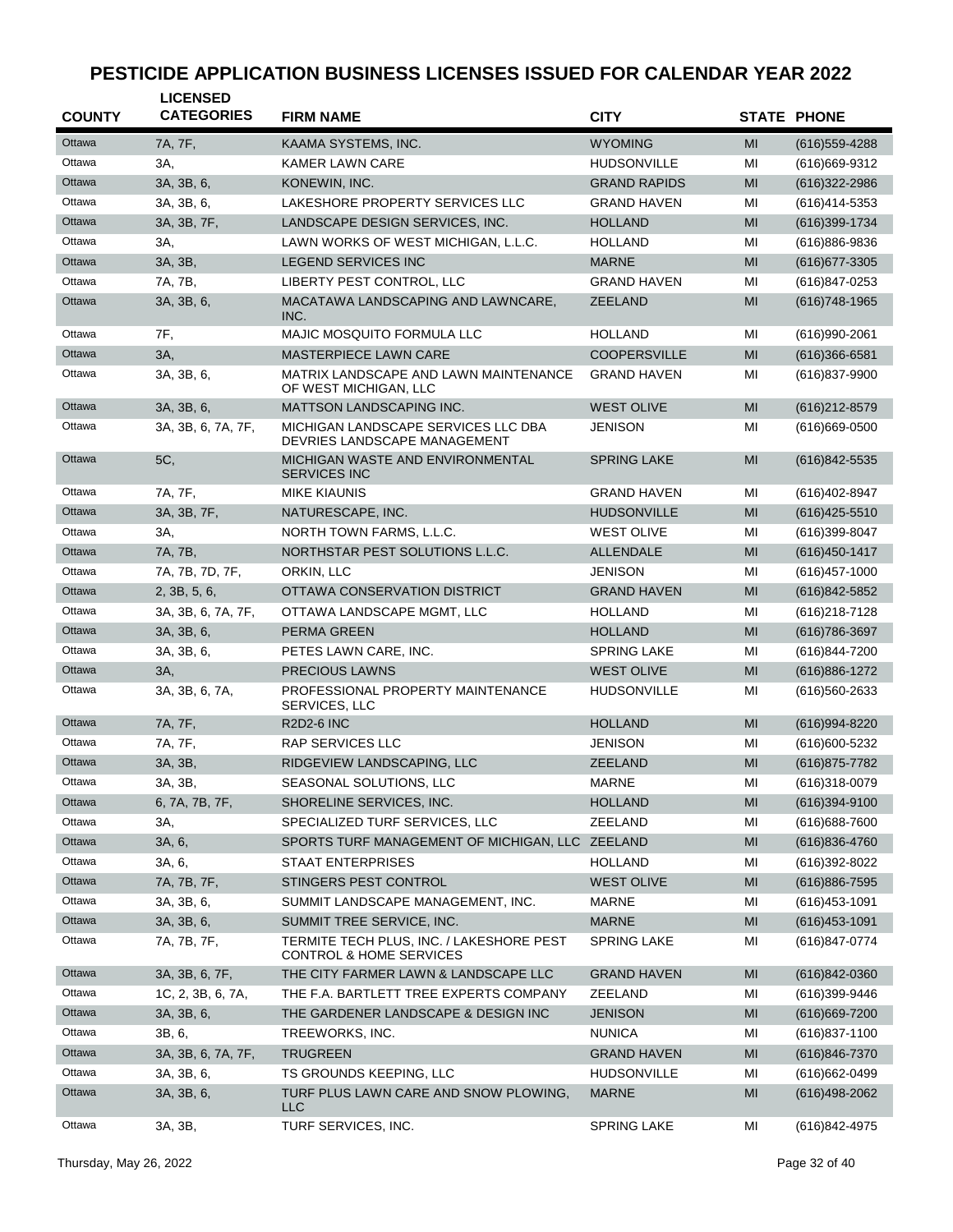| <b>COUNTY</b> | <b>LICENSED</b><br><b>CATEGORIES</b> | <b>FIRM NAME</b>                                                        | <b>CITY</b>          |               | <b>STATE PHONE</b> |
|---------------|--------------------------------------|-------------------------------------------------------------------------|----------------------|---------------|--------------------|
| Ottawa        | 3A, 3B, 6, 7F,                       | WABEKE LAWN SERVICE & SNOWPLOWING, INC. HUDSONVILLE                     |                      | MI            | (616)896-5296      |
| Ottawa        | <b>7E.</b>                           | <b>WATERING WHEELS, LLC</b>                                             | <b>HOLLAND</b>       | MI            | $(616)566 - 4145$  |
| Ottawa        | 3A. 3B. 6.                           | WOLF CREEK LANDSCAPE SERVICES, L.L.C.                                   | <b>COOPERSVILLE</b>  | MI            | $(616)837 - 6086$  |
| Presque Isle  | 3A,                                  | <b>HURON SHORES LAWN SPRAYING</b>                                       | <b>ROGERS CITY</b>   | MI            | (989) 734-2750     |
| Presque Isle  | 1A, 1B, 5, 6,                        | ON TARGET SPRAYNG                                                       | <b>ROGERS CITY</b>   | MI            | (989) 734-2302     |
| Presque Isle  | 7A, 7B,                              | PEST CONTROL BY BROWNING, LLC DBA<br>NORTHEAST MICHIGAN PEST MANAGEMENT | <b>MILLERSBURG</b>   | MI            | (989) 733-6425     |
| Roscommon     | 3A, 3B, 6,                           | BETTER YARDS LANDSCAPING INC                                            | <b>HOUGHTON LAKE</b> | MI            | (989)366-4669      |
| Roscommon     | 3A,                                  | <b>HIGGINS LAKE LANDSCAPING LLC</b>                                     | <b>ROSCOMMON</b>     | MI            | (989) 821-5858     |
| Roscommon     | 7A, 7B, 7F,                          | THE DE-BUG LADY                                                         | <b>HOUGHTON LAKE</b> | MI            | (989)965-0659      |
| Saginaw       | 3A, 3B, 5, 6,                        | A TOMS LANDSCAPING & MAINT                                              | <b>SAGINAW</b>       | MI            | (989)239-8156      |
| Saginaw       | 3B,                                  | ABELE GREENHOUSE, INC.                                                  | <b>SAGINAW</b>       | MI            | (989) 752-5625     |
| Saginaw       | 5A,                                  | ARTISTIC POOLS, INC.                                                    | <b>SAGINAW</b>       | MI            | (989) 793-7121     |
| Saginaw       | 4,                                   | <b>B &amp; K SEED</b>                                                   | <b>NEW LOTHROP</b>   | MI            | (989) 274-1089     |
| Saginaw       | 3A, 3B, 6, 7A, 7F,                   | BELL LANDSCAPING, INC.                                                  | <b>SAGINAW</b>       | MI            | (989) 752-2641     |
| Saginaw       | 7A, 7B,                              | <b>BLITZ PEST CONTROL</b>                                               | <b>SAGINAW</b>       | MI            | (989) 777-4454     |
| Saginaw       | 3A, 6,                               | CHAMPAGNE LANDSCAPING & EXCAVATING,<br>INC.                             | <b>SAGINAW</b>       | MI            | (989) 753-9225     |
| Saginaw       | 3A, 7A, 7F,                          | <b>CUSTOM PERSONALIZED LAWN CARE</b><br><b>CORPORATION</b>              | SAGINAW              | MI            | (810) 736-3214     |
| Saginaw       | 6,                                   | DIVERSE PROPERTY SERVICES INC                                           | <b>FREELAND</b>      | MI            | (989) 482-8845     |
| Saginaw       | 3A, 3B, 6, 7A,                       | DOBIS LANDSCAPING, INC.                                                 | <b>FREELAND</b>      | MI            | (989) 695-2515     |
| Saginaw       | 1A, 4,                               | DONALD J MORSE                                                          | <b>BIRCH RUN</b>     | MI            | (989) 239-2791     |
| Saginaw       | 3A, 3B,                              | ED HEINZ NURSERY & LANDSCAPING, INC.                                    | <b>SAGINAW</b>       | MI            | (989)213-3416      |
| Saginaw       | 1A, FUM,                             | <b>FRANKS CROP WATCH, LLC</b>                                           | <b>HEMLOCK</b>       | MI            | $(989)751 - 5631$  |
| Saginaw       | 1A,                                  | FREELAND BEAN & GRAIN, INC.                                             | <b>FREELAND</b>      | MI            | (989) 695-9131     |
| Saginaw       | 3B, 6,                               | FRESH CUT LAWN CARE, INC.                                               | <b>SAGINAW</b>       | MI            | (989) 284-8738     |
| Saginaw       | 3A, 3B, 6,                           | <b>GARPIEL GROUP</b>                                                    | SAGINAW              | MI            | (989)797-4749      |
| Saginaw       | 3A, 3B,                              | GARY GUYMER LANDSCAPING, L.L.C.                                         | <b>HEMLOCK</b>       | MI            | (989)860-7216      |
| Saginaw       | 4,                                   | <b>GREGORY MAHONEY</b>                                                  | <b>ST CHARLES</b>    | MI            | (989) 280-2127     |
| Saginaw       | 4,                                   | <b>JEFF KARST</b>                                                       | <b>FRANKENMUTH</b>   | MI            | $(989)652 - 9569$  |
| Saginaw       | 3A, 3B, 6,                           | KABLE LANDSCAPING INC.                                                  | FREELAND             | MI            | (989) 695-5222     |
| Saginaw       | 3A, 3B, 6,                           | KNOLL LAWN SPRAY LLC                                                    | <b>HEMLOCK</b>       | MI            | (989) 737-5400     |
| Saginaw       | 3A, 3B, 6, 7A, 7F,                   | LAWN DOCTOR OF MID-MICHIGAN                                             | <b>BRIDGEPORT</b>    | MI            | (989)652-8750      |
| Saginaw       | 3A, 3B, 6,                           | M. HEINZ LANDSCAPING, L.C.                                              | <b>FREELAND</b>      | MI            | (989) 692-4240     |
| Saginaw       | 3A, 3B, 6,                           | MID MICHIGAN PROPERTY SOLUTIONS                                         | <b>HEMLOCK</b>       | MI            | (989)820-6299      |
| Saginaw       | 3A, 3B, 6, 7A,                       | <b>MURIN COMPANY</b>                                                    | <b>FREELAND</b>      | MI            | $(989)781 - 1850$  |
| Saginaw       | 7A, 7B, 7F,                          | ORKIN, LLC                                                              | SAGINAW              | MI            | (989) 792-8715     |
| Saginaw       | 7A,                                  | PEST BROTHERS LLC                                                       | FREELAND             | $\mathsf{MI}$ | $(989)$ 545-1131   |
| Saginaw       | 3A, 3B, 6, 7A,                       | RJ TERRA INC.                                                           | <b>BRIDGEPORT</b>    | MI            | (517) 321-9470     |
| Saginaw       | 6, 7A, 7B, 7F, FUM,                  | <b>ROSE PEST SOLUTIONS</b>                                              | <b>SAGINAW</b>       | MI            | $(989)754 - 1489$  |
| Saginaw       | 2, 5, 6,                             | S & R ENVIRONMENTAL CONSULTING                                          | <b>ST CHARLES</b>    | MI            | (989)865-6297      |
| Saginaw       | 3A, 3B, 6,                           | SAGINAW COUNTRY CLUB, INC.                                              | SAGINAW              | MI            | (989) 793-2860     |
| Saginaw       | 3A, 3B, 5, 6,                        | SALDIVAR IMPERIAL SERVICES LLC                                          | SAGINAW              | MI            | (989)493-9707      |
| Saginaw       | 7A, 7B, 7F,                          | SUPERIOR PEST SOLUTIONS INC                                             | <b>BURT</b>          | MI            | (810) 219-3499     |
| Saginaw       | 3A, 3B,                              | TETON LAWN CARE LLC                                                     | <b>ST CHARLES</b>    | MI            | (989)482-1524      |
| Saginaw       | 1A,                                  | THE ANDERSONS, INC.                                                     | <b>HEMLOCK</b>       | $\mathsf{MI}$ | (989) 642-5291     |
| Saginaw       | 1A,                                  | THE ANDERSONS, INC.                                                     | <b>OAKLEY</b>        | MI            | (989)845-4020      |
| Saginaw       | 3A, 3B, 6, 7A, 7F,                   | <b>TRUGREEN</b>                                                         | <b>FREELAND</b>      | MI            | (989) 695-2100     |
| Saginaw       | 4,                                   | UEBLER FARMS, L.L.C.                                                    | <b>FRANKENMUTH</b>   | MI            | (989) 652-8136     |
| Sanilac       | 7A,                                  | BLUE WATER PEST CONTROL, LLC                                            | <b>CROSWELL</b>      | MI            | (810) 679-0176     |
| Sanilac       | 1A,                                  | DON MARTIN & SONS, INC.                                                 | <b>DECKER</b>        | MI            | (989) 598-7255     |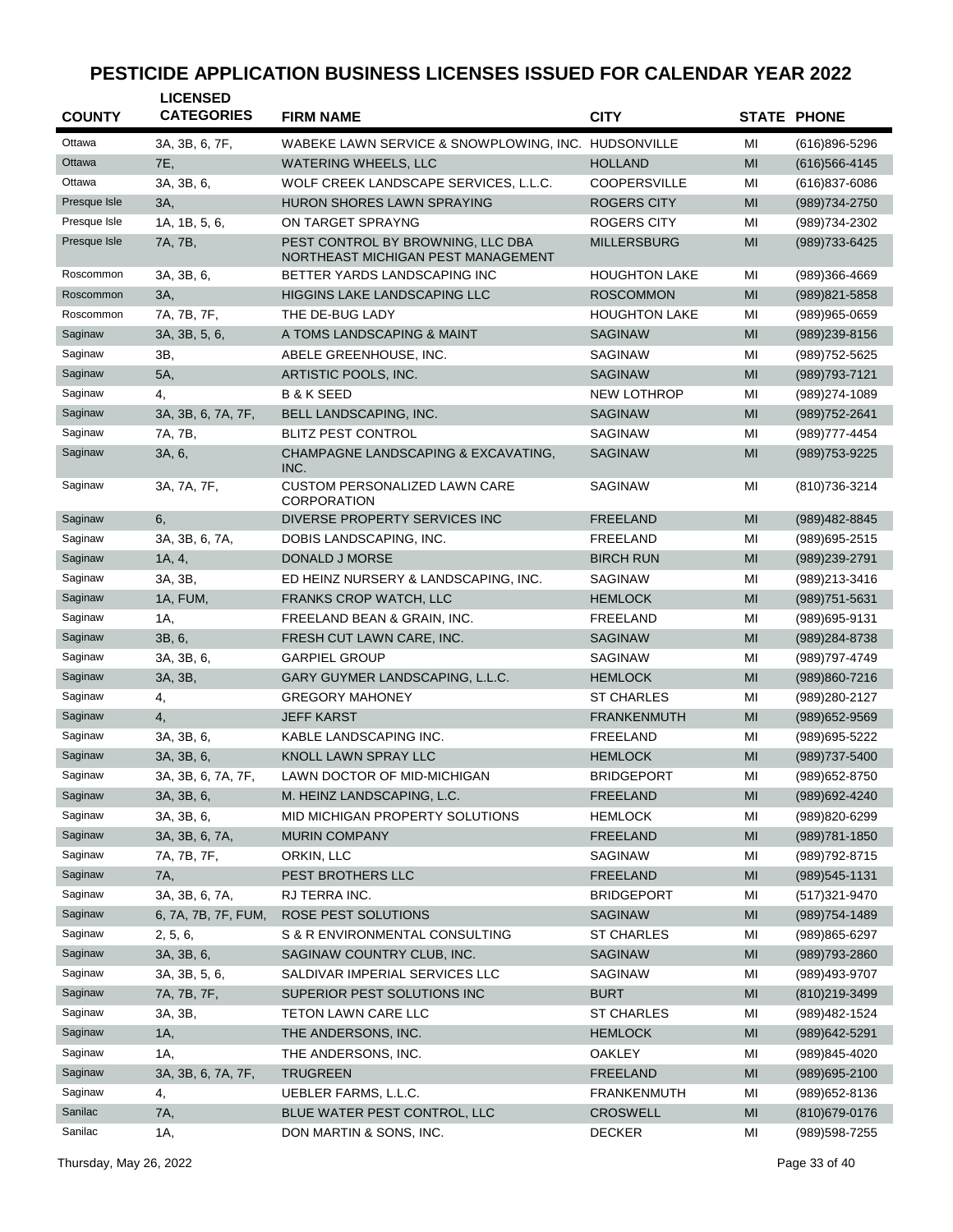| <b>COUNTY</b> | <b>LICENSED</b><br><b>CATEGORIES</b> | <b>FIRM NAME</b>                                         | <b>CITY</b>                        |          | <b>STATE PHONE</b> |
|---------------|--------------------------------------|----------------------------------------------------------|------------------------------------|----------|--------------------|
| Sanilac       |                                      | <b>GORDON BROTHERS &amp; SONS INC</b>                    | <b>CROSWELL</b>                    |          |                    |
| Sanilac       | 4,<br>1A, 4,                         | HELENA AGRI ENTERPRISES LLC                              | <b>CROSWELL</b>                    | MI<br>MI | (810) 404-4545     |
| Sanilac       | 1A, 4,                               | NUTRIEN AG SOLUTIONS INC                                 | <b>BROWN CITY</b>                  | MI       | (810) 679-3565     |
| Sanilac       | 1A,                                  |                                                          | <b>DECKERVILLE</b>                 |          | (810) 346-3160     |
| Sanilac       |                                      | NUTRIEN AG SOLUTIONS INC                                 |                                    | MI       | (810) 376-3975     |
| Sanilac       | 1A, 4,<br>3A,                        | NUTRIEN AG SOLUTIONS INC<br><b>OSWALDS FERTILIZATION</b> | <b>SANDUSKY</b><br><b>SANDUSKY</b> | MI<br>MI | (810) 648-2299     |
| Sanilac       |                                      |                                                          |                                    |          | $(810)837 - 0578$  |
| Sanilac       | 3A,<br>4,                            | RADLOFF LAWN CARE LLC<br>RUCZYNSKI SEED LLC              | <b>SANDUSKY</b><br><b>PECK</b>     | MI<br>MI | (810)404-7014      |
| Sanilac       | 3A, 3B, 6,                           | THE LAWN GUY LLC                                         | <b>LEXINGTON</b>                   |          | (586) 634-4562     |
| Sanilac       |                                      | <b>WOLVERINE SALES &amp; SERVICE INC</b>                 |                                    | MI       | $(810)359 - 0009$  |
| Schoolcraft   | 3A, 3B, 6,                           |                                                          | <b>SANDUSKY</b>                    | MI       | $(810)648 - 4983$  |
| Shiawassee    | 7A,                                  | SPIDER MAN PEST CONTROL                                  | <b>GULLIVER</b>                    | MI       | $(906)283 - 3147$  |
| Shiawassee    | 7A, 7B, 7D, 7F,                      | ADVANTAGE PEST CONTROL LLC                               | <b>MORRICE</b>                     | MI       | (517) 202-7525     |
| Shiawassee    | 1A, 4,                               | AG PRO FARM SERVICE LLC                                  | <b>CORUNNA</b>                     | MI       | (989) 743-1305     |
|               | 7A, 7B, 7F,                          | <b>BUGZILLA PEST CONTROL LLC</b>                         | <b>DURAND</b>                      | MI       | (989)307-4528      |
| Shiawassee    | 3B,                                  | BYRON OUTDOOR SPECIALTIES, INC.                          | <b>BYRON</b>                       | MI       | $(810)266 - 4363$  |
| Shiawassee    | 3A, 3B, 6,                           | CROOKED TREE NURSERY, L.L.C.                             | <b>OWOSSO</b>                      | MI       | (989) 472-4408     |
| Shiawassee    | 3A, 3B, 6,                           | EAST MICHIGAN NATIVE PLANTS LLC                          | <b>DURAND</b>                      | MI       | $(810)333 - 7501$  |
| Shiawassee    | $1A$ ,                               | HARVEST MILLS, INC.                                      | <b>DURAND</b>                      | MI       | (989) 288-3302     |
| Shiawassee    | 7A, 7B,                              | <b>MARSHALS PEST CONTROL</b>                             | <b>NEW LOTHROP</b>                 | MI       | (810)348-6390      |
| Shiawassee    | 3A, 3B, 6,                           | MID MICHIGAN TURF CARE INC.                              | <b>OWOSSO</b>                      | MI       | (989) 723-7870     |
| Shiawassee    | 1A, 1B, 4,                           | NUTRIEN AG SOLUTIONS INC                                 | <b>HENDERSON</b>                   | MI       | (989) 725-7933     |
| Shiawassee    | 5, 6,                                | PLM LAKE & LAND MANAGEMENT CORP.                         | <b>MORRICE</b>                     | MI       | $(616)891 - 1294$  |
| Shiawassee    | 7A.                                  | ROB THE BUG GUY LLC                                      | <b>OWOSSO</b>                      | MI       | (989)494-6969      |
| Shiawassee    | 3A, 3B, 6, 7A, 7F,                   | STINE TURF AND SNOW INC.                                 | <b>DURAND</b>                      | MI       | $(989)666 - 1200$  |
| Shiawassee    | 3A, 3B, 6,                           | SUNBURST GARDENS, INC.                                   | <b>OWOSSO</b>                      | MI       | (989) 723-1632     |
| Shiawassee    | 3A, 3B, 6, 7A, 7F,                   | VISION LAWN CORP., INC.                                  | <b>DURAND</b>                      | MI       | (989) 288-4649     |
| St. Clair     | 3A, 3B, 6, 7A, 7F,                   | 3A LAWNS, LLC                                            | <b>CHINA TWP</b>                   | MI       | (810) 765-4669     |
| St. Clair     | 3A, 3B, 6, 7A, 7B,<br>7D, 7F,        | ABC SERVICES & FOXFIRE FARM, LLC                         | <b>ALGONAC</b>                     | MI       | (810) 794-5678     |
| St. Clair     | 7A,                                  | ADVANCED CARE PEST ELIMINATION INC.                      | <b>AVOCA</b>                       | MI       | (586)405-8704      |
| St. Clair     | 3A, 3B, 6,                           | ALL-GREEN LAWN CARE, INC.                                | <b>YALE</b>                        | MI       | (586) 531-0732     |
| St. Clair     | 3A, 3B, 6,                           | AMERISCAPES LANDSCAPE SUPPLY INC.                        | YALE                               | MI       | (810)387-4769      |
| St. Clair     | 7A,                                  | <b>BAY AREA PEST</b>                                     | <b>FAIR HAVEN</b>                  | MI       | (586) 630-7555     |
| St. Clair     | 3A, 3B, 6,                           | BOTANICALLY CORRECT LLC                                  | PORT HURON                         | MI       | (810)989-9653      |
| St. Clair     | 3A,                                  | <b>BRIGHT HORIZON SERVICES INC.</b>                      | <b>ST CLAIR</b>                    | MI       | (586) 260-5218     |
| St. Clair     | 3A, 3B,                              | BROWNS DANDI-LAWN FERTILIZING & WEED<br>CONTROL, L.L.C.  | <b>GOODELLS</b>                    | MI       | (810) 325-1814     |
| St. Clair     | 3A, 3B, 6, 7A, 7F,                   | <b>BUGOUT PEST EXPERTS</b>                               | <b>BURTCHVILLE</b>                 | MI       | (810) 434-8423     |
| St. Clair     | 7A, 7F,                              | DISCOUNT PEST CONTROL                                    | <b>ALGONAC</b>                     | МI       | (586) 697-0284     |
| St. Clair     | 3A,                                  | DOWNRIVER LAWN & LANDSCAPE, INC.                         | <b>MARINE CITY</b>                 | MI       | $(810)765 - 9533$  |
| St. Clair     | 7A, 7B,                              | ECO PEST CONTROL LLC                                     | PORT HURON                         | MI       | (810) 728-5858     |
| St. Clair     | 6, 7A, 7B, 7F,                       | ECOLAB INC.                                              | YALE                               | MI       | $(810)357 - 4355$  |
| St. Clair     | 3A,                                  | ENVIRO LAWN, INC.                                        | <b>ALLENTON</b>                    | MI       | (810)395-4260      |
| St. Clair     | 3A, 3B, 6,                           | EXECUTIVE LANDSCAPE MANAGEMENT                           | <b>MARINE CITY</b>                 | MI       | (810) 765-5240     |
| St. Clair     | 3A, 3B, 6,                           | <b>EXTREME GREEN LLC</b>                                 | <b>COLUMBUS</b>                    | MI       | (586) 588-2801     |
| St. Clair     | 7A, 7F,                              | FAST PACE SPIDER AND WASPS CONTROL                       | <b>IRA</b>                         | MI       | (810) 824-6169     |
| St. Clair     | ЗΑ,                                  | GREAT LAKES LAWN CARE                                    | <b>EAST CHINA TWP</b>              | MI       | (810) 765-5330     |
| St. Clair     | 3A, 3B, 6,                           | GREEN LINE TURF SERVICES, INC.                           | <b>ALLENTON</b>                    | MI       | (586) 784-5785     |
| St. Clair     | 3A,                                  | GREEN MOWER LAWN MAINTENANCE LLC                         | <b>FORT GRATIOT</b>                | MI       | (810)385-9472      |
| St. Clair     | 3A,                                  | KASNERS LANDSCAPING                                      | <b>ALGONAC</b>                     | MI       | (810) 650-4241     |
| St. Clair     | 3A, 3B, 6,                           | KENNEDY-CARE LAWN FERTILIZING, INC.                      | PORT HURON                         | MI       | (810) 989-4769     |
| St. Clair     | 3A, 3B, 5, 6, 7A,                    | KEVINS LAWN CARE AND SNOW REMOVAL, INC.                  | <b>ST CLAIR</b>                    | MI       | (810)329-3633      |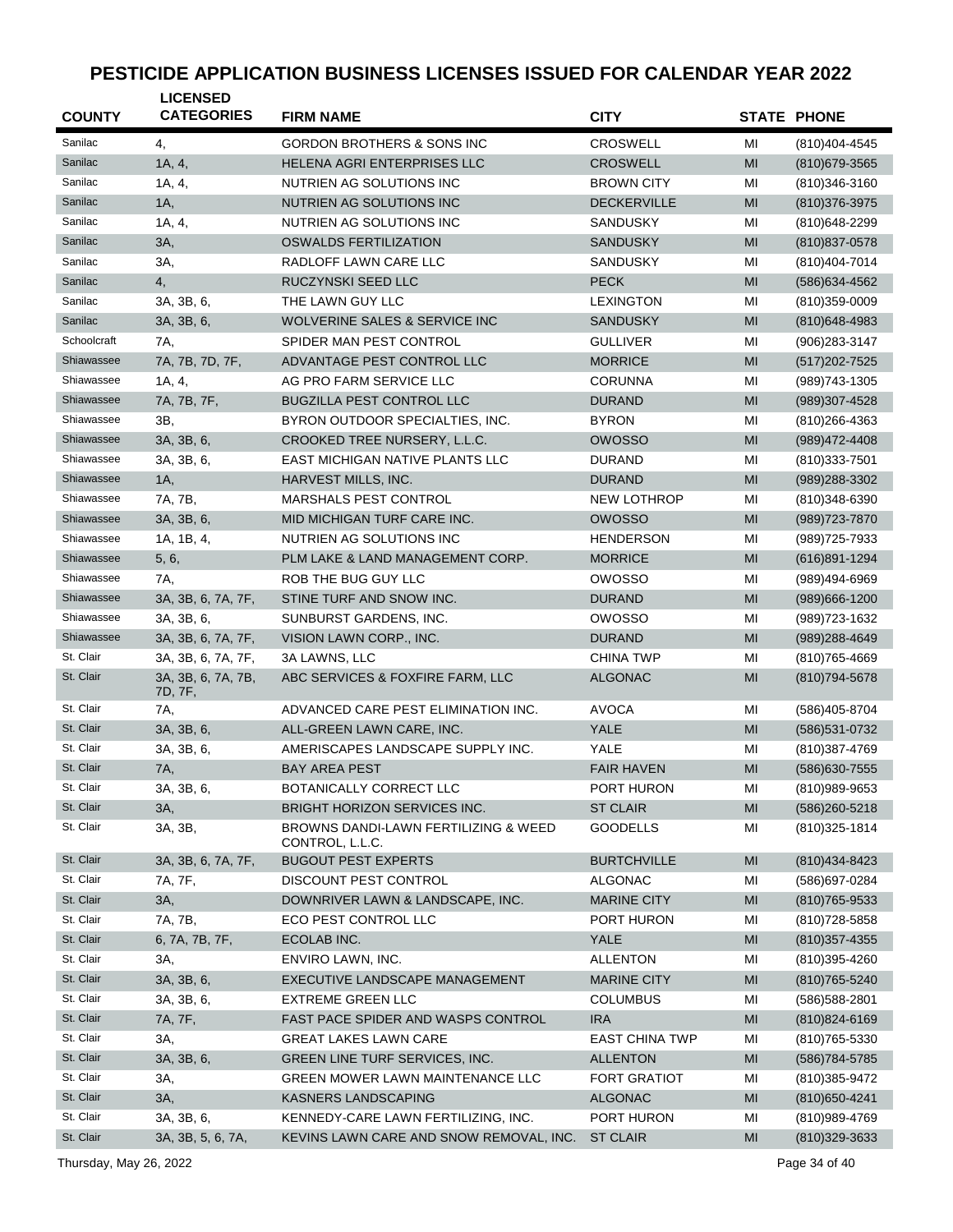| <b>COUNTY</b> | <b>LICENSED</b><br><b>CATEGORIES</b> | <b>FIRM NAME</b>                                         | <b>CITY</b>              |                | <b>STATE PHONE</b>                 |
|---------------|--------------------------------------|----------------------------------------------------------|--------------------------|----------------|------------------------------------|
| St. Clair     | 3B, 6,                               | MARINE CITY NURSERY CO.                                  | <b>CHINA</b>             | MI             |                                    |
| St. Clair     | 3A, 3B, 6, 7F,                       | MICHIGAN LAWN MAINTENANCE, INC.                          | <b>ST CLAIR</b>          | MI             | $(810)765 - 5533$<br>(810)329-9466 |
| St. Clair     | 3A, 3B, 6,                           | MOWING MADNESS PROFESSIONAL LAWN<br>CARE, LLC            | <b>ALGONAC</b>           | MI             | (810) 794-0407                     |
| St. Clair     | 3A, 3B, 6,                           | PRECISION CARE LLC                                       | <b>EAST CHINA</b>        | ΜI             | (810) 765-7968                     |
| St. Clair     | 3A, 3B, 5, 6,                        | RIGHT OF WAY SOLUTIONS LLC                               | <b>FORT GRATIOT</b>      | MI             | (810) 841-4919                     |
| St. Clair     | 3A, 3B, 6, 7A, 7F,                   | RSLF, INC. D/B/A GREENLAWN LANDSCAPE<br>MANAGEMENT, INC. | <b>KIMBALL</b>           | MI             | (810) 982-6313                     |
| St. Clair     | 7A, 7F,                              | S.W.A.T. TECH L.L.C.                                     | <b>CLYDE</b>             | MI             | (810) 434-5852                     |
| St. Clair     | 3A, 3B, 6,                           | ST. CLAIR LAWN CARE, INC.                                | <b>MARYSVILLE</b>        | МI             | (810)329-4360                      |
| St. Clair     | 1A, 1B, 4,                           | STAR OF THE WEST MILLING COMPANY                         | <b>EMMETT</b>            | MI             | $(810)384 - 6519$                  |
| St. Clair     | 7A, 7B, 7F,                          | TOMS PEST CONTROL                                        | <b>KIMBALL</b>           | MI             | (810)956-6039                      |
| St. Clair     | 3A, 3B, 6, 7A, 7F,                   | <b>TRUGREEN</b>                                          | <b>MARYSVILLE</b>        | MI             | (586)412-9801                      |
| St. Clair     | 3A,                                  | VITA GREEN CORPORATION                                   | <b>ALGONAC</b>           | MI             | (810)512-4230                      |
| St. Clair     | 3A, 3B, 6, 7F,                       | <b>WEEDMAN OF ST. CLAIR COUNTY</b>                       | <b>PORT HURON</b>        | MI             | (810)937-5395                      |
| St. Clair     | 3A,                                  | YARD MASTERS LANDSCAPING INC. D/B/A YARD<br><b>TECH</b>  | <b>COTTRELLVILLE TWP</b> | MI             | (586)405-8111                      |
| St. Joseph    | 3B,                                  | AMERICAN ARBOR LLC                                       | <b>THREE RIVERS</b>      | MI             | (269) 244-8524                     |
| St. Joseph    | 7A, 7D,                              | ANIMAL REMOVAL SERVICE, L.L.C.                           | <b>MARCELLUS</b>         | MI             | (269)327-9234                      |
| St. Joseph    | 3A, 3B, 6,                           | ARNETTS LANDSCAPING AND GARDEN CENTER,<br>INC.           | <b>CONSTANTINE</b>       | MI             | (269)435-8385                      |
| St. Joseph    | 7A,                                  | <b>BUCKMASTER PEST CONTROL</b>                           | <b>VICKSBURG</b>         | MI             | (616) 649-5432                     |
| St. Joseph    | 3A, 3B,                              | CUSTOM LAWN CARE & LANDSCAPING INC                       | <b>WHITE PIGEON</b>      | MI             | $(269)483 - 7359$                  |
| St. Joseph    | 1A,                                  | EIGHTH DAY FARMS LLC                                     | <b>COLON</b>             | MI             | (269)929-1857                      |
| St. Joseph    | 7A, 7B,                              | GREAT LAKES PEST CONTROL SERVICES, INC.                  | <b>STURGIS</b>           | MI             | (269) 659-8730                     |
| St. Joseph    | 1A, 1B, 4,                           | <b>GREAT LAKES SEED SOLUTIONS LLC</b>                    | <b>THREE RIVERS</b>      | MI             | (269) 535-2125                     |
| St. Joseph    | 1A, 1B,                              | LBS CUSTOM APPLICATIONS, LLC                             | <b>STURGIS</b>           | MI             | $(269)503 - 6652$                  |
| St. Joseph    | 1A, 1B,                              | NUTRIEN AG SOLUTIONS INC                                 | <b>MENDON</b>            | MI             | (269)496-2415                      |
| St. Joseph    | 5, 6,                                | PLM LAKE & LAND MANAGEMENT LLC                           | <b>STURGIS</b>           | MI             | (616)891-1294                      |
| St. Joseph    | 1A, 1B,                              | STEARS SPRAYING SERVICE, INC.                            | <b>WHITE PIGEON</b>      | MI             | (269)435-7766                      |
| St. Joseph    | 1A, 1B, 4,                           | WILBUR-ELLIS COMPANY LLC                                 | <b>THREE RIVERS</b>      | MI             | (269) 273-4747                     |
| Tuscola       | 1A, 1B,                              | COOPERATIVE ELEVATOR CO.                                 | <b>FAIRGROVE</b>         | MI             | (989)693-6104                      |
| Tuscola       | 1A, 1B,                              | COOPERATIVE ELEVATOR CO.                                 | <b>GAGETOWN</b>          | MI             | (989) 553-6679                     |
| Tuscola       | 6,                                   | EC & S, LLC                                              | <b>CASS CITY</b>         | MI             | (989) 670-3198                     |
| Tuscola       | 3A, 3B, 6,                           | <b>EXXTREME SERVICES LLC</b>                             | <b>CASS CITY</b>         | M <sub>l</sub> | (989)325-0312                      |
| Tuscola       | 4, FUM,                              | HARRINGTON SEEDS, INC.                                   | <b>REESE</b>             | MI             | (989)868-4750                      |
| Tuscola       | 5, 6,                                | KAPPEN EXCAVATING, LLC                                   | CARO                     | M <sub>l</sub> | (989) 673-7663                     |
| Tuscola       | 3B, 5, 6,                            | KAPPEN SPECIALTY SERVICES, LLC                           | <b>CASS CITY</b>         | ΜI             | (989) 673-5313                     |
| Tuscola       | 1A, 1B, 6,                           | MDM CUSTOM SERVICES LLC                                  | <b>CASS CITY</b>         | MI             | (989) 670-2424                     |
| Tuscola       | 6,                                   | MONCHILOV EXCAVATING, INC                                | <b>FAIRGROVE</b>         | ΜI             | (989)693-6690                      |
| Tuscola       | 7A, 7B, 7F,                          | SOME COMFORT PEST CONTROL, LLC                           | <b>MILLINGTON</b>        | MI             | $(810)515 - 5750$                  |
| Tuscola       | 1A, 1B, 4,                           | STAR OF THE WEST MILLING COMPANY                         | <b>RICHVILLE</b>         | MI             | (989)868-4186                      |
| Tuscola       | 3A, 3B, 5, 6, 7A,                    | THUMB LAWN, LLC                                          | <b>CASS CITY</b>         | MI             | (989) 274-9829                     |
| Tuscola       | 3A, 6,                               | TLC - TOTAL LAWN CARE, LLC                               | <b>UNIONVILLE</b>        | ΜI             | (989) 674-2204                     |
| Tuscola       | 1A, 1B, 1C, 2, 5,<br>7F, AE,         | VAUGHNS FLYING SERVICE, INC.                             | <b>REESE</b>             | MI             | (989) 551-7700                     |
| Van Buren     | 7A, 7B,                              | ABSOLUTE PEST CONTROL                                    | <b>KENDALL</b>           | ΜI             | (269) 628-0357                     |
| Van Buren     | 7A, 7B,                              | ADVANCE PEST CONTROL                                     | <b>LAWTON</b>            | MI             | (269) 624-3281                     |
| Van Buren     | 7A, 7B,                              | ADVANCE PEST CONTROL                                     | <b>LAWTON</b>            | MI             | (269) 624-5137                     |
| Van Buren     | 7A, 7B,                              | <b>BUDGET PEST CONTROL</b>                               | <b>GRAND JUNCTION</b>    | MI             | $(269)$ 637-6891                   |
| Van Buren     | 3A,                                  | COASTAL LANDSCAPE SUPPLY LLC                             | <b>SOUTH HAVEN</b>       | ΜI             | (269) 637-4601                     |
| Van Buren     | 3A, 3B, 6,                           | DEBEST INCORPORATED                                      | SOUTH HAVEN              | MI             | (269) 637-5666                     |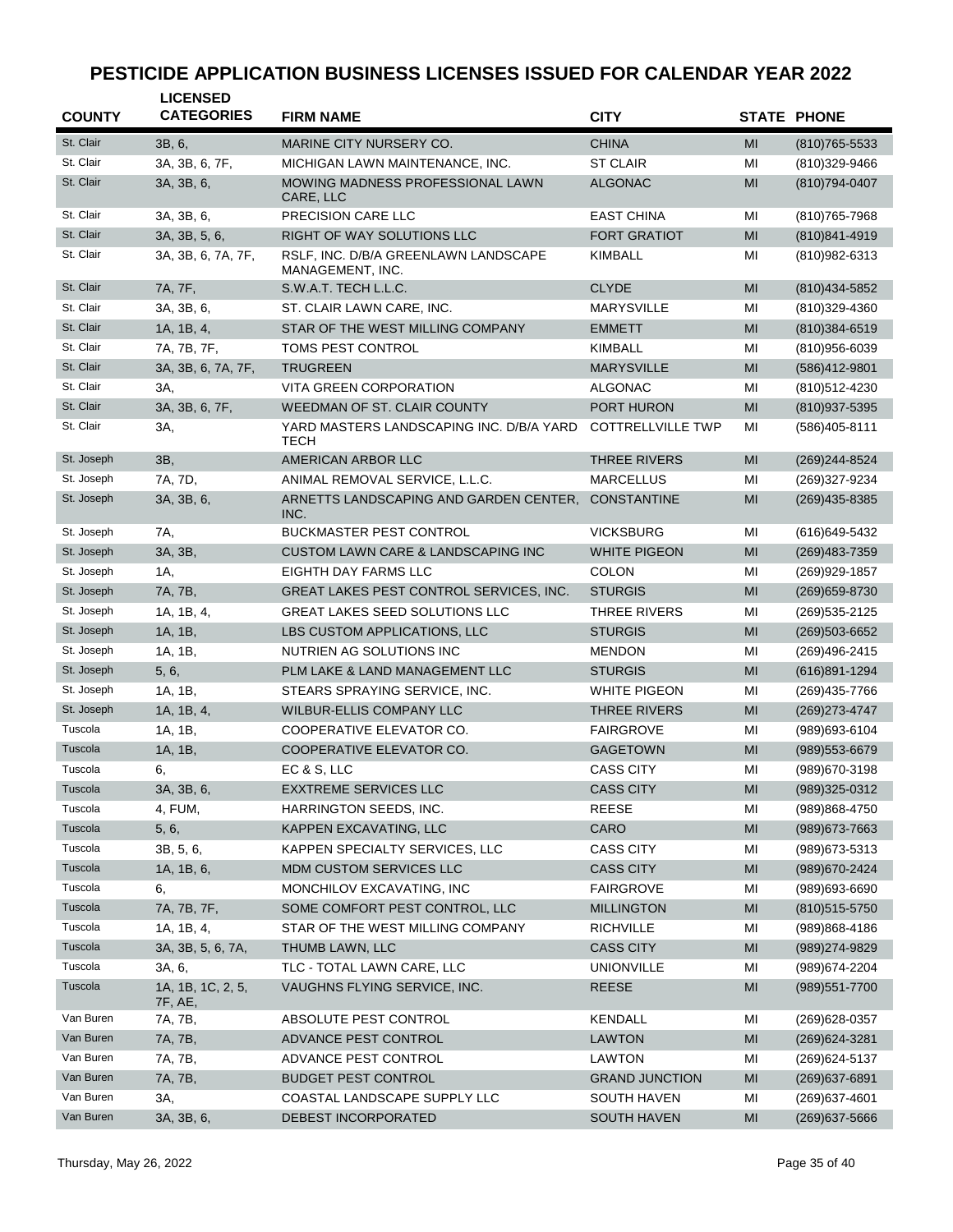| <b>COUNTY</b> | <b>LICENSED</b><br><b>CATEGORIES</b> | <b>FIRM NAME</b>                                                    | <b>CITY</b>          |                | <b>STATE PHONE</b> |
|---------------|--------------------------------------|---------------------------------------------------------------------|----------------------|----------------|--------------------|
| Van Buren     | 3A, 3B, 6,                           | JOHNSON THOMAS L / DBA PROFESSIONAL<br><b>HORTICULTURE SERVICES</b> | <b>DOWAGIAC</b>      | MI             | (269) 876-1340     |
| Van Buren     | 3A,                                  | NATIVE GREEN LAWNCARE LLC                                           | SOUTH HAVEN          | MI             | (269)903-6070      |
| Van Buren     | 3A,                                  | NO-SPIN SERVICES, LLC                                               | <b>SOUTH HAVEN</b>   | MI             | (269)214-8339      |
| Van Buren     | 1A, 1B, 1C, AE,                      | ROBERTSON CROP DUSTING SERVICE, INC.                                | <b>SOUTH HAVEN</b>   | MI             | (269) 637-2207     |
| Van Buren     | 7A, 7B, 7F,                          | THE GETTIG CORPORATION                                              | <b>PAW PAW</b>       | MI             | (269) 343-6887     |
| Van Buren     | ЗΑ,                                  | TURF LIFE NUTRITIONAL SOLUTIONS, INC.                               | <b>PAW PAW</b>       | MI             | (574) 276-6816     |
| Van Buren     | 2, 3A, 3B, 5, 6,                     | VAN BUREN CONSERVATION DISTRICT                                     | <b>PAW PAW</b>       | MI             | (269) 657-4030     |
| Washtenaw     | 3A, 3B, 6,                           | A & H LAWN SERVICE INC.                                             | <b>SALINE</b>        | MI             | (734)429-5778      |
| Washtenaw     | 3A,                                  | A-1 SNOW REMOVAL AND LAWN CARE, INC.                                | <b>ANN ARBOR</b>     | MI             | (734) 663 - 3343   |
| Washtenaw     | 3A, 3B, 6, 7F,                       | AARONS LAWN & TREE CARE LTD.                                        | YPSILANTI            | MI             | (734) 528-1516     |
| Washtenaw     | 6,                                   | ANN ARBOR LANDSCAPING, INC.                                         | <b>ANN ARBOR</b>     | MI             | (734) 665-3311     |
| Washtenaw     | 5,                                   | AQUATEC PONDS LLC                                                   | <b>ANN ARBOR</b>     | MI             | (734)994-7663      |
| Washtenaw     | 7F,                                  | AWG MOSQUITO CONTROL LLC                                            | <b>WHITMORE LAKE</b> | MI             | (269) 377-2907     |
| Washtenaw     | 3A, 3B, 6, 7A, 7F,                   | BACK TO NATURE LAWNCARE, L.L.C.                                     | <b>MILAN</b>         | MI             | (734) 973-5800     |
| Washtenaw     | 3A, 3B, 6,                           | <b>BMG LANDSCAPES LLC</b>                                           | YPSILANTI            | MI             | $(734)417 - 0093$  |
| Washtenaw     | 3A, 3B, 6, 7A, 7F,                   | BRIDGEWATER FERTILIZATION COMPANY                                   | <b>MANCHESTER</b>    | MI             | (734) 216-2365     |
| Washtenaw     | 3A, 3B, 6,                           | C & S LAWNCARE L.L.C.                                               | <b>ANN ARBOR</b>     | MI             | (734) 368-3629     |
| Washtenaw     | 3A, 3B, 6,                           | CAPONITE LANDSCAPE MANAGEMENT LLC                                   | <b>ANN ARBOR</b>     | MI             | (734) 707-3823     |
| Washtenaw     | 7A, 7B, 7D, 7F,                      | COMMUNITY PEST SOLUTIONS LLC                                        | <b>ANN ARBOR</b>     | MI             | (734)994-5310      |
| Washtenaw     | 7A, 7B, 7F,                          | <b>CREATURE CONTROL, LLC</b>                                        | GREGORY              | ΜI             | (734)476-0166      |
| Washtenaw     | 3A, 3B, 6,                           | <b>CUSTOM CARE PROFESSIONALS/TCCPROS</b>                            | YPSILANTI            | MI             | $(734)858 - 8815$  |
| Washtenaw     | 3A, 3B, 6, 7A,                       | CYCLONE LAWN & LANDSCAPE, LLC                                       | <b>SOUTH LYON</b>    | MI             | (734)395-3989      |
| Washtenaw     | 3A, 7A, 7F,                          | D & G NATURES WAY, INC.                                             | <b>BRIGHTON</b>      | MI             | $(248)437 - 3759$  |
| Washtenaw     | 3A, 3B, 6,                           | FRALEIGHS LANDSCAPE NURSERY, INC.                                   | <b>DEXTER</b>        | MI             | (734)426-5067      |
| Washtenaw     | 3A,                                  | GENSKE CUSTOM LAWN NUTRITION L.L.C.                                 | <b>DEXTER</b>        | MI             | $(734)395 - 8571$  |
| Washtenaw     | 1A,                                  | <b>GIRBACH AG LLC</b>                                               | <b>MILAN</b>         | MI             | (734) 260-9312     |
| Washtenaw     | 3A, 3B, 6,                           | <b>GOOD GUYS LAWN CARE LLC</b>                                      | <b>MILAN</b>         | MI             | (734)470-6550      |
| Washtenaw     | 10, 1A, 1B, 1C,                      | <b>GREAT LAKES CROP TECH, LLC</b>                                   | MILAN                | MI             | (734)845-0925      |
| Washtenaw     | 3A, 3B,                              | <b>GREAT OUTDOORS TURF CARE</b>                                     | <b>ANN ARBOR</b>     | MI             | (734) 663-2200     |
| Washtenaw     | 3A, 6,                               | <b>GREEN ACRES FERTILIZER COMPANY LLC</b>                           | YPSILANTI            | MI             | (734) 320-3322     |
| Washtenaw     | 3B,                                  | <b>GREEN MAGIC GROWERS, LLC</b>                                     | <b>ANN ARBOR</b>     | MI             | (734) 665-3947     |
| Washtenaw     | 3A, 3B, 6, 7F,                       | <b>GREEN PASTURES</b>                                               | <b>GREGORY</b>       | MI             | (734)904-0709      |
| Washtenaw     | 3A, 3B, 6, 7A, 7D,<br>7F,            | GREENSTREET TREE SERVICES LLC                                       | <b>DEXTER</b>        | M <sub>l</sub> | (734)996-9020      |
| Washtenaw     | 3B,                                  | <b>GUARDIAN TREE EXPERTS, LLC</b>                                   | <b>ANN ARBOR</b>     | ΜI             | (734) 786-1688     |
| Washtenaw     | 3A, 3B, 6,                           | HILL TOP PROPERTY SERVICES, INC.                                    | YPSILANTI            | M <sub>l</sub> | (734) 572-1900     |
| Washtenaw     | 7A, 7B, 7F,                          | INSECTECH INC.                                                      | YPSILANTI            | MI             | (734) 487-7024     |
| Washtenaw     | 3A, 3B, 5, 6,                        | JAKES CURBSIDE APPEAL LLC                                           | <b>MANCHESTER</b>    | M <sub>l</sub> | (734) 250-9717     |
| Washtenaw     | 1A, 1B, 4, FUM,                      | JOHN MARION, INC.                                                   | SALINE               | MI             | (734)429-5740      |
| Washtenaw     | 3A,                                  | <b>KLEPASKIS LAWN SPRAY</b>                                         | <b>DEXTER</b>        | MI             | (734) 426-2511     |
| Washtenaw     | 3A, 3B, 6,                           | LAWN ENFORCEMENT INC                                                | <b>MILAN</b>         | MI             | (734) 474-2342     |
| Washtenaw     | 3A, 3B,                              | LIGHTHOUSE ENTERPRISES LLC                                          | YPSILANTI            | M <sub>l</sub> | (734) 730-1045     |
| Washtenaw     | 6,                                   | LITTLE HOUSE LANDSCAPES LLC                                         | <b>ANN ARBOR</b>     | MI             | (734) 224-2080     |
| Washtenaw     | 3B,                                  | LOTUS GARDENSCAPES INC                                              | <b>DEXTER</b>        | MI             | (734) 426-6600     |
| Washtenaw     | 3B, 6,                               | MARGOLIS NURSERY, INC.                                              | YPSILANTI            | MI             | (734)482-0771      |
| Washtenaw     | 5C,                                  | MICHIGAN POWER RODDING INC                                          | <b>ANN ARBOR</b>     | MI             | (734) 761-7154     |
| Washtenaw     | 7F,                                  | MOSQUITO CONTROL OF MICHIGAN INC.                                   | YPSILANTI            | MI             | (734) 922-5700     |
| Washtenaw     | 1A, 1B, 1C, 4,                       | NUTRIEN AG SOLUTIONS INC                                            | <b>SALINE</b>        | MI             | (734) 429-2300     |
| Washtenaw     | 5, 6,                                | PLANTWISE, LLC                                                      | <b>ANN ARBOR</b>     | MI             | (734) 665-7168     |
| Washtenaw     | 3A, 3B, 6, 7F,                       | PRISTINE LANDSCAPE MANAGEMENT LLC                                   | <b>WHITMORE LAKE</b> | M <sub>l</sub> | (248) 719-4637     |
| Washtenaw     | ЗΑ,                                  | QUICK START LAWN SOLUTIONS L.L.C.                                   | NORTHVILLE           | MI             | (248) 863-7768     |

Thursday, May 26, 2022 Page 36 of 40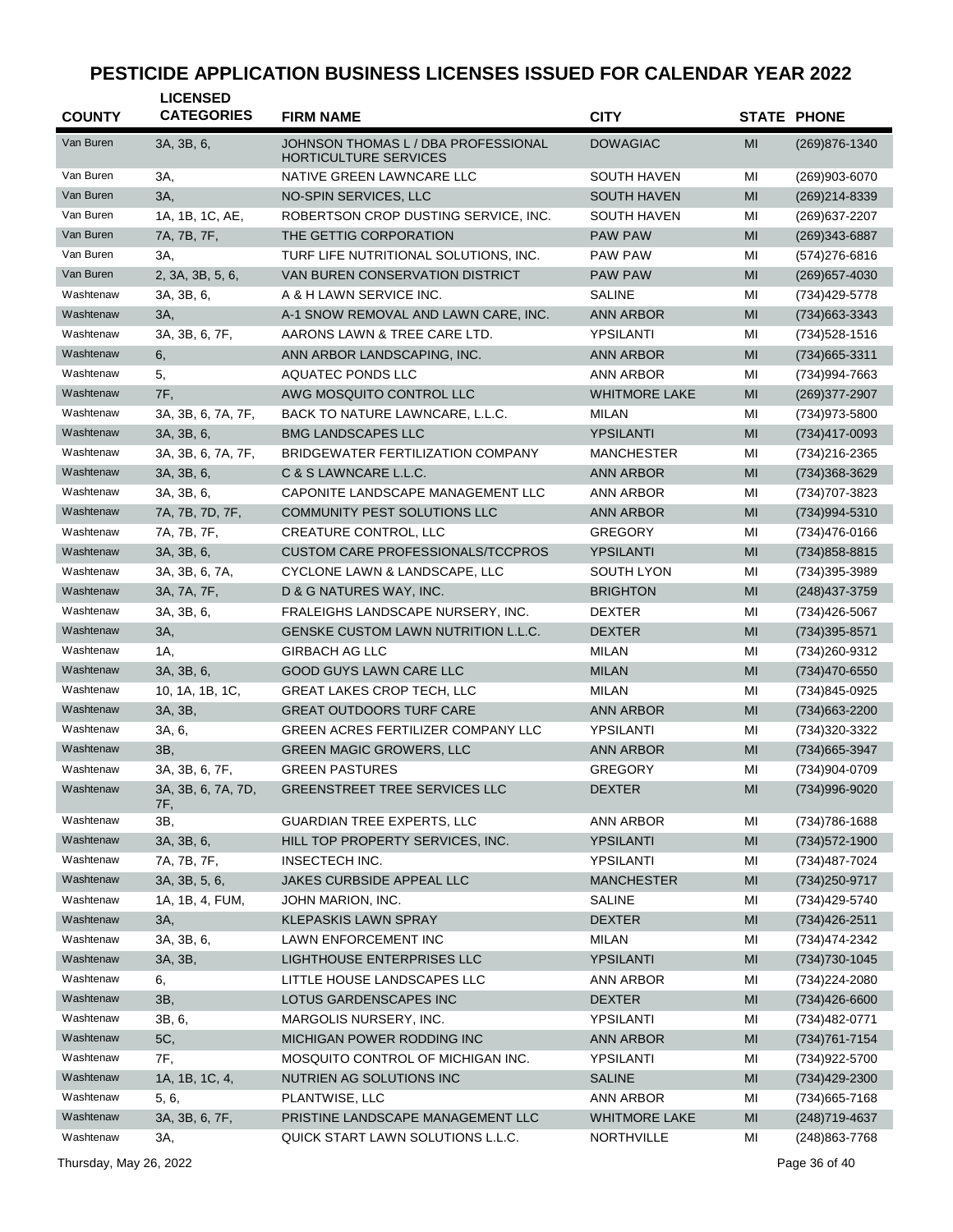| <b>COUNTY</b> | <b>LICENSED</b><br><b>CATEGORIES</b> | <b>FIRM NAME</b>                                             | <b>CITY</b>             |    | <b>STATE PHONE</b> |
|---------------|--------------------------------------|--------------------------------------------------------------|-------------------------|----|--------------------|
| Washtenaw     | 1A,                                  | S B SPRAYING, LLC                                            | <b>MILAN</b>            | MI | (734) 260-2155     |
| Washtenaw     | 3A, 3B, 6,                           | SALIENT LANDSCAPING, INC.                                    | <b>MILAN</b>            | MI | (734) 337-3261     |
| Washtenaw     | 1A,                                  | SCHETTENHELM MICHAEL J                                       | <b>MILAN</b>            | MI | (734)439-1829      |
| Washtenaw     | 3A, 3B, 6,                           | SPRING FEVER LAWN CARE, LLC                                  | <b>SOUTH LYON</b>       | MI | (248) 207-3938     |
| Washtenaw     | 3B, 6,                               | <b>SUPERIOR MOW &amp; SNOW</b>                               | <b>SOUTH LYON</b>       | MI | (248) 437-5709     |
| Washtenaw     | 3A, 3B, 6, 7A,                       | THE TURF GUYS                                                | <b>SALINE</b>           | MI | (734) 769-1775     |
| Washtenaw     | 3A, 3B, 6, 7A, 7F,                   | <b>TRUGREEN</b>                                              | YPSILANTI               | MI | (734) 528-1288     |
| Washtenaw     | 3A, 3B, 6,                           | <b>TRU-TURF LAWN FERTILIZING</b>                             | <b>YPSILANTI</b>        | MI | $(734)547 - 6000$  |
| Washtenaw     | 3A, 3B, 6,                           | <b>TURF TECH LLC</b>                                         | <b>NEW BOSTON</b>       | MI | (734) 787-1536     |
| Washtenaw     | 3A, 3B, 6,                           | TWIN OAKS LANDSCAPE, INC.                                    | <b>ANN ARBOR</b>        | MI | $(734)213 - 6911$  |
| Washtenaw     | 3A, 3B, 6, 7A, 7F,                   | WAGENSCHUTZ LAWN SPRAYING OF LIVIONIA                        | <b>SALEM</b>            | MI | (248) 347-3841     |
| Washtenaw     | 3A, 6, 7F,                           | WEED MAN OF ANN ARBOR                                        | <b>ANN ARBOR</b>        | MI | (734) 973-6676     |
| Washtenaw     | 3A, 3B, 6,                           | YARD RESOURCE LLC                                            | YPSILANTI               | MI | (734) 262-6627     |
| Wayne         | 7A, 7D,                              | A B C PEST CONTROL                                           | <b>DETROIT</b>          | MI | $(313)258 - 4409$  |
| Wayne         | 7A,                                  | A PLUS QUALITY PEST CONTROL                                  | YPSILANTI               | MI | (734) 299-6461     |
| Wayne         | 7A,                                  | A-1 SMASH                                                    | <b>GROSSE PTE WOODS</b> | MI | (248) 935-6027     |
| Wayne         | 7A, 7F,                              | ADAPT PEST CONTROL AND ENVIRONMENTAL<br>SOLUTIONS LLC        | <b>RIVER ROUGE</b>      | MI | (313) 782-3003     |
| Wayne         | 3A, 3B, 6,                           | ALL IN ONE SERVICE GROUP, INC.                               | <b>WESTLAND</b>         | MI | (800) 579-9743     |
| Wayne         | 7A,                                  | ALL SEASONS PEST CONTROL INC.                                | <b>SOUTHGATE</b>        | MI | (734) 285-3200     |
| Wayne         | 3A, 3B,                              | ALLEMON BROTHERS LANDSCAPING LLC                             | <b>GROSSE PTE</b>       | MI | $(313)884 - 3062$  |
| Wayne         | 3A, 3B, 6,                           | AMERICAN TURF COMPANY LLC                                    | <b>TAYLOR</b>           | MI | $(313)701 - 1698$  |
| Wayne         | 7A,                                  | ANTECO, INC.                                                 | <b>LIVONIA</b>          | MI | (734) 425-7980     |
| Wayne         | 6,                                   | APARTMENT SERVICES COMPANY                                   | LIVONIA                 | MI | (734) 261-2814     |
| Wayne         | 5B,                                  | AQUATROL - DIVISION OF MOMAR, INC.                           | <b>CANTON</b>           | MI | (734)818-0125      |
| Wayne         | 3A, 3B, 5, 6, 7A, 7F,                | ARBOR AID LLC                                                | <b>GROSSE ILE</b>       | MI | (734) 674-7850     |
| Wayne         | 7A,                                  | <b>B T R PEST CONTROL LLC</b>                                | <b>REDFORD</b>          | MI | $(313)623 - 9073$  |
| Wayne         | 7A, FUM,                             | <b>B&amp;R EXTERMINATORS, INC.</b>                           | <b>ECORSE</b>           | MI | $(313)843 - 3011$  |
| Wayne         | 3A, 3B, 6, 7A, 7F,                   | BACK TO NATURE LAWNCARE, L.L.C.                              | <b>BROWNSTOWN</b>       | MI | (734) 479-5755     |
| Wayne         | 7A, 7F,                              | BLESSED PEST SOLUTIONS LLC                                   | <b>GARDEN CITY</b>      | MI | (734) 512-6217     |
| Wayne         | 3A, 3B, 6,                           | <b>BOSTICS LAWN &amp; LANDSCAPING</b><br><b>INCORPORATED</b> | <b>BROWNSTOWN TWP</b>   | MI | (734) 284-4477     |
| Wayne         | 3A, 3B, 6,                           | BRIGHTVIEW LANDSCAPES, LLC                                   | <b>CANTON</b>           | MI | (734)394-1430      |
| Wayne         | 7A, 7F,                              | <b>BUG PRO MICHIGAN INC</b>                                  | <b>BELLVILLE</b>        | MI | (734) 922-2647     |
| Wayne         | 3A, 3B, 6,                           | BUSHWACKERS LANDSCAPING, INC.                                | REDFORD TWP             | ΜI | (313) 541-6824     |
| Wayne         | 7A,                                  | BUSY B PEST CONTROL, LLC                                     | <b>DETROIT</b>          | MI | $(313)835 - 5016$  |
| Wayne         | 3A, 3B,                              | C & M LANDSCAPING/ARBOR-RITE                                 | <b>REDFORD TWP</b>      | MI | $(313)592 - 8118$  |
| Wayne         | 7A, 7B,                              | C.J.L. ENTERPRISES, INC DBA SECURITY PEST<br>CONTROL         | <b>CANTON</b>           | MI | (734) 981-8911     |
| Wayne         | 3A, 3B, 6,                           | CANIKE LANDSCAPING, INC.                                     | <b>LIVONIA</b>          | МI | (248) 615-1635     |
| Wayne         | 3A, 6,                               | CLEAN GREEN LAWN SOLUTIONS LLC                               | <b>REDFORD</b>          | MI | $(313)537 - 1590$  |
| Wayne         | 3A, 3B, 6, 7A, 7F,                   | <b>CLIPPERS LAWN &amp; LANDSCAPE MAINTENANCE</b><br>INC.     | LIVONIA                 | ΜI | (734) 522-0025     |
| Wayne         | 3A, 3B, 6,                           | COMMERCIAL GROUNDS SERVICES LLC                              | <b>DETROIT</b>          | MI | $(313)316-6084$    |
| Wayne         | 3A,                                  | CROSSWINDS LANDSCAPING, LLC                                  | PLYMOUTH                | MI | $(313)333-0572$    |
| Wayne         | 3A, 3B, 6, 7A, 7F,                   | D & B LANDSCAPING, INC.                                      | <b>LIVONIA</b>          | MI | $(734)524 - 1030$  |
| Wayne         | 5B,                                  | D & L WATER CONTROL, INC.                                    | <b>CANTON</b>           | ΜI | (734)455-6982      |
| Wayne         | 3A, 3B, 6,                           | D. A. ALEXANDER & COMPANY, INC.                              | <b>LIVONIA</b>          | MI | $(734)427 - 0030$  |
| Wayne         | 3A, 3B, 6,                           | D.J.S PROPERTY MAINTENANCE, LLC                              | <b>FLAT ROCK</b>        | MI | (734) 231-8885     |
| Wayne         | 3A, 3B, 6,                           | DETAIL LANDSCAPE, INC.                                       | <b>BELLEVILLE</b>       | MI | (734) 697-3600     |
| Wayne         | 3A, 3B, 6,                           | DOEFFINGER MARK K                                            | <b>PLYMOUTH</b>         | ΜI | (734) 453-2394     |
| Wayne         | 3A,                                  | DOWN TO EARTH LAWN SPRAY INC.                                | <b>PLYMOUTH</b>         | MI | (734) 737-9100     |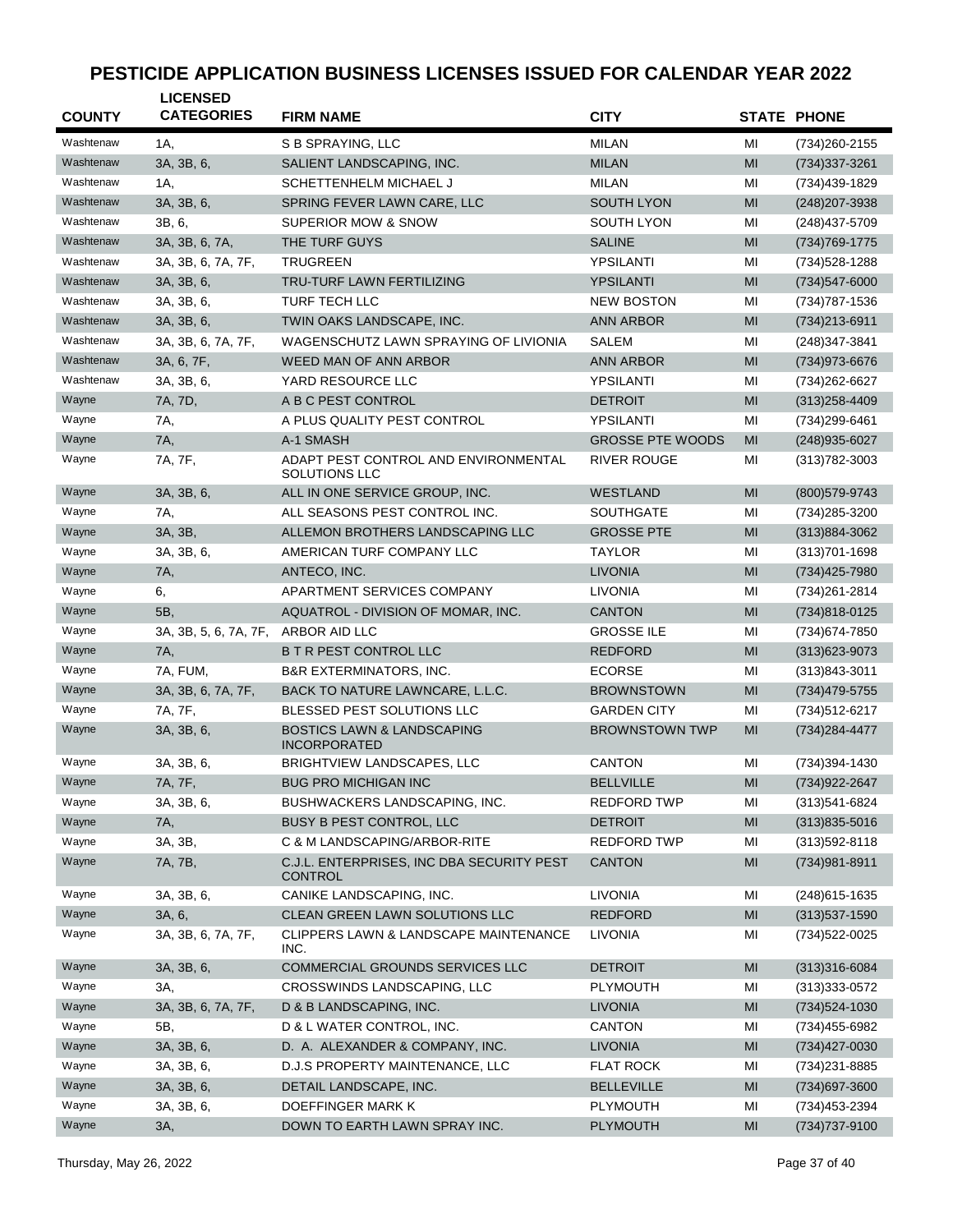| <b>COUNTY</b> | <b>LICENSED</b><br><b>CATEGORIES</b> | <b>FIRM NAME</b>                                             | <b>CITY</b>         |          | <b>STATE PHONE</b>               |
|---------------|--------------------------------------|--------------------------------------------------------------|---------------------|----------|----------------------------------|
| Wayne         | 7A, 7B,                              | DOWNRIVER PEST CONTROL, INC.                                 | <b>SOUTHGATE</b>    | MI       | $(313)381 - 1877$                |
| Wayne         | 5B,                                  | DUSTY DUCTS, INC.                                            | <b>LIVONIA</b>      | MI       | (313)381-7801                    |
| Wayne         | 3A, 6, 7A,                           | <b>ELEGANT GREENS LLC</b>                                    | <b>BROWNSTOWN</b>   | MI       | (734) 231-6050                   |
| Wayne         | 3A, 6, 7F,                           | ELITE LAWN SOLUTIONS LLC                                     | <b>ALLEN PARK</b>   | MI       | (313) 266-0421                   |
| Wayne         | 3A, 7F,                              | EMERALD RICH LAWNS, INC.                                     | <b>ROMULUS</b>      | MI       | (734) 479-1234                   |
| Wayne         | 3A, 6,                               | <b>ESTES LAWNSCAPES</b>                                      | <b>BELLEVILLE</b>   | MI       | (313) 292-4865                   |
| Wayne         | 3A, 6,                               | EXECUTIVE LANDSCAPING, INC.                                  | <b>NORTHVILLE</b>   | MI       |                                  |
| Wayne         | 5A,                                  | EXECUTIVE POOLS, INC.                                        | LIVONIA             | MI       | (248) 348-8422<br>(248) 477-7727 |
| Wayne         | 3A,                                  | EXECUTIVE PROPERTY MAINTENANCE, INC.                         | <b>PLYMOUTH</b>     | MI       |                                  |
| Wayne         |                                      |                                                              |                     |          | (734) 656-8100                   |
|               | 3A, 3B, 6, 7A, 7F,                   | <b>EXPERIGREEN - DETROIT LLC</b><br>EXPERT PEST CONTROL INC. | <b>LIVONIA</b>      | MI<br>MI | (810) 355-2929                   |
| Wayne         | 7A, 7B,                              |                                                              | <b>DETROIT</b>      |          | $(313)215-3344$                  |
| Wayne         | 3A, 3B, 6,                           | FORD MOTOR LAND DEVELOPMENT<br><b>CORPORATION</b>            | <b>DEARBORN</b>     | MI       | (313) 337-2591                   |
| Wayne         | 3A, 3B, 6, 7A, 7F,                   | FREEMANS LAWN & LANDSCAPING LLC                              | <b>ROMULUS</b>      | MI       | (734) 284-6013                   |
| Wayne         | 5, 6,                                | <b>GEI CONSULTANTS OF MICHIGAN PC</b>                        | PLYMOUTH            | MI       | (734) 680-1596                   |
| Wayne         | 3A, 3B, 6,                           | <b>GREEN SOLUTIONS, LLC</b>                                  | <b>TRENTON</b>      | MI       | (734) 692-3872                   |
| Wayne         | 3A, 3B, 6, 7A,                       | GREENER CONCEPTS LAWN & TREE CARE LLC                        | <b>GARDEN CITY</b>  | MI       | (734) 686-8588                   |
| Wayne         | 3A, 6, 7A, 7F,                       | GROSSE ILE LAWN SPRINKLER, INC.                              | <b>TRENTON</b>      | MI       | (734) 285-4470                   |
| Wayne         | 3A, 7A,                              | GROW IT GREEN, INC.                                          | <b>DEARBORN</b>     | MI       | (313) 584-8811                   |
| Wayne         | 3A, 7A,                              | <b>GROWING GREENER LAWNS</b>                                 | <b>LIVONIA</b>      | MI       | (734) 451-2929                   |
| Wayne         | 5B,                                  | H. V. BURTON COMPANY                                         | <b>LIVONIA</b>      | MI       | (734) 261-4220                   |
| Wayne         | <b>7A</b> ,                          | HAMTRAMCK PEST CONTROL LLC                                   | <b>DETROIT</b>      | MI       | $(313)704 - 3467$                |
| Wayne         | 3A, 3B, 6,                           | HARRELLS, LLC OF FLORIDA                                     | <b>LIVONIA</b>      | MI       | (734) 744-6013                   |
| Wayne         | 7A,                                  | <b>HARRIS PEST CONTROL</b>                                   | <b>DETROIT</b>      | MI       | $(313)372-9188$                  |
| Wayne         | 2A,                                  | HOOVER TREATED WOOD PRODUCTS, INC.                           | <b>DETROIT</b>      | MI       | (313) 365-9460                   |
| Wayne         | 3A, 3B, 6, 7A, 7F,                   | INDEPENDENT LAWN SERVICE, INC.                               | <b>LIVONIA</b>      | MI       | (734) 667-2476                   |
| Wayne         | 7A, 7F,                              | INTEGRATION PEST MANAGEMENT LLC                              | <b>TAYLOR</b>       | MI       | $(313)597 - 2956$                |
| Wayne         | 7A,                                  | JONES PEST CONTROL COMPANY                                   | <b>WYANDOTTE</b>    | MI       | (734) 635-7001                   |
| Wayne         | 3A,                                  | KS LANDSCAPING L.L.C.                                        | <b>SOUTHGATE</b>    | MI       | $(313)415 - 6162$                |
| Wayne         | 3A, 3B, 6,                           | LANDSCAPE CONSULTANTS, LLC                                   | <b>WESTLAND</b>     | MI       | $(734)453 - 4005$                |
| Wayne         | 7A, 7B,                              | LEWIS-MILLER EXTERMINATING SERVICE, INC.                     | <b>ECORSE</b>       | MI       | $(313)382-0395$                  |
| Wayne         | 7A,                                  | LIGHTS OUT PEST ELIMINATION LLC                              | <b>ROMULUS</b>      | MI       | (734) 620-6634                   |
| Wayne         | 3A,                                  | <b>LINKS AT GATEWAY LLC</b>                                  | <b>ROMULUS</b>      | MI       | (734) 751-1612                   |
| Wayne         | 3A, 3B, 6,                           | LITTLE MAN LAWN CARE. LLC / J AVERIE LLC                     | PLYMOUTH            | MI       | (734)306-0792                    |
| Wayne         | 3A, 3B, 6, 7A, 7F,                   | LUCIA LANDSCAPING INC.                                       | <b>GROSSE PTE</b>   | MI       | (313)881-9241                    |
| Wayne         | 3A, 3B, 6, 7A, 7D,<br>7F,            | <b>LUSH LAWN</b>                                             | <b>CANTON</b>       | MI       | $(734)233 - 3010$                |
| Wayne         | 3A,                                  | <b>METRO AUTOMATED SPRINKLERS</b>                            | <b>CANTON</b>       | MI       | (248) 473-7485                   |
| Wayne         | 3A, 6,                               | MICHIGAN HIGHWAY CONTRACTING, INC.                           | <b>LIVONIA</b>      | MI       | (734) 744-5446                   |
| Wayne         | 7A, 7B,                              | MOTOR CITY PEST CONTROL CO.                                  | <b>DETROIT</b>      | MI       | $(313)931 - 5000$                |
| Wayne         | 7A,                                  | MR PEST LLC                                                  | <b>LIVONIA</b>      | MI       | (248) 429-2085                   |
| Wayne         | 3A, 3B, 6, 7A, 7F,                   | MR. GREEN LAWN SPRAYING CO.                                  | PLYMOUTH            | MI       | (734) 453-1219                   |
| Wayne         | 7A, 7F,                              | MWILDLIFE INSPECTION LLC                                     | <b>GARDEN CITY</b>  | MI       | (734) 297-6828                   |
| Wayne         | 3A, 3B, 6, 7F,                       | MY ARBORIST LLC                                              | PLYMOUTH            | MI       | (248) 378-1111                   |
| Wayne         | 3A, 3B, 6, 7A, 7F,                   | NATURAL WAY INC                                              | <b>TAYLOR</b>       | MI       | $(248)$ 239-4000                 |
| Wayne         | 3A, 3B, 6,                           | NU APPEARANCE MAINTENANCE, INC.                              | <b>HARPER WOODS</b> | MI       | (313)884-0515                    |
| Wayne         | 3B, 6,                               | OAKLEY LAWN SERVICE, INC.                                    | <b>NEW BOSTON</b>   | MI       | (734) 753-4992                   |
| Wayne         | 3A, 3B, 6,                           | ONE STOP PROPERTY MAINTENANCE LLC                            | <b>DETROIT</b>      | MI       | (313) 957-0070                   |
| Wayne         | 3A, 3B,                              | ORDERS LANDSCAPING, LLC                                      | <b>LIVONIA</b>      | MI       | (734) 513-6452                   |
| Wayne         | 7A, 7B, 7F,                          | ORKIN, INC.                                                  | WAYNE               | MI       | (734) 721-0450                   |
| Wayne         | 3A, 3B, 6, 7F,                       | OUTDOOR EXPERTS, INC.                                        | <b>ROMULUS</b>      | MI       | (734) 941-4458                   |
| Wayne         | 7A, 7B, 7F,                          | PATRIOT PEST SOLUTIONS LLC                                   | <b>ROMULUS</b>      | MI       | (313) 530-2934                   |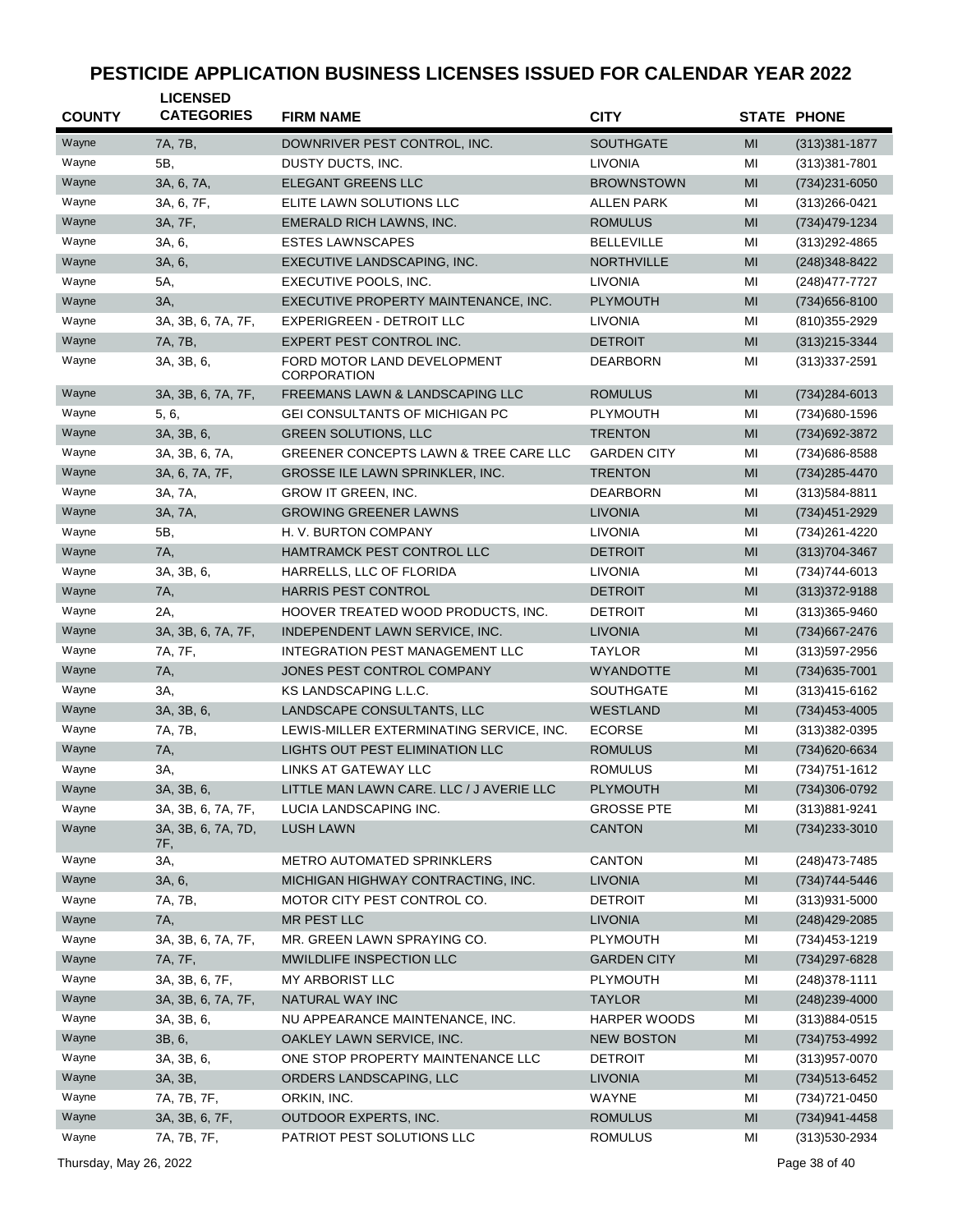| <b>COUNTY</b> | <b>LICENSED</b><br><b>CATEGORIES</b> | <b>FIRM NAME</b>                                                | <b>CITY</b>             |    | <b>STATE PHONE</b> |
|---------------|--------------------------------------|-----------------------------------------------------------------|-------------------------|----|--------------------|
| Wayne         | 3A, 7A, 7F,                          | PERIMETER PEST CONTROL LLC                                      | <b>NEW BOSTON</b>       | MI | (734)606-9542      |
| Wayne         | 7A, 7B, 7F,                          | PEST MASTERS, INC.                                              | <b>LIVONIA</b>          | MI | (734) 522-4640     |
| Wayne         | 7A. 7B.                              | PEST XCLUSION PROS LLC                                          | <b>WOODHAVEN</b>        | MI | (734) 560-9829     |
| Wayne         | 7A,                                  | PESTICIDE MAINTENANCE                                           | <b>DETROIT</b>          | MI | (313) 556-3979     |
| Wayne         | 3A, 3B, 5, 6,                        | <b>PINNACLE TURF</b>                                            | <b>FLAT ROCK</b>        | MI | (734) 341-0505     |
| Wayne         | 5C,                                  | PIPETEK INFRASTRUCTURE SERVICES LLC                             | <b>LIVONIA</b>          | MI | (248) 880-6965     |
| Wayne         | 7A,                                  | POINTE PEST SOLUTIONS                                           | <b>HARPER WOODS</b>     | MI | (313) 782-2438     |
| Wayne         | 3A, 6,                               | PREMIER GROUP ASSOCIATES LC                                     | <b>DETROIT</b>          | MI | $(313)963 - 1700$  |
| Wayne         | 7A,                                  | PREMIER PEST MANAGEMENT, INC.                                   | <b>CANTON</b>           | MI | (734) 207-5286     |
| Wayne         | 3A, 6,                               | PREMIER PROPERTY MAINTENANCE, LLC                               | <b>NORTHVILLE</b>       | MI | (734) 425-1992     |
| Wayne         | 3A, 3B, 6,                           | PREMIERE LANDSCAPE SERVICES, INC.                               | WESTLAND                | MI | (248)465-9988      |
| Wayne         | 3A, 7A, 7B, 7F,                      | PRO ACTION PEST CONTROL LLC                                     | <b>WESTLAND</b>         | MI | (248) 392-8154     |
| Wayne         | 3A, 7A, 7F,                          | PRO GREEN LAWN SPRAY INC.                                       | <b>DETROIT</b>          | MI | (313) 724-2000     |
| Wayne         | 7A, 7B, 7F,                          | REGAL PEST CONTROL, LLC                                         | <b>WESTLAND</b>         | MI | (866) 453-7221     |
| Wayne         | 7A, 7B, 7F, FUM,                     | RENTOKIL NORTH AMERICA INC DBA GRIFFIN<br><b>PEST SOLUTIONS</b> | <b>LIVONIA</b>          | MI | (800)488-9495      |
| Wayne         | 3A, 3B, 5,                           | <b>RIGHT FIELD LLC</b>                                          | <b>TAYLOR</b>           | MI | (734) 992-3169     |
| Wayne         | 3A, 3B, 6,                           | RJR SERVICES, INC.                                              | <b>LIVONIA</b>          | MI | (734)421-6664      |
| Wayne         | 7A, 7F,                              | RJS PEST CONTROL LLC                                            | <b>PLYMOUTH</b>         | MI | (734)812-7675      |
| Wayne         | 3A. 3B. 6.                           | RMG OUTDOOR SERVICES                                            | <b>WYANDOTTE</b>        | MI | (734) 283-3291     |
| Wayne         | 6, 7A, 7B, 7F, FUM,                  | <b>ROSE PEST SOLUTIONS</b>                                      | <b>LIVONIA</b>          | MI | $(313)582 - 1300$  |
| Wayne         | 3A, 7F,                              | ROWLEY BYSTROM, INC.                                            | <b>LINCOLN PARK</b>     | MI | (313) 383-7473     |
| Wayne         | 3A, 3B, 6,                           | RS LAWN CARE, LLC                                               | <b>LIVONIA</b>          | MI | (734) 564-4698     |
| Wayne         | 7A, 7B,                              | SAFE GUARD PEST CONTROL                                         | WESTLAND                | MI | (734) 595-4044     |
| Wayne         | 3B,                                  | SCENIC LANDSCAPE, INC.                                          | <b>NEW BOSTON</b>       | MI | (734) 782-4666     |
| Wayne         | 7A,                                  | SCIENCE ENVIRO-TECH & PEST CONTROL<br>CORP.                     | <b>DETROIT</b>          | MI | $(313)502 - 1264$  |
| Wayne         | 3A, 3B,                              | SERENE SURROUNDINGS INC                                         | <b>PLYMOUTH</b>         | MI | (734)416-9062      |
| Wayne         | ЗΒ.                                  | SHADETREE MECHANIC TREE CARE                                    | <b>CANTON</b>           | MI | (734) 981-8888     |
| Wayne         | 3A, 3B, 6,                           | <b>SHAYS GREENVIEW LAWN CARE</b>                                | <b>ROMULUS</b>          | MI | (734) 942-1440     |
| Wayne         | 7A,                                  | SILVER SPRINGS PEST CONTROL CO                                  | <b>DETROIT</b>          | MI | (586) 563-3133     |
| Wayne         | 3A, 3B,                              | SM LAWN SERVICE, INC.                                           | <b>PLYMOUTH</b>         | MI | (734) 454-9644     |
| Wayne         | 7A, 7F,                              | SOLIDIFIED PEST CONTROL LLC                                     | <b>REDFORD</b>          | MI | (248) 820-3057     |
| Wayne         | 7A,                                  | SPYDERMAN PEST CONTROL, LLC                                     | <b>GROSSE ILE</b>       | MI | (734) 770-4191     |
| Wayne         | 7A, 7B, 7F,                          | STOP PEST CONTROL POWER WASHING, INC.                           | MELVINDALE              | MI | (313)914-2981      |
| Wayne         | 3A, 3B, 6,                           | SUMMIT TURF MANAGEMENT, LLC                                     | <b>LIVONIA</b>          | MI | (970) 589-6350     |
| Wayne         | 7A,                                  | SUPER PEST PEST CONTROL                                         | <b>GROSSE PTE WOODS</b> | MI | (586) 746-8338     |
| Wayne         | 7A,                                  | SUPREME PEST CONTROL LLC                                        | <b>DETROIT</b>          | MI | (313)926-9992      |
| Wayne         | 3A, 3B, 6,                           | TEDDYS LAWN & LANDSCAPE, INC.                                   | <b>LIVONIA</b>          | MI | (734) 525-6945     |
| Wayne         | 7A,                                  | <b>TERRYS EXTERMINATING</b>                                     | <b>DETROIT</b>          | MI | $(313)863 - 4014$  |
| Wayne         | 3A, 3B, 6,                           | THE DAVEY TREE EXPERT COMPANY                                   | CANTON                  | MI | (734)459-8690      |
| Wayne         | 6,                                   | THE ENERGY GROUP, INC.                                          | <b>DETROIT</b>          | MI | $(313)491 - 8411$  |
| Wayne         | 3A, 6, 7F,                           | THE GREEN BUTLERS PROPERTY<br>MAINTENANCE INC                   | REDFORD                 | MI | (313) 472-5509     |
| Wayne         | 3A,                                  | TRANSITIONS OUTDOORS, LLC                                       | <b>PLYMOUTH</b>         | MI | $(734)377 - 7558$  |
| Wayne         | 3B,                                  | TREE DOCTOR COMPANY LLC                                         | <b>LIVONIA</b>          | MI | (313) 565-1442     |
| Wayne         | 3A, 3B, 6, 7A, 7F,                   | <b>TRUGREEN</b>                                                 | <b>TAYLOR</b>           | MI | (734) 281-8655     |
| Wayne         | 3A, 3B, 5, 6,                        | TURF CONCEPTS LANDSCAPING AND<br>PROPERTY MAINTENANCE LLC       | <b>FLAT ROCK</b>        | MI | (734) 657-3151     |
| Wayne         | 3A,                                  | <b>TURF DOCTOR</b>                                              | <b>MELVINDALE</b>       | MI | $(313)928 - 5514$  |
| Wayne         | 3A,                                  | ULTIMATE LANDSCAPE LLC                                          | LIVONIA                 | MI | (734) 591-0151     |
| Wayne         | 7A, 7D,                              | US TROOPS PEST CONTROL LLC                                      | <b>TRENTON</b>          | MI | (734) 637-4687     |